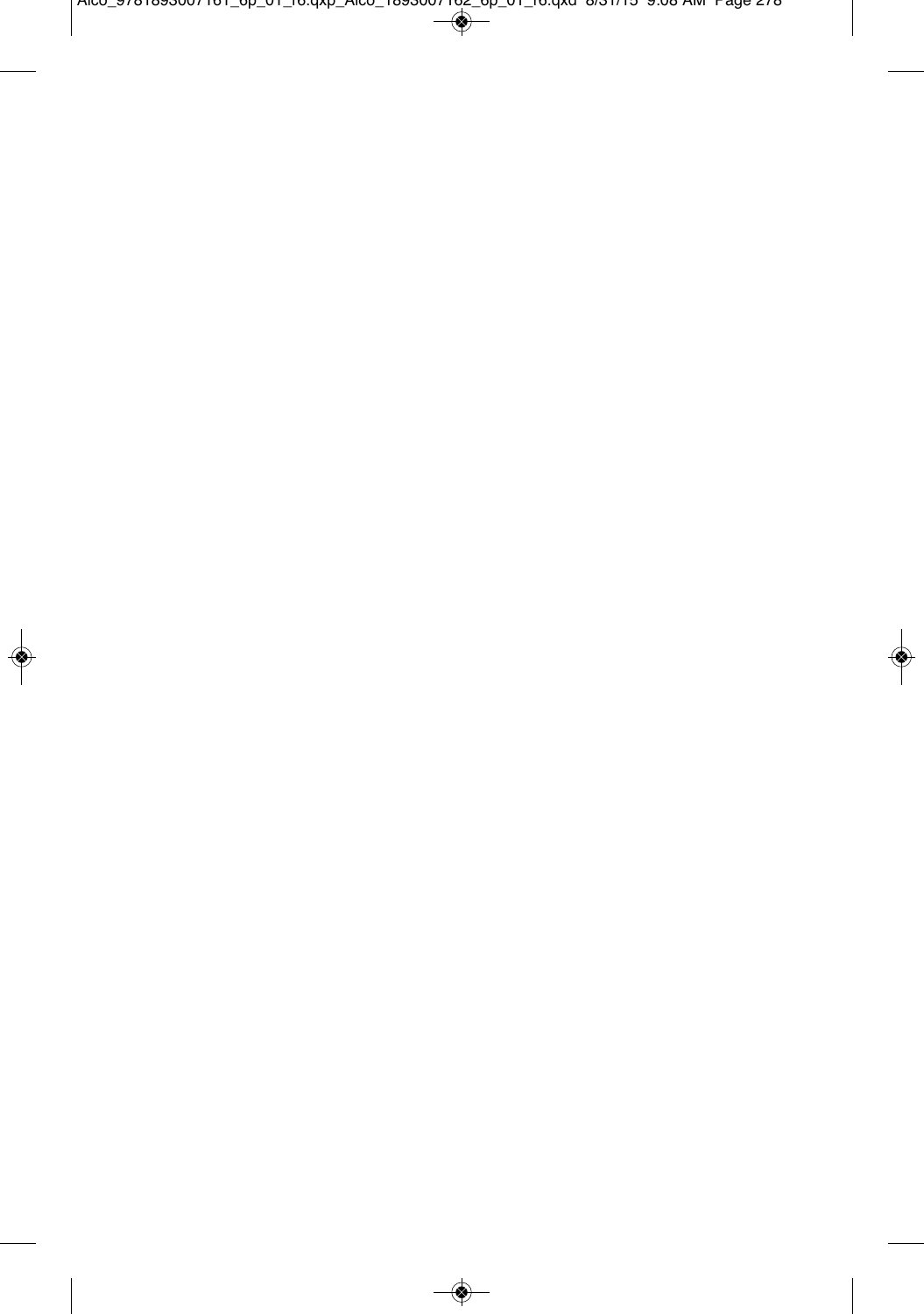#### THEY STOPPED IN TIME

*Among today's incoming A.A. members, many have never reached the advanced stages of alcoholism, though given time all might have.*

*Most of these fortunate ones have had little or no acquaintance with delirium, with hospitals, asylums, and jails. Some were drinking heavily, and there had been occasional serious episodes. But with many, drinking had been little more than a sometimes uncontrollable nuisance. Seldom had any of these lost either health, business, family, or friends.*

*Why do men and women like these join A.A.?*

*The seventeen who now tell their experiences answer that question. They saw that they had become actual or potential alcoholics, even though no serious harm had yet been done.*

*They realized that repeated lack of drinking control, when they really wanted control, was the fatal symptom that spelled problem drinking. This, plus mounting emotional disturbances, convinced them that compulsive alcoholism already had them; that complete ruin would be only a question of time.*

*Seeing this danger, they came to A.A. They realized that in the end alcoholism could be as mortal as cancer; certainly no sane man would wait for a malignant growth to become fatal before seeking help.*

*Therefore, these seventeen A.A.'s, and hundreds of thousands like them, have been saved years of infinite suffering. They sum it up something like this: "We didn't wait to hit bottom because, thank God, we could see the bottom. Actually, the bottom came up and hit us. That sold us on Alcoholics Anonymous."*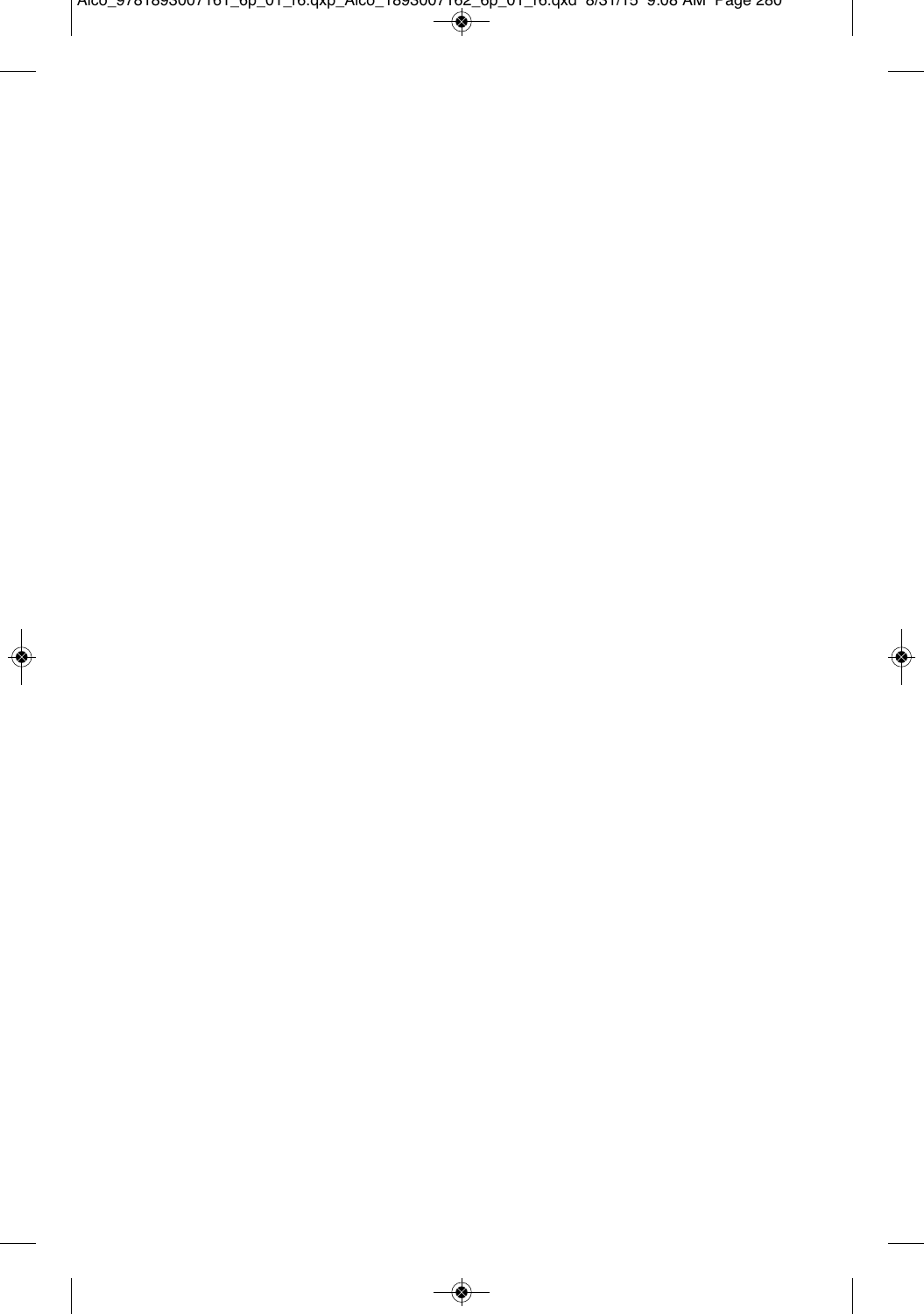## (1)

## THE MISSING LINK

*He looked at everything as the cause of his unhappiness—except alcohol.*

WHEN I WAS eight or nine years old, life sud-<br>to emerge that I did not understand. Depression crept denly became very difficult. Feelings began to emerge that I did not understand. Depression crept into my life as I started to feel alone, even in crowded rooms. In fact, life didn't make much sense to me at all. It's hard to say what sparked all of this, to pinpoint one fact or event that changed everything forever. The fact of the matter was, I was miserable from early on in my life.

It was all very confusing. I remember isolating on the playground, watching all the other children laughing and playing and smiling, and not feeling like I could relate at all. I felt different. I didn't feel as if I was one of them. Somehow, I thought, I didn't fit in.

My school marks soon reflected these feelings. My behavior and attitude seemed to become troublesome to everyone around me. I soon began spending more time in the principal's office than in the classroom. My parents, perplexed by such an unhappy son, began having difficulties. My house was soon filled with the sounds of arguments and yelling about how to handle me. I found that running away from home could supply me with some sort of temporary solace. Until of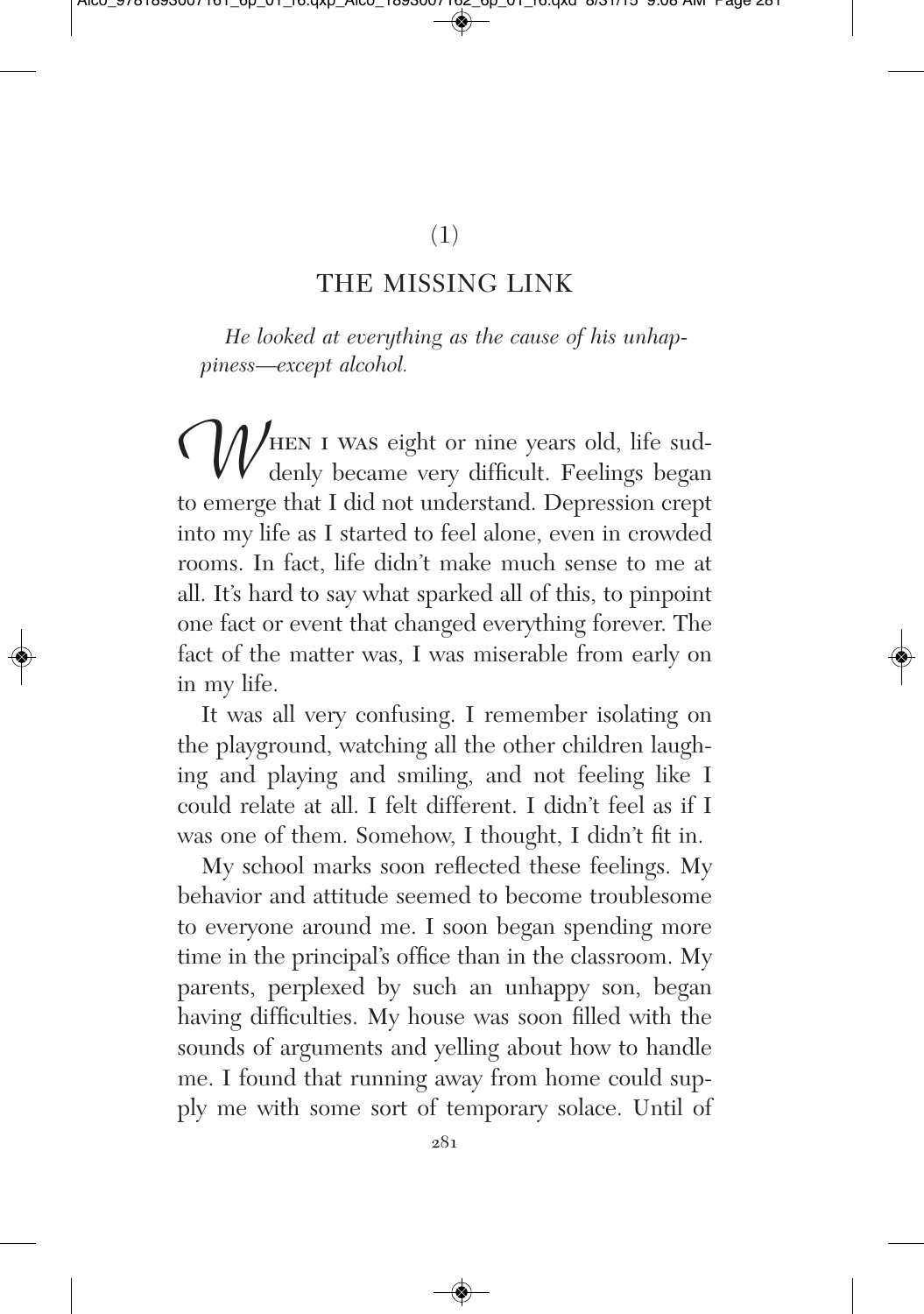course, the police would find me and bring me back to my house and my worried parents.

About that time I started seeing therapists and specialists, each with a different theory and a different solution. They conducted special tests and interviews designed to get to the root of my troubles, and came to the conclusion that I had a learning disability and was depressed. The psychiatrist started me on some medication, and the problems in school started to clear up. Even some of the depression began to ease up for a bit. However, something still seemed fundamentally wrong.

Whatever the problem, I soon found what appeared to be the solution to everything. At age fifteen, I traveled with my family to Israel. My brother was to be bar mitzvahed atop Masada. There was no legal drinking age, so I found it quite easy to walk into a bar and order a drink. New Year's Eve fell in the middle of the trip, and since the Jewish calendar celebrates a different New Year than the Gregorian calendar, the only celebration was being held in the American sector of a university. I got drunk for the first time that night. It changed everything.

A stop at a local bar began the evening. I ordered a beer from the waitress and as I took the first sip, something was immediately different. I looked around me, at the people drinking and dancing, smiling and laughing, all of whom were much older than I. Suddenly, I somehow felt I belonged. From there, I made my way to the university, where I found hundreds of other Americans celebrating New Year's Eve. Before the night was over, I had started a fight with a number of college-aged drunken fellows and returned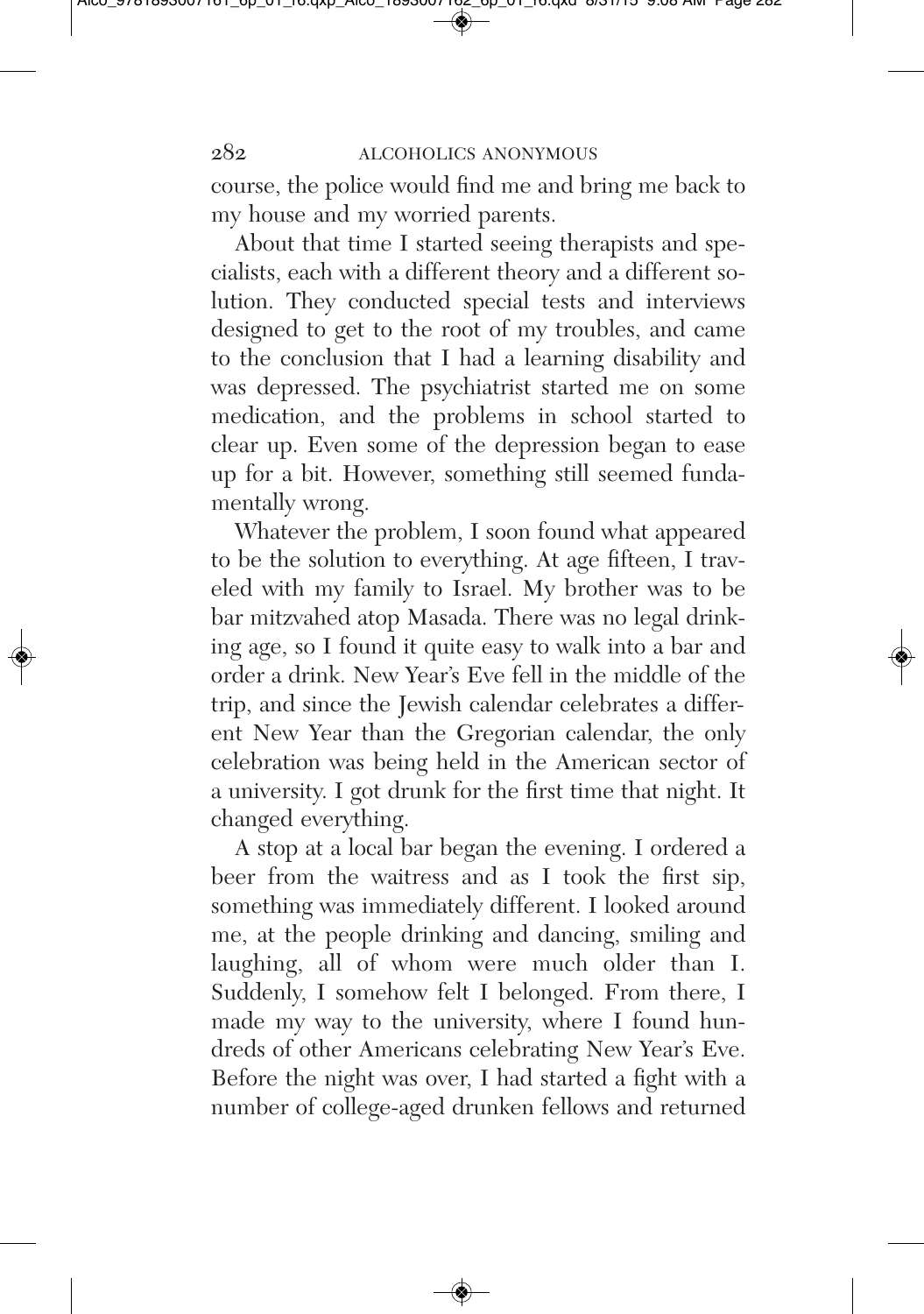to the hotel stinking drunk and riddled with bruises. Ah yes, what a grand evening it was! I fell in love that night—with a beverage.

Returning to the States, I was determined to continue with my newfound love affair. I found myself trying to convince my friends to join me, but I was met with resistance. Still determined, I set out to find new friends, friends who could help me maintain this fantastic solution to my most desperate problems. My escapades started as a weekend pursuit and progressed into a daily obsession. At first, it took several beers to get me drunk to my satisfaction. However, within three years, it took a fifth and a half of vodka, a bottle of wine, and several beers in an evening's time to satisfactorily black me out. I would obtain alcohol by any means necessary. That meant lying, stealing, and cheating. My motto was, if you felt like I did, you'd have to get drunk too.

As the feelings of hopelessness and depression progressed, so did my drinking. Thoughts of suicide came more and more frequently. It felt as if things were never going to change. Progress with my therapist came to almost a complete halt. The hopelessness was compounded by the fact that the one thing that was bringing me relief, the one thing I counted on to take the pain away, was ultimately destroying me. The end, I feared, was close.

My last semester in high school marked my bottom. It was everyday drinking then. Since I had already been accepted at college, I consciously decided to make that last semester one big party. But it was no fun at all. I was miserable. I graduated narrowly and took a job at a local garage. It was difficult to manage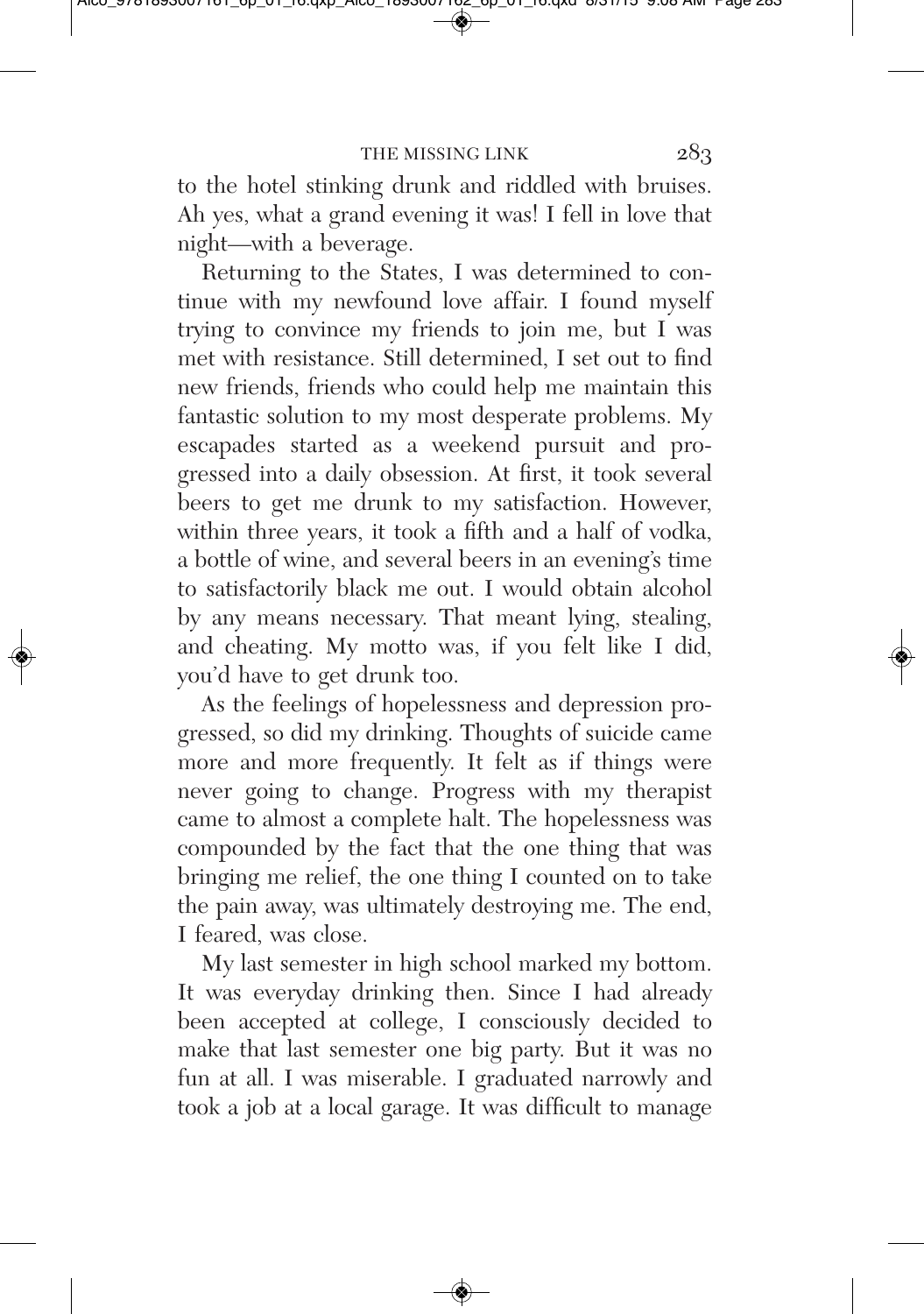my drinking and a job since they were both full time, but I concocted all kinds of lies to ensure that nothing would interfere with my drinking. After being repeatedly reprimanded at work for being late in the mornings, I made up a story to hide the fact that I was always hung over. I told my manager that I had cancer and needed to go to the doctor for treatment every morning. I would say whatever I needed to say to protect my drinking.

More often, I was having these little moments of clarity, times I knew for sure that I was an alcoholic. Times when I was looking at the bottom of my glass asking myself, Why am I doing this? Something had to give, something had to change. I was suicidal, evaluating every part of my life for what could be wrong. It culminated in one last night of drinking and staring at the problem. It made me sick to think about it, and even sicker to continue drinking it away. I was forced to look at my drinking as the chief suspect.

The next day I went to work, late as usual, and all day long I could not stop thinking about this very real problem. I could go no further. What was happening to me? Therapy hadn't fixed my life—all those sessions; I was still miserable. I might as well just kill myself, drink my way into oblivion. In one last desperate fight for a solution, I reviewed my life, searching for the missing link. Had I left out some crucial bit of information that would lead to a breakthrough, making it possible for life to become just a little more bearable? No, there was nothing. Except of course my drinking.

The next morning I went to see my therapist. I told him I'd decided to quit therapy, because after eight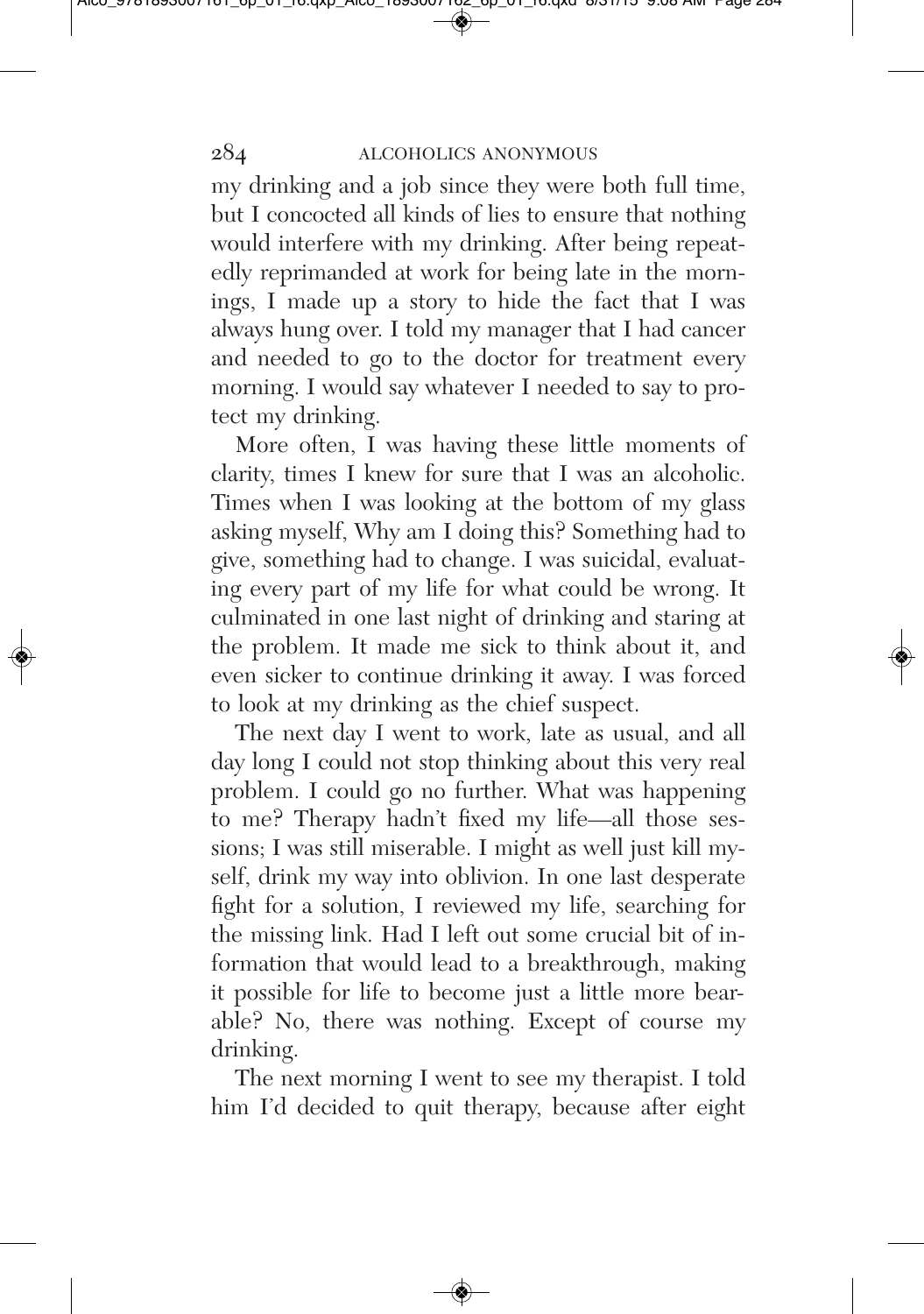years, it wasn't working. But I decided to tell him how I had been searching through my life for that missing link and had come up with only one thing I had never told him: that I drank. He began asking me questions—he asked about quantities, frequency, what I drank. Before he was even halfway through, I broke down and began sobbing. I cried, "Do you think I have a problem with drinking?" He replied, "I think that is quite obvious." I then asked, "Do you think I'm an alcoholic?" And he answered, "You are going to have to find out for yourself." He pulled a list of Alcoholics Anonymous meetings out of his desk drawer; he had already highlighted the young people's meetings.

He told me to go home and not drink at all for the rest of the day. He would call me at nine p.m. and wanted to hear that I hadn't taken a drink. It was rough, but I went home and locked myself in my room, sweating it out until he called. He asked if I had had a drink. I told him I had not and asked what I should do next. He told me to do the same thing tomorrow, except tomorrow I should also go to the first meeting on the list he had highlighted. The next day I went to my first meeting of Alcoholics Anonymous. I was eighteen years old.

In the parking lot, I sat in my car for about fifteen minutes before the meeting started, trying to work up the courage to go in and face myself. I remember finally working up the nerve to open the door and get out, only to close the door, dismissing the notion of going into the meeting as ridiculous. This dance of indecisiveness went on about fifty times before I went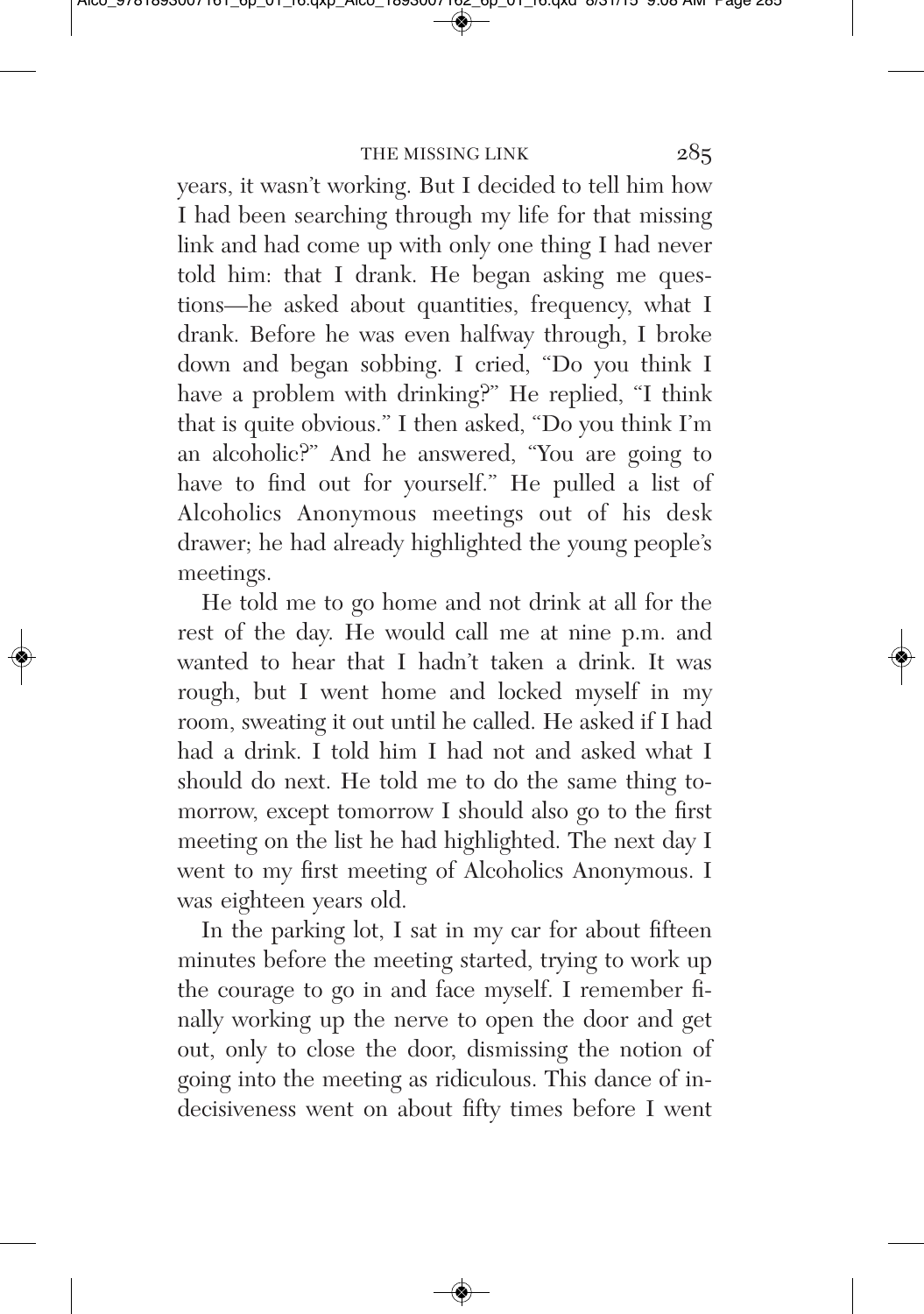#### 286 ALCOHOLICS ANONYMOUS

in. Had I not gone in, I believe I would not be alive today.

The room was very smoky and filled with appar ently happy people. Finding a seat in the back, I sat down and tried to make sense of the format. When the chairperson asked if there were any newcomers present, I looked around and saw some hands go up, but I certainly wasn't ready to raise my hand and draw attention to myself. The meeting broke up into several groups, and I followed one group down the hall and took a seat. They opened a book and read a chapter titled "Step Seven." After the reading, they went around the table for comments, and for the first time in my life, I found myself surrounded by people I could really relate with. I no longer felt as if I was a total misfit, because here was a roomful of people who felt precisely as I did, and a major weight had been lifted. I happened to be in the last chair around the table to speak and, confused by the reading, all I could say was, "What the heck are shortcomings?"

A couple of members, realizing I was there for my first meeting, took me downstairs and sat down with me and outlined the program. I can recall very little of what was said. I remember telling these members that this program they outlined sounded like just what I needed, but I didn't think I could stay sober for the rest of my life. Exactly how was I supposed to not drink if my girlfriend breaks up with me, or if my best friend dies, or even through happy times like graduations, weddings, and birthdays. They suggested I could just stay sober one day at a time. They explained that it might be easier to set my sights on the twentyfour hours in front of me and to take on these other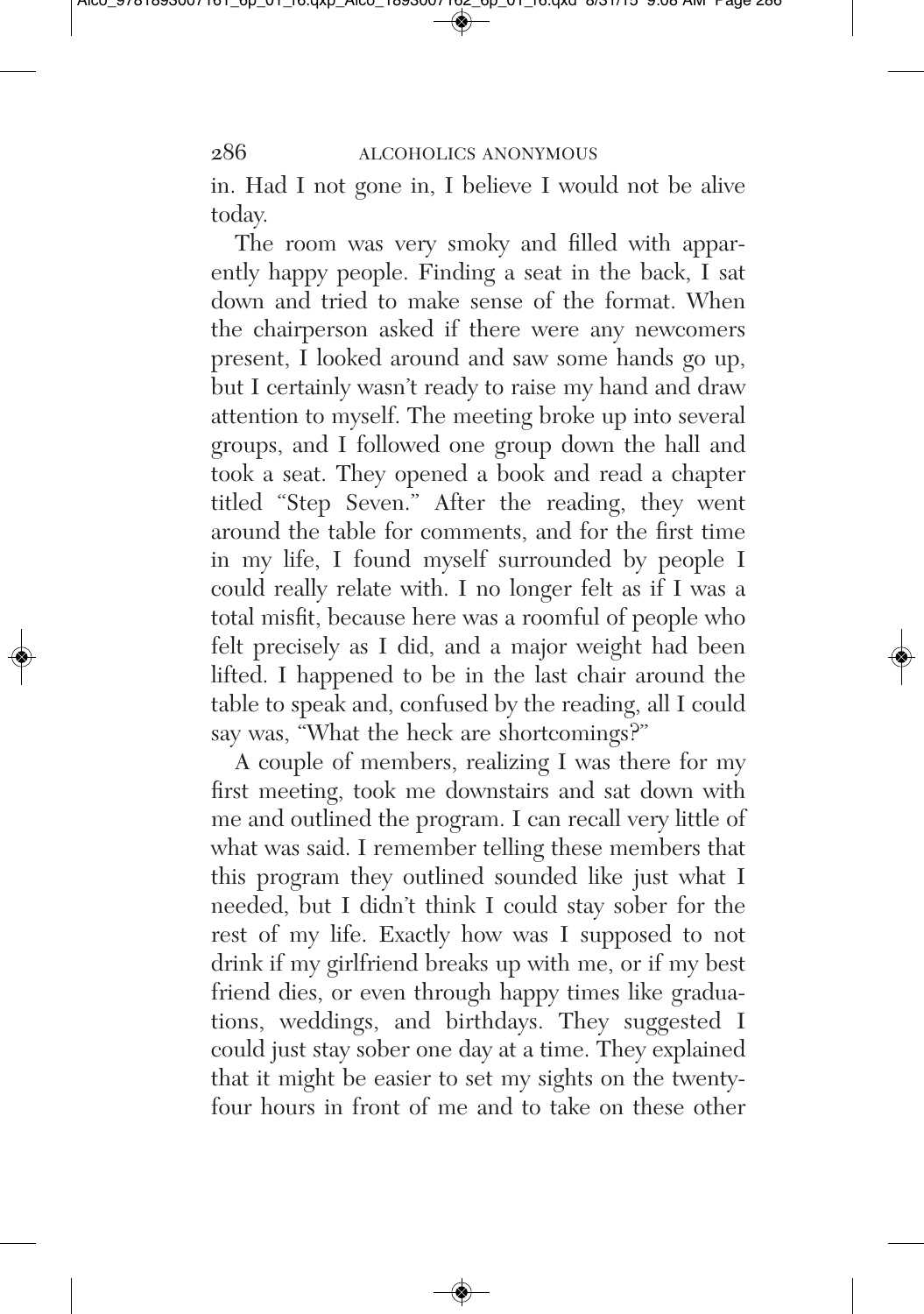situations when and if they ever arrived. I decided to give sobriety a try, one day at a time, and I've done it that way ever since.

When I entered Alcoholics Anonymous, I had done some damage physically, had a bouquet of mental quirks, and was spiritually bankrupt. I knew I was powerless over alcohol and that I needed to be openminded toward what people suggested for recovery. However, when it came to spirituality, I fought it nearly every step of the way. Although raised in an ethnic and religious Jewish household, I was agnostic and very resistant to anyone and anything that I perceived to be imposing religious beliefs. To my surprise, Alcoholics Anonymous suggested something different.

The idea that religion and spirituality were not one and the same was a new notion. My sponsor asked that I merely remain open-minded to the possibility that there was a Power greater than myself, one of my own understanding. He assured me that no person was going to impose a belief system on me, that it was a personal matter. Reluctantly, I opened my mind to the fact that maybe, just maybe, there was something to this spiritual lifestyle. Slowly but surely, I realized there was indeed a Power greater than myself, and I soon found myself with a full-time God in my life and following a spiritual path that didn't conflict with my personal religious convictions.

Following this spiritual path made a major difference in my life. It seemed to fill that lonely hole that I used to fill with alcohol. My self-esteem improved dramatically, and I knew happiness and serenity as I had never known it before. I started to see the beauty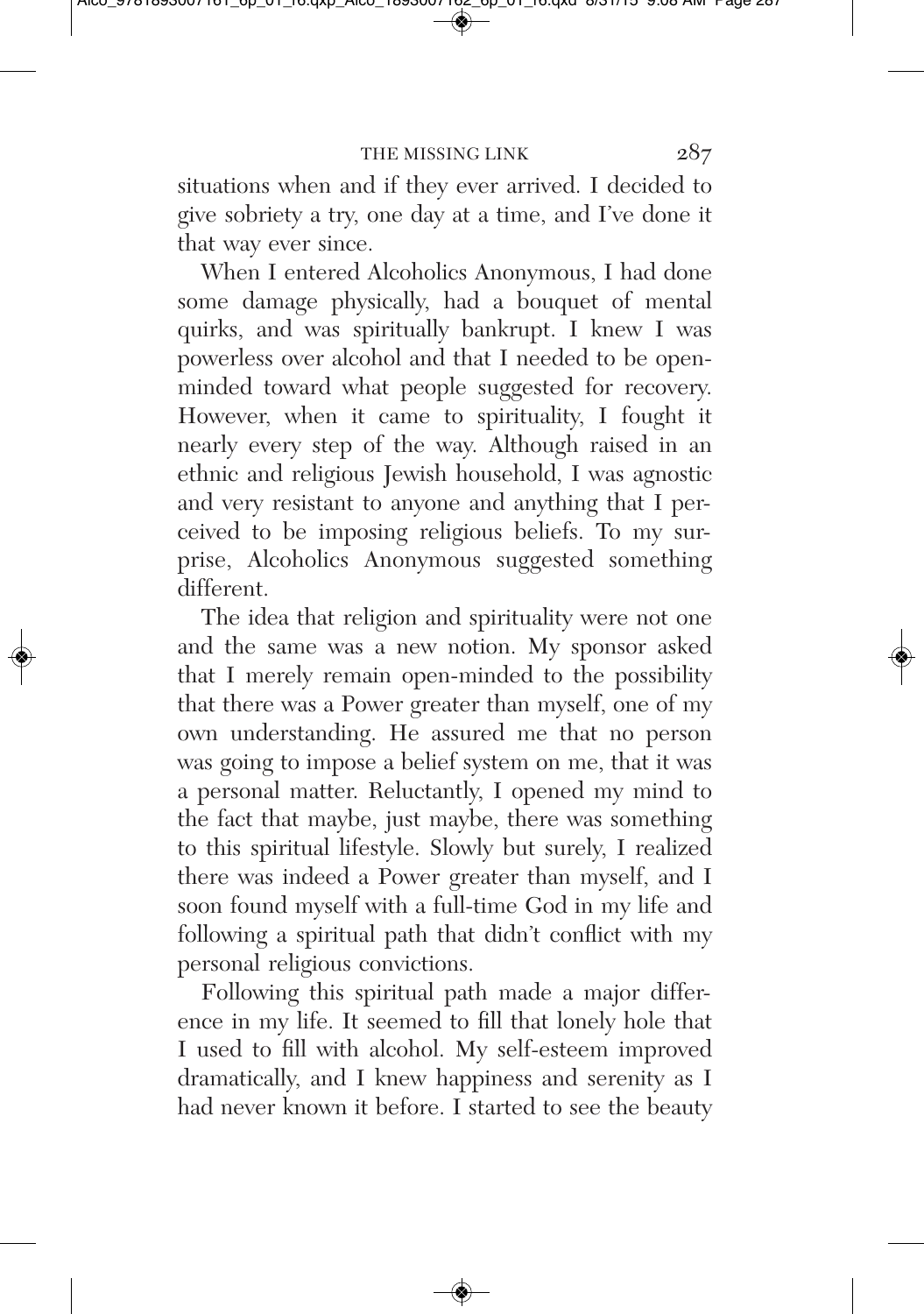and usefulness in my own existence, and tried to express my gratitude through helping others in whatever ways I could. A confidence and faith entered my life and unraveled a plan for me that was bigger and better than I could have ever imagined.

It wasn't easy, and it has never been easy, but it gets so much better. Since that first meeting, my life has completely changed. Three months into the program I started college. While many of my college classmates were experimenting with alcohol for the first time, I was off at meetings and A.A. get-togethers, becoming active in service work, and developing relationships with God, family, friends, and loved ones. I rarely thought twice about this; it was what I wanted and needed to do.

Over the last seven years, nearly everything I thought I could not stay sober through has happened. Indeed, sobriety and life are full of ups and downs. Occasionally depression can creep back into my life and requires outside help. However, this program has provided me with the tools to stay sober through the death of my best friends, failed relationships, and good times like birthdays, weddings, and graduations. Life is exponentially better than it ever was before. I'm living out the life I used to fantasize about, and I have a whole lot of work still in front of me. I have hope to share and love to give, and I just keep going one day at a time, living this adventure called life.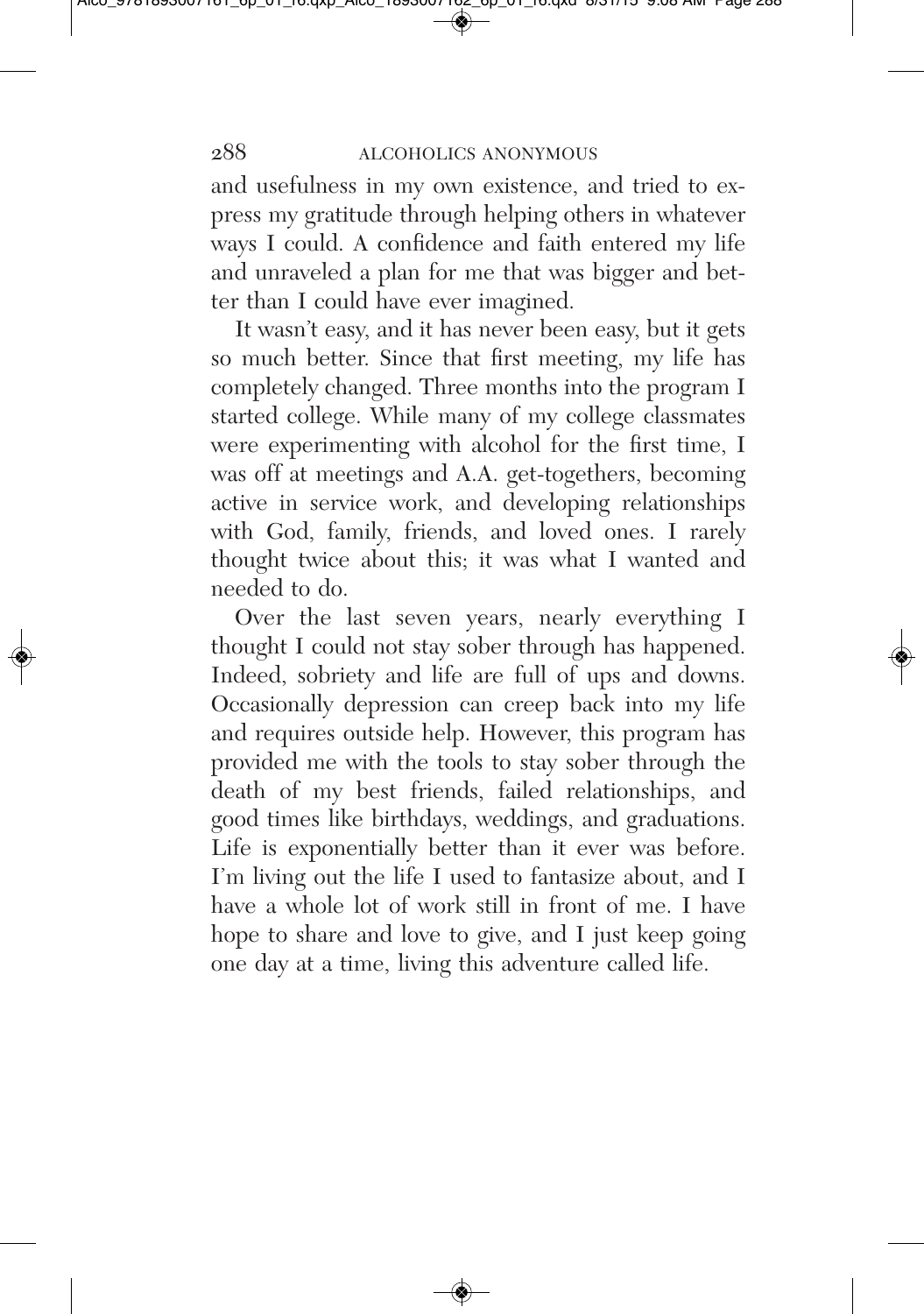#### (2)

#### FEAR OF FEAR

*This lady was cautious. She decided she wouldn't let herself go in her drinking. And she would never, never take that morning drink!*

*I* DIDN'T THINK I was an alcoholic. I thought my problem was that I had been married to a drunk for twenty-seven years. And when my husband found A.A., I came to the second meeting with him. I thought it was wonderful, simply marvelous, for him. But not for me. Then I went to another meeting, and I still thought it was wonderful—for him, but not for me.

That was on a hot summer evening, down in the Greenwich Village Group, and there was a little porch out there in the old meeting place on Sullivan Street, and after the meeting I went out on the steps for some air. In the doorway stood a lovely young girl who said, "Are you one of us souses too?" I said, "Oh, goodness, no! My husband is. He's in there." She told me her name, and I said, "I know you from somewhere." It turned out that she had been in high school with my daughter. I said, "Eileen, are you one of those people?" And she said, "Oh, yes. I'm in this."

As we walked back through the hall, I, for the first time in my life, said to another human being, "I'm having trouble with my drinking too." She took me by the hand and introduced me to the woman that I'm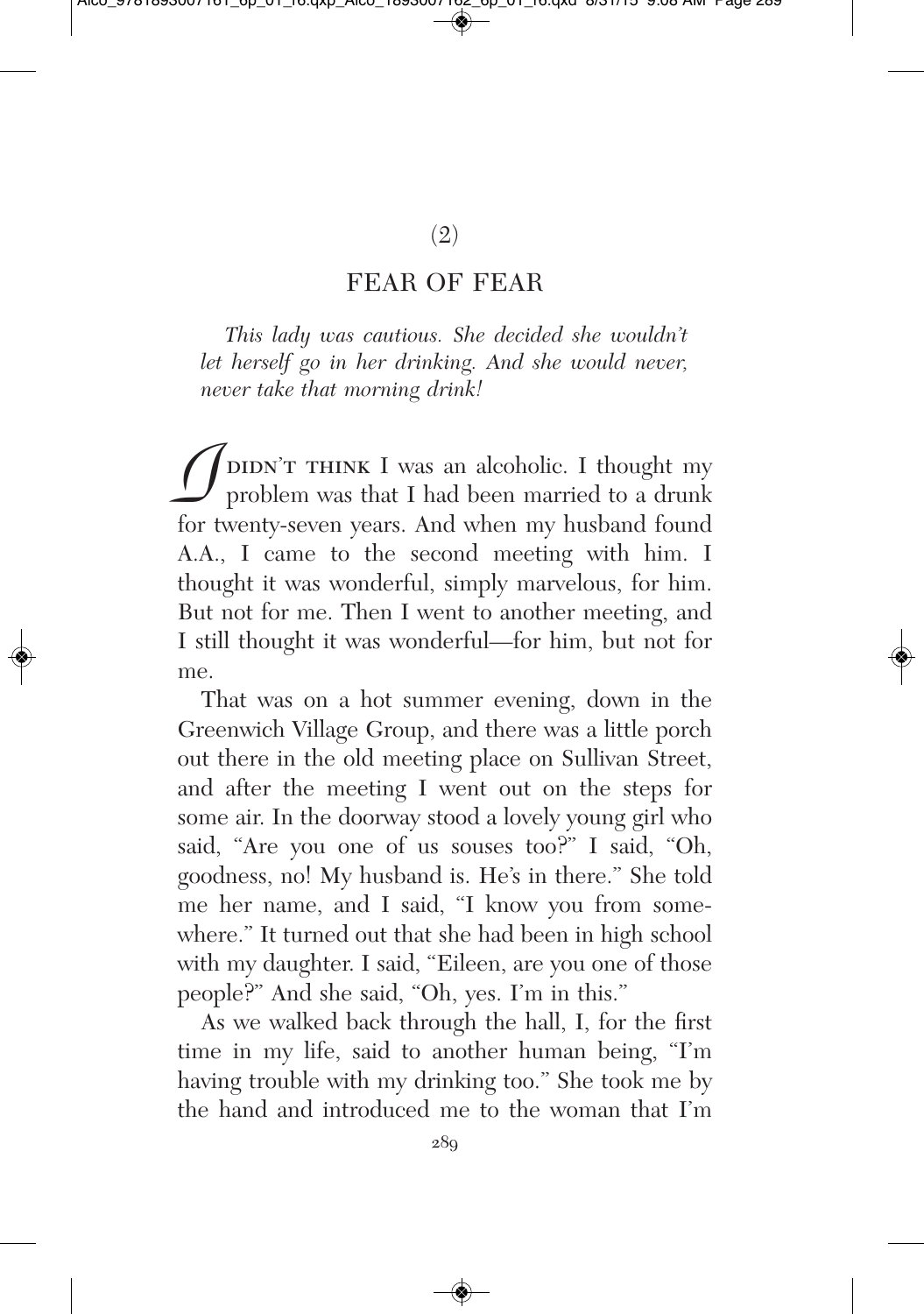very proud to call my sponsor. This woman and her husband are both in A.A., and she said to me, "Oh, but you're not the alcoholic; it's your husband." I said, "Yes." She said, "How long have you been married?" I said, "Twenty-seven years." She said, "Twenty-seven years to an alcoholic! How did you ever stand it?" I thought, now here's a nice, sympathetic soul! This is for me. I said, "Well, I stood it to keep the home together, and for the children's sake." She said, "Yes, I know. You're just a martyr, aren't you?" I walked away from that woman grinding my teeth and cursing under my breath. Fortunately, I didn't say a word to George on the way home. But that night I tried to go to sleep. And I thought, "You're some martyr, Jane! Let's look at the record." And when I looked at it, I knew I was just as much a drunk as George was, if not worse. I nudged George next morning, and I said, "I'm in," and he said, "Oh, I knew you'd make it."

I started drinking nearly thirty years ago—right after I was married. My first drinking spree was on corn liquor, and I was allergic to it, believe me. I was deathly sick every time I took a drink. But we had to do a lot of entertaining. My husband liked to have a good time; I was very young, and I wanted to have a good time too. The only way I knew to do it was to drink right along with him.

I got into terrific trouble with my drinking. I was afraid, and I had made my mind up that I would never get drunk, so I was watchful and careful. We had a small child, and I loved her dearly, so that held me back quite a bit in my drinking career. Even so, every time I drank, I seemed to get in trouble. I al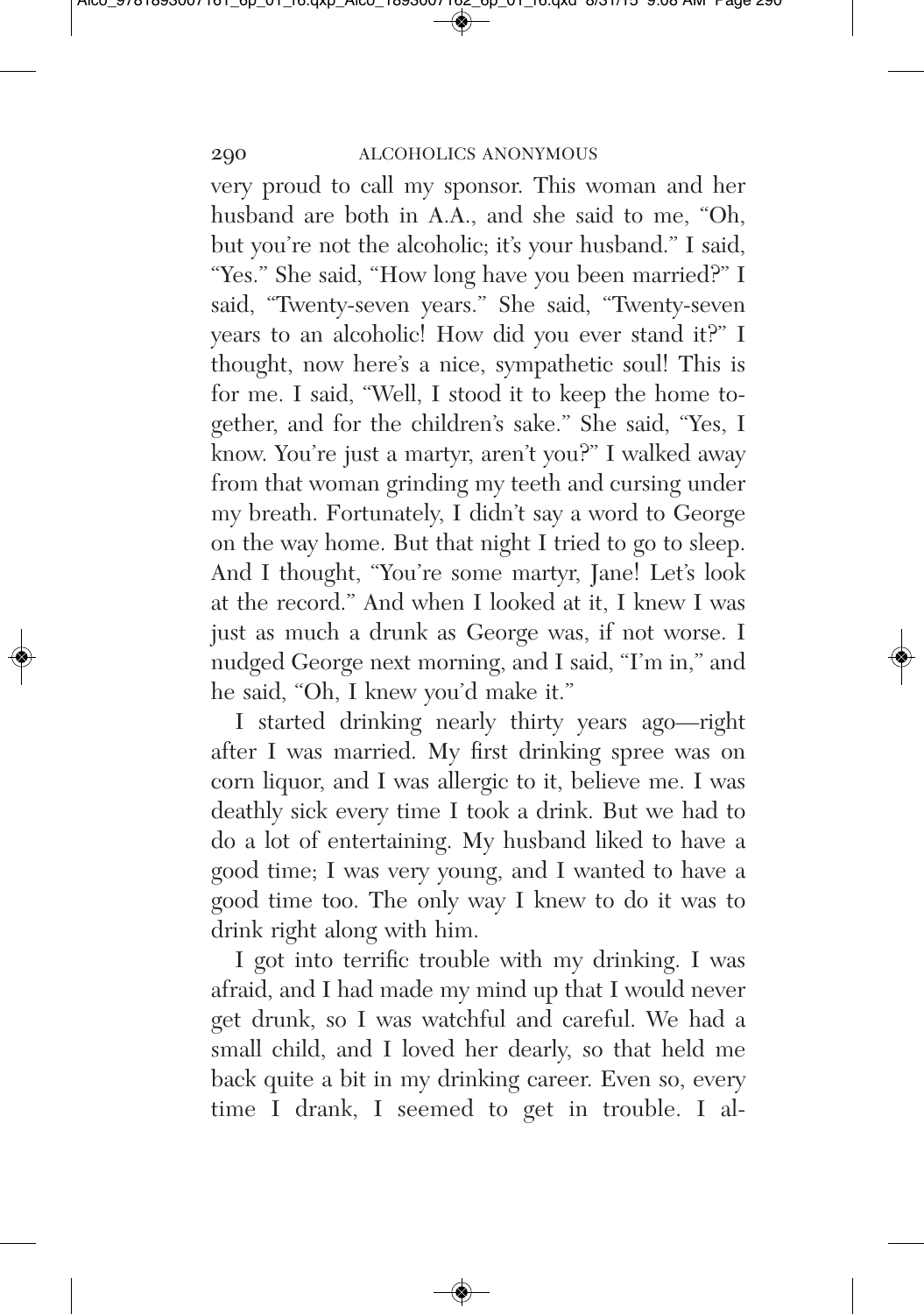ways wanted to drink too much, so I was watchful, always watchful, counting my drinks. If we were invited to a formal party and I knew they were only going to have one or two drinks, I wouldn't have any. I was being very cagey, because I knew that if I did take one or two, I might want to take five or six or seven or eight.

I did stay fairly good for a few years. But I wasn't happy, and I didn't ever let myself go in my drinking. After my son, our second child, came along, and as he became school age and was away at school most of the time, something happened. I really started drinking with a bang.

I never went to a hospital. I never lost a job. I was never in jail. And, unlike many others, I never took a drink in the morning. I needed a drink, but I was afraid to take a morning drink, because I didn't want to be a drunk. I became a drunk anyway, but I was scared to death to take that morning drink. I was accused of it many times when I went to play bridge in the afternoon, but I really never did take a morning drink. I was still woozy from the night before.

I should have lost my husband, and I think that only the fact that he was an alcoholic too kept us together. No one else would have stayed with me. Many women who have reached the stage that I had reached in my drinking have lost husbands, children, homes, everything they hold dear. I have been very fortunate in many ways. The important thing I lost was my own self-respect. I could feel fear coming into my life. I couldn't face people. I couldn't look them straight in the eyes, although I had always been a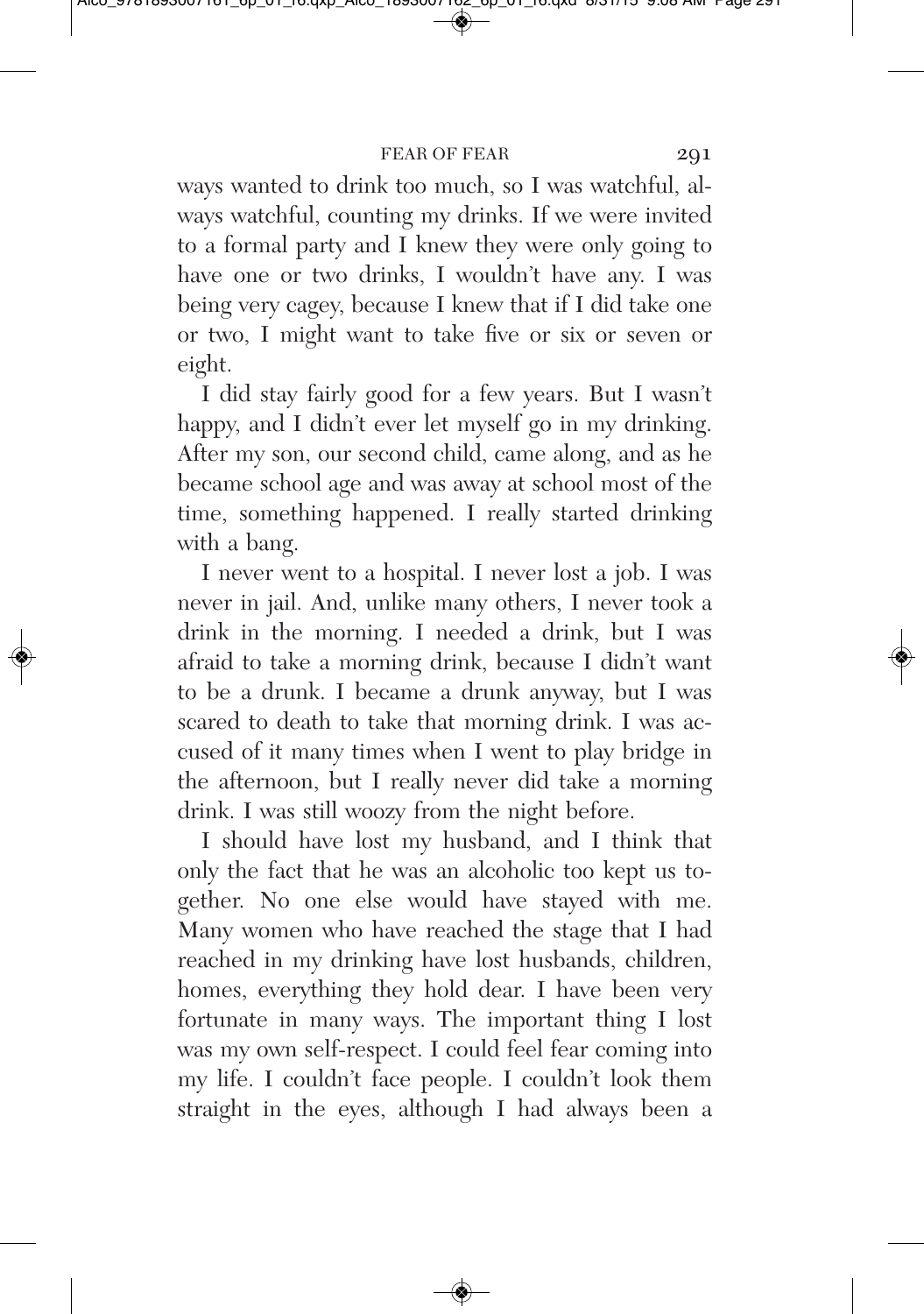self-possessed, brazen person. I'd brazen anything out. I lied like a trooper to get out of many scrapes.

But I felt a fear coming into my life, and I couldn't cope with it. I got so that I hid quite a bit of the time, wouldn't answer the phone, and stayed by myself as much as I could. I noticed that I was avoiding all my social friends, except for my bridge club. I couldn't keep up with any of my other friends, and I wouldn't go to anyone's house unless I knew they drank as heavily as I did. I never knew it was the first drink that did it. I thought I was losing my mind when I realized that I couldn't stop drinking. That frightened me terribly.

George tried many times to go on the wagon. If I had been sincere in what I thought I wanted more than anything else in life—a sober husband and a happy, contented home—I would have gone on the wagon with him. I did try, for a day or two, but something would always come up that would throw me. It would be a little thing—the rugs being crooked, or any silly little thing that I'd think was wrong—and off I'd go, drinking. And sneaking my drinks. I had bottles hidden all over the apartment. I didn't think my children knew about it, but I found out they did. It's surprising, how we think we fool everybody in our drinking.

I reached a stage where I couldn't go into my apartment without a drink. It didn't bother me anymore whether George was drinking or not. I had to have liquor. Sometimes I would lie on the bathroom floor, deathly sick, praying I would die, and praying to God as I always had prayed to Him when I was drinking: "Dear God, get me out of this one and I'll never do it again." And then I'd say, "God, don't pay any atten-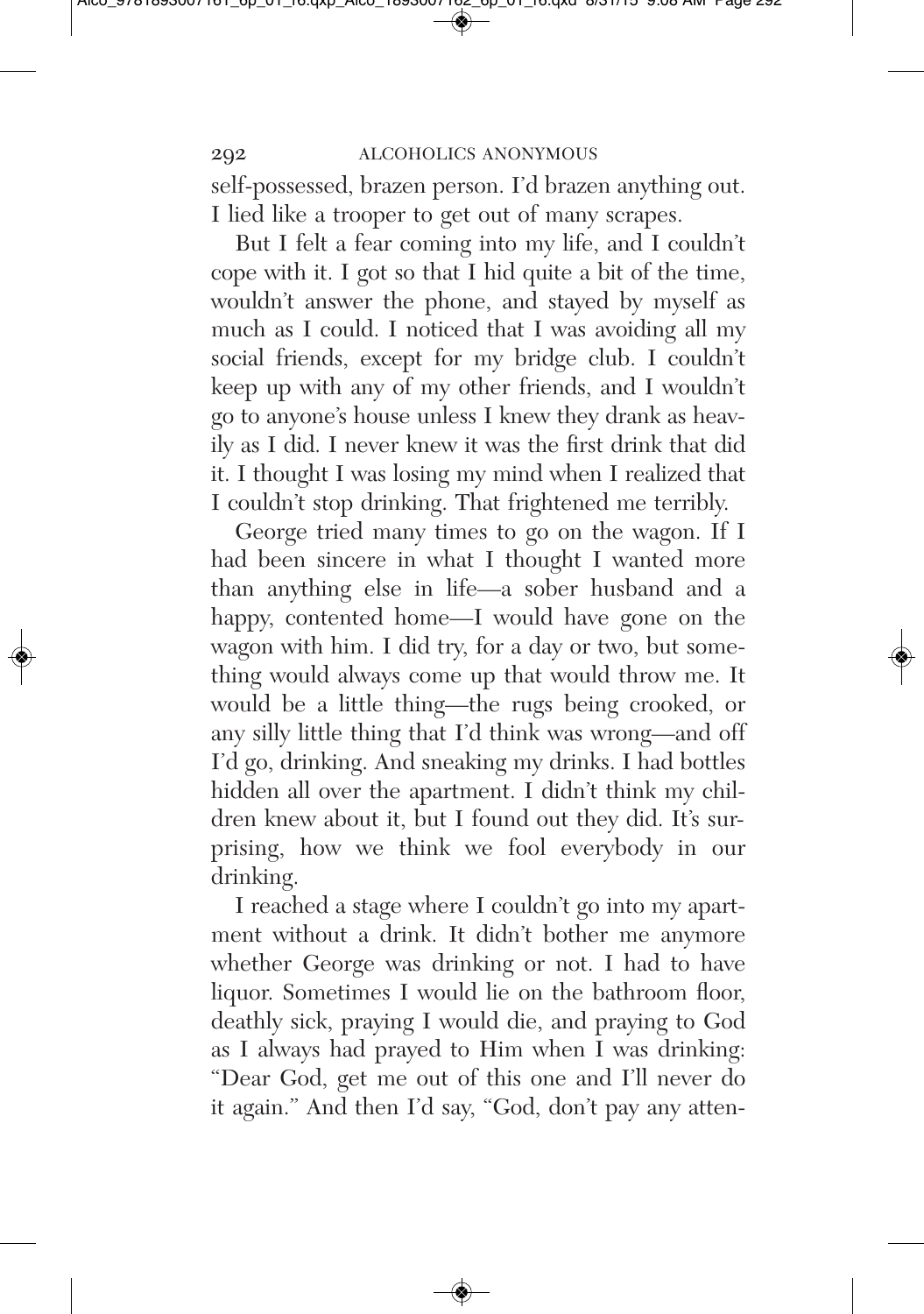tion to me. You know I'll do it tomorrow, the very same thing."

I used to make excuses to try and get George off the wagon. I'd get so fed up with drinking all alone and bearing the burden of guilt all by myself, that I'd egg him on to drink, to get started again. And then I'd fight with him because he had started! And the whole merry-go-round would be on again. And he, poor dear, didn't know what was going on. He used to wonder when he'd spot one of my bottles around the house just how he could have overlooked that particular bottle. I myself didn't know all the places I had them hidden.

We have only been in A.A. a few years, but now we're trying to make up for lost time. Twenty-seven years of confusion is what my early married life was. Now the picture has changed completely. We have faith in each other, trust in each other, and understanding. A.A. has given us that. It has taught me so many things. It has changed my thinking entirely, about everything I do. I can't afford resentments against anyone, because they are the build-up of another drunk. I must live and let live. And "think" that one important word means so much to me. My life was always act and react. I never stopped to think. I just didn't give a whoop about myself or anyone else.

I try to live our program as it has been outlined to me, one day at a time. I try to live today so that tomorrow I won't be ashamed when I wake up in the morning. In the old days I hated to wake up and look back at what last night had been like. I never could face it the next morning. And unless I had some rosy picture of what was going to happen that day, I wouldn't even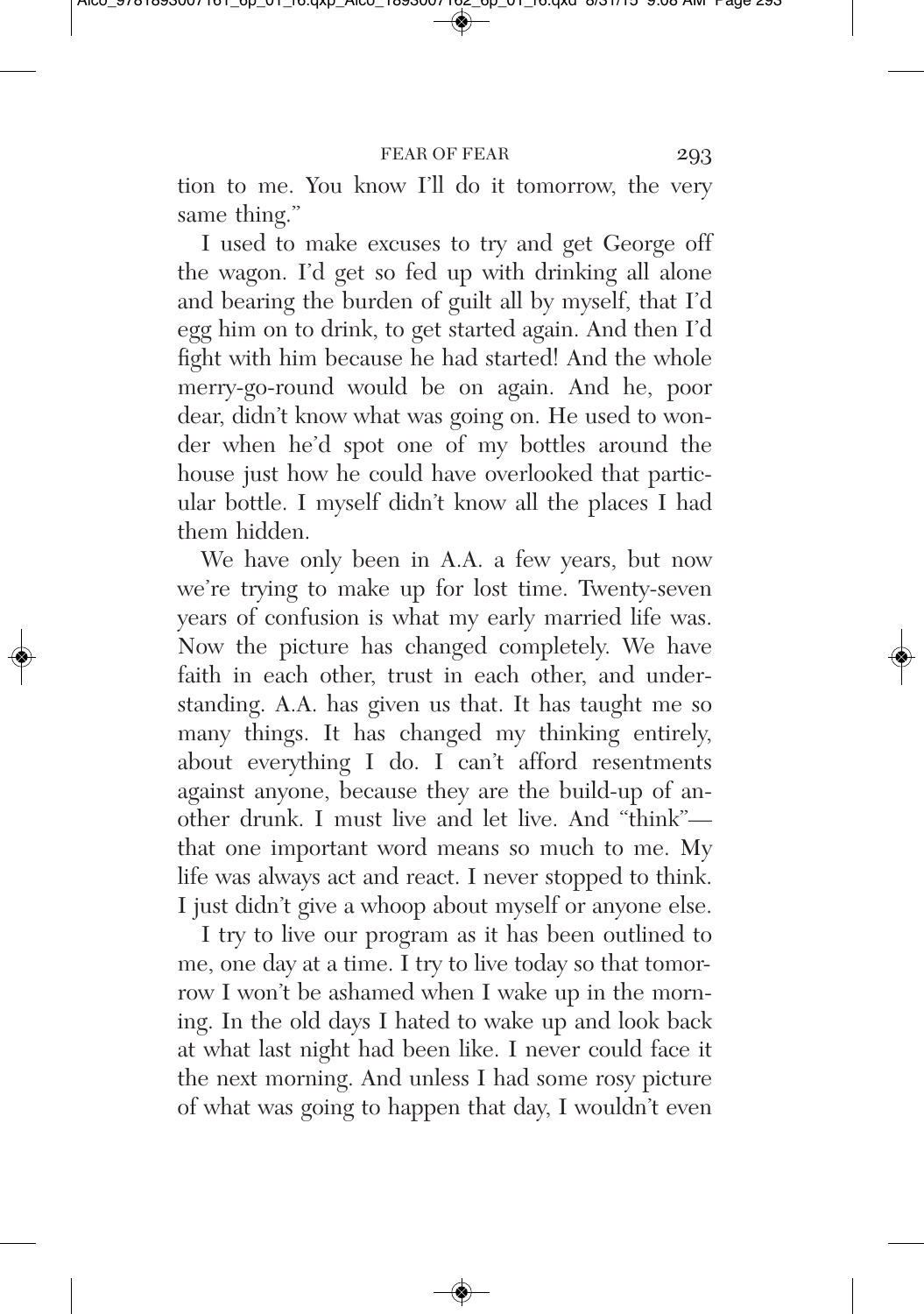feel like getting up in the morning at all. It really wasn't living. Now I feel so very grateful not only for my sobriety, which I try to maintain day by day, but I'm grateful also for the ability to help other people. I never thought I could be useful to anyone except my husband and my children and perhaps a few friends. But A.A. has shown me that  $\overline{I}$  can help other alcoholics.

Many of my neighbors devoted time to volunteer work. There was one woman especially, and I'd watch her from my window every morning, leaving faithfully to go to the hospital in the neighborhood. I said to her one day when I met her on the street, "What sort of volunteer work do you do?" She told me; it was simple; I could have done it very easily. She said, "Why don't you do it too?" I said, "I'd love to." She said, "Suppose I put your name down as a volunteer—even if you can only give one or two days?" But then I thought, well, now wait, how will I feel next Tuesday? How will I feel next Friday, if I make it a Friday? How will I feel next Saturday morning? I never knew. I was afraid to set even one day. I could never be sure I'd have a clear head and hands that were willing to do some work. So I never did any volunteer work. And I felt depleted, whipped. I had the time, I certainly had the capability, but I never did a thing.

I am trying now, each day, to make up for all those selfish, thoughtless, foolish things I did in my drinking days. I hope that I never forget to be grateful.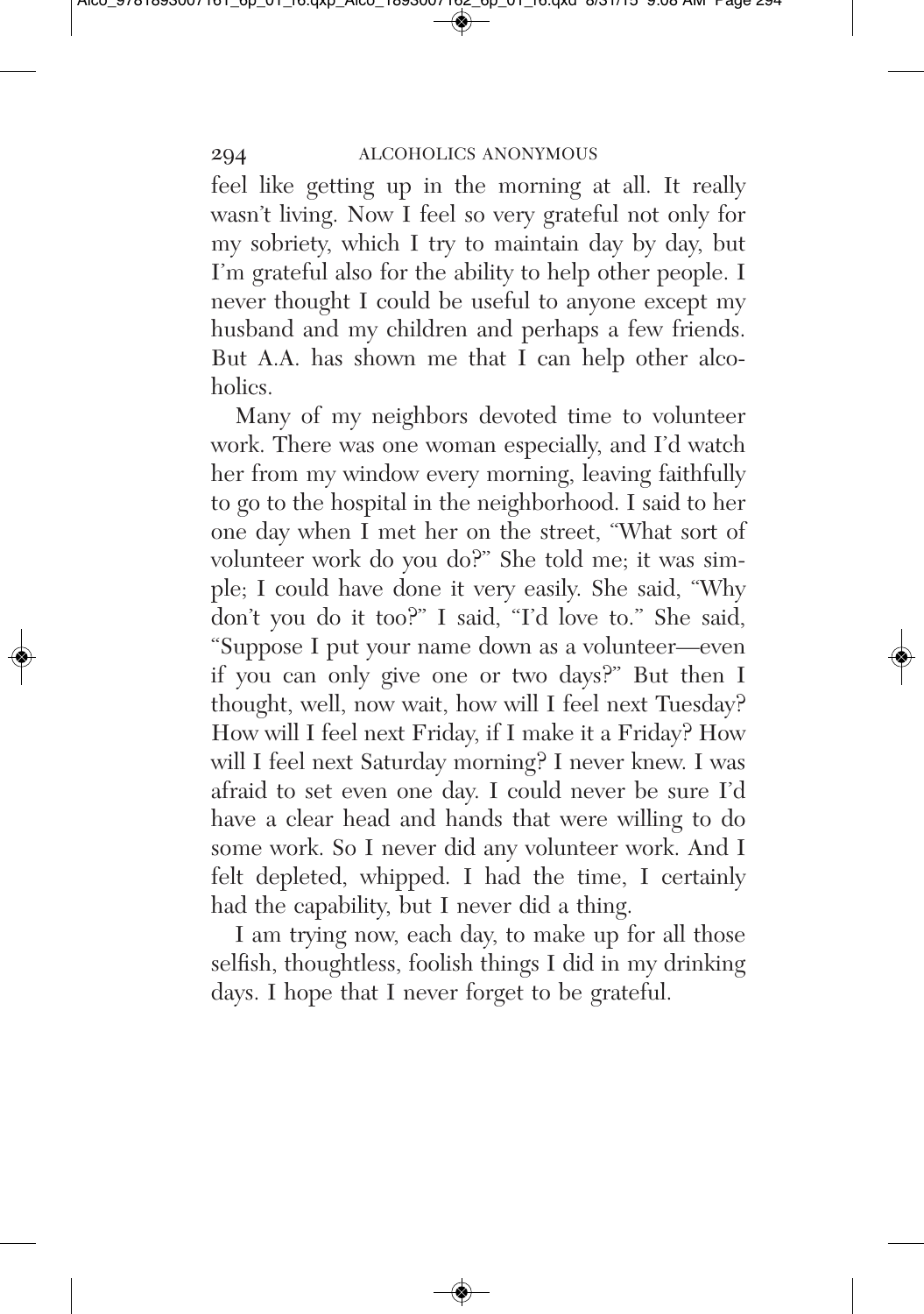# THE HOUSEWIFE WHO DRANK AT HOME

*She hid her bottles in clothes hampers and dresser drawers. In A.A., she discovered she had lost nothing and had found everything.*

**M**Y STORY HAPPENS to be a particular kind<br>who drinks at home. I had to be at home—I had two of woman's story: the story of the woman who drinks at home. I had to be at home—I had two babies. When alcohol took me over, my bar was my kitchen, my living room, my bedroom, the back bathroom, and the two laundry hampers.

At one time the admission that I was and am an alcoholic meant shame, defeat, and failure to me. But in the light of the new understanding that I have found in A.A., I have been able to interpret that defeat and that failure and that shame as seeds of victory. Because it was only through feeling defeat and feeling failure, the inability to cope with my life and with alcohol, that I was able to surrender and accept the fact that I had this disease and that I had to learn to live again without alcohol.

I was never a very heavy social drinker. But during a period of particular stress and strain about thirteen years ago, I resorted to using alcohol in my home, alone, as a means of temporary release and of getting a little extra sleep.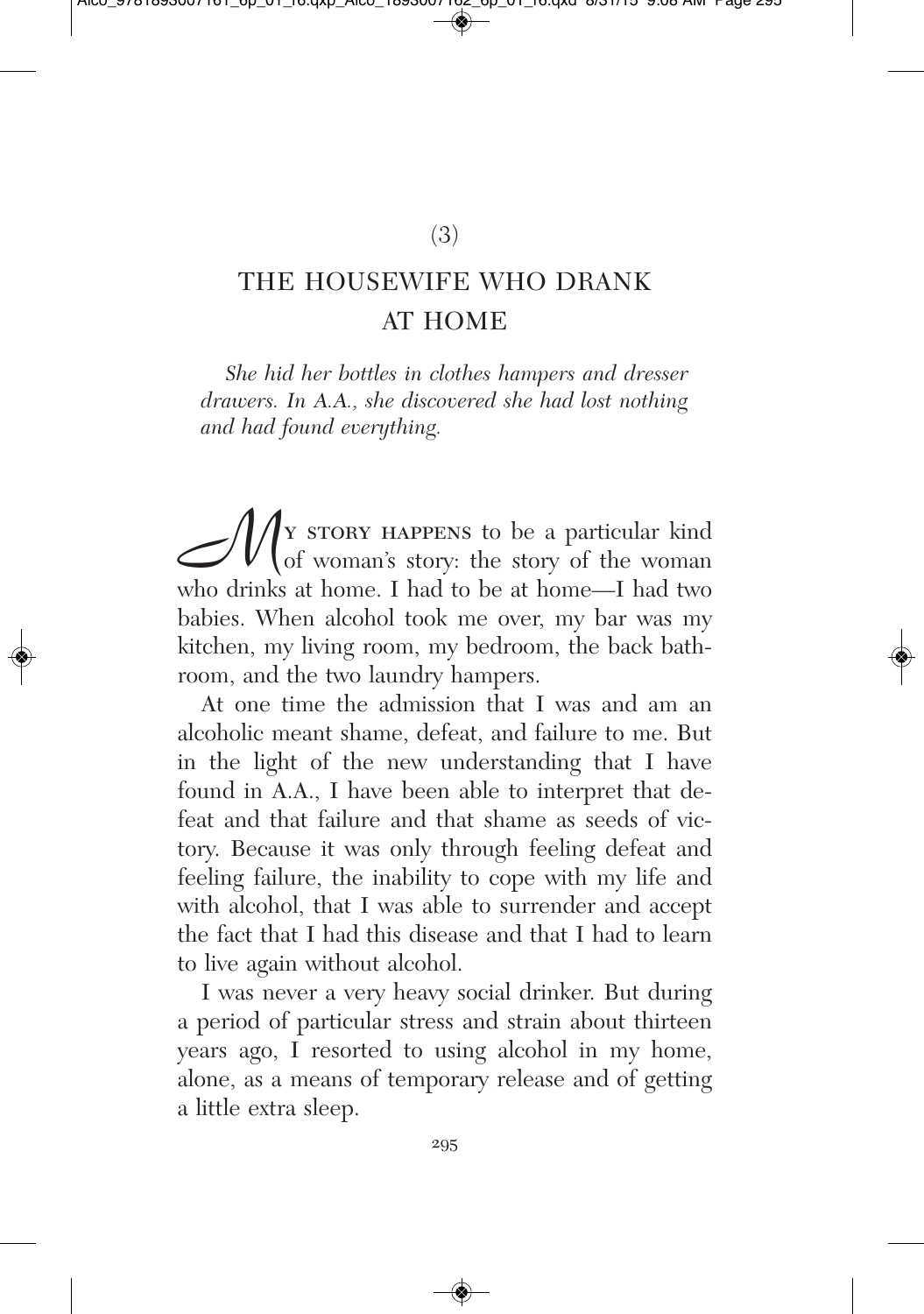I had problems. We all have them, and I thought a little brandy or a little wine now and then could certainly hurt no one. I don't believe, when I started, that I even had in mind the thought that I was drinking. I *had* to sleep, I *had* to clear my mind and free it from worry, and I *had* to relax. But from one or two drinks of an afternoon or evening, my intake mounted, and mounted fast. It wasn't long before I was drinking all day. I had to have that wine. The only incentive that I had, toward the end, for getting dressed in the morning was to get out and get "supplies" to help me get my day started. But the only thing that got started was my drinking.

I should have realized that alcohol was getting hold of me when I started to become secretive in my drinking. I began to have to have supplies on hand for the people who "might come in." And of course a halfempty bottle wasn't worth keeping, so I finished it up and naturally had to get more in right away for the people who "might come in unexpectedly." But *I* was always the unexpected person who had to finish the bottle. I couldn't go to one wine store and look the man honestly in the face and buy a bottle, as I used to do when I had parties and entertained and did normal drinking. I had to give him a story and ask him the same question over and over again, "Well, now, how many will that bottle serve?" I wanted him to be sure that I wasn't the one who was going to drink the whole bottle.

I had to hide, as a great many people in A.A. have had to do. I did my hiding in the hampers and in my dresser drawers. When we begin to do things like that with alcohol, something's gone wrong. I needed it,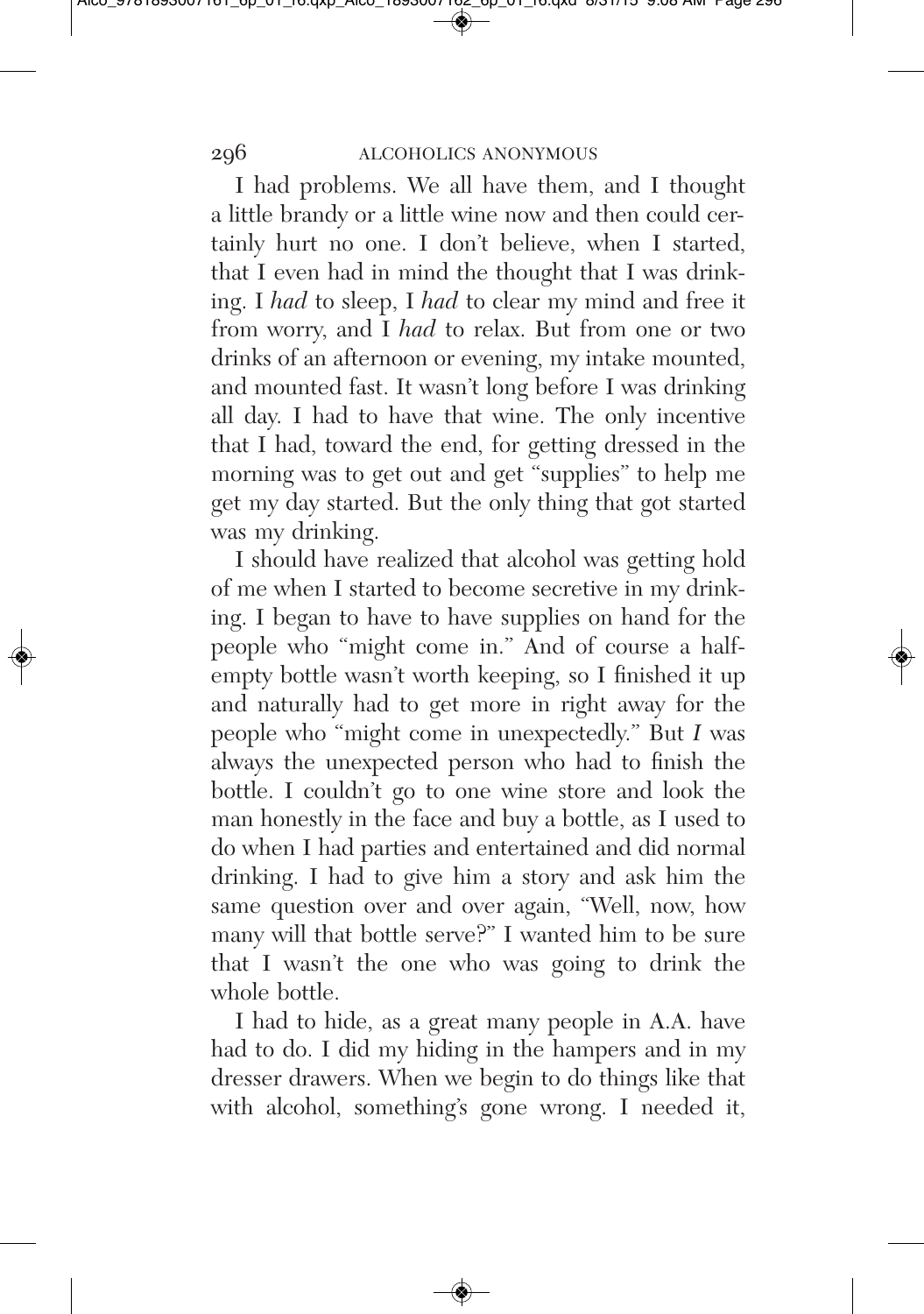and I knew I was drinking too much, but I wasn't conscious of the fact that I should stop. I kept on. My home at that time was a place to mill around in. I wandered from room to room, thinking, drinking, drinking, thinking. And the mops would come out, the vacuum would come out, everything would come out, but nothing would get done. Toward five o'clock, helter-skelter, I'd get everything put away and try to get supper on the table, and after supper I'd finish the job up and knock myself out.

I never knew which came first, the thinking or the drinking. If I could only stop thinking, I wouldn't drink. If I could only stop drinking, maybe I wouldn't think. But they were all mixed up together, and I was all mixed up inside. And yet I had to have that drink. You know the deteriorating effects, the disintegrating effects, of chronic wine-drinking. I cared nothing about my personal appearance. I didn't care what I looked like; I didn't care what I did. To me, taking a bath was just being in a place with a bottle where I could drink in privacy. I had to have it with me at night, in case I woke up and needed that drink.

How I ran my home, I don't know. I went on, realizing what I was becoming, hating myself for it, bitter, blaming life, blaming everything but the fact that I should turn about and do something about my drinking. Finally I didn't care; I was beyond caring. I just wanted to live to a certain age, carry through with what I felt was my job with the children, and after that—no matter. Half a mother was better than no mother at all.

I needed that alcohol. I couldn't live without it. I couldn't do anything without it. But there came a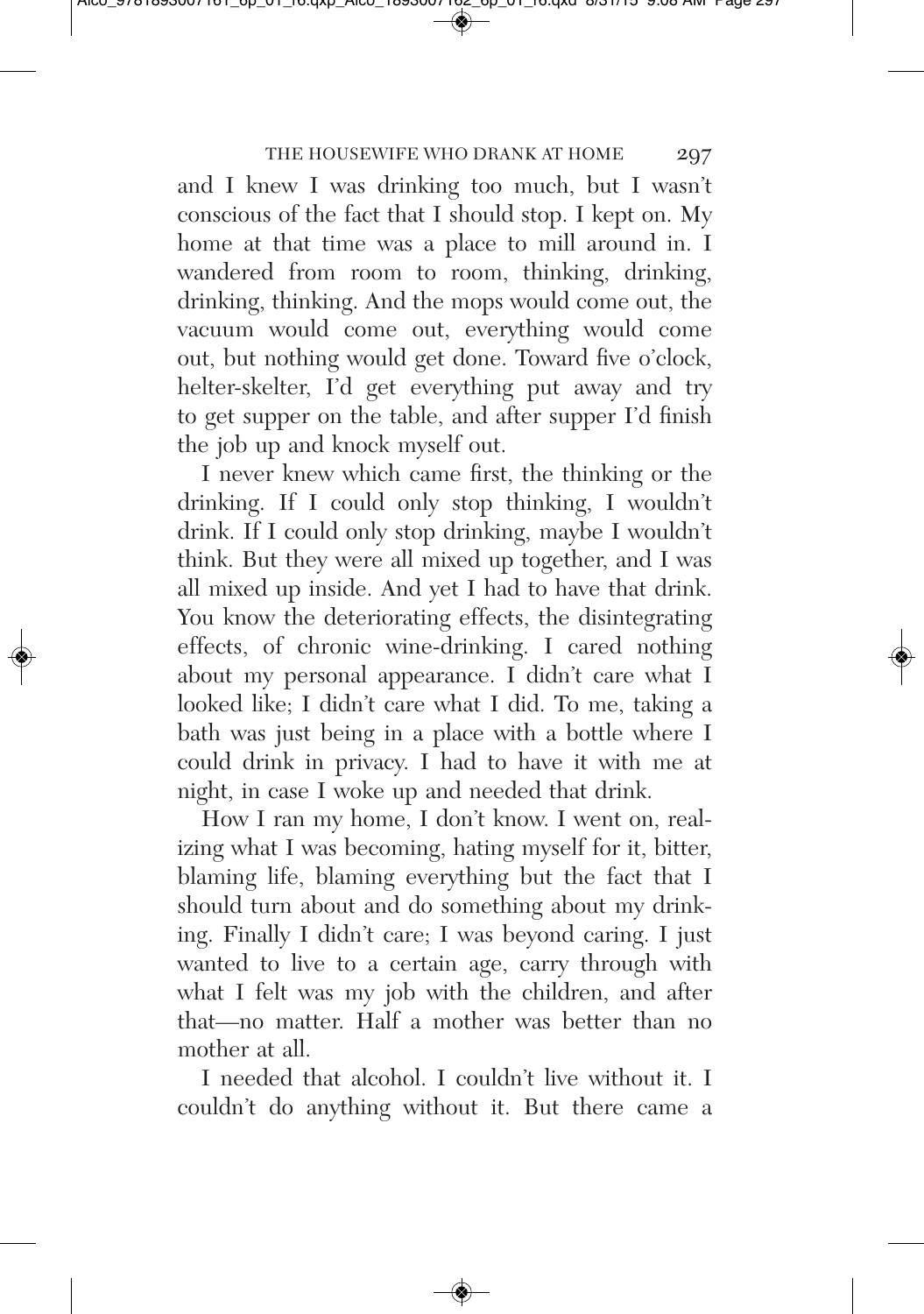point when I could no longer live with it. And that came after a three-weeks' illness of my son. The doctor prescribed a teaspoon of brandy for the boy to help him through the night when he coughed. Well, of course, that was all I needed—to switch from wine to brandy for three weeks. I knew nothing about alcoholism or the D.T.'s, but when I woke up on that last morning of my son's illness, I taped the keyhole on my door because "everyone was out there." I paced back and forth in the apartment with the cold sweats. I screamed on the telephone for my mother to get up there; something was going to happen; I didn't know what, but if she didn't get there quick, I'd split wide open. I called my husband up and told him to come home.

After that I sat for a week, a body in a chair, a mind off in space. I thought the two would never get together. I knew that alcohol and I had to part. I couldn't live with it anymore. And yet, how was I going to live without it? I didn't know. I was bitter, living in hate. The very person who stood with me through it all and has been my greatest help was the person that I turned against, my husband. I also turned against my family, my mother. The people who would have come to help me were just the people I would have nothing to do with.

Nevertheless, I began to try to live without alcohol. But I only succeeded in fighting it. And believe me, an alcoholic cannot fight alcohol. I said to my husband, "I'm going to try to get interested in something outside, get myself out of this rut I'm in." I thought I was going out of my mind. If I didn't have a drink, I had to do something.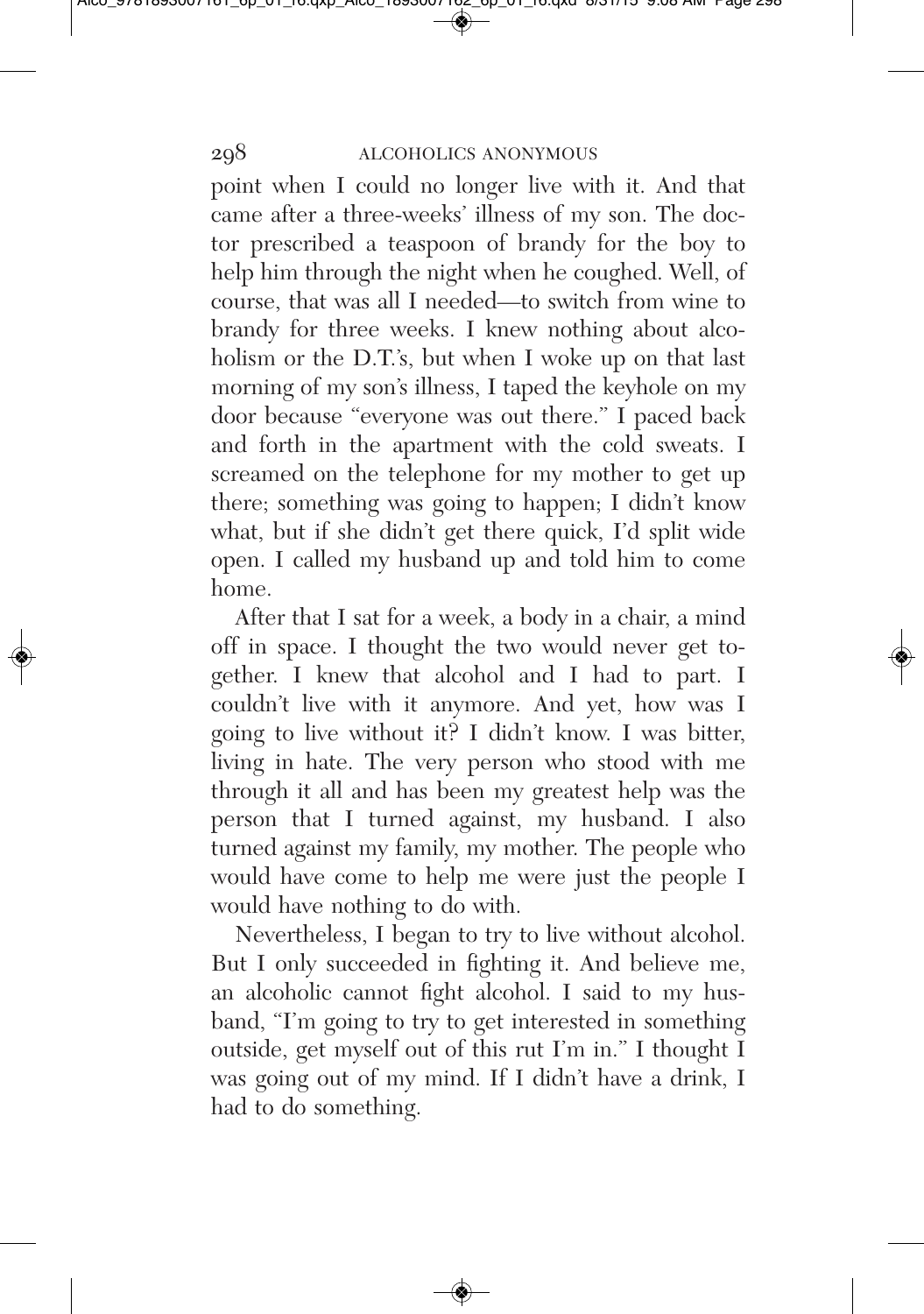I became one of the most active women in the community, what with P.T.A., other community organizations, and drives. I'd go into an organization, and it wasn't long before I was on the committee, and then I was chairman of the committee; and if I was in a group, I'd soon be treasurer or secretary of the group. But I wasn't happy. I became a Jekyll-and-Hyde person. As long as I worked, as long as I got out, I didn't drink. But I had to get back to that first drink somehow. And when I took that first drink, I was off on the usual merry-go-round. And it was my home that suffered.

I figured I'd be all right if I could find something I liked to do. So when the children were in school from nine to three, I started up a nice little business and was fairly successful in it. But not happy. Be cause I found that everything I turned to became a substitute for drink. And when all of life is a substitute for drink, there's no happiness, no peace. I still had to drink; I still needed that drink. Mere cessation from drinking is not enough for an alcoholic while the need for that drink goes on. I switched to beer. I had always hated beer, but now I grew to love it. So that wasn't my answer either.

I went to my doctor again. He knew what I was doing, how I was trying. I said, "I can't find my middle road in life. I can't find it. It's either all work, or I drink." He said, "Why don't you try Alcoholics Anonymous?" I was willing to try anything. I was licked. For the second time, I was licked. The first time was when I knew I couldn't live with alcohol. But this second time, I found I couldn't live normally without it, and I was licked worse than ever.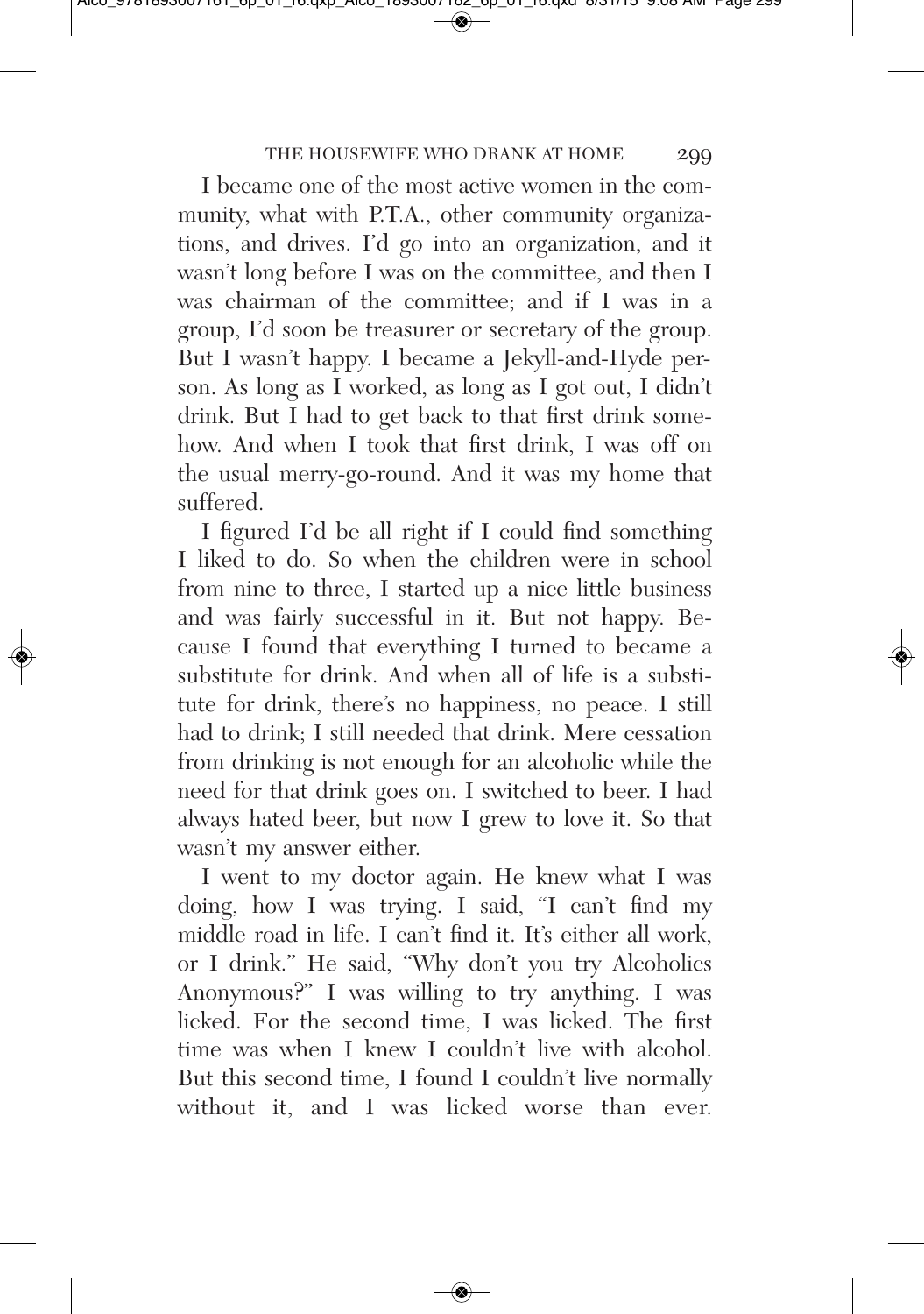The fellowship I found in A.A. enabled me to face my problem honestly and squarely. I couldn't do it among my relatives; I couldn't do it among my friends. No one likes to admit that they're a drunk, that they can't control this thing. But when we come into A.A., we can face our problem honestly and openly. I went to closed meetings and open meetings. And I took everything that A.A. had to give me. Easy does it, first things first, one day at a time. It was at that point that I reached surrender. I heard one very ill woman say that she didn't believe in the surrender part of the A.A. program. My heavens! Surrender to me has meant the ability to run my home, to face my responsibilities as they should be faced, to take life as it comes to me day by day and work my problems out. That's what surrender has meant to me. I surrendered once to the bottle, and I couldn't do these things. Since I gave my will over to A.A., whatever A.A. has wanted of me I've tried to do to the best of my ability. When I'm asked to go out on a call, I go. *I'm* not going; A.A. is leading me there. A.A. gives us alcoholics direction into a way of life without the need for alcohol. That life for me is lived one day at a time, letting the problems of the future rest with the future. When the time comes to solve them, God will give me strength for that day.

I had been brought up to believe in God, but I know that until I found this A.A. program, I had never found or known faith in the reality of God, the reality of His power that is now with me in everything I do.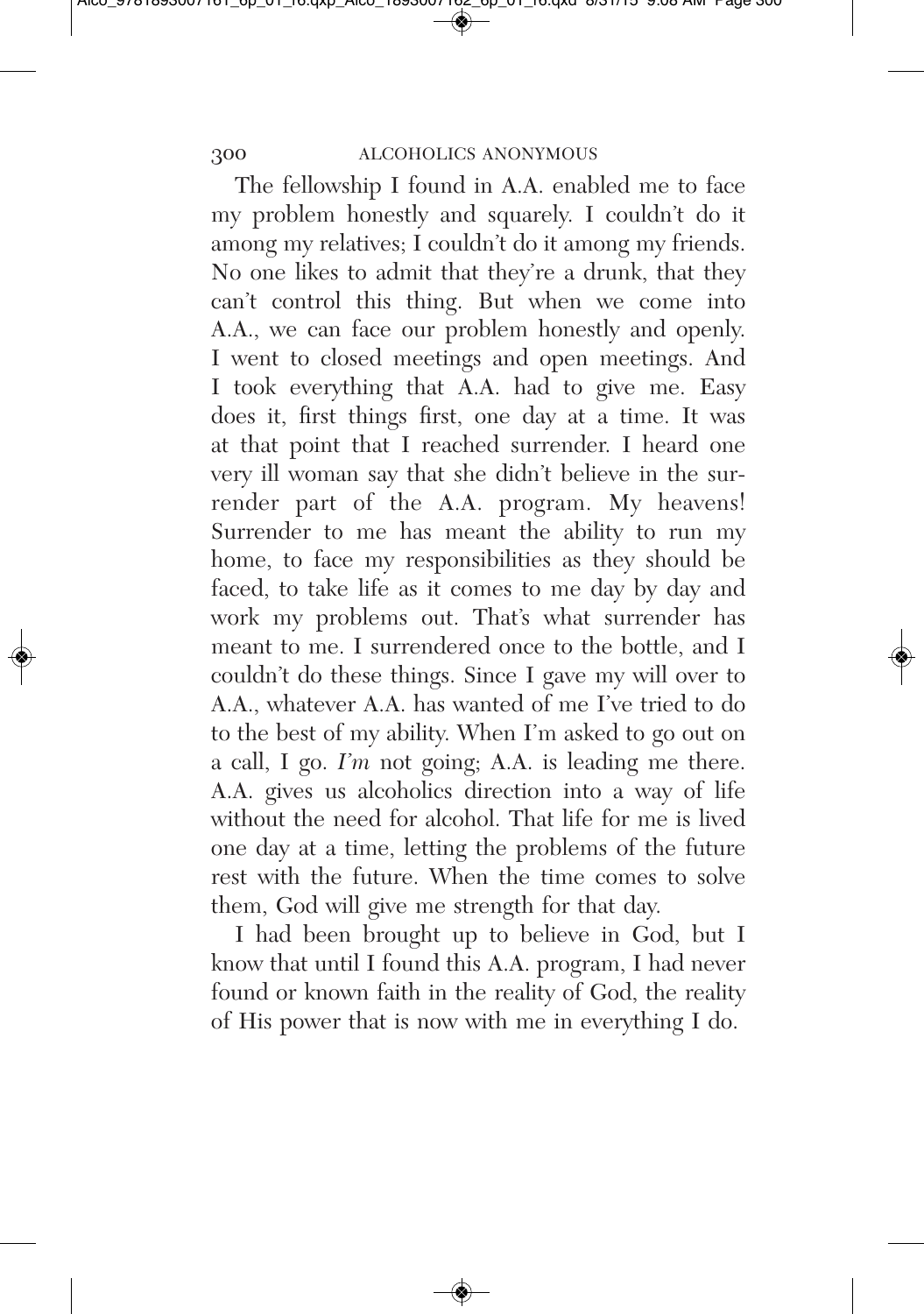#### (4)

#### PHYSICIAN, HEAL THYSELF!

*Psychiatrist and surgeon, he had lost his way until he realized that God, not he, was the Great Healer.*

*I* am a physician, licensed to practice in a western state. I am also an alcoholic. In two ways I may be a little different from other alcoholics. First, we all hear at A.A. meetings about those who have lost everything, those who have been in jail, those who have been in prison, those who have lost their families, those who have lost their income. I never lost any of it. I never was on skid row. I made more money in the last year of my drinking than I made in my whole life. My wife never hinted that she would leave me. Everything that I touched from grammar school on was successful. I was president of my grammar school student body. I was president of all of my classes in high school, and in my last year I was president of that student body. I was president of each class in the university, and president of *that* student body. I was voted the man most likely to succeed. The same thing occurred in medical school. I belong to more medical societies and honor societies than men ten to twenty years my senior.

Mine was the skid row of success. The physical skid row in any city is miserable. The skid row of success is just as miserable.

The second way in which, perhaps, I differ from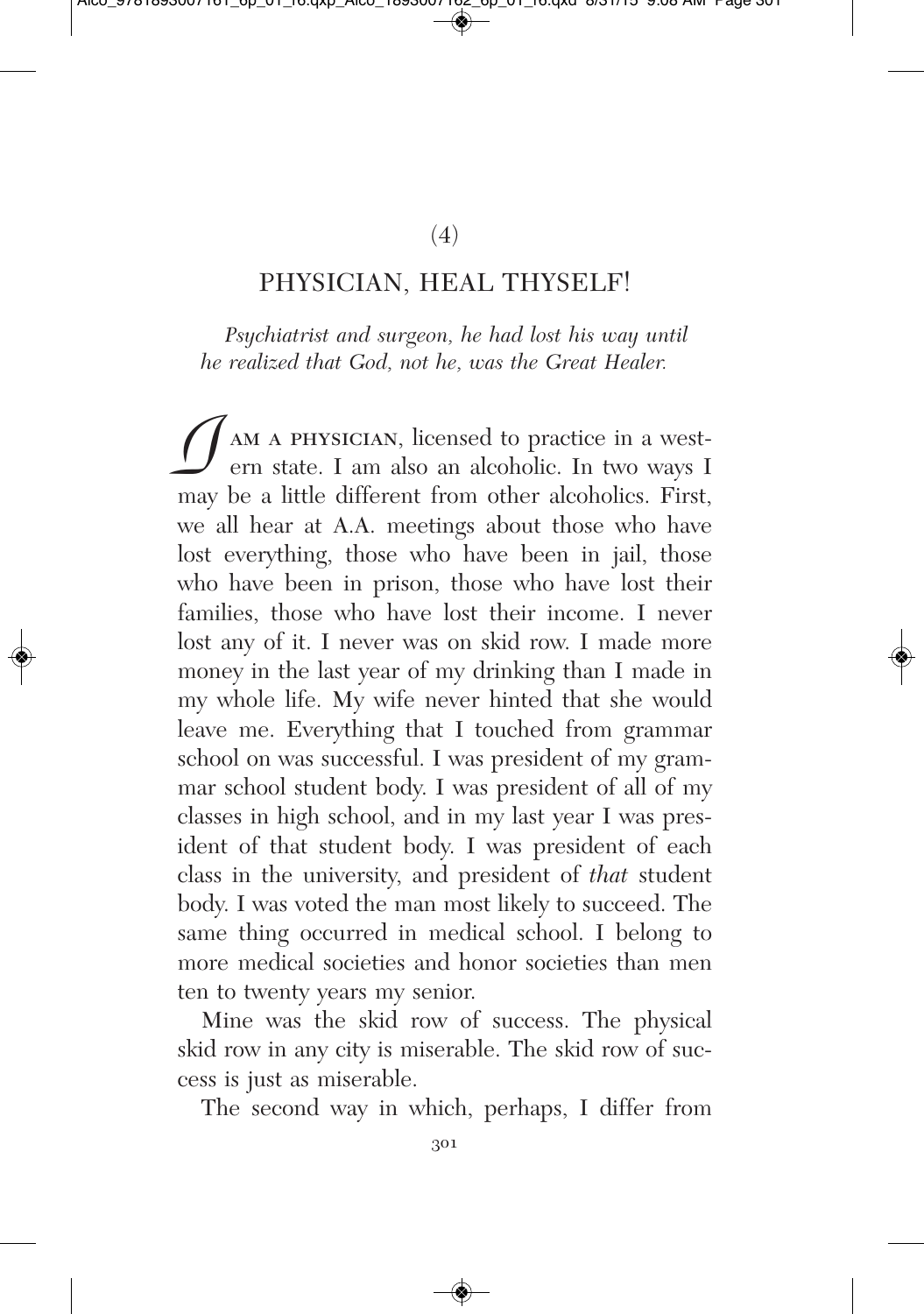some other alcoholics is this: Many alcoholics state that they don't particularly like the taste of alcohol but that they liked the effect. I loved alcohol! I used to like to get it on my fingers so I could lick them and get another taste. I had a lot of fun drinking. I enjoyed it immensely. And then, one ill-defined day, one day that I can't recall, I stepped across the line that alcoholics know so well, and from that day on, drinking was miserable. When a few drinks made me feel good before I went over that line, those same drinks now made me wretched. In an attempt to get over that feeling, there was a quick onslaught of a greater number of drinks, and then all was lost. Alcohol failed to serve the purpose.

On the last day I was drinking, I went up to see a friend who had had a good deal of trouble with alcohol and whose wife had left him a number of times. He had come back, however, and he was on this program. In my stupid way I went up to see him with the idea in the back of my mind that I would investigate Alcoholics Anonymous from a medical standpoint. Deep in my heart was the feeling that maybe I could get some help here. This friend gave me a pamphlet, and I took it home and had my wife read it to me. There were two sentences in it that struck me. One said, "Don't feel that you are a martyr because you stopped drinking," and this hit me between the eyes. The second one said, "Don't feel that you stop drinking for anyone other than yourself," and this hit me between the eyes. After my wife had read this to me, I said to her, as I had said many times in desperation, "I have got to do something." She's a good-natured soul and said, "I wouldn't worry about it; probably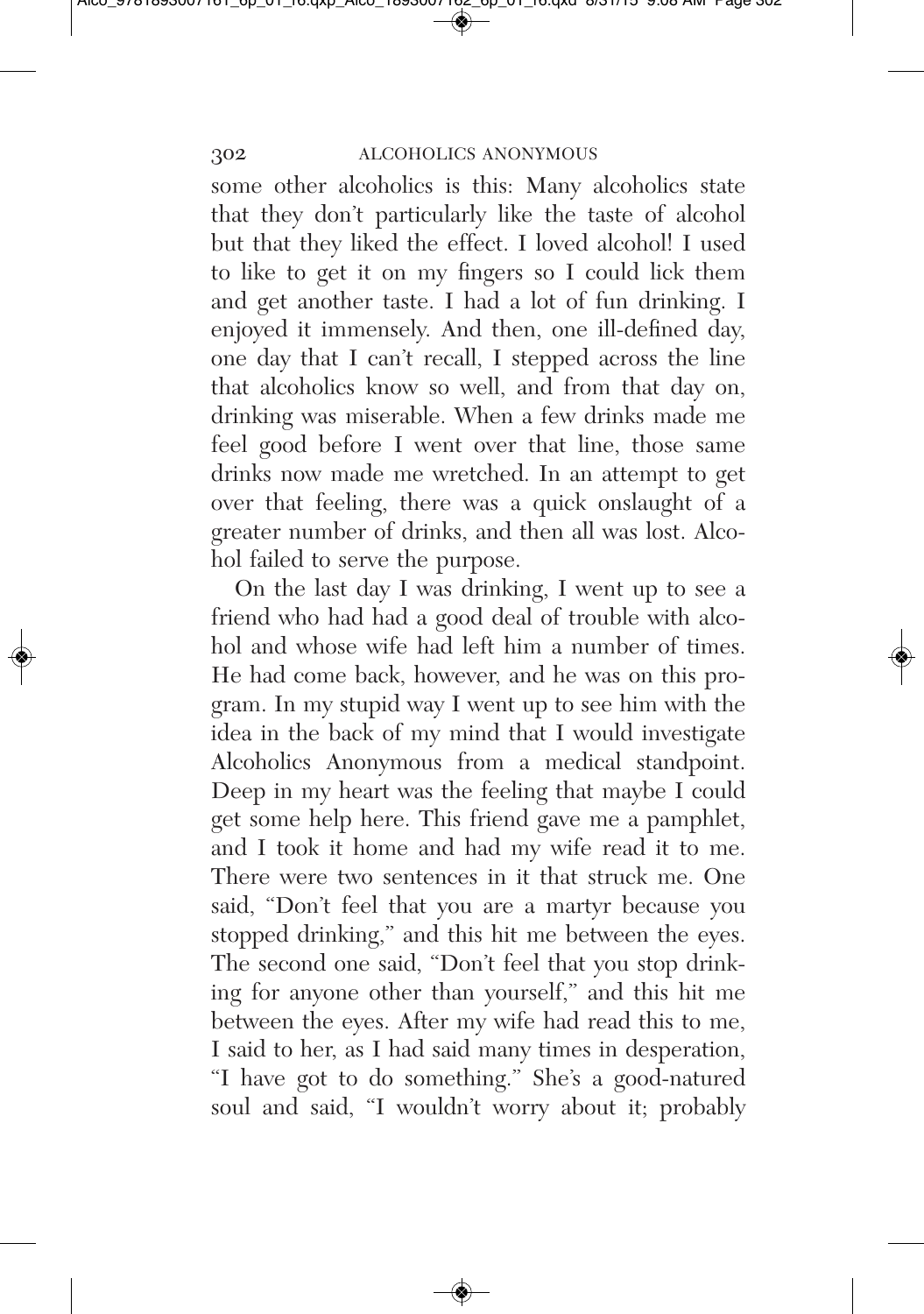something will happen." And then we went up the side of a hill where we have a little barbecue area to make the fire for the barbecue, and on the way up I thought to myself—I'll go back down to the kitchen and refill this drink. And just then, something did happen.

The thought came to me—This is the last one! I was well into the second fifth by this time. And as that thought came to me, it was as though someone had reached down and taken a heavy overcoat off my shoulders, for that *was* the last one.

About two days later I was called by a friend of mine from Nevada City—he's a brother of my wife's closest friend. He said, "Earle?" and I said, "Yes." He said, "I'm an alcoholic; what do I do?" And I gave him some idea of what you do, and so I made my first Twelfth Step call before I ever came into the program. The satisfaction I got from giving him a little of what I had read in those pamphlets far surpassed any feeling that I had ever had before in helping patients.

So I decided that I would go to my first meeting. I was introduced as a psychiatrist. (I belong to the American Psychiatric Society, but I don't practice psychiatry as such. I am a surgeon.)

As someone in A.A. said to me once upon a time, there is nothing worse than a confused psychiatrist.

I will never forget the first meeting that I attended. There were five people present, including me. At one end of the table sat our community butcher. At the other side of the table sat one of the carpenters in our community, and at the farther end of the table sat the man who ran the bakery, while on one side sat my friend who was a mechanic. I recall, as I walked into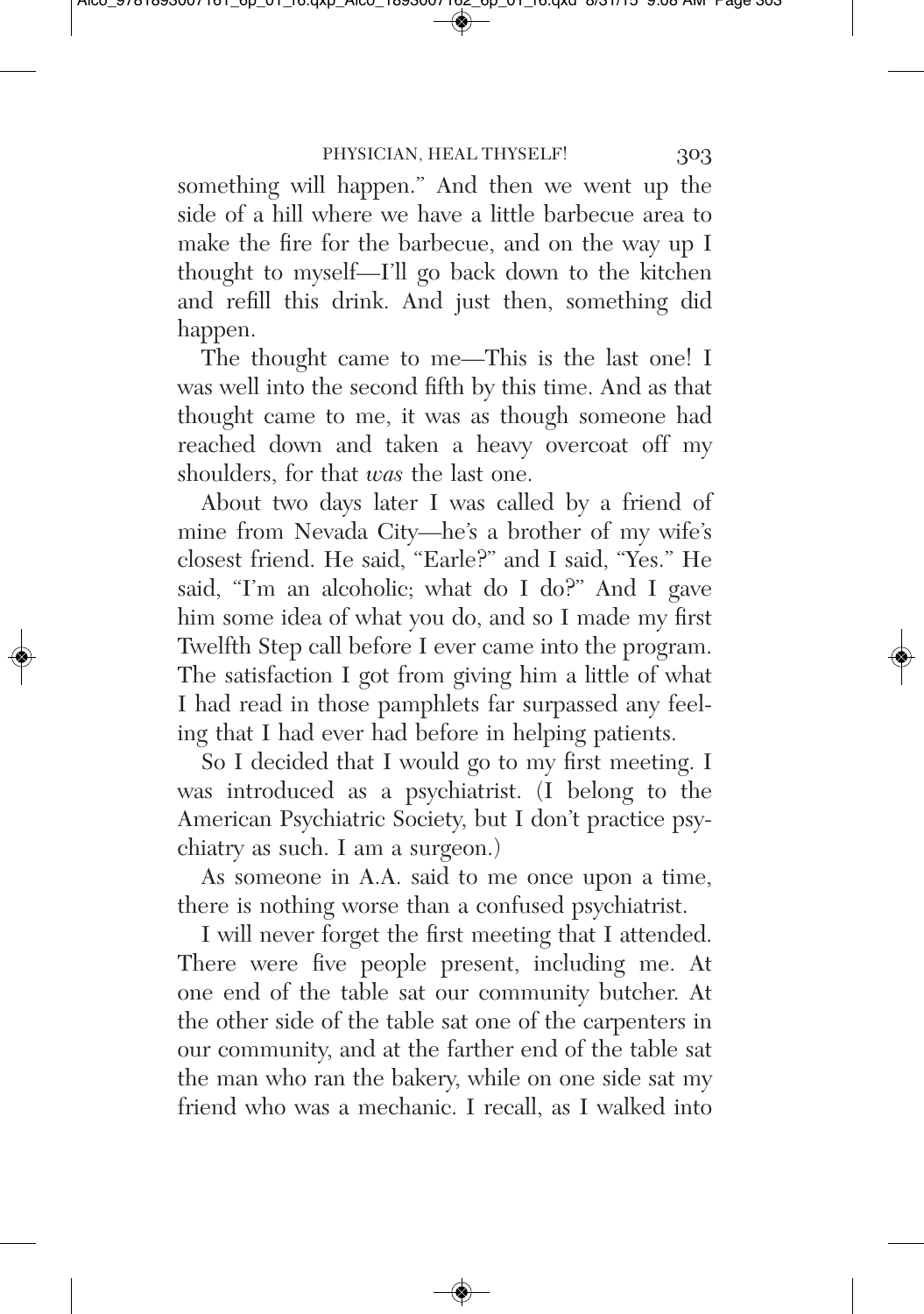that meeting, saying to myself, "Here I am, a Fellow of the American College of Surgeons, a Fellow of the International College of Surgeons, a diplomate of one of the great specialty boards in these United States, a member of the American Psychiatric Society, and I have to go to the butcher, the baker, and the carpenter to help make a man out of me!"

Something else happened to me. This was such a new thought that I got all sorts of books on Higher Powers, and I put a Bible by my bedside, and I put a Bible in my car. It is still there. And I put a Bible in my locker at the hospital. And I put a Bible in my desk. And I put a Big Book by my night stand, and I put a *Twelve Steps and Twelve Traditions* in my locker at the hospital, and I got books by Emmet Fox, and I got books by God-knows-who, and I got to reading all these things. And the first thing you know I was lifted right out of the A.A. group, and I floated higher and higher and even higher, until I was way up on a pink cloud, which is known as Pink Seven, and I felt miserable again. So I thought to myself, I might just as well be drunk as feel like this.

I went to Clark, the community butcher, and I said, "Clark, what is the matter with me? I don't feel right. I have been on this program for three months and I feel terrible." And he said, "Earle, why don't you come on over and let me talk to you for a minute." So he got me a cup of coffee and a piece of cake, and sat me down and said, "Why, there's nothing wrong with you. You've been sober for three months, been working hard. You've been doing all right." But then he said, "Let me say something to you. We have here in this community an organization that helps people, and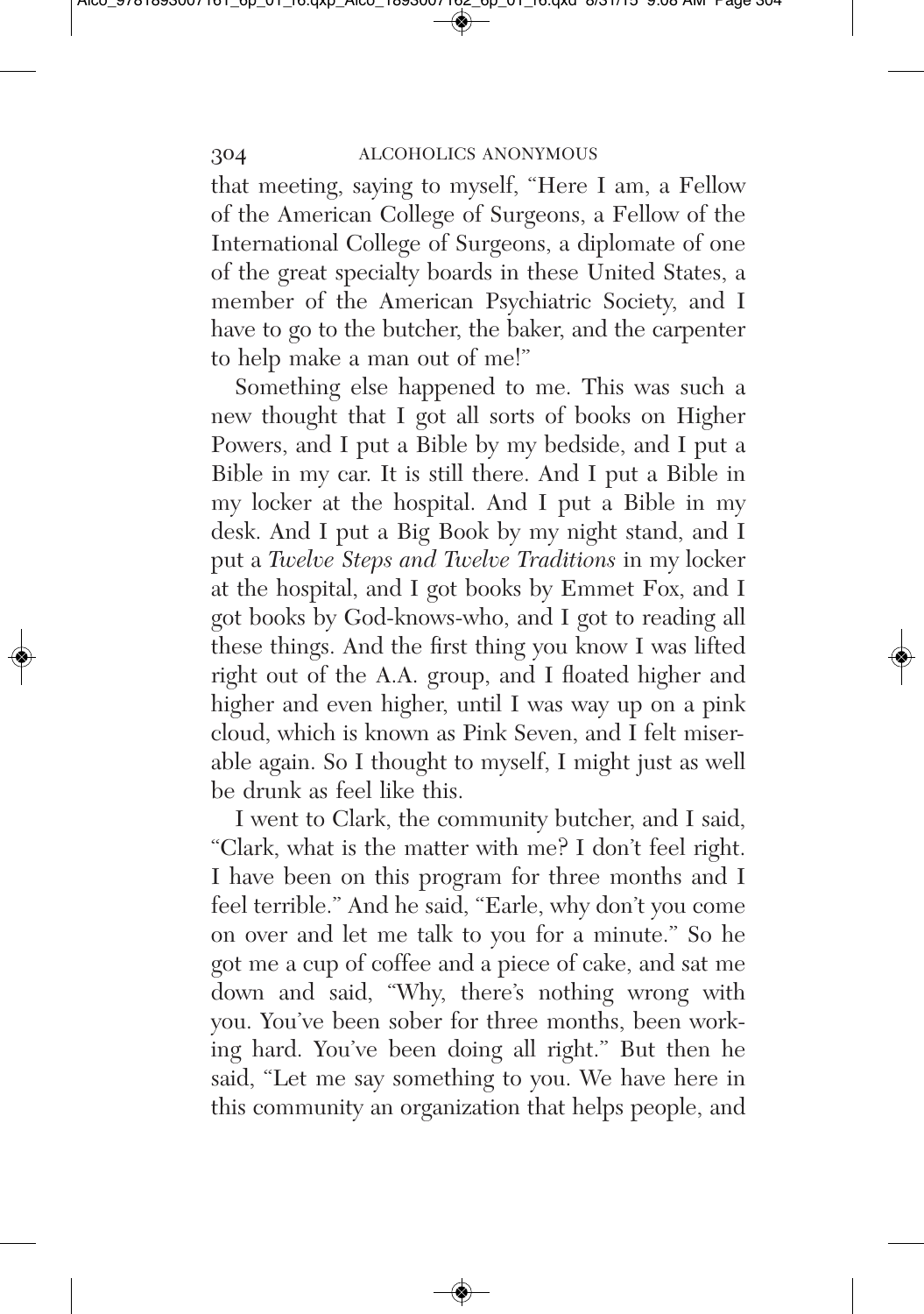this organization is known as Alcoholics Anonymous. Why don't you join it?" I said, "What do you think I've been doing?" "Well," he said, "you've been sober, but you've been floating way up on a cloud somewhere. Why don't you go home and get the Big Book and open it at page fifty-eight and see what it says?" So I did. I got the Big Book and I read it, and this is what it said: "Rarely have we seen a person fail who has thoroughly followed our path." The word "thoroughly" rang a bell. And then it went on to say: "Half measures availed us nothing. We stood at the turning point." And the last sentence was "We asked His protection and care with complete abandon."

"Complete abandon"; "Half measures availed us nothing"; "Thoroughly followed our path"; "Completely give themselves to this simple program" rang in my swelled head.

Years earlier, I had gone into psychoanalysis to get relief. I spent 51 ⁄<sup>2</sup> years in psychoanalysis and proceeded to become a drunk. I don't mean that in any sense as a derogatory statement about psychotherapy; it's a very great tool, not too potent, but a great tool. I would do it again.

I tried every gimmick that there was to get some peace of mind, but it was not until I was brought to my alcoholic knees, when I was brought to a group in my own community with the butcher, the baker, the carpenter, and the mechanic, who were able to give me the Twelve Steps, that I was finally given some semblance of an answer to the last half of the First Step. So, after taking the first half of the First Step, and very gingerly admitting myself to Alcoholics Anony mous, something happened. And then I thought to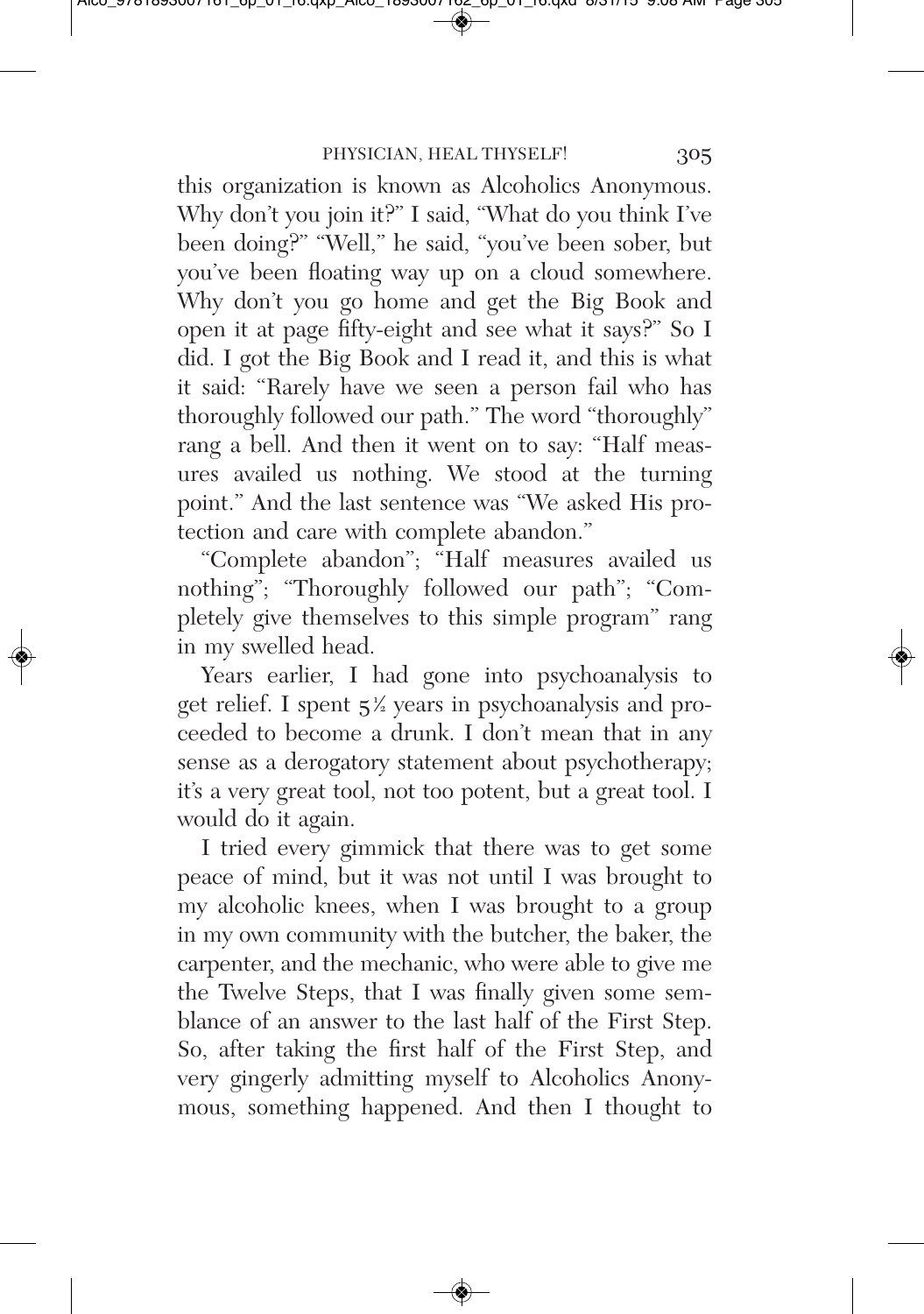myself: Imagine an alcoholic admitting anything! But I made my admission just the same.

The Third Step said: "Made a decision to turn our will and our lives over to the care of God as we understood Him." Now they asked us to make a decision! We've got to turn the whole business over to some joker we can't even see! And this chokes the alcoholic. Here he is powerless, unmanageable, in the grip of something bigger than he is, and he's got to turn the whole business over to someone else! It fills the alcoholic with rage. We are great people. We can handle anything. And so one gets to thinking to one-self, Who is this God? Who is this fellow we are supposed to turn everything over to? What can He do for us that we can't do for ourselves? Well, I don't know who He is, but I've got my own idea.

For myself, I have an absolute proof of the existence of God. I was sitting in my office one time after I had operated on a woman. It had been a long fouror five-hour operation, a large surgical procedure, and she was on her ninth or tenth post-operative day. She was doing fine, she was up and around, and that day her husband phoned me and said, "Doctor, thanks very much for curing my wife," and I thanked him for his felicitations, and he hung up. And then I scratched my head and said to myself, What a fantastic thing for a man to say, that I cured his wife. Here I am down at my office behind my desk, and there she is out at the hospital. I am not even there, and if I was there the only thing I could do would be to give her moral support, and yet he thanks me for curing his wife. I thought to myself—What *is* curing that woman? Yes, I put in those stitches. The Great Boss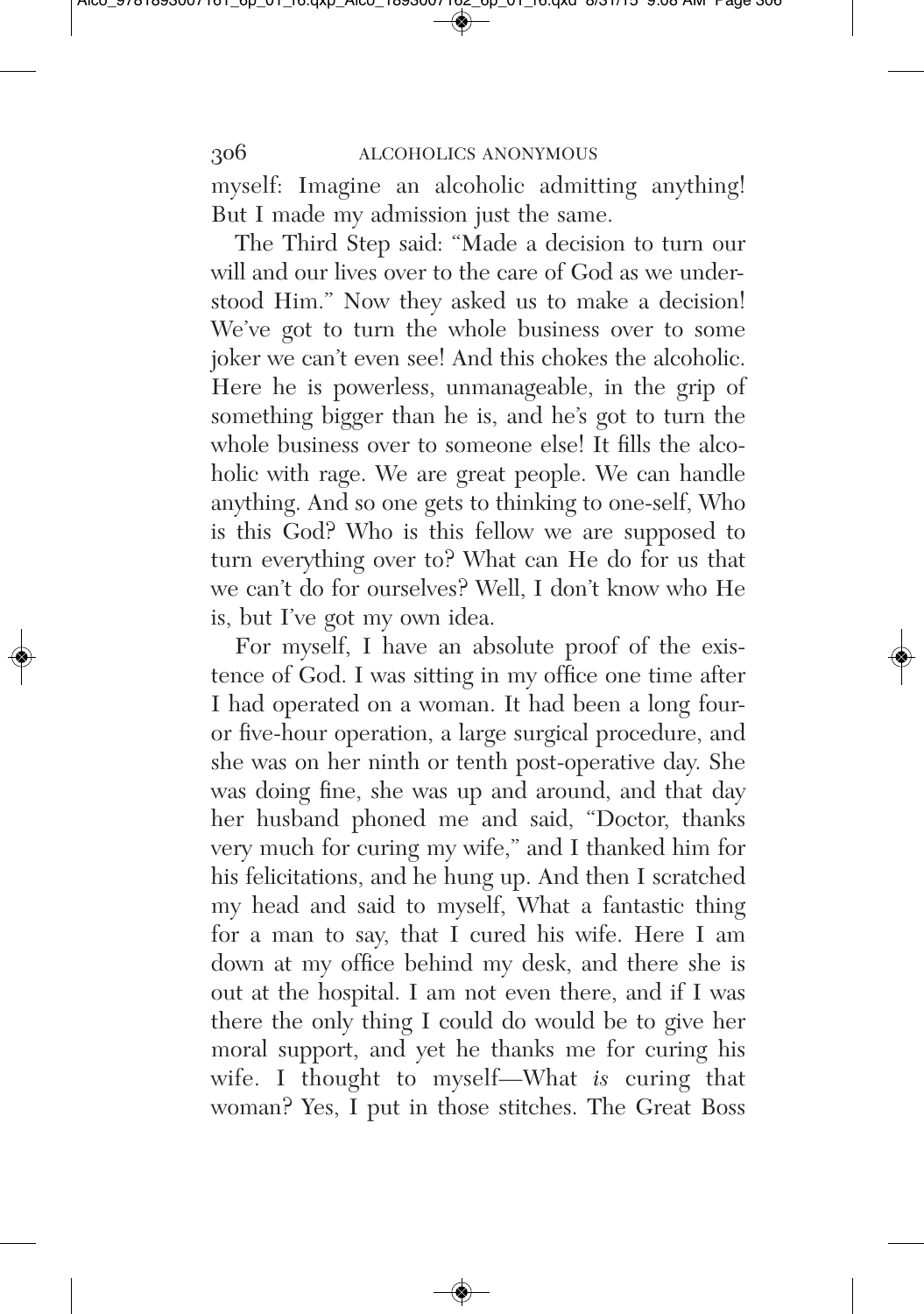has given me diagnostic and surgical talent, and He has loaned it to me to use for the rest of my life. It doesn't belong to me. He has loaned it to me and I did my job, but that ended nine days ago. What healed those tissues that I closed? I didn't. This to me is the proof of the existence of a Somethingness greater than I am. I couldn't practice medicine without the Great Physician. All I do in a very simple way is to help Him cure my patients.

Shortly after I was starting to work on the program, I realized that I was not a good father, I wasn't a good husband, but, oh, I was a good provider. I never robbed my family of anything. I gave them everything, except the greatest thing in the world, and that is peace of mind. So I went to my wife and asked her if there wasn't something that she and I could do to somehow get together, and she turned on her heel and looked me squarely in the eye, and said, "You don't care anything about my problem," and I could have smacked her, but I said to myself, "Grab on to your serenity!"

She left, and I sat down and crossed my hands and looked up and said, "For God's sake, help me." And then a silly, simple thought came to me. I didn't know anything about being a father; I didn't know how to come home and work weekends like other husbands; I didn't know how to entertain my family. But I remembered that every night after dinner my wife would get up and do the dishes. Well, I could do the dishes. So I went to her and said, "There's only one thing I want in my whole life, and I don't want any commendation; I don't want any credit; I don't want anything from you or Janey for the rest of your life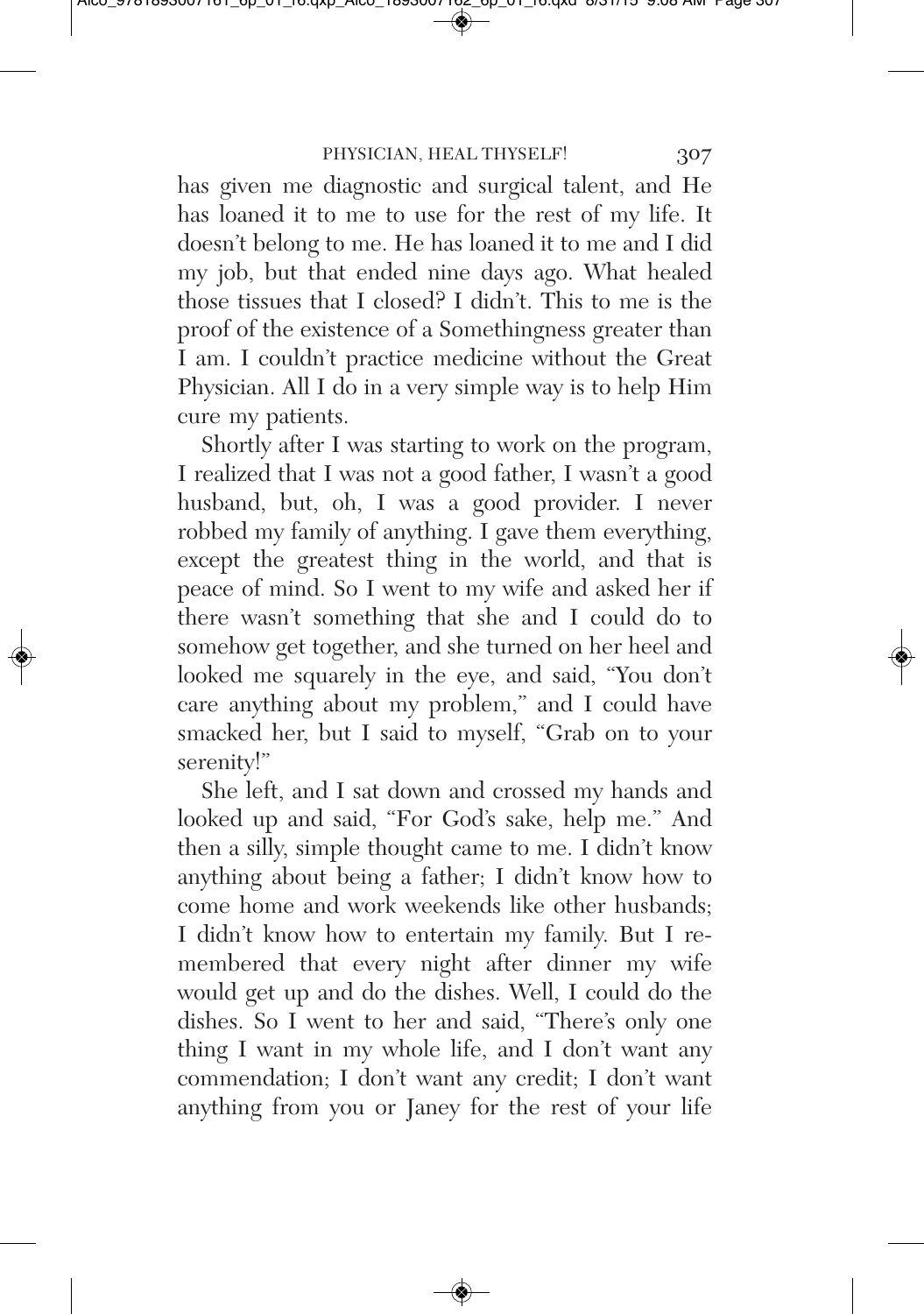except one thing, and that is the opportunity to do anything you want always, and I would like to start off by doing the dishes." And now I am doing the darn dishes every night!

Doctors have been notoriously unsuccessful in helping alcoholics. They have contributed fantastic amounts of time and work to our problem, but they aren't able, it seems, to arrest either your alcoholism or mine.

And the clergy have tried hard to help us, but we haven't been helped. And the psychiatrist has had thousands of couches and has put you and me on them many, many times, but he hasn't helped us very much, though he has tried hard; and we owe the clergy and the doctor and the psychiatrist a deep debt of gratitude, but they haven't helped our alcoholism, except in a rare few instances. But—Alcoholics Anonymous has helped.

What is this power that A.A. possesses? This curative power? I don't know what it is. I suppose the doctor might say, "This is psychosomatic medicine." I suppose the psychiatrist might say, "This is benevolent interpersonal relations." I suppose others would say, "This is group psychotherapy."

To me it is God.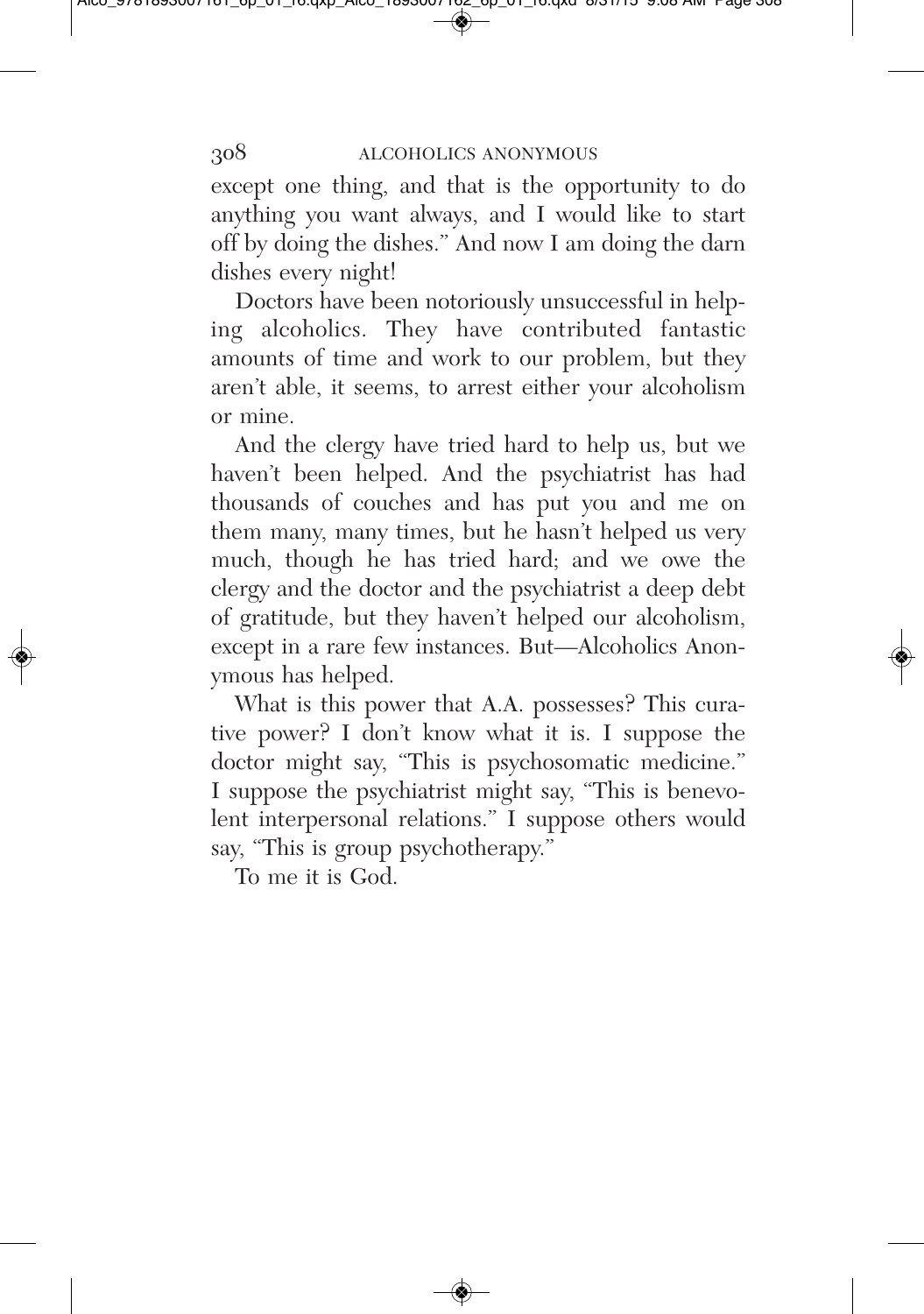### (5)

### MY CHANCE TO LIVE

*A.A. gave this teenager the tools to climb out of her dark abyss of despair.*

CAME THROUGH the doors of Alcoholics Anonymous at age seventeen, a walking contradiction. On the outside, I was the portrait of a rebellious teenager, with miles of attitude to spare. On the inside, I was suicidal, bloodied, and beaten. My stride spoke of a confidence I didn't feel. My dress was that of a street-tough kid you didn't want to mess with. Inside I was trembling with fear that someone would see through my defenses to the real me.

If you saw who I really was, you would turn away in disgust or use my many weaknesses to destroy me. One way or the other I was convinced I'd be hurt. I couldn't allow that to happen, so I kept the real me veiled behind a force field of rough-edged attitude. How I got to this place is still a mystery to me.

I grew up in a loving middle-class home. We had our problems—what family doesn't? But there was no abuse, verbal or physical, and it certainly couldn't be said my parents didn't do the best they could by me. My grandfathers were alcoholic, and I was raised on stories of how it had ravaged their lives and the lives of those around them. Nope, I didn't want to be an alcoholic.

In my early teen years I began to be bothered by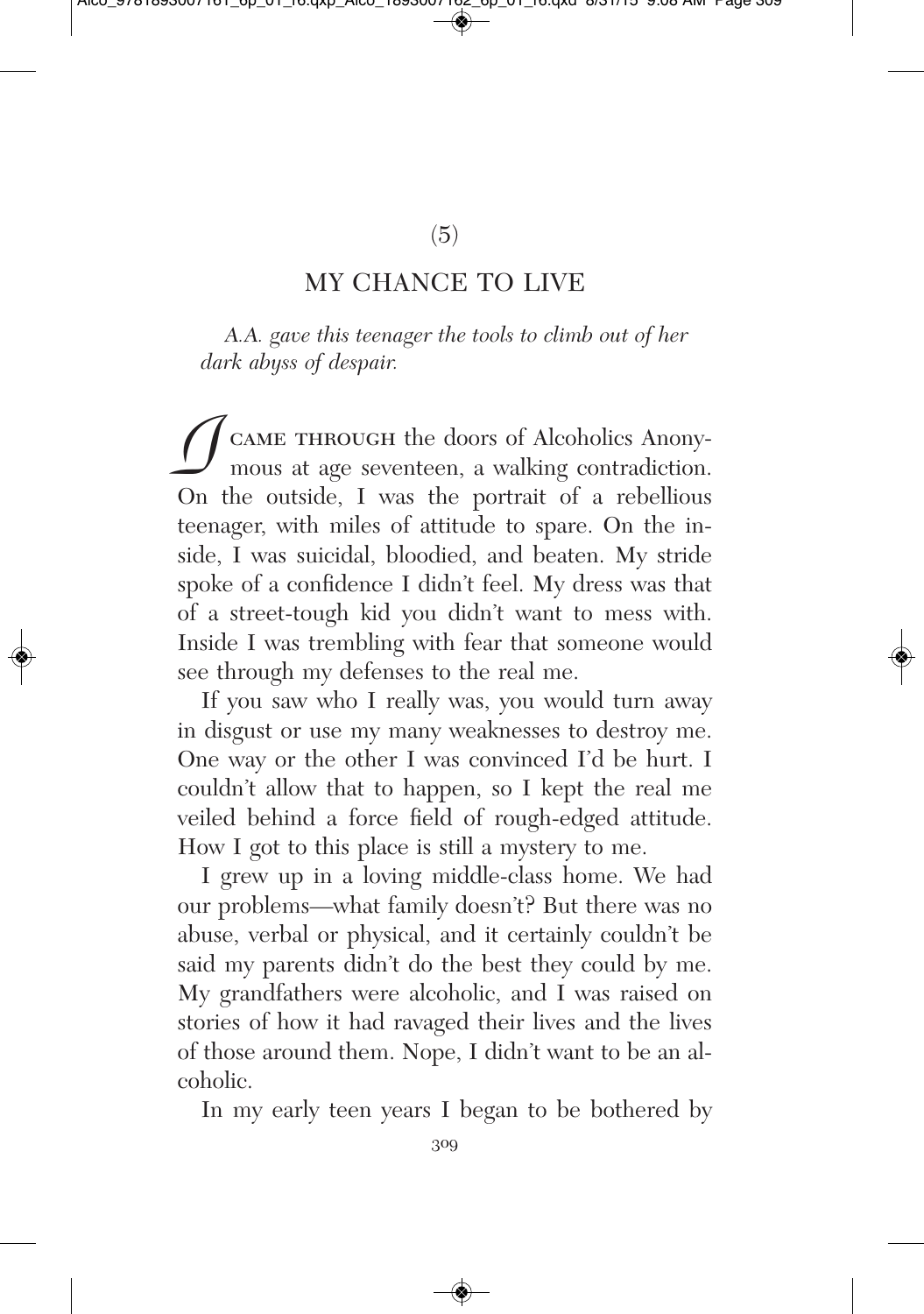feelings that I didn't fit in. Until this point, I had ignored the fact that I wasn't one of the "in" crowd. I thought if I tried hard enough I would fit in sooner or later. At fourteen I stopped trying. I quickly discovered the soothing effects of a drink. Telling myself I would be more careful than my unfortunate grandparents, I set out to feel better.

Drinking released me from the suffocating fear, the feelings of inadequacy, and the nagging voices at the back of my head that told me I would never measure up. All of those things melted away when I drank. The bottle was my friend, my companion, a portable vacation. Whenever life was too intense, alcohol would take the edge off or obliterate the problem altogether for a time.

Blackouts became my goal. Though it may sound strange, they never frightened me. My life was ordered by school and by home. When I blacked out, I simply went on autopilot for the remainder of the day. The thought of going through my teen years without a single memory of its passing was very appealing.

I hadn't given up on life, just childhood. Adults had it made. They made all the rules. Being a kid stunk. If I could hold out until I was eighteen, everything would turn around. I had no idea at the time how true those words would prove to be.

Diving headfirst into what remained of the subculture left over from the sixties, I took "party till you throw up" to new levels. I liked drinking. I liked the effect alcohol had on me. I didn't like throwing up at all. I soon discovered there were other substances I could take that would help me "control" my drinking.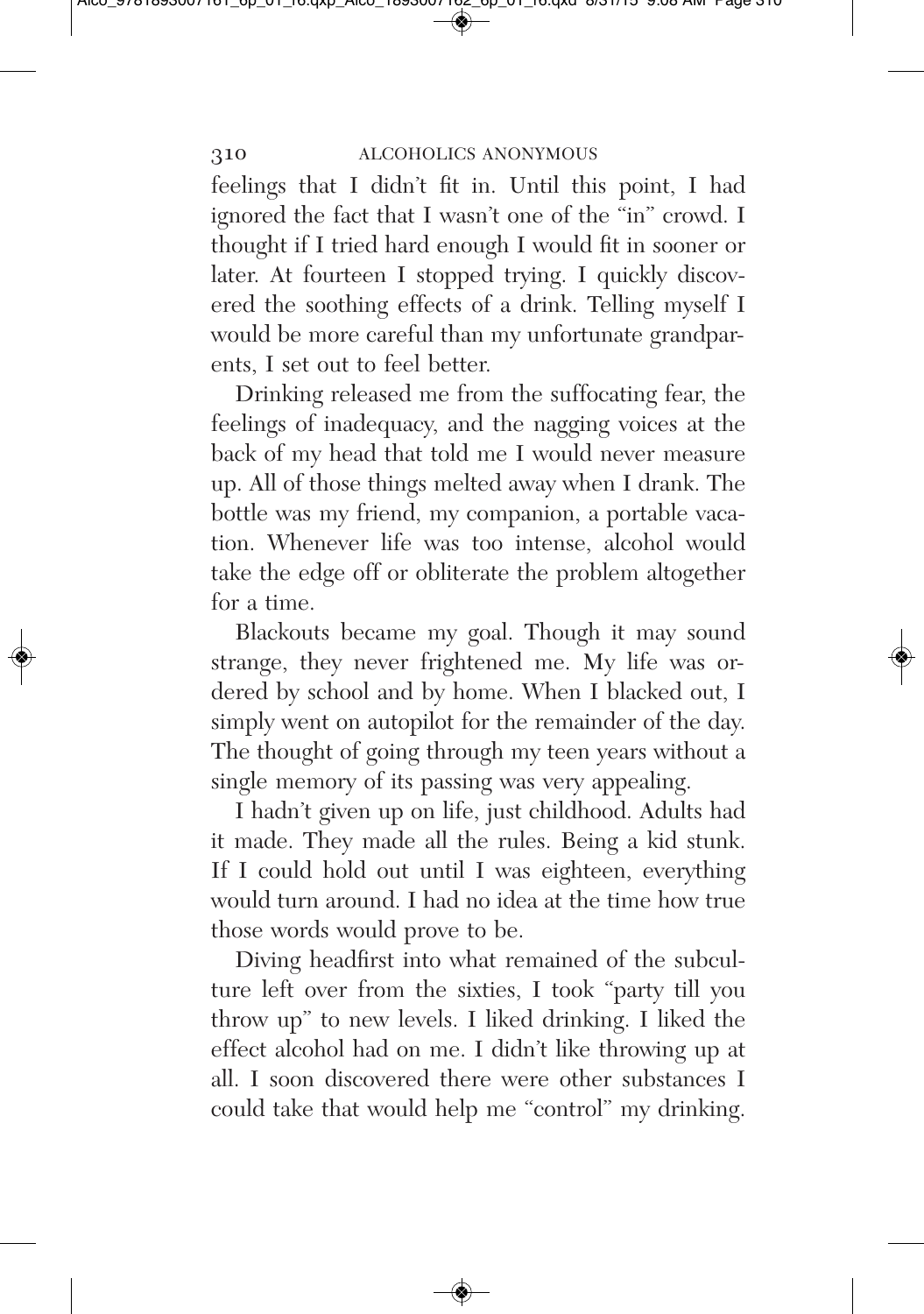A little bit of this or that, and I could nurse a drink all night. Then I had a good time and didn't throw up.

In no time at all I had arrived, or so I thought. I had a bunch of friends to hang around with. We did exciting things: skipping school, taking road trips, drinking were all a part of this new life. It was great for a while. Getting hauled into the principal's office or being questioned by the police, things I would have been ashamed of before, were badges of honor. My ability to come through these events without giving away information or being unnerved brought me respect and trust among my peers.

Outwardly I was a young woman who was comfortable with herself. Yet ever so slowly these actions that I knew deep down were wrong started eating holes in me. My first reaction was to drink more. The outcome wasn't what I expected. I continued to raise my intake without the desired effect. Blackouts became few and far between. It didn't seem to matter how much I drank or in what combination with other substances; I could no longer find the relief I sought.

Life at home was falling apart around me. Every time I turned around I'd done something to make my mother cry. At school they were looking for ways to be rid of me. The vice principal made it a point to explain his position to me in no uncertain terms: "Straighten up, or you are out on your ear. For good."

I started the painful spiral to my bottom a scant two years into my drinking career. Knowing I had to graduate, I made adjustments to my lifestyle to stay in school. I watched as my friends continued to have fun. A depression settled over me, encasing me in a gray haze. I couldn't skip school anymore; my boyfriend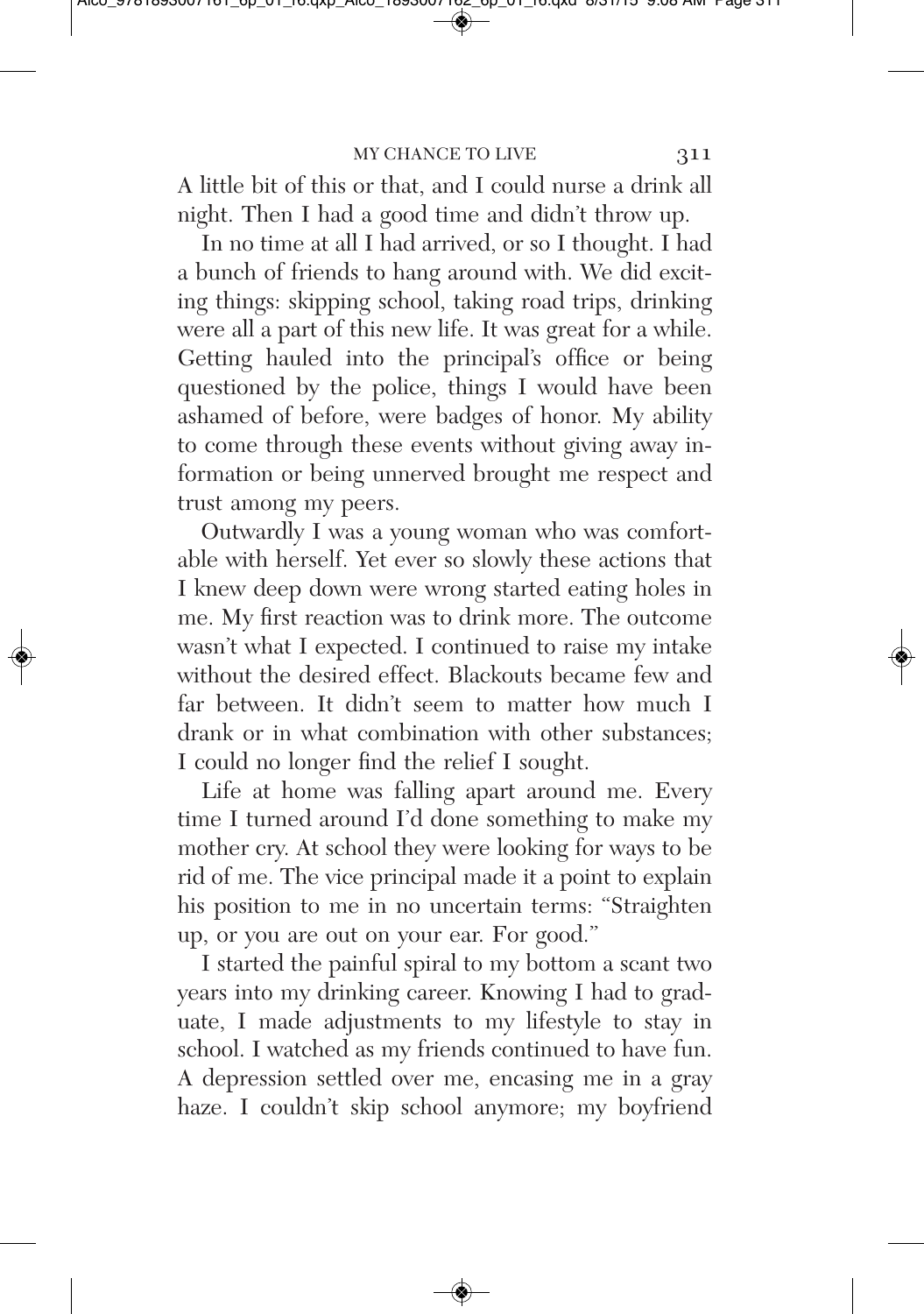came home from boot camp with another girl; my mother was still crying, and it was all my fault.

There were several attempts at suicide. I'm grateful to say I wasn't very good at it. Then I decided since I wasn't having fun anymore, I'd quit drinking and using. I mean, why waste good booze if you're going to feel just as bad drunk as sober? I held no hope for feeling better when I stopped. I just didn't want to waste the booze.

It never occurred to me that I couldn't stop. Every day I concocted some new method of staying sober: If I wear this shirt, I won't drink. If I'm with this person, or in this place, I won't drink. It didn't work. Every morning I woke up with a new resolve to stay sober. With few exceptions, by noon I was so messed up I couldn't tell you my name.

The voices in my head became even more and more vicious. With each failed attempt, my head said: See, you failed again. You knew you wouldn't feel better. You're a loser. You're never going to beat this. Why are you even trying? Just drink until you're dead.

On the rare days I managed to make it past noon, there were few brave enough to get within a hundred yards of me. I was not a nice person sober. I was angry and frightened, and I wanted you to feel as terrible as I did. A few times I had drinks pushed on me: "Here, drink this; then maybe you won't be so difficult." I always had a nasty retort, and then took what was offered. Toward the end I prayed every night for God to take me in my sleep, and I cursed Him in the morning for allowing me to live.

It was never my intention to end up in A.A. If someone mentioned perhaps I drank too much, I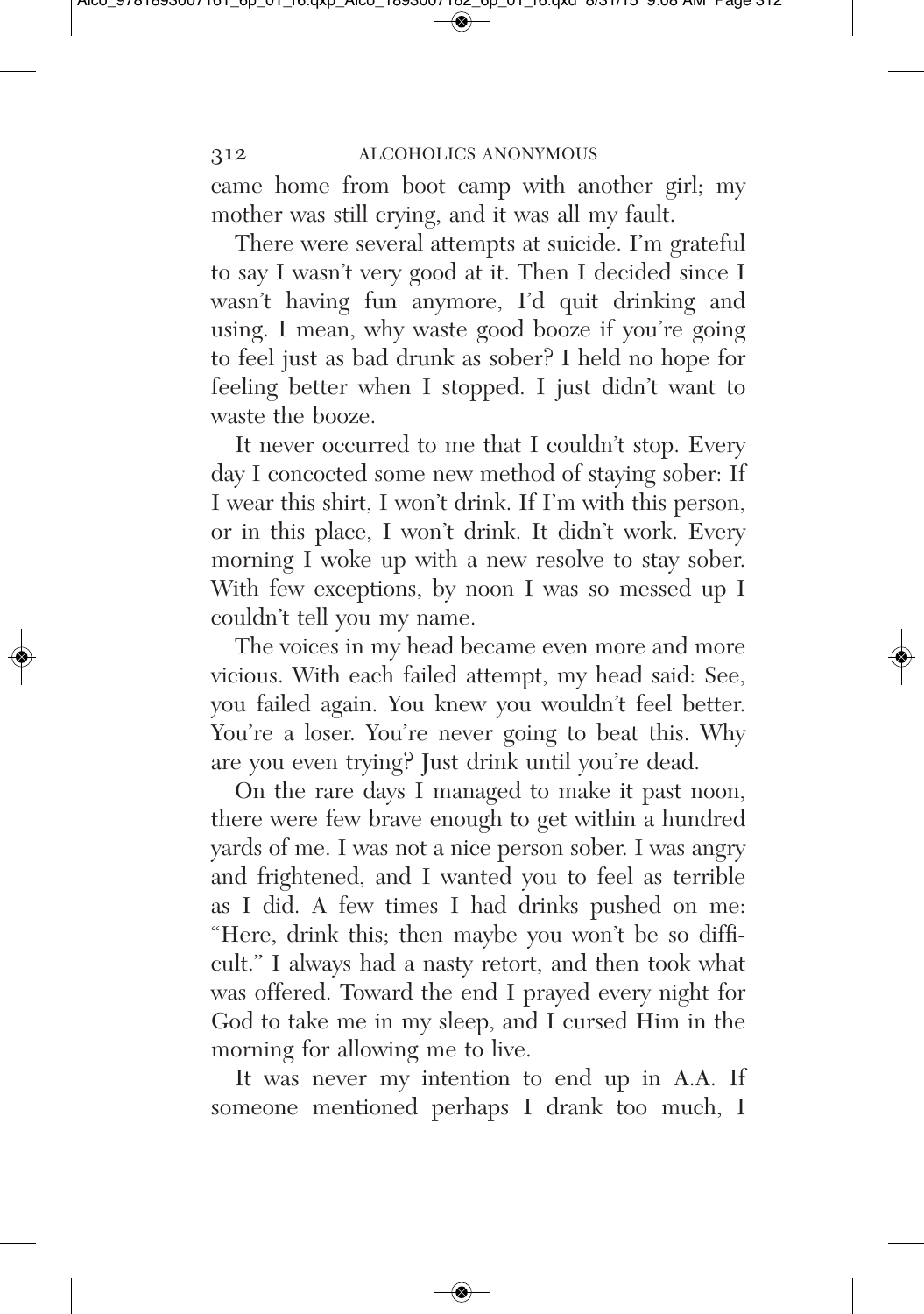laughed at them. I didn't drink any more than my friends. I never got drunk when I didn't want to never mind that I always wanted to. I couldn't be an alcoholic. I was too young. Life was my problem. Other substances were my problem. If I could just get a handle on things, then I could drink.

I got a job as a waitress at a local pancake house. Our late hours attracted a wide variety of clientele, including some members of Alcoholics Anonymous. They were not my favorite people to wait on. They, in fact, drove me to drink. They were loud, hard to please. They table-hopped and didn't tip very well. I waited on the same bunch for six weeks in a row before finally being granted the night off.

Now, I had been thinking that my problem was insanity, and what happened on my night off clinched it: I missed this motley crew who had plagued my existence for over a month. I missed the laughter and their bright smiles. I went and had coffee with them.

Through a chain of events I choose to believe were the actions of my Higher Power, they convinced me to go to a meeting. I was told it was a special A.A. anniversary open meeting, which meant that anyone could attend. I thought to myself: What could it hurt? I wait on these people; perhaps it will help me to better understand them.

On the designated evening I arrived to find that the anniversary meeting was the following week, but they took a vote and decided I could stay. I was shocked and humbled. These people wanted me around? It was a concept I had trouble accepting. I stayed and listened, careful to let them know I didn't have a problem.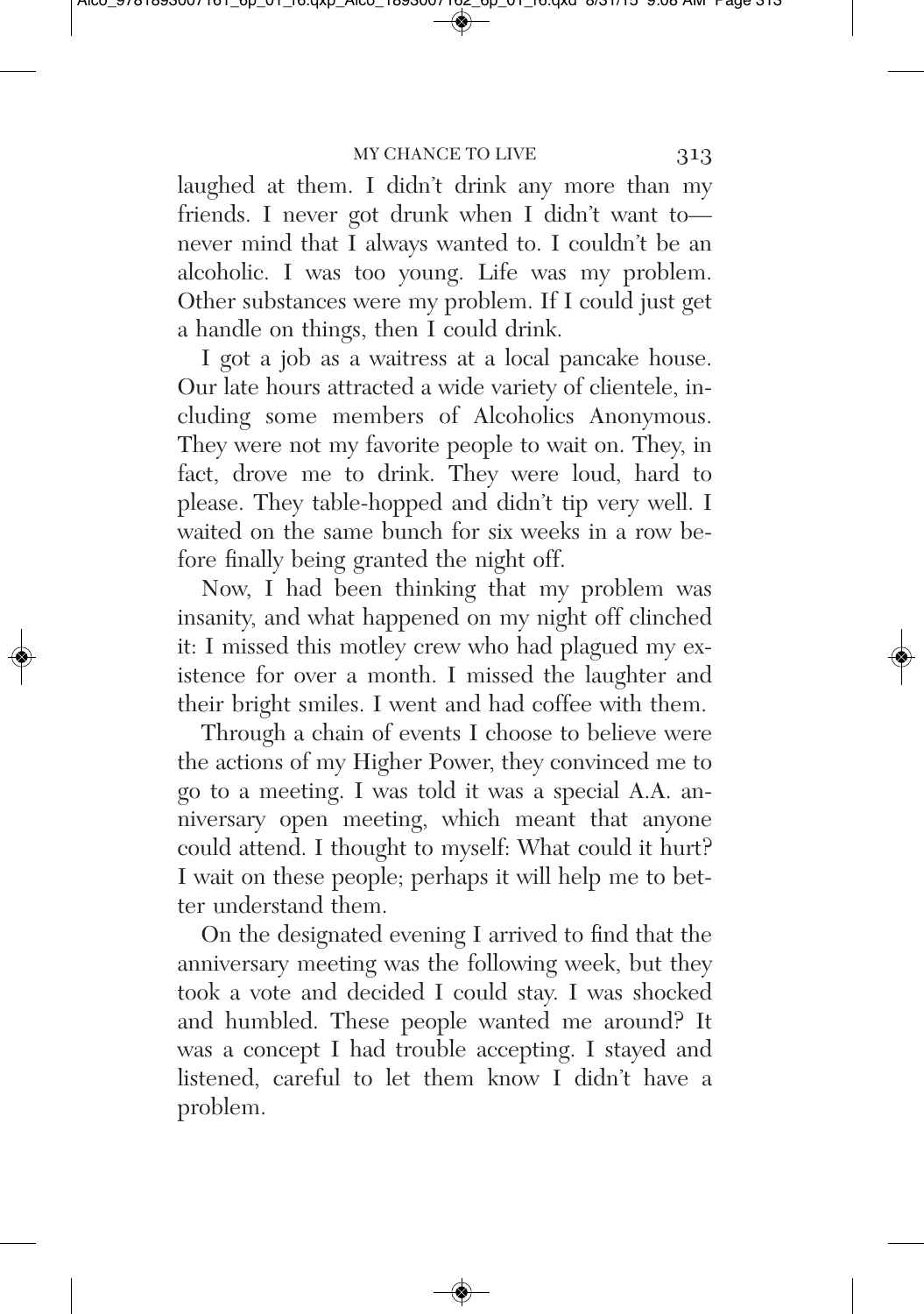I attended the anniversary meeting the following week with no intention of ever going to another meeting. I wasn't an alcoholic. I had other problems that needed attention; then I would be okay. The next week a friend, who was admittedly an alcoholic, asked me if I was going to the meeting. My head went into hyper-speed. If this person thought I needed to go, perhaps I did. But I wasn't an alcoholic.

I attended the meeting and decided drugs were my problem. I stopped using them completely from that night forward. The result was a sharp increase in my drinking. I knew this would never do. Staggering home one night, it occurred to me that perhaps if I stopped drinking, just for a while, maybe I could get a handle on things and then I could drink again.

It took about three months for me to realize I was my problem and drinking made my problem much worse. The other substances were simply tools to control my drinking. Given a choice, I'd take a drink over the other stuff in a heartbeat. Angry doesn't begin to describe how I felt when I had to admit I was an alcoholic.

Even though I was grateful not to be nuts, as I'd first supposed, I felt cheated. All the people I saw sitting around the tables of Alcoholics Anonymous had been granted many more years of drinking than I. It just wasn't fair! Someone pointed out to me that life was rarely fair. I wasn't amused, but extending my drinking career simply wasn't an option anymore.

Ninety days sober cleared my thinking enough to make me realize I'd hit bottom. If I were to go back to drinking, it would be just a matter of time before one of two things happened: I'd succeed at suicide, or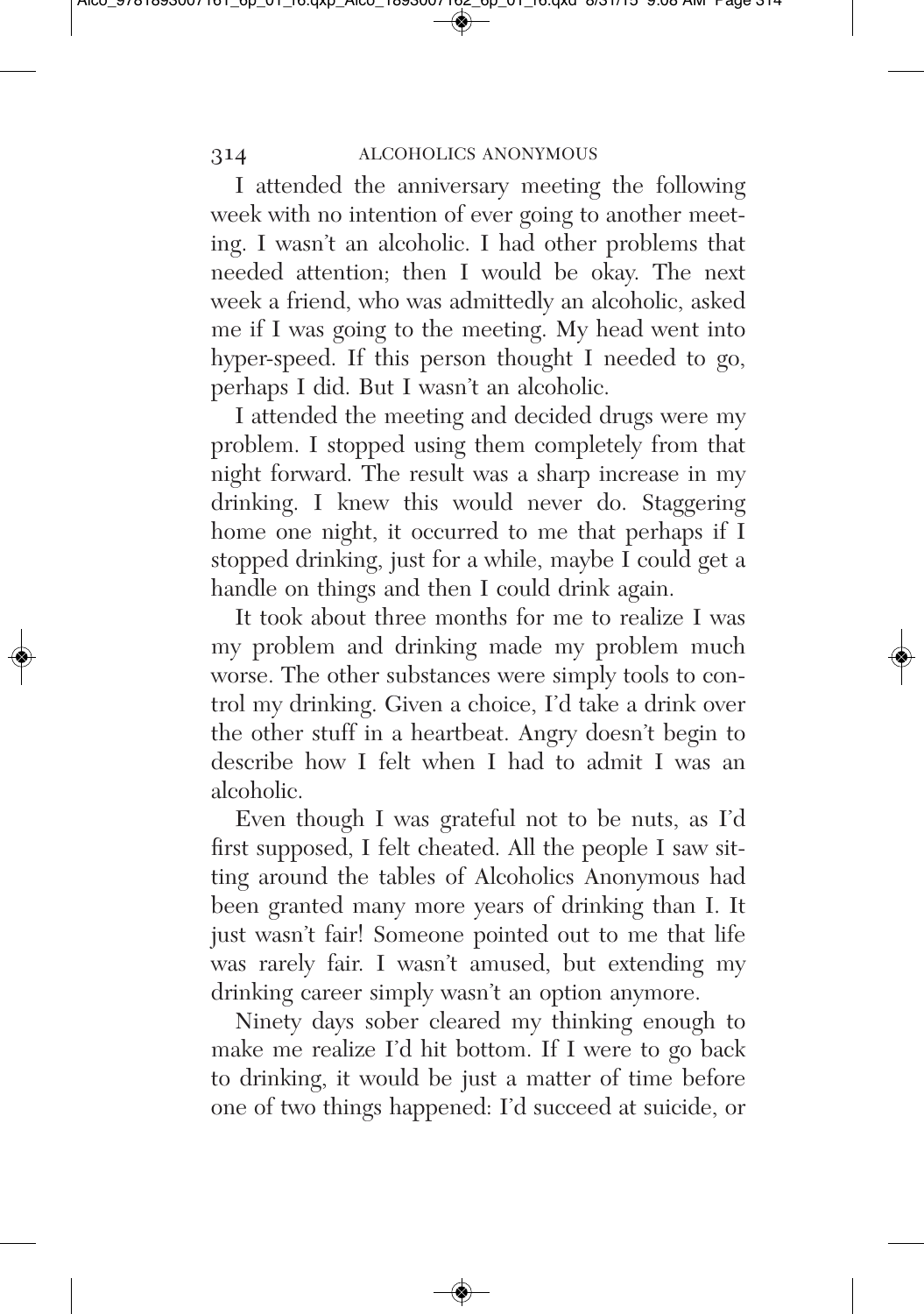I'd start the life of the living dead. I'd seen what the latter looked like, and real death was preferable.

At this point I surrendered. I admitted I was an alcoholic without a clue what to do about it. Many of the people around me wanted me to go to treatment, but I resisted. I didn't want the kids at school to know what was going on. If I went to treatment, they'd all know within a week. More importantly, I was afraid. I was afraid the treatment center would test me and say, "You're not an alcoholic. You're just crazy." My heart knew this wasn't true. My head took a bit more convincing. The thought of having A.A. taken away from me was terrifying. A.A. was my anchor in a sea of confusion. Anything that might pose a threat to my sense of security was quickly thrust away. I didn't have anything against treatment centers then, nor do I now. I simply didn't want to go, and I didn't.

I did stay sober. One summer with people who enjoyed life sober was all it took for me to want sobriety more than I wanted a drink. I will not tell you I did everything I was told, when I was told, how I was told, because I didn't. Like most people new to the program I set out to find an easier, softer way. As the Big Book suggests, I could not.

When I couldn't find an easier, softer way, I looked for the person with the magic wand, the one person in A.A. who could make me all better, right now. This was a frustrating task, and I finally realized that if I wanted this life, I was going to have to do what the others had done. No one made me drink, and no one was going to make me stay sober. This program is for people who want it, not people who need it.

If everyone who needed A.A. showed up, we would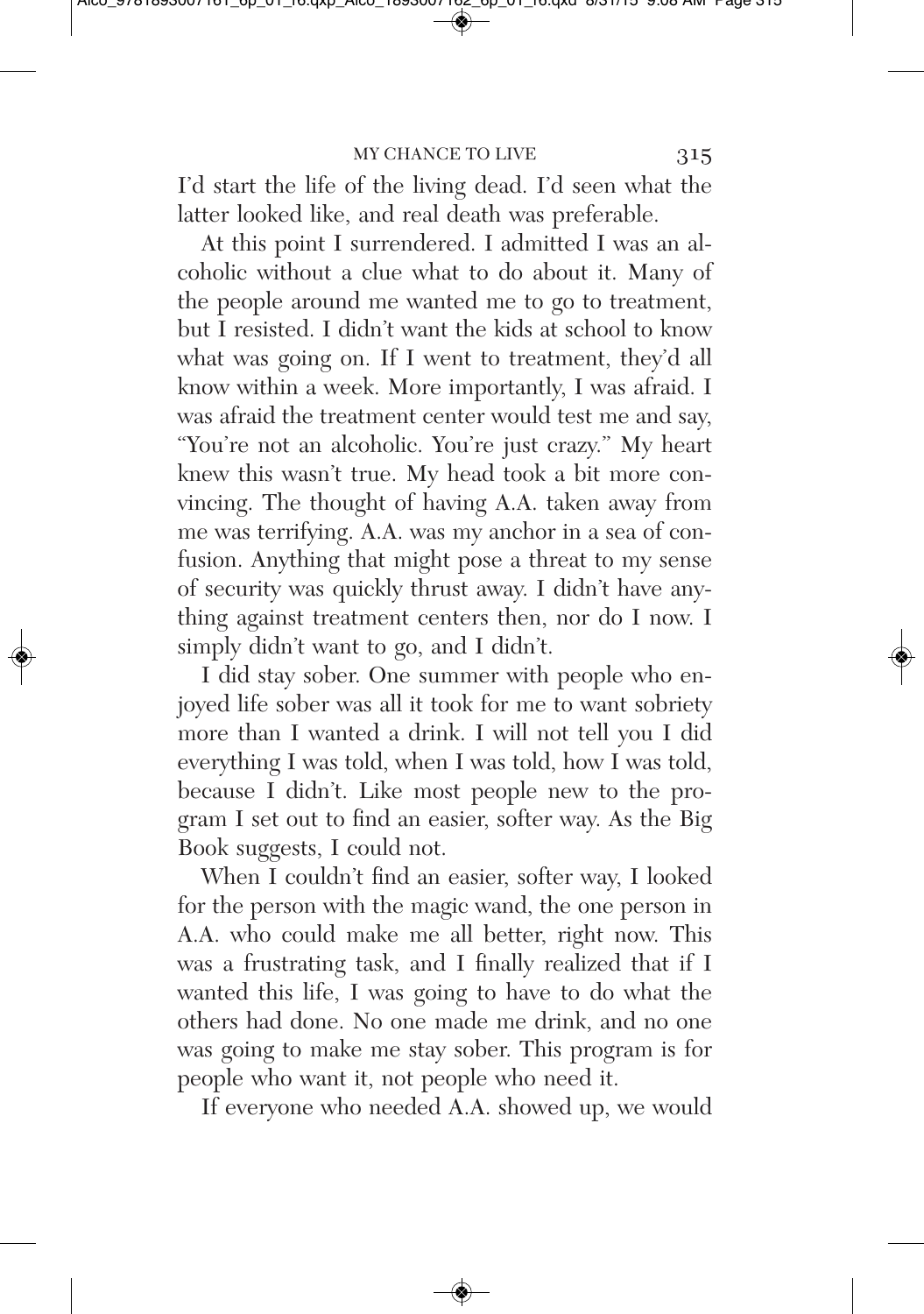be bursting at the seams. Unfortunately, most never make it to the door. I believe I was one of the lucky ones. Not just because I found this program at such a young age; I feel fortunate that I found A.A. at all. My approach to drinking brought me to the jumping-off place described in the Big Book much faster than anyone could have imagined.

I'm convinced if I had continued on my course, I wouldn't have survived much longer. I don't believe I was smarter than anyone else, as I'm often told by those who came in at a later age. It was my time, my chance to live, and I took it. If there had still been joy in my drinking or even a remote chance of the joy returning, I would not have stopped drinking when I did.

No one who drank as I did wakes up on the edge of the abyss one morning and says: Things look pretty scary; I think I'd better stop drinking before I fall in. I was convinced I could go as far as I wanted, and then climb back out when it wasn't fun anymore. What happened was, I found myself at the bottom of the canyon thinking I'd never see the sun again. A.A. didn't pull me out of that hole. It did give me the tools to construct a ladder, with Twelve Steps.

Sobriety is nothing like I thought it would be. At first it was one big emotional roller coaster, full of sharp highs and deep lows. My emotions were new, untested, and I wasn't entirely certain I wanted to deal with them. I cried when I should have been laughing. I laughed when I should have cried. Events I thought were the end of the world turned out to be gifts. It was all very confusing. Slowly things began to even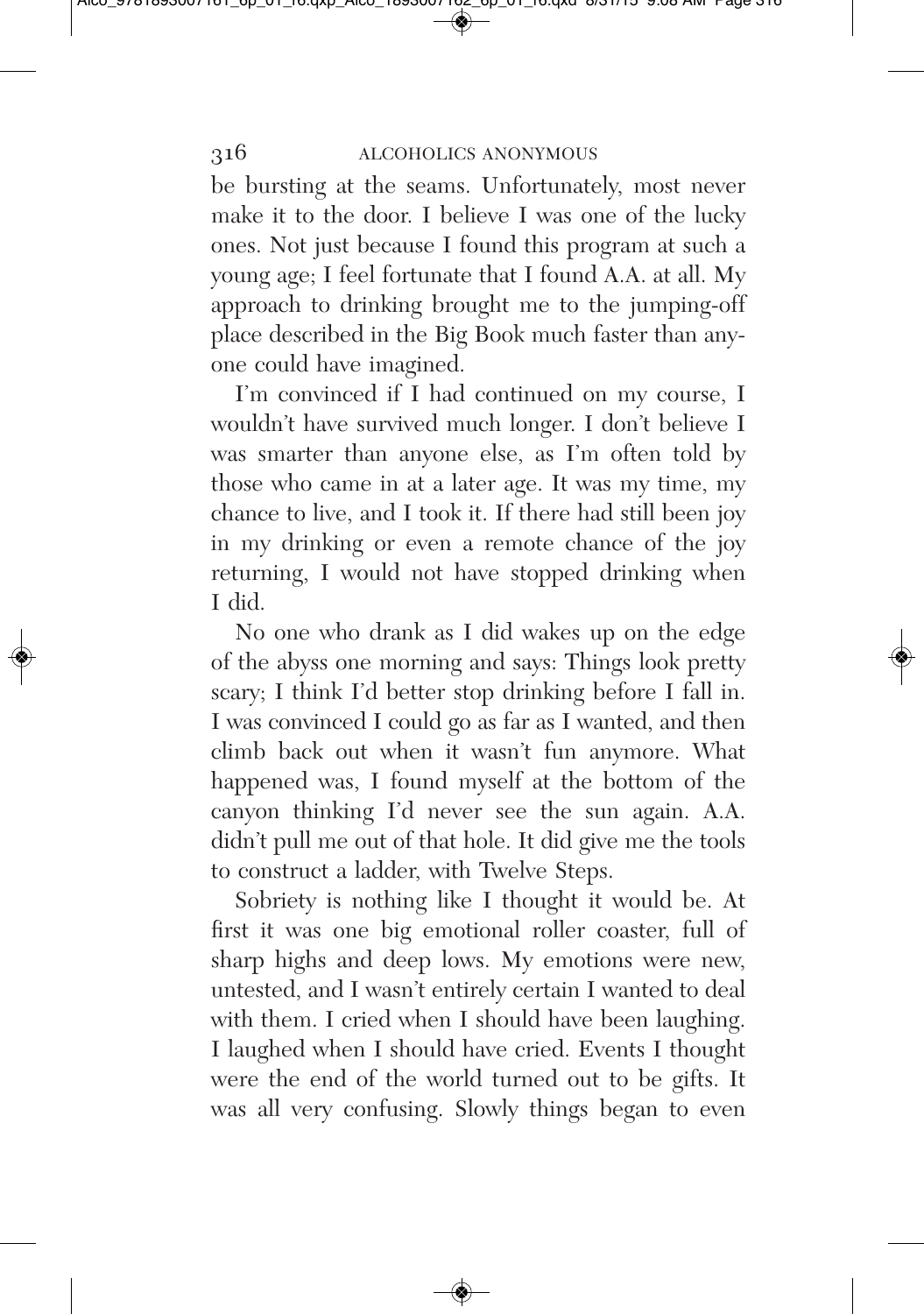out. As I began to take the steps of recovery, my role in the pitiful condition of my life became clear.

If asked what the two most important things in recovery are, I would have to say willingness and action. I was willing to believe that A.A. was telling me the truth. I wanted to believe it was true in a way I cannot relate in words. I wanted this thing to work. Then I be gan to take the course of action prescribed.

Following the principles laid out in the Big Book has not always been comfortable, nor will I claim perfection. I have yet to find a place in the Big Book that says, "Now you have completed the Steps; have a nice life." The program is a plan for a lifetime of daily living. There have been occasions when the temptation to slack off has won. I view each of these as learning opportunities.

When I am willing to do the right thing, I am rewarded with an inner peace no amount of liquor could ever provide. When I am unwilling to do the right thing, I become restless, irritable, and discontent. It is always my choice. Through the Twelve Steps, I have been granted the gift of choice. I am no longer at the mercy of a disease that tells me the only answer is to drink. If willingness is the key to unlock the gates of hell, it is action that opens those doors so that we may walk freely among the living.

Over the course of my sobriety I have experienced many opportunities to grow. I have had struggles and achievements. Through it all I have not had to take a drink, nor have I ever been alone. Willingness and action have seen me through it all, with the guidance of a loving Higher Power and the fellowship of the program. When I'm in doubt, I have faith that things will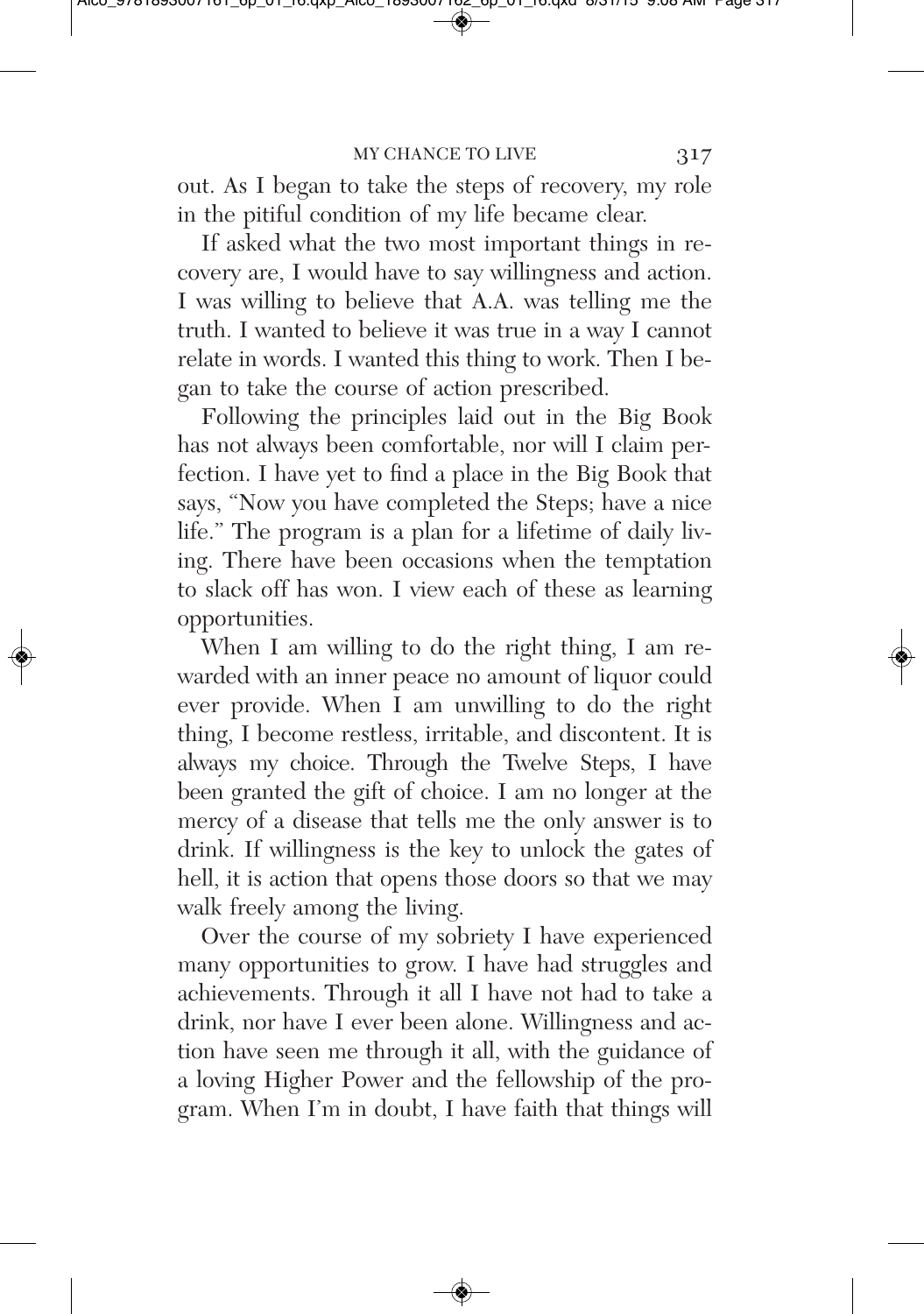turn out as they should. When I'm afraid, I reach for the hand of another alcoholic to steady me.

Life has not heaped monetary riches upon my head, nor have I achieved fame in the eyes of the world. My blessings cannot be measured in those terms. No amount of money or fame could equal what has been given me. Today I can walk down any street, anywhere, without the fear of meeting someone I've harmed. Today my thoughts are not consumed with craving for the next drink or regret for the damage I did on the last drunk.

Today I reside among the living, no better, no worse than any of God's other children. Today I look in the mirror when putting on my makeup and smile, rather than shy away from looking myself in the eye. Today I fit in my skin. I am at peace with myself and the world around me.

Growing up in A.A., I have been blessed with children who have never seen their mother drunk. I have a husband who loves me simply because I am, and I have gained the respect of my family. What more could a broken-down drunk ask for? Lord knows it is more than I ever thought possible, and ever so much more than I deserved. All because I was willing to believe A.A. just might work for me too.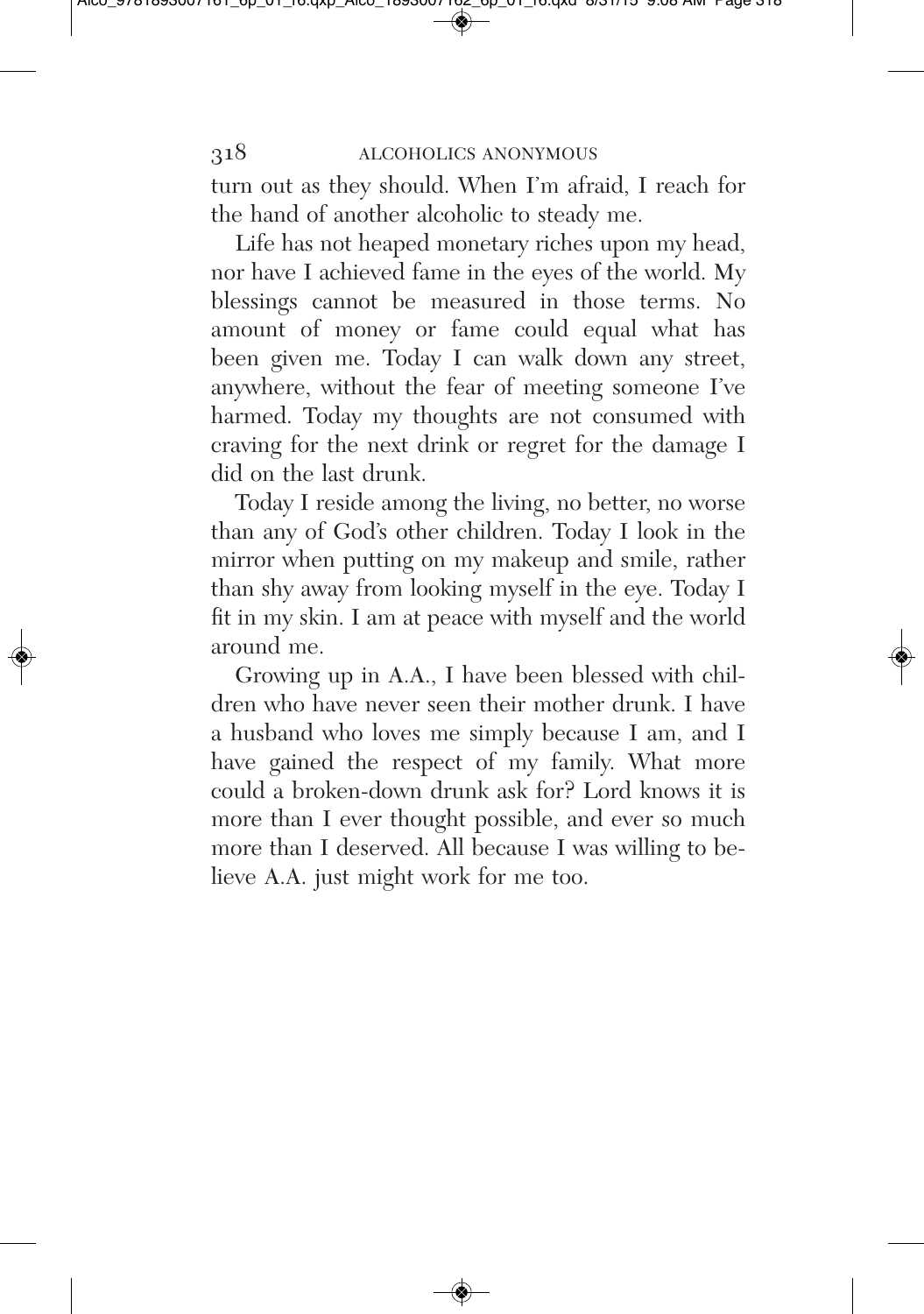## (6)

#### STUDENT OF LIFE

*Living at home with her parents, she tried using willpower to beat the obsession to drink. But it wasn't until she met another alcoholic and went to an A.A. meeting that sobriety took hold.*

IF STARTED DRINKING at age eighteen, rather a late bloomer by today's standards. But after I started, the disease of alcoholism hit me with a vengeance and made up for lost time. After I had been drinking for several years and seriously wondering if I did indeed have a problem with alcohol, I read one of the "Are You an Alcoholic?" quiz-type checklists. Much relieved, I found that almost nothing applied to me: I had never lost a job, a spouse, children, or any material possessions through alcohol. The fact that my drinking hadn't allowed me to gain any of those things crossed my mind only after I came into A.A.

I can't blame one ounce of my drinking on my upbringing. My parents were loving and supportive and have been married thirty-five years. No one else in my family exhibits alcoholic drinking or alcoholic behavior. For some reason, despite the resources available to me growing up, I developed into an adult woman terrified of the world around me. I was extremely insecure, though I was careful to hide this fact. I was unable to handle and understand my emotions; I always felt as if everyone else knew what was going on and what they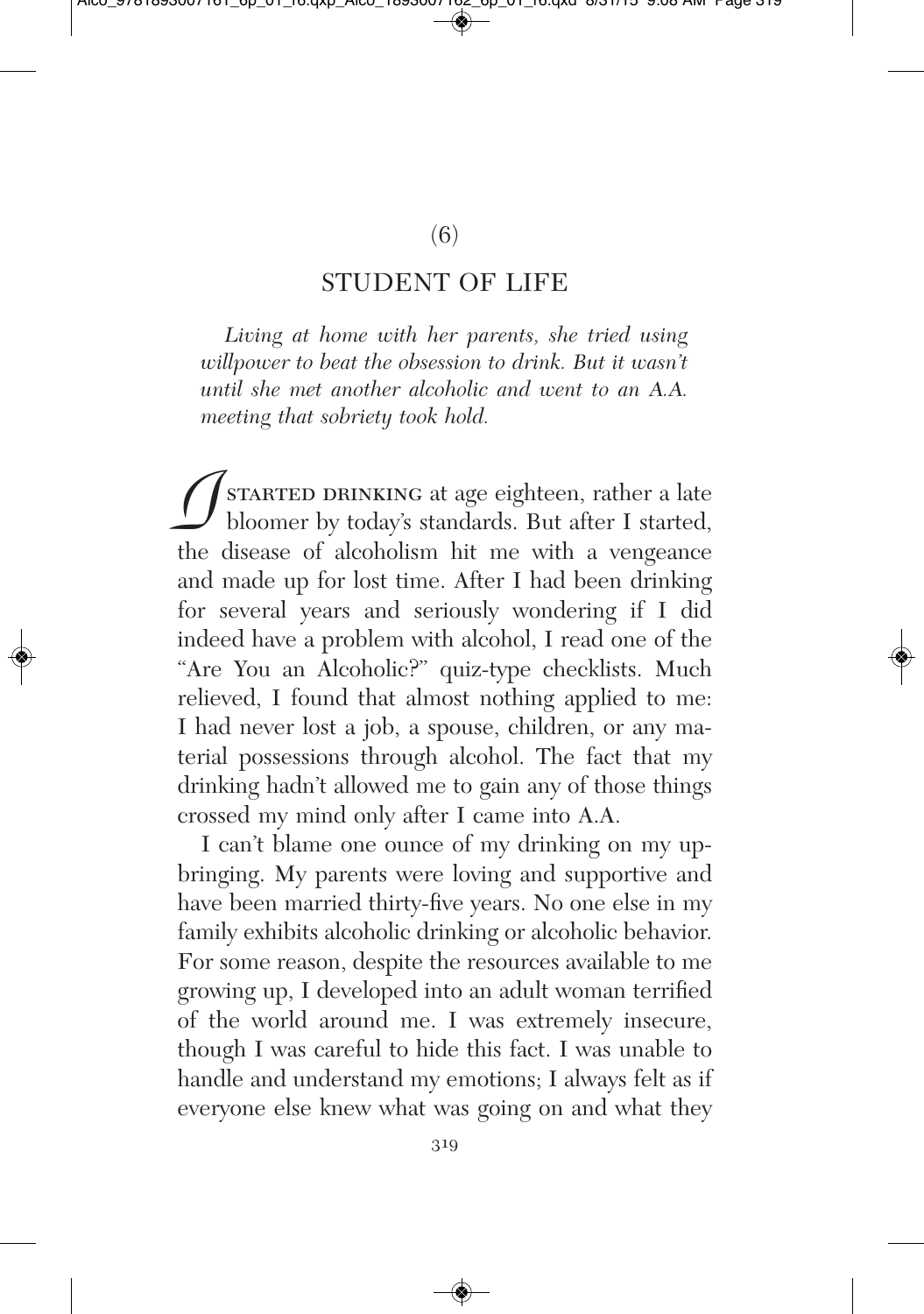were supposed to be doing, and my life was the only one that was delivered without an instruction book.

When I discovered alcohol, everything changed. I took my first real drink my first night at college. I attended what was to be the first of many, many fraternity parties. I didn't care for the beer, so I went to the vat of innocuous-looking punch. I was told it was laced with grain alcohol. I don't remember how many drinks I had, and my recollections of the actual events of the rest of the night are fuzzy, but I do remember this much: When I was drinking, I was okay. I understood. Everything made sense. I could dance, talk, and enjoy being in my own skin. It was as if I had been an unfinished jigsaw puzzle with one piece missing; as soon as I took a drink, the last piece instantly and effortlessly snapped into place.

I don't remember getting home that night, and I woke up the next morning completely dressed and in full makeup. I was sick as a dog, but I managed to crawl into the shower and prepare for my first college class. I sat through the entire class pleading with my eyes to the professor to let us out early. He kept us to the bell, and when it rang, I flew into the women's room, crashed into the first stall, and threw everything up.

The insanity of the disease had already manifested itself. I recall thinking, as I knelt retching in the stall, that this was fantastic. Life was great; I had finally found the answer—alcohol! Yes, I overdid it the night before, but I was new to this game. I only had to learn how to drink right and I was set.

I attempted to "drink right" for the next eight years. My progression was phenomenal; there is absolutely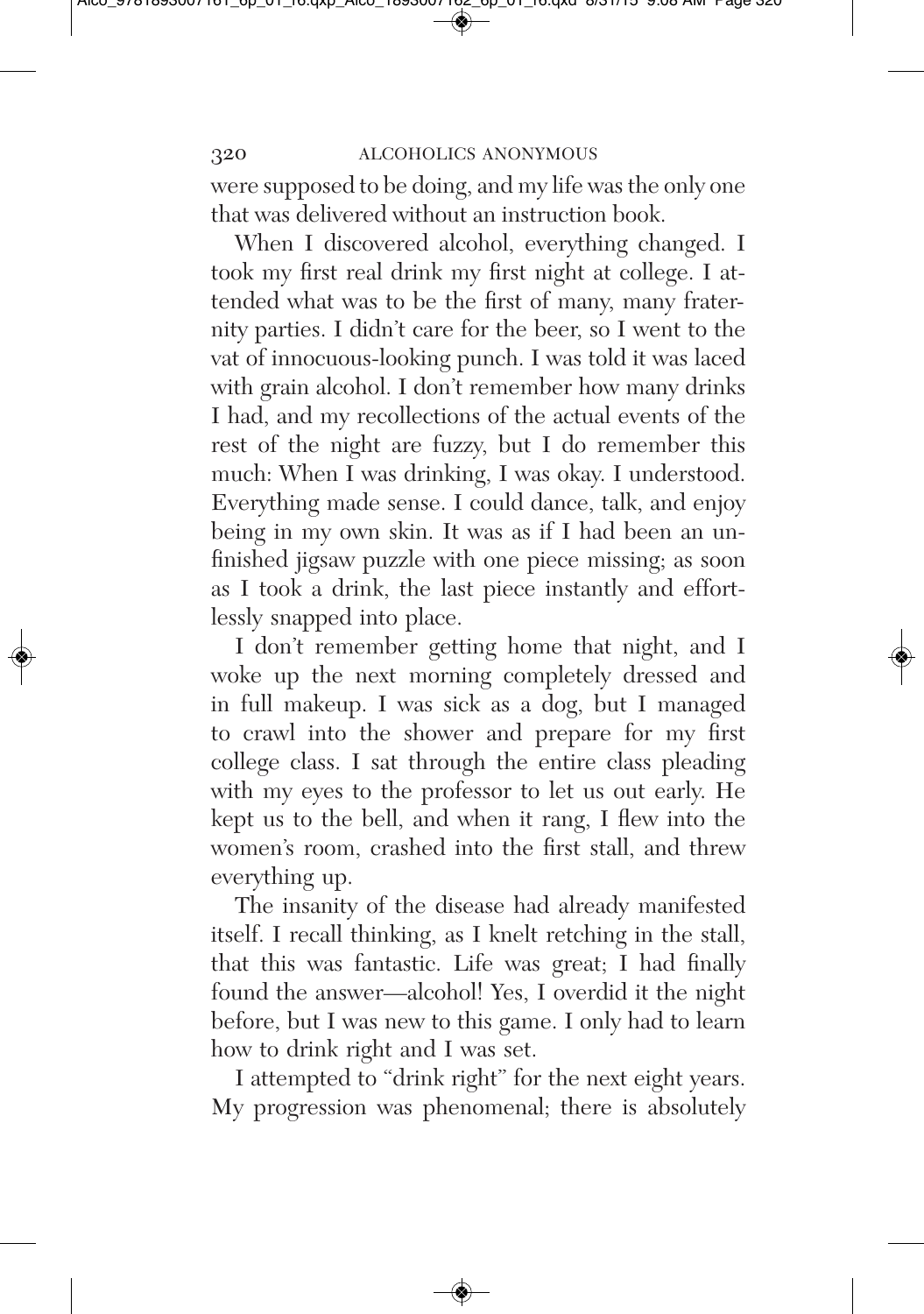no period in my drinking career that can be described as social drinking. I blacked out almost every time I put alcohol in my system, but I decided I could live with that; it was a small price to pay for the power and confidence alcohol gave me. After drinking for less than six months, I was almost a daily drinker.

I wound up on academic probation (I had always been on the honor roll in high school) my first semester sophomore year, and my response to that was to change my major. My life on campus revolved around parties, drinking, and men. I surrounded myself with people who drank as I did. Even though several people had already expressed their concern over my drinking, I rationalized that I was only doing what every other red-blooded college student did.

Somehow I managed to graduate, but while most of my friends were securing good jobs and abruptly stopping their boozing, I seemed to be left behind on campus. I had resolved that I, too, would now settle down and drink properly, but to my frustration I found I could not do so.

I took a pitiful sales job that paid next to nothing, so I continued to live with my parents. I kept this job for two years for one reason—it allowed me to drink with minimal interference. My pattern was to pick up a fifth of whiskey somewhere during my round of appointments and keep it under the car seat with me. When I got home in the evening, I drank at least half the fifth in front of the television set and watched reruns until I passed out. And I did this every night, by myself, for almost two years. I had become a daily, isolated drinker and was starting to get a little nervous.

My behavior at this point was textbook: I was stash-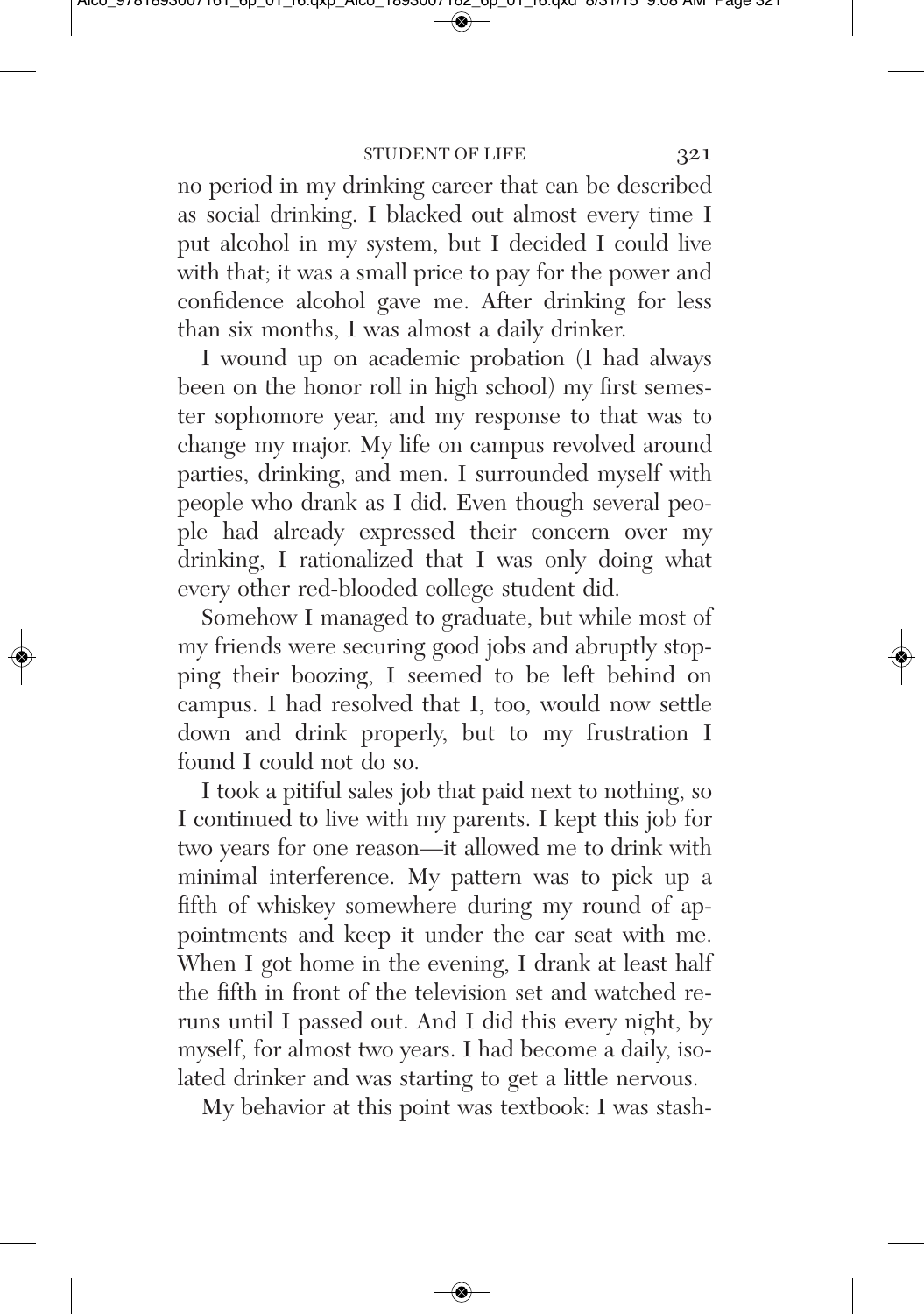ing bottles all over the house; sneaking drinks from my parents' small supply when I ran out; rationing the number of bottles I threw away at the same time so the trash bags wouldn't clink; refilling my parents' vodka and gin bottles with water; and so on. I had also resorted to videotaping my favorite reruns while I was watching them because I always blacked out before the ending.

About this time the TV movie *My Name Is Bill W.,* about the co-founder of A.A., was aired. Intrigued, I sat down with my whiskey and soda bottles to watch it. When Bill whipped out a flask in the car to bolster himself before a visit with his father-inlaw, I heaved a sigh of relief. "Oh, I'm not that bad," I thought to myself. I then proceeded to get drunk and to black out; I don't remember any more of the movie.

My parents were at a total loss. I was going nowhere and I was irritable and hostile. Since they had no experience with alcoholism, they had no idea what was wrong with me or what to do about it, and neither did I. I knew I drank too much and that my life was miserable, but I never made the connection between those two conditions. My parents made the only suggestion that then made sense to them—they offered to help me financially if I wanted to go back to school. Seeing no other way out, I jumped at the opportunity.

I spent two years in graduate school 750 miles from home. I can honestly say I know why they call it a geographical cure. For about nine months, I was able to cut my drinking down sharply. I still drank almost every day, but not to the point of my usual stupors,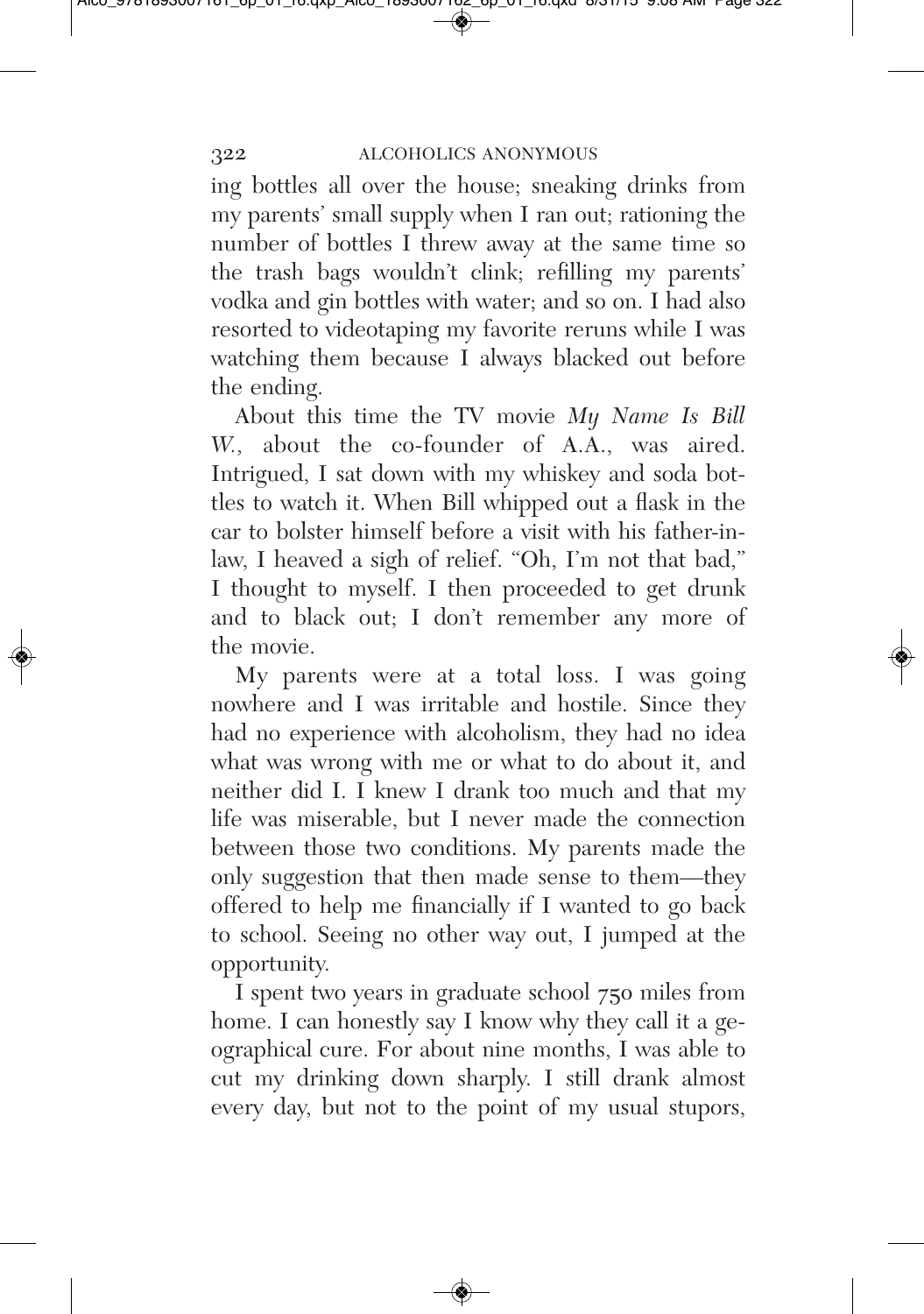and I didn't black out very often. I was able to concentrate on my schoolwork that first year and make lots of friends. However, geographical cures are only temporary; mine lasted a little less than a year. After about ten months or so, I slowly started to slide back into my old patterns. Steadily, I worked my way back to the same quantities of whiskey I drank at home, and the blackouts returned. My grades started to drop, and my friends started to wonder. I even began watching reruns again—I had brought my homemade videotapes with me to school.

Fortunately, I managed to graduate, but I had gone nowhere. After graduation, I returned to my parents' house, as I had been unsuccessful in securing a job. I was back. I was back in my old bedroom, back to the same routine of drinking every evening until I passed out, and it was getting worse. I was starting earlier and earlier and consuming more and more liquor. I had no job, no friends; I saw no one but my parents.

I was beyond frustration at this point. Hadn't I done everything that was expected of me? Hadn't I graduated from college and gone on to earn a master's degree? I had never gone to jail, crashed any cars, or got into trouble like a real alcoholic would. When I was working, I never missed a day because of drinking. I never ran myself into debt, nor had I abused a spouse or children. Sure I drank a lot, but I didn't have a problem; how could I when I hadn't done any of the things that prove you're an alcoholic? So what was the problem? All I really wanted was a decent job so I could be independent and productive. I could not understand why life just wouldn't cut me a break.

I did odd projects around the house for my parents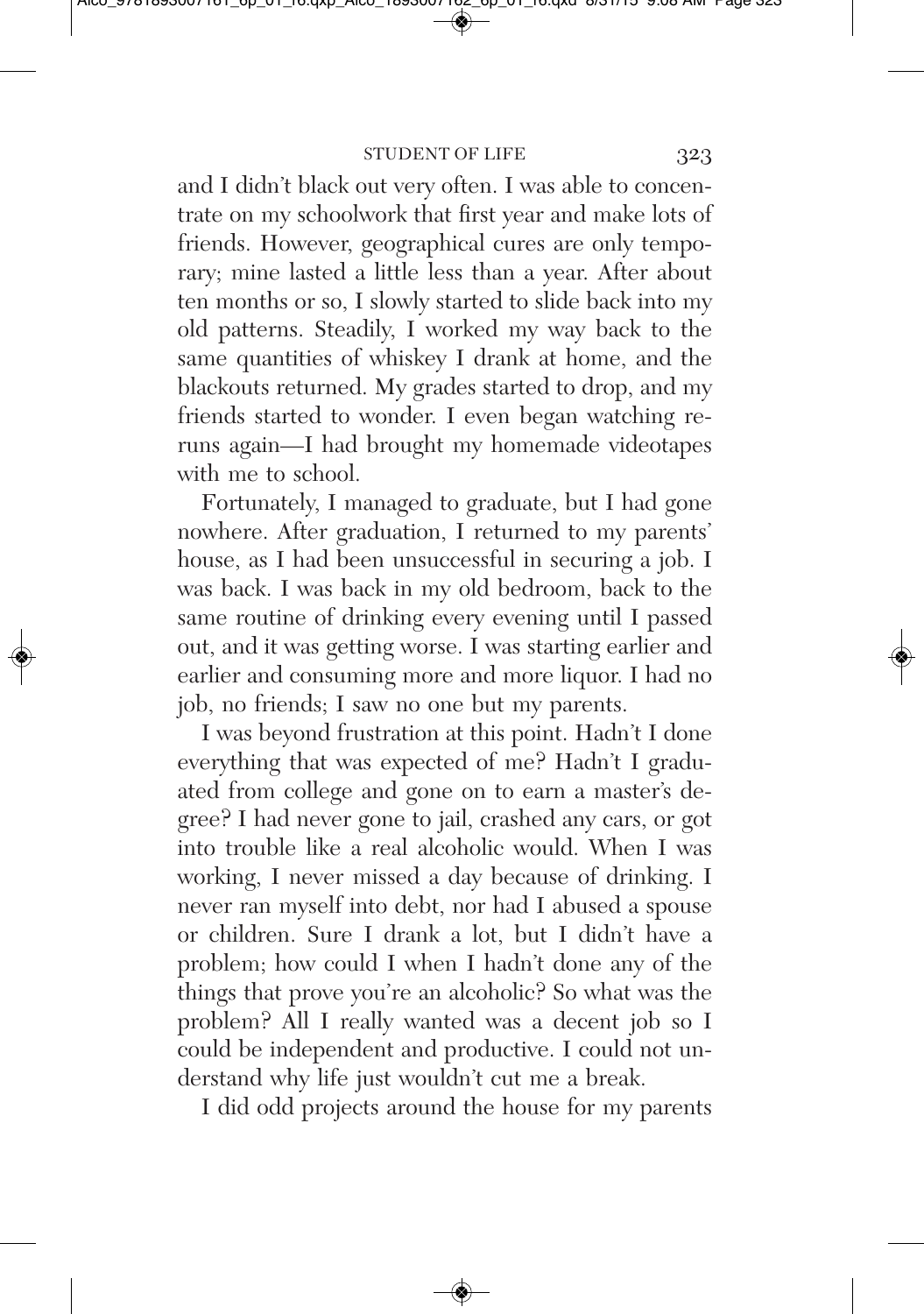to earn my keep until I took a job for a local entrepreneur. This job did not offer much opportunity for advancement, nor did it pay very well, but it got me out of the house, and it was challenging in many ways. At this point I was in a vicious battle to control my drinking. I knew that if I took only one drink, I'd lose complete control and drink until I passed out. Nevertheless, I tried day after day to beat this obsession with alcohol.

I picked up a half gallon of whiskey one day after work and drank over one-third of it in less than four hours that same night. I was so sick the next day, but I made it to work. When I got home from work, I sat on my parents' sofa and knew, *I knew,* I would start working on the half gallon again, despite the fact that I was still very ill from the night before. I also knew that I did not want to drink. Sitting on that sofa, I realized that the old "I could stop if I wanted to, I just don't want to" didn't apply here, because I did not want to drink. I watched myself get up off the sofa and pour myself a drink. When I sat back down on the sofa, I started to cry. My denial had cracked; I believe I hit bottom that night, but I didn't know it then; I just thought I was insane. I proceeded to finish the half gallon.

Six months later my boss flew me to California for a trade show. I hated working the shows, but I loved to travel, so I went. I was extremely nervous about this trip because my boss liked to party and we were flying in a guy our age from Hawaii to work the show with us. At this point I had managed to hold together thirty-one days without a drink, and I was terrified that I would give in to the temptation of being on an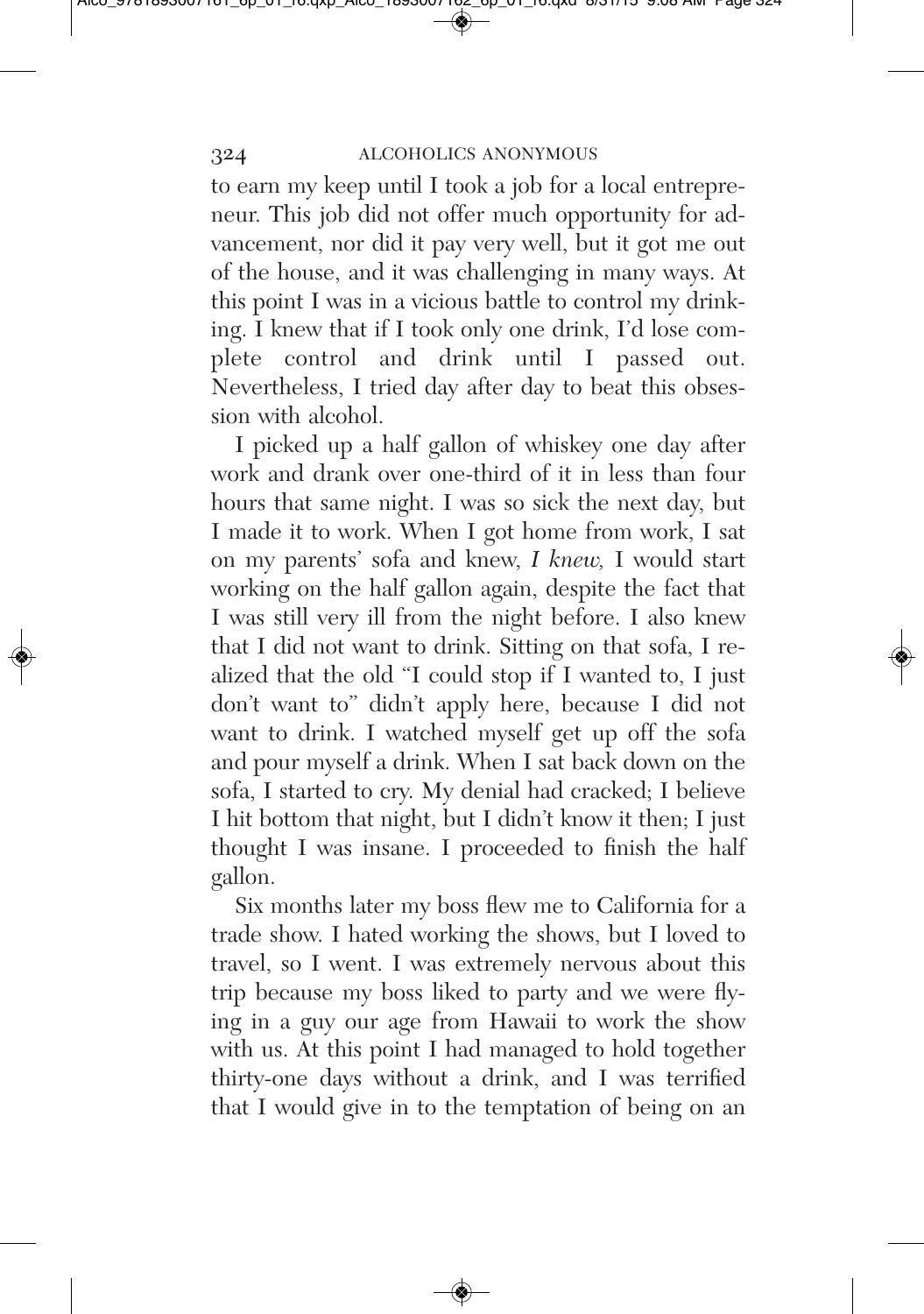all-expenses-paid trip in a fun city with two party animals. It had been very difficult for me to stay dry for thirty-one days; the obsession spoke to me every day.

I arrived late on a Friday and managed not to drink that night. The next morning at the show, I was offered the gift that changed my life. Our Hawaiian sales rep seemed frustrated; I thought he was disappointed that he hadn't managed to write an order for a couple he had just finished working with. I went over to console him. He said, no, his mood had nothing to do with the couple; instead, he explained that just this week he had lost his girlfriend, dropped out of school, lost his apartment, and also lost his full-time job. He added, "I'm an alcoholic. I've been sober for a year and a half, except I just drank again this past week. I'm a mess about it."

At that very instant, I heard one word in my head. The word was "now." I knew it meant, "Say something *now!*"

To my amazement I spoke the words, "Mike, I think I'm one too." Mike's mood instantly changed. I recognize now it was hope. We started talking. Among other things, I told him I hadn't had a drink for about a month but didn't go to A.A. When he asked why I had avoided A.A., I told him it was because I didn't think I had hit bottom. Somehow he didn't laugh but said, "You hit bottom when you stop digging." He took me to my first three A.A. meetings.

It was the second meeting that clinched my resolve to pursue sobriety. There were about thirty-five people in attendance, but the space was small, so the meeting seemed very crowded. Being from out of town, I stood up and introduced myself when asked to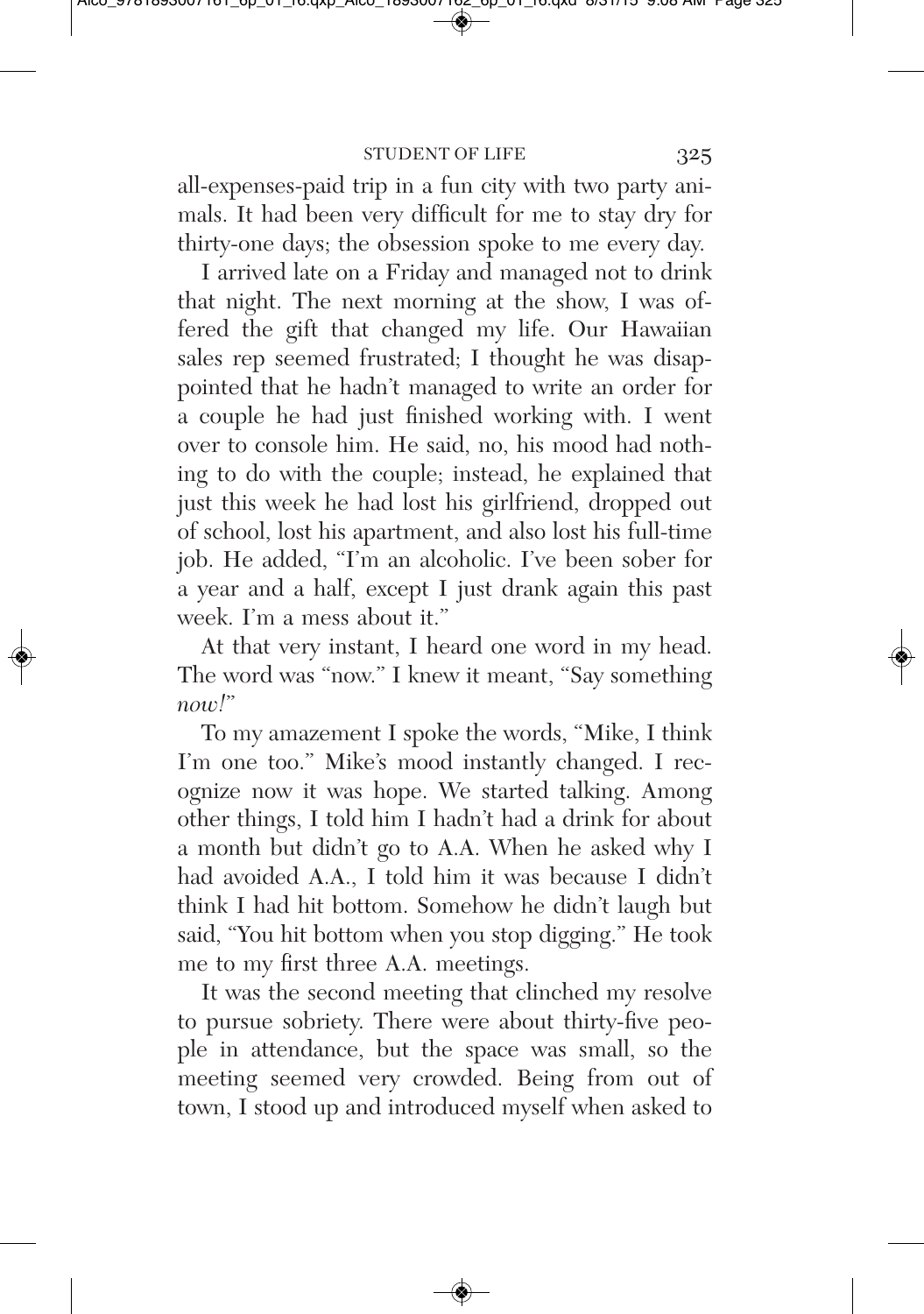by the chairperson. Later on in the meeting, the chairperson called on me to share. I got up and somehow walked over to the microphone and podium—I've never been so nervous in my life. But the words came out naturally as I described the events that led up to the meeting that night.

As I spoke, I looked around the room. More importantly, I looked at the faces of the people in the room and I saw it. I saw the understanding, the empathy, the love. Today I believe I saw my Higher Power for the first time in those faces. While still up at the podium, it hit me—this is what I had been looking for all my life. This was the answer, right here in front of me. Indescribable relief came over me; I knew the fight was over.

Later on that night, still reeling in the ecstasy of relief and hope, I remembered the afternoon in the bathroom stall at college after my first class when I was so certain I had found the answer in alcohol. I could clearly see now that had been a lie. That is the description that fits alcohol best for me; it is a lie, an evil, insidious lie. And I chased that lie for a long time—even when it was obvious that I was going nowhere and killing myself while doing it. At that A.A. meeting, when I looked out over all those faces, I finally saw the truth.

When I returned home, I threw myself into A.A. I did ninety meetings in ninety days, got a sponsor, and joined a home group. I did everything that was suggested. I made coffee, took commitments, and got involved with service. I rode the roller coaster of early sobriety; every second was worth it to get where I am today.

It is very important to my recovery to study and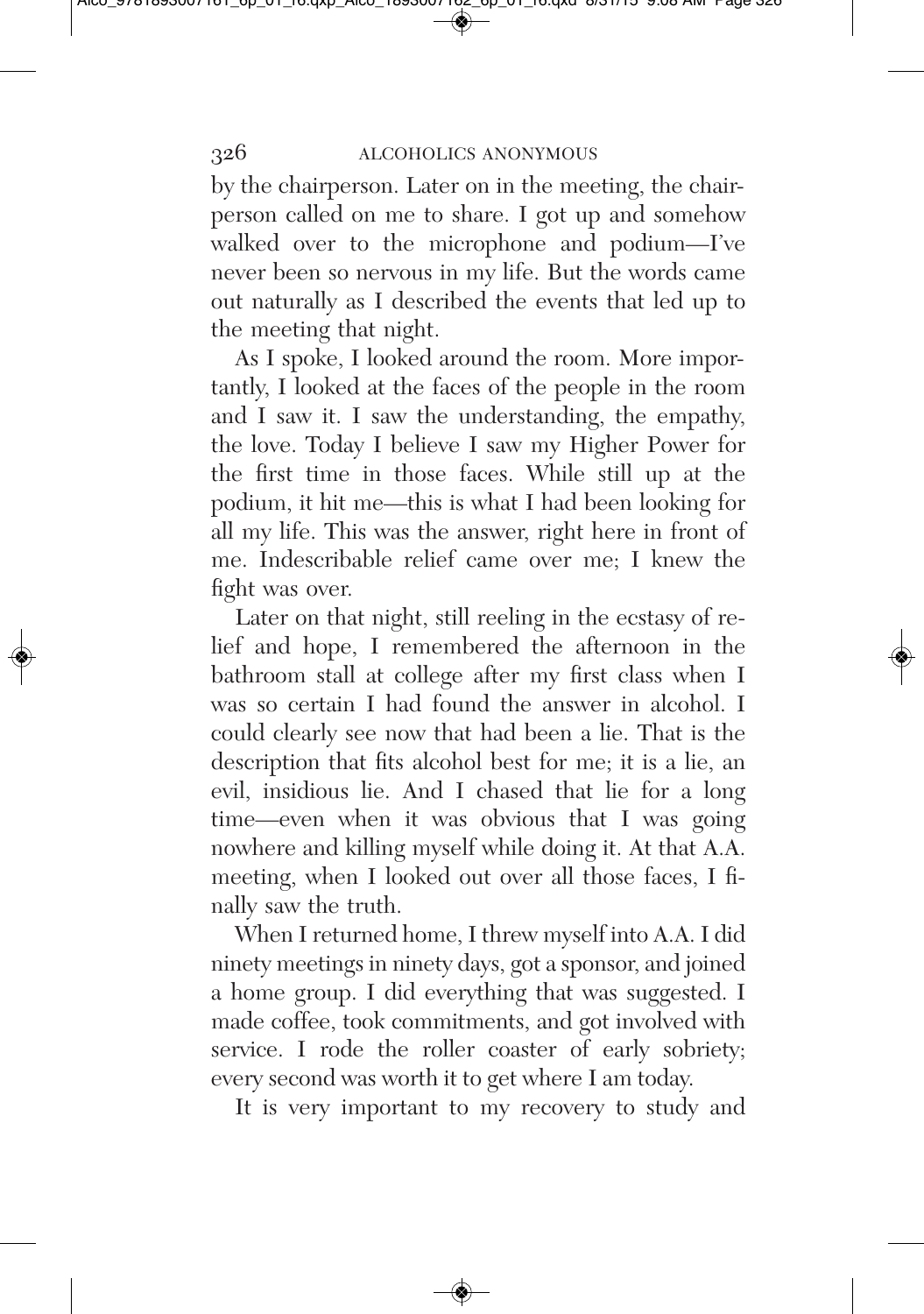work the Steps. To this day, I still make at least two Step meetings a week. I have a sponsor who guides me through the Steps gently but firmly, with a surehandedness I hope I am able to emulate with the two women I now sponsor. The Promises have begun to materialize for me, and there's still so much work to do.

It is almost impossible to adequately describe how much the program has given me, even in just these six short years. I have been financially supporting myself in my own apartment for five years and plan to buy a house next year. I've secured a good job with a promising future—my income has increased more than 150 percent since I got sober.

But just as material losses are not necessary to indicate alcoholism, material gains are not the true indications of sobriety. The real rewards aren't material in nature. I have friends now because I know how to be a friend and I know how to nurture and encourage valuable friendships. Instead of the prolonged onenight stands I used to call my boyfriends, there is a special man in my life I've been involved with for almost five years. And, most importantly, I know who I am. I know my goals, dreams, values, and boundaries, and I know how to protect, nurture, and validate them. Those are the true rewards of sobriety, and they're what I was looking for all along. I am so grateful that my Higher Power stepped in to show me the way to the truth. I pray every day that I never turn my back on it. I came to A.A. in order to stop drinking; what I received in return was my life.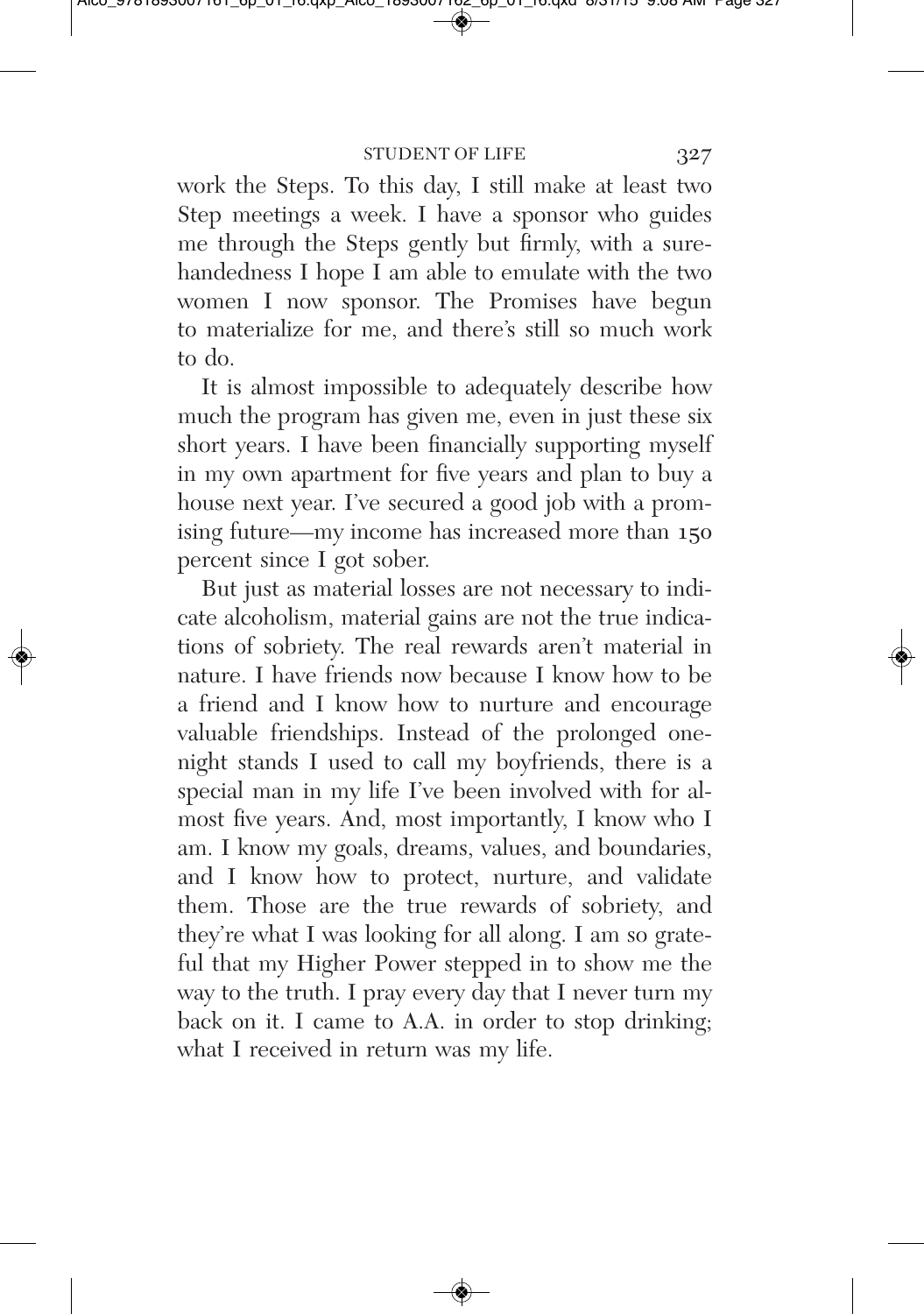### CROSSING THE RIVER OF DENIAL

*She finally realized that when she enjoyed her drinking, she couldn't control it, and when she controlled it, she couldn't enjoy it.*

**DENIAL IS THE MOST cunning, baffling, and** powerful part of my disease, the disease of alcoholism. When I look back now, it's hard to imagine I didn't see a problem with my drinking. But instead of seeing the truth when all of the "yets" (as in, that hasn't happened to me—yet) started happening, I just kept lowering my standards.

Dad was an alcoholic, and my mother drank throughout her pregnancy, but I don't blame my parents for my alcoholism. Kids with a lot worse upbringings than mine did not turn out alcoholic, while some that had it a lot better did. In fact I stopped wondering, "Why me?" a long time ago. It's like a man standing on a bridge in the middle of a river with his pants on fire wondering why his pants are on fire. It doesn't matter. Just jump in! And that is exactly what I did with A.A. once I finally crossed the river of denial!

I grew up feeling as if I was the only thing keeping my family together. This, compounded by the fear of not being good enough, was a lot of pressure for a little girl. Everything changed with my first drink at the age of sixteen. All the fear, shyness, and disease evaporated with that first burning swallow of bourbon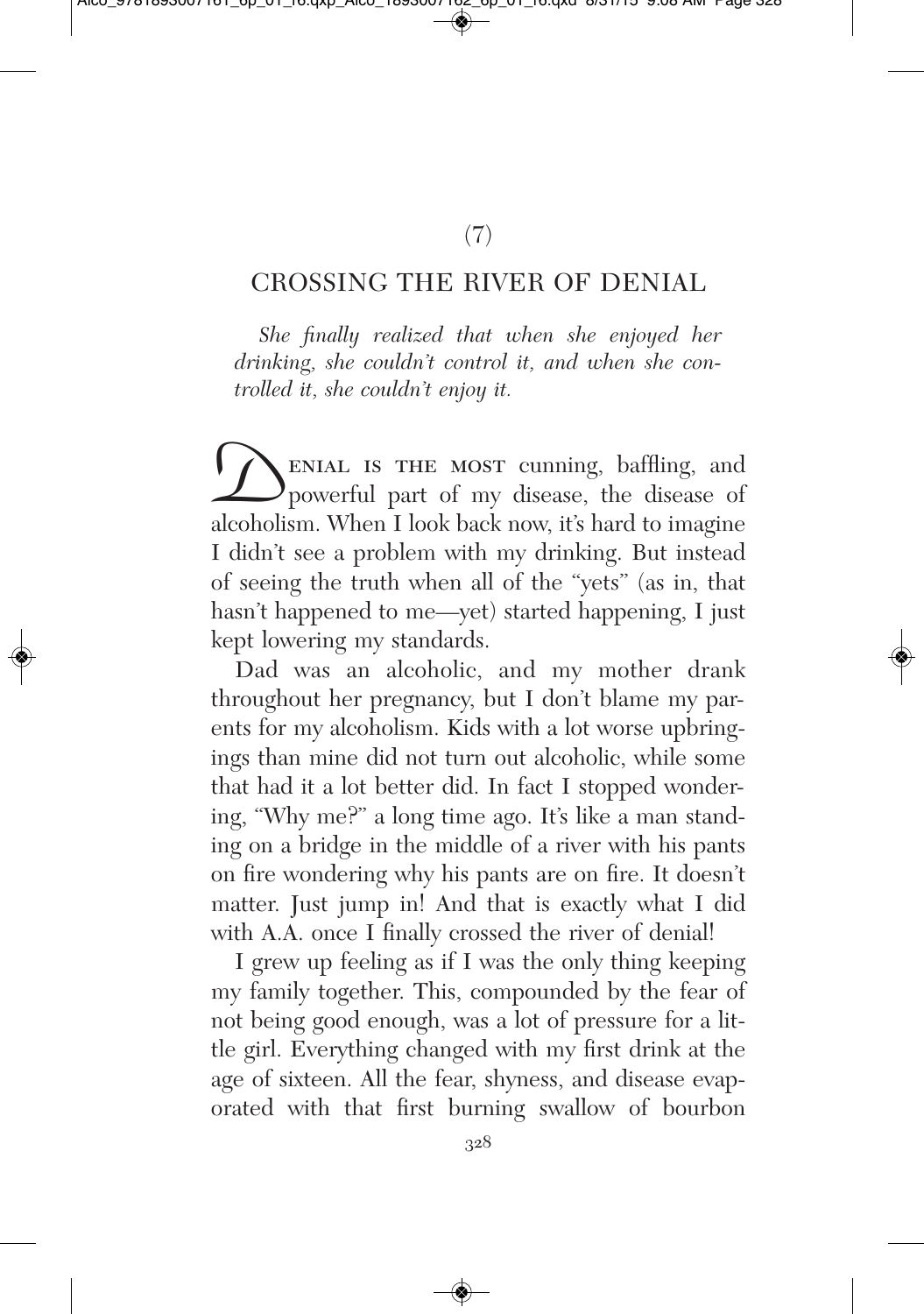straight from the bottle during a liquor cabinet raid at a slumber party. I got drunk, blacked out, threw up, had dry heaves, was sick to death the next day, and I knew I would do it again. For the first time, I felt part of a group without having to be perfect to get approval.

I went through college on scholarships, work study programs, and student loans. Classes and work kept me too busy to do much drinking, plus I was engaged to a boy who was not alcoholic. However, I broke off our relationship during my senior year, after discovering drugs, sex, and rock n' roll—companions to my best friend, alcohol. I proceeded to explore all that the late sixties and early seventies offered. After backpacking around Europe, I decided to settle in a large city.

Well, I made it all right, to full-blown alcoholism. A big city is a great place to be an alcoholic. Nobody notices. Three-martini lunches, drinks after work, and a nightcap at the corner bar was just a normal day. And didn't everyone have blackouts? I used to joke about how great blackouts were because you saved so much time in transit. One minute you're here, the next minute you're there! In retrospect, making jokes, just laughing it off helped solidify my unfaltering denial. Another trick was selecting companions who drank just a little bit more than I did. Then I could always point to their problem.

One such companion led to my first arrest. If the driver of the car had only pulled over when the police lights flashed, we would have been fine. If, when I had practically talked our way out of it, the driver had kept his mouth shut, we would have been fine. But no, he started babbling about how he was in rehab. I got off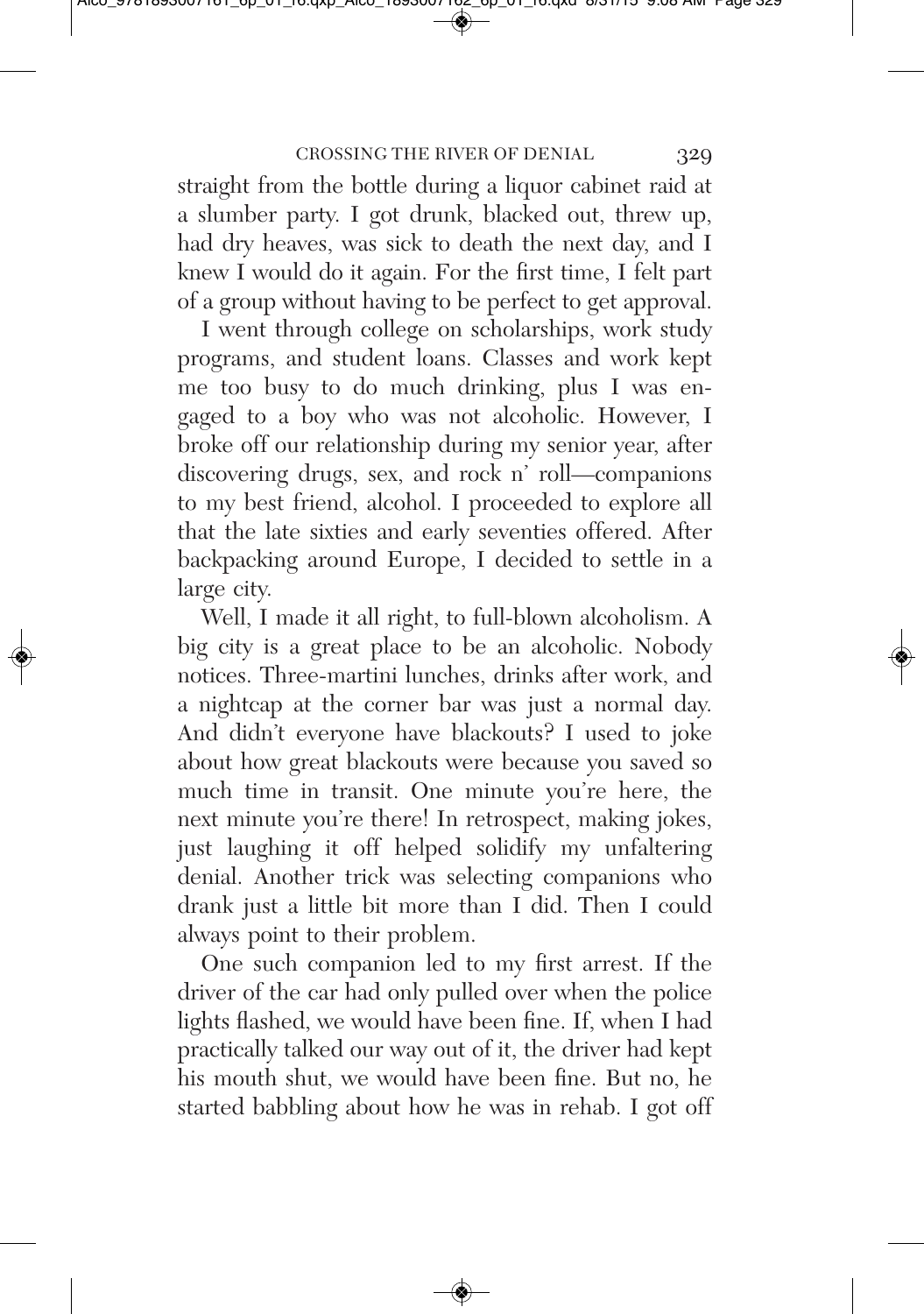with a misdemeanor, and for years, I completely discounted that arrest because it was all his fault. I simply ignored that I had been drinking all day.

One morning while I was at work, a hospital called, telling me to get there quickly. My father was there, dying of alcoholism. He was sixty. I had seen him in hospitals before, but this time was different. With stomach sorely distended, swollen with fluids his nonfunctioning kidneys and liver could no longer process, he lingered for three weeks. Alcoholic death is very painful and slow. Seeing him die of alcoholism convinced me I could never become an alcoholic. I knew too much about the disease, had too much self-knowledge to ever fall prey. I shipped his body back home without attending the funeral. I could not even help my grandmother bury her only son, because by then I was inextricably involved in an affair mired in sex and alcohol.

Plummeting into the pitiful and incomprehensible demoralization that that relationship became, I had my first drunk driving arrest. It terrified me; I could have killed someone. Driving in a total blackout, I "came to" handing my driver's license to the patrolman. I swore it would never happen again. Three months later it happened again. What I didn't know then was that when I put alcohol in my body, I'm powerless over how much and with whom I drink—all good intentions drowned in denial.

I remembered joking about how most people spent their entire lives without ever seeing the inside of a jail, and here "a woman of my stature" had been arrested three times. But, I would think, I've never really done "hard time," never actually spent the night in jail. Then I met Mr. Wrong, my husband-to-be, and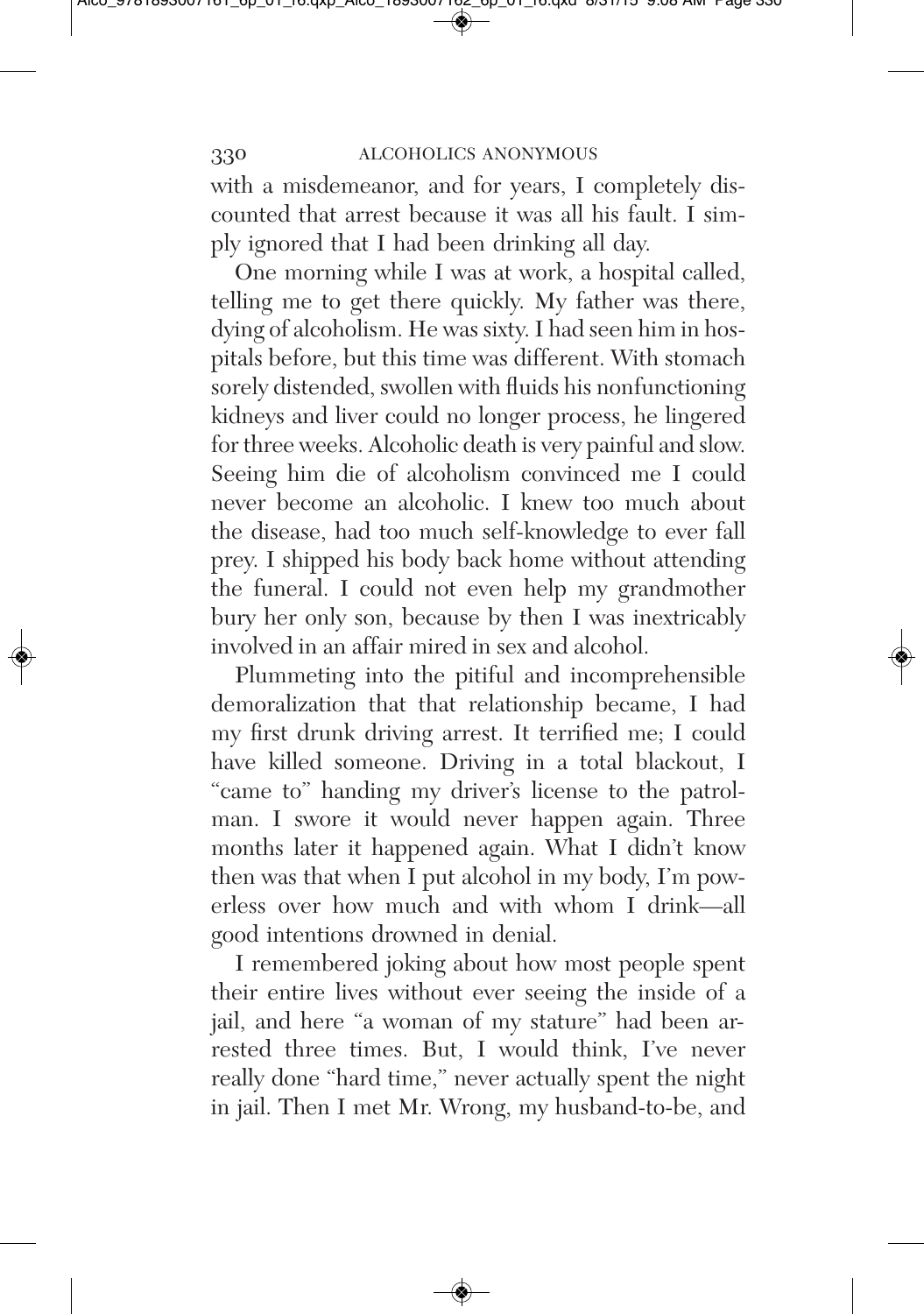all that changed. I spent my wedding night in jail. Like every other time, however, it wasn't my fault. There we were, still in our wedding clothes. If he had just kept his mouth shut after the police arrived, we would have been fine. I had them convinced that he had attacked the valet because our wedding money was missing. Actually, he thought the valet had stolen the marijuana we were going to smoke. In reality, I was so drunk I had lost it.

During the interrogation of the valet in the restaurant parking lot, my husband became so violent the officer put him in the back of the patrol car. When he tried to kick out the rear windows, the policeman retaliated. I pleaded with the officer as a second policeman arrived, and both bride and groom were taken to jail. It was then that the "stolen" marijuana cigarettes were discovered, to my horror, in central booking as they catalogued my belongings. I was arrested for three felonies, including drunk and disorderly, and two misdemeanors, but it was all my husband's fault. I had practically nothing to do with it; he had a drinking problem.

I stayed in that abusive marriage for nearly seven years and continued to focus on *his* problem. Toward the end of the marriage, in my misguided attempts to set a good example for him (plus he was drinking too much of my vodka), I mandated no booze in the house. Still, why should I be denied a cocktail after returning home from a stressful day at the office just because he had a problem? So, I began hiding my vodka in the bedroom—and still did not see anything wrong with this behavior. *He* was my problem.

I accepted a transfer with a promotion (yes, my pro-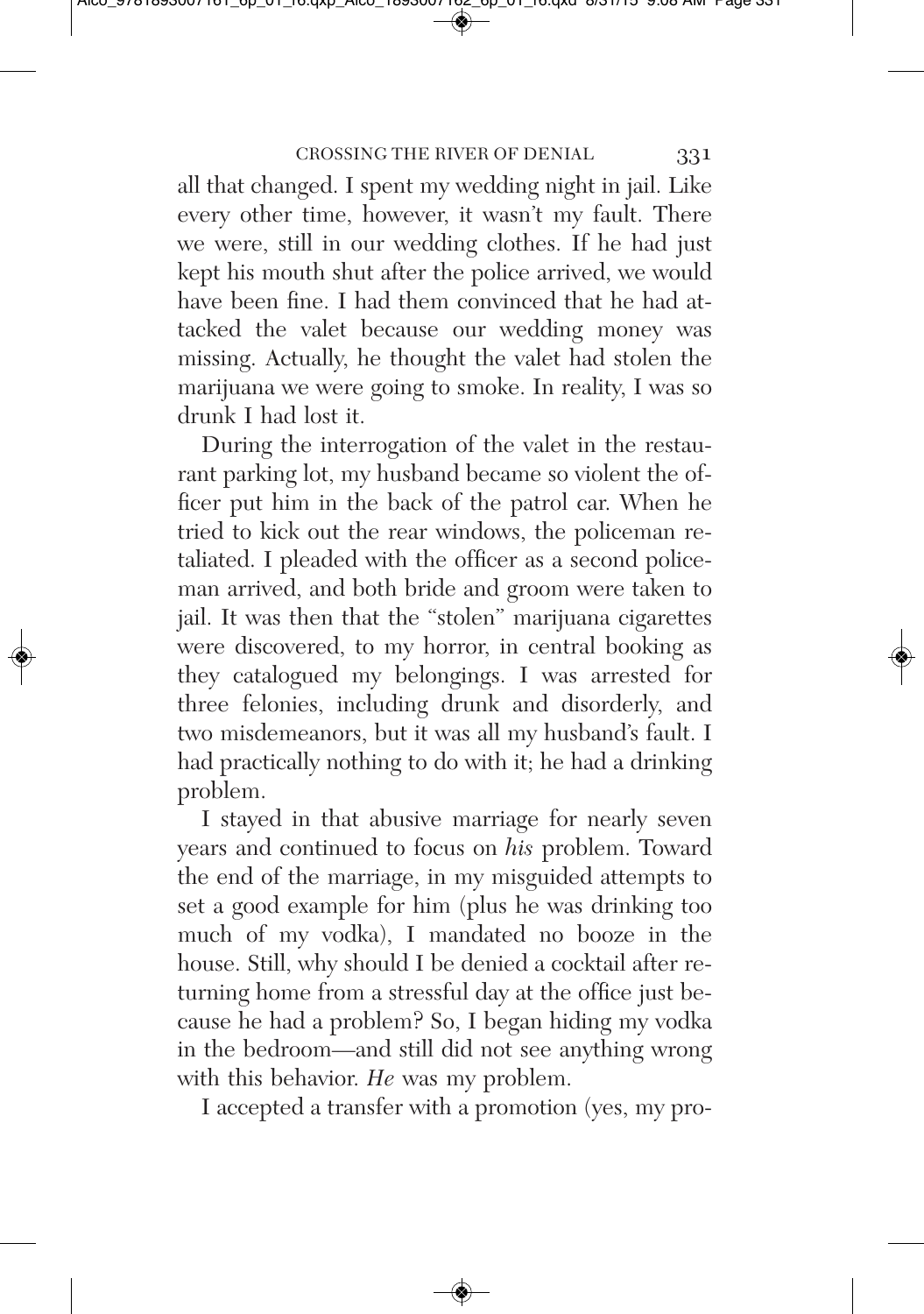fessional life was still climbing) shortly after the divorce. Now I was sure my problems were over, except that I brought me with me. Once alone in a new place, my drinking really took off. I did not have to be a good example anymore. For the first time I realized that perhaps my drinking was getting a bit out of hand, but I knew you'd drink too if you had my stress: recent divorce, new home, new job, didn't know anyone—and an unacknowledged, progressive disease that was destroying me.

Finally, I made some friends who drank just as I did. Our drinking was disguised as fishing trips and chili cook-offs, but they were really excuses for weeklong binges. After a day's drinking disguised as softball, I nicked an old woman's fender driving home. Of course, it was not my fault; she pulled out in front of me. That the accident occurred at dusk and I had been drinking since 10:00 a.m. had nothing to do with it. My alcoholism had taken me to such depths of denial and heights of arrogance that I waited for the police so they'd know it was her fault too. Well, it didn't take them long to figure it out. Once again, pulled from the car, hands cuffed behind my back, I was taken to jail. But it wasn't my fault. The old broad shouldn't have even been allowed on the road, I told myself. *She* was my problem.

The judge sentenced me to six months in Alcoholics Anonymous, and was I outraged! By now I had been arrested *five* times, but all I could see was a hard partier, not an alcoholic. Didn't you people know the difference? So I started going to those stupid meetings and identified myself as an alcoholic so you'd sign my court card, even though I couldn't possibly be an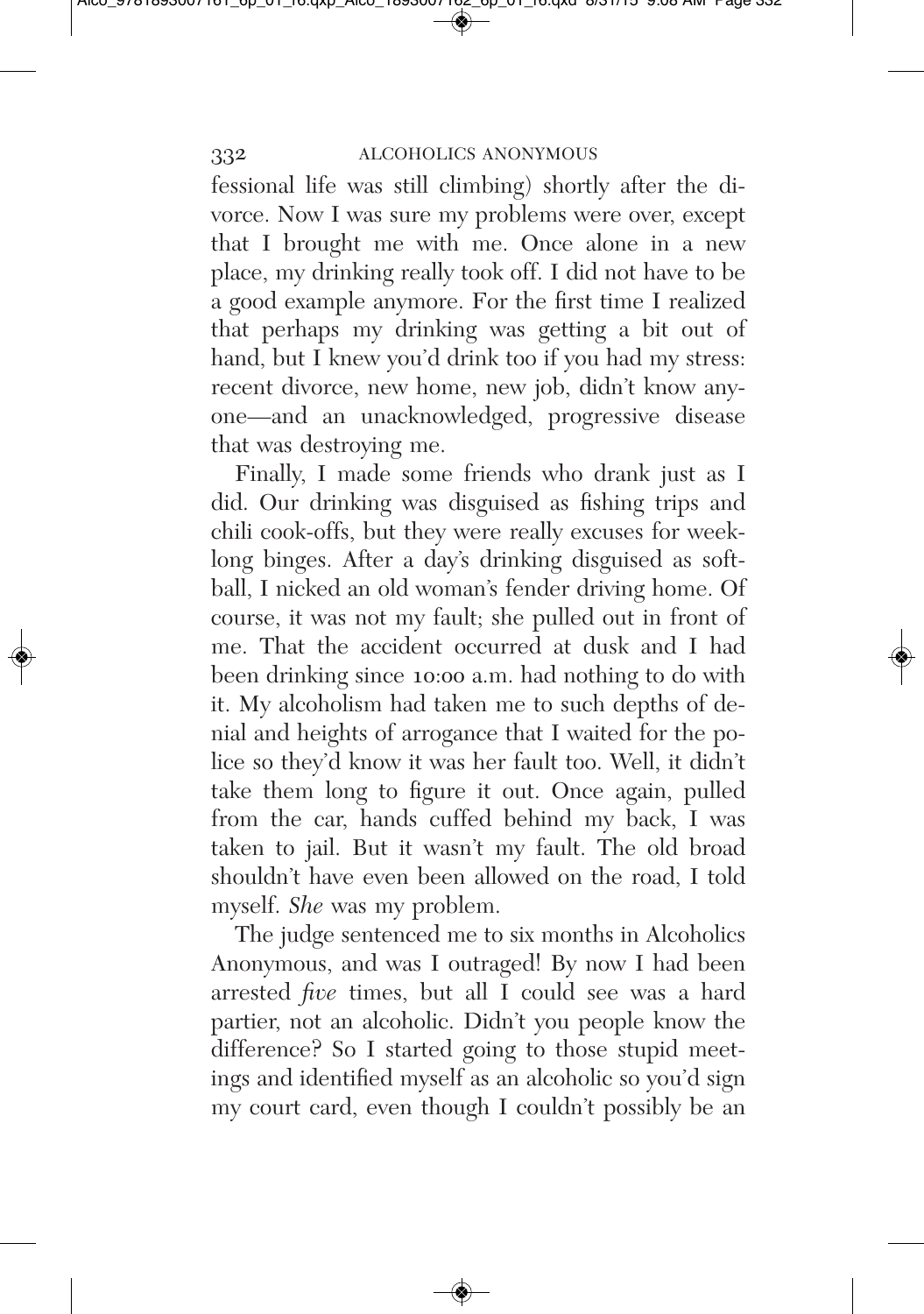alcoholic. I had a six-figure income, owned my own home. I had a car phone. I used ice cubes, for God's sake. Everyone knows an alcoholic, at least one that had to go to A.A., is a skid row bum in a dirty raincoat drinking from a brown paper bag. So each time you read that part in Chapter Five of the Big Book that says, "If you have decided you want what we have and are willing to go to any length to get it," my ears closed. You had the disease of alcoholism, and the last thing I wanted was to be an alcoholic.

Eventually, you talked about my feelings in the meetings of Alcoholics Anonymous until I could no longer close my ears. I heard women, beautiful, successful women in recovery, talk about the things they had done while drinking, and I would think, "I did that" or "I did worse than that!" Then I began to see the miracles that happen only in A.A. People who would nearly crawl in the doors, sick and broken, and who in a few weeks of meetings and not drinking one day at a time would get their health back, find a little job and friends who really cared, and then discover a God in their lives. But the most compelling part of A.A., the part that made me want to try this sober thing, was the laughter, the pure joy of the laughter that I heard only from sober alcoholics.

Still, the thought of getting sober terrified me. I hated the woman I had become, a compulsive, obsessive daily drinker, not dressing on weekends, always afraid of running out of alcohol. I'd start thinking about a drink by noon and would leave the office earlier and earlier. Or, promising myself that I wouldn't drink that night, I'd invariably find myself in front of the refrigerator with a drink in my hand, vowing,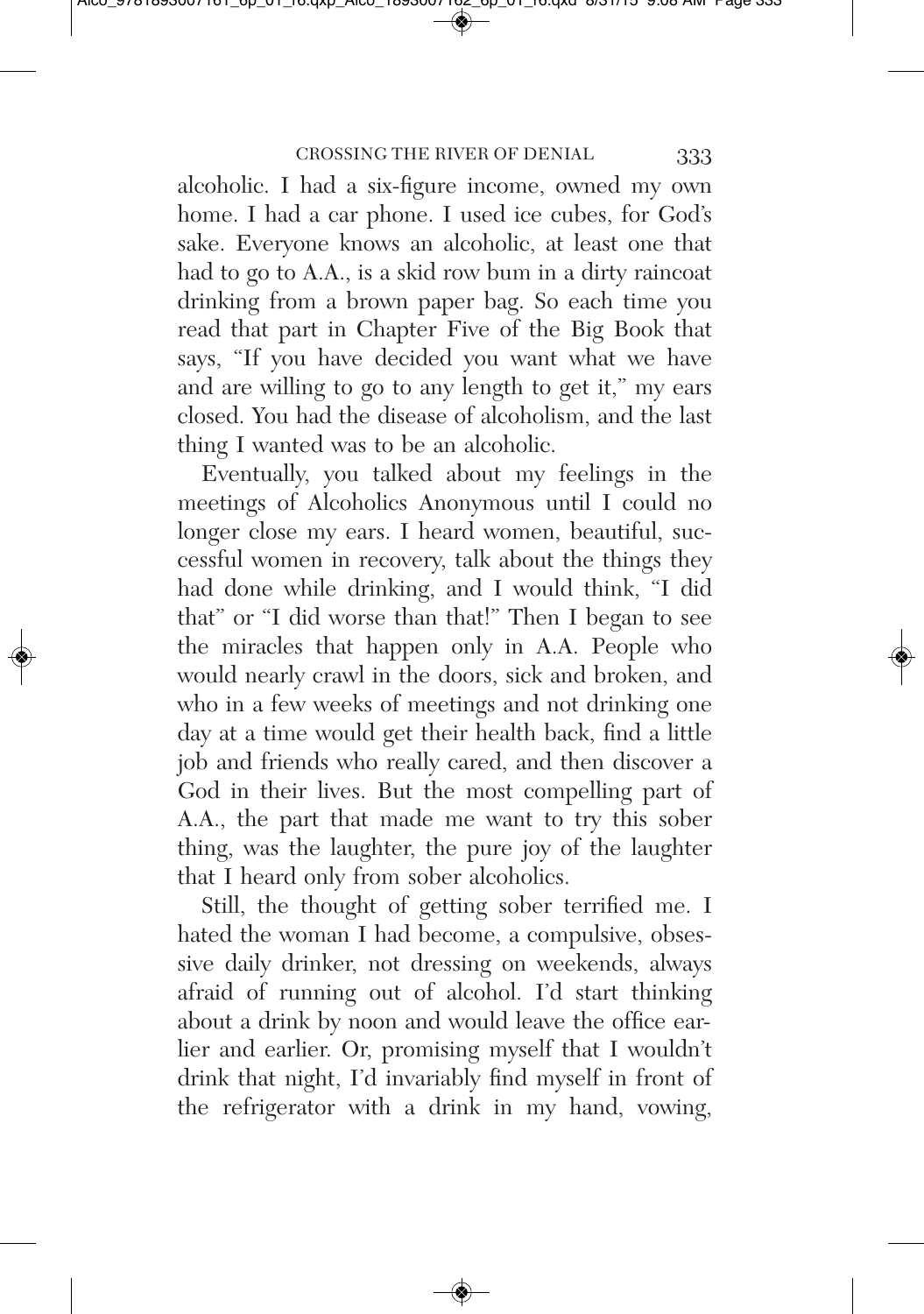Tomorrow. I won't drink tomorrow. I despised all of it, but at least it was familiar. I had no idea what sobriety felt like, and I could not imagine life without alcohol. I had reached that terrifying jumping-off point where I couldn't drink anymore but I just couldn't not drink. For almost twenty-three years I had done something nearly every day of my life to change reality to one degree or another, yet I had to try this sober thing.

To this day I am amazed at people who get sober before the holidays. I couldn't even attempt it until after the Super Bowl. One last blow-out party when I swore I wouldn't get drunk. When I put alcohol in my body, I'd lose the ability to choose how much I drank, and Super Bowl Sunday that year was no different. I ended up on someone's couch instead of my own bed and was sick to death all the next day at work. That week I had to go to a hockey game. It was a work event, so I tried to really watch my drinking, consuming only two large cups of beer which, for me, wasn't even enough to catch a buzz. And that was the beginning of my spiritual awakening. Sitting near the ice, frustrated, and pondering the fact that two tall beers didn't give me any relief, something in my head—and I know it wasn't me—said, "So why bother?" At that moment I knew what the Big Book meant about the great obsession of every abnormal drinker being to somehow, someday control *and* enjoy his drinking. On Super Bowl Sunday, when I enjoyed it, I couldn't control it, and at the hockey game when I controlled it, I couldn't enjoy it. There was no more denying that I was an alcoholic. What an epiphany!

I went to a meeting of Alcoholics Anonymous the next night, knowing I wanted what you had. I sat in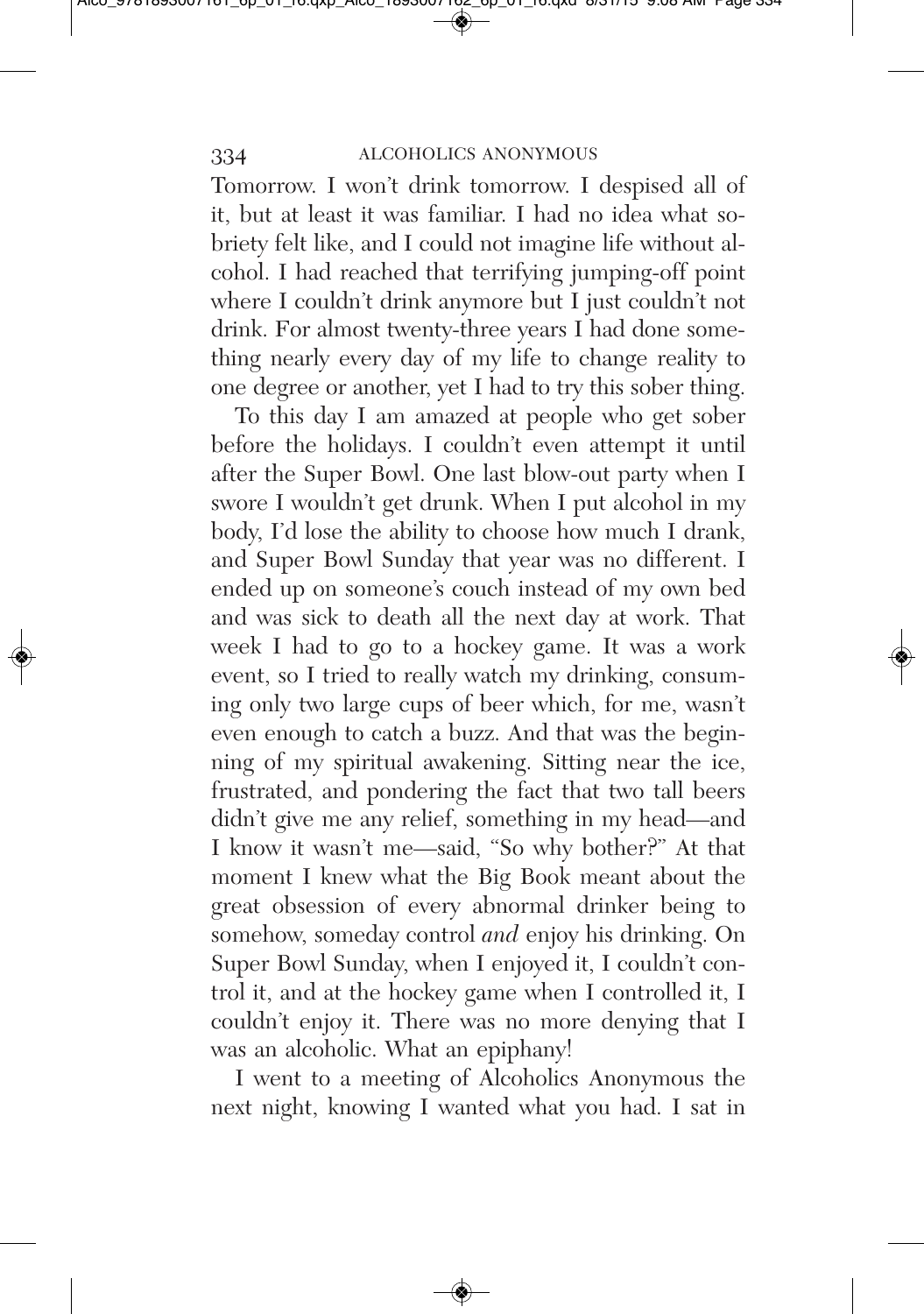that cold metal chair just as I had for the past five months and read Step One on the wall for the hundredth time. But this time I asked with all my heart for God to help me, and a strange thing happened. A physical sensation came over me, like a wave of pure energy, and I felt the presence of God in that dingy little room. I went home that night and for the first time in years I did not have to open the cupboard with the half-gallon jug of vodka in it—not that night or any night since. God had restored me to sanity, and I took Step Two the very moment I surrendered and accepted my powerlessness over alcohol and the unmanageability of my life.

I attended at least one meeting every day, emptied ashtrays, washed coffeepots, and on the day I took a thirty-day chip, a friend took me to an A.A. get-together. I was in absolute awe of the power of 2,000 plus sober alcoholics holding hands, saying the final prayer together, and I wanted to stay sober more than I wanted life itself. Returning home, I begged God on my knees to help me stay sober one more day. I told God to take the house, take the job, take everything if that's what was needed for me to stay sober. That day I learned two things: the real meaning of Step Three and to always be careful what I prayed for.

After five months of sobriety, I lost that six-figure job with the firm. The wreckage of my past had caught up with me, and I was out of work for a year. That job would have been lost whether I was drunk or sober, but thank goodness I was sober or I probably would have killed myself. When I was drinking, the prestige of the job was my self-worth, the only thing that made me worth loving. Now I was starting to love myself be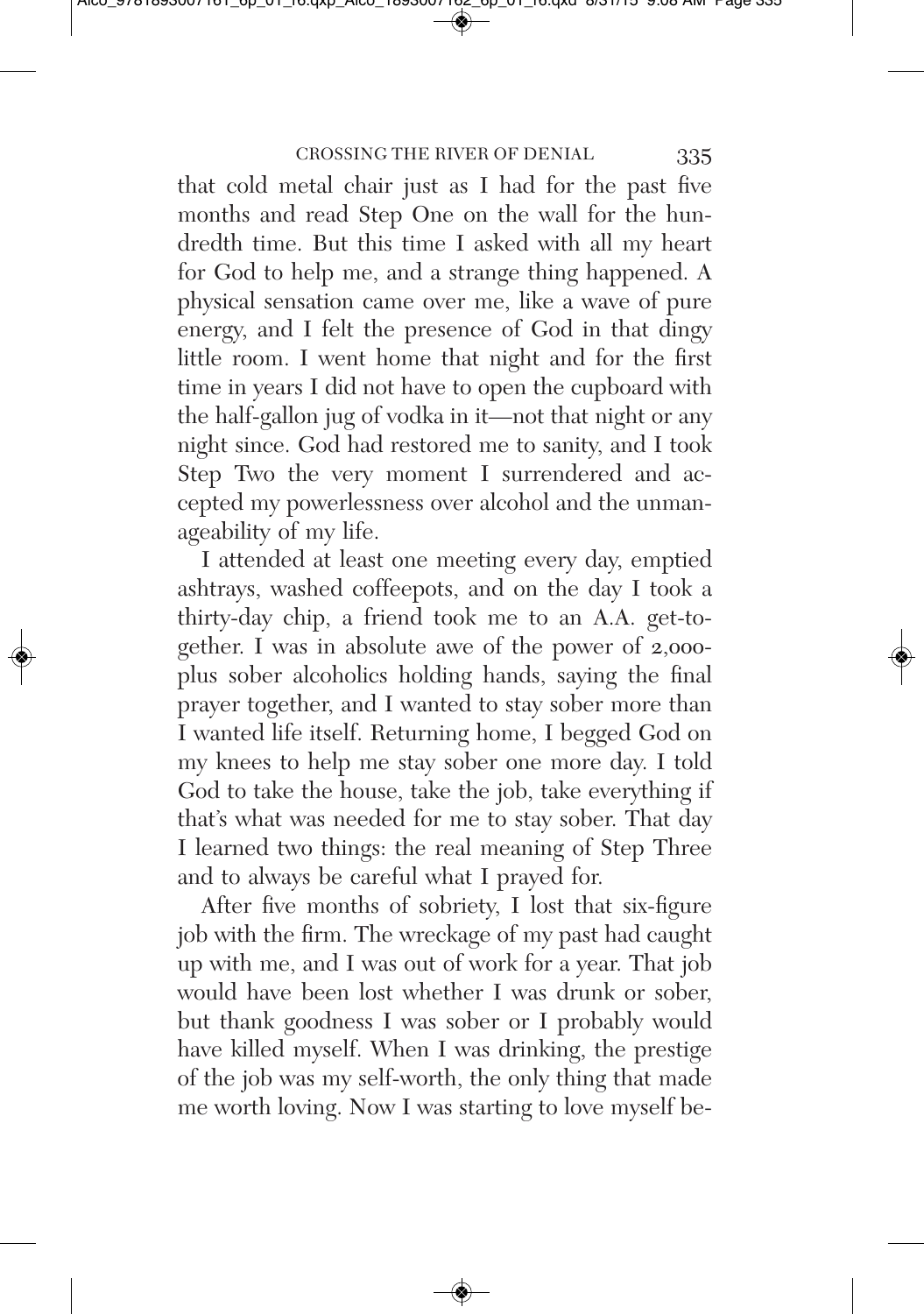cause A.A.'s had unconditionally loved me until I could. At five months I realized that the world might never build a shrine to the fact that I was sober. I understood that it was not the world's job to understand my disease; rather it was my job to work my program and not drink, no matter what.

At nine months of sobriety I lost the big house that I bought just to prove to you I couldn't possibly be an alcoholic. In between five and nine months, my house was robbed, I had a biopsy on my cervix, and I had my heart broken. And the miracle of all miracles was that I didn't have to drink over any of it. This from a woman who had had to drink over all of it. I was so unique and so arrogant when I got here, I think God knew that He had to show me early on that there was *nothing* a drink would make better. He showed me that His love and the power of the Steps and the Fellowship could keep me from picking up a drink one day at a time, sometimes one hour at a time, no matter what. A drink would not bring back the job, the house, or the man, so why bother?

I found everything I had ever looked for in Alcoholics Anonymous. I used to thank God for putting A.A. in my life; now I thank A.A. for putting God in my life. I found my tribe, the social architecture that fulfills my every need for camaraderie and conviviality. I learned how to live. When I asked how I could find self-esteem, you told me, "by doing worthwhile acts!" You explained the Big Book had no chapters titled "Into Thinking" or "Into Feeling"—only "Into Action." I found plenty of opportunity for action in A.A. I could be just as busy and helpful to others as I wanted to be as a sober woman in Alcoholics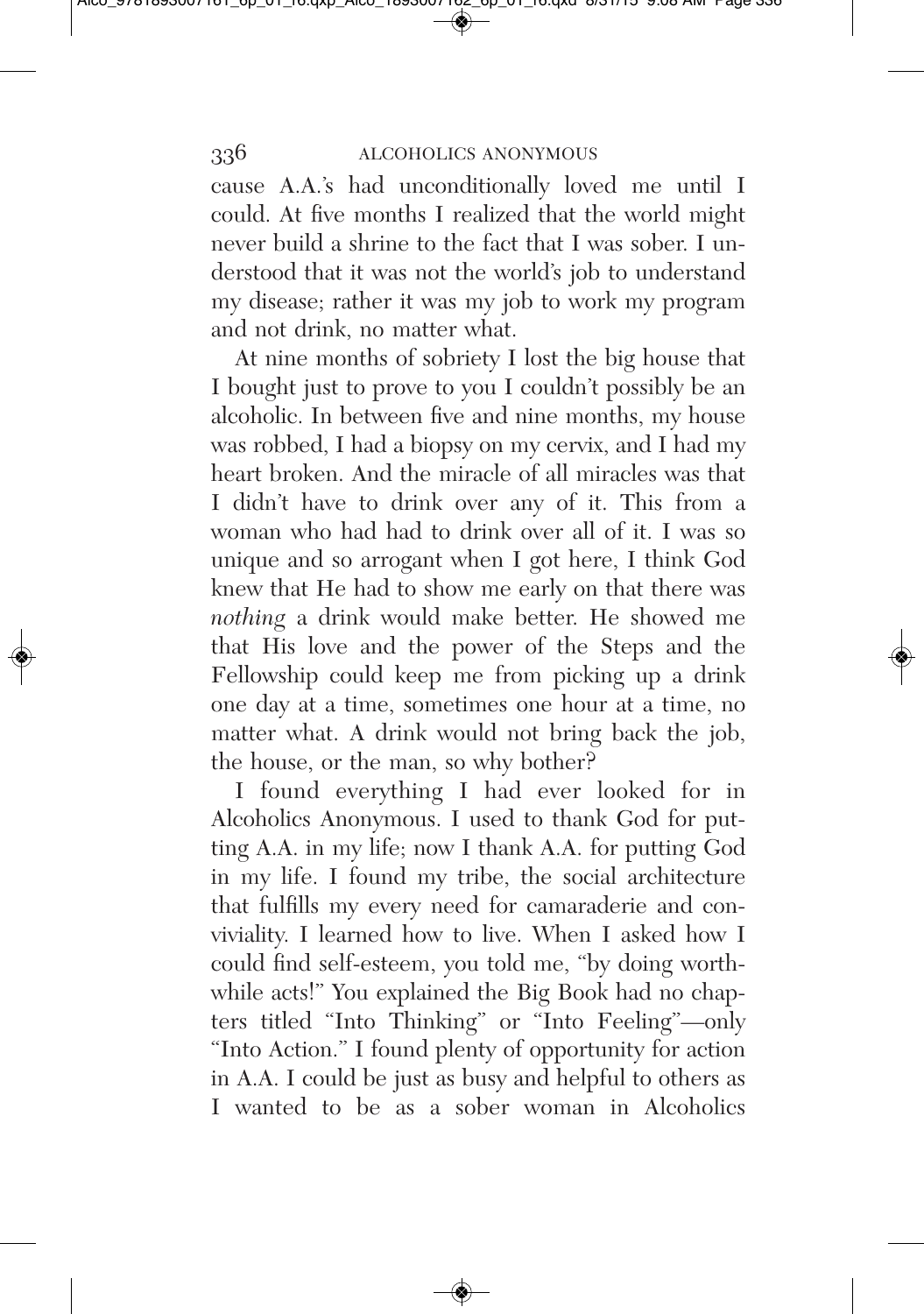Anonymous. I was never a "joiner," but I got deeply involved in A.A. service because you told me if I did, I would never have to drink again. You said as long as I put A.A. first in my life, everything that I put second would be first class. This has proved to be true over and over again. So I continued to put A.A. and God first, and everything I ever lost was returned many times over. The career that I lost has been restored with even greater success. The house that I lost has been replaced by a townhouse that is just the right size for me. So, here I am, sober. Successful. Serene. Just a few of the gifts of the program for surrendering, suiting up, and showing up for life every day. Good days and bad days, reality is a wild ride, and I wouldn't miss it for the world. I don't question how this program works. I trust in my God, stay involved in A.A. service, go to lots of meetings, work with others, and practice the principles of the Steps to the best of my willingness each day. I don't know which of these keeps me sober, and I'm not about to try to find out. It's worked for quite a few days now, so I think I'll try it again tomorrow.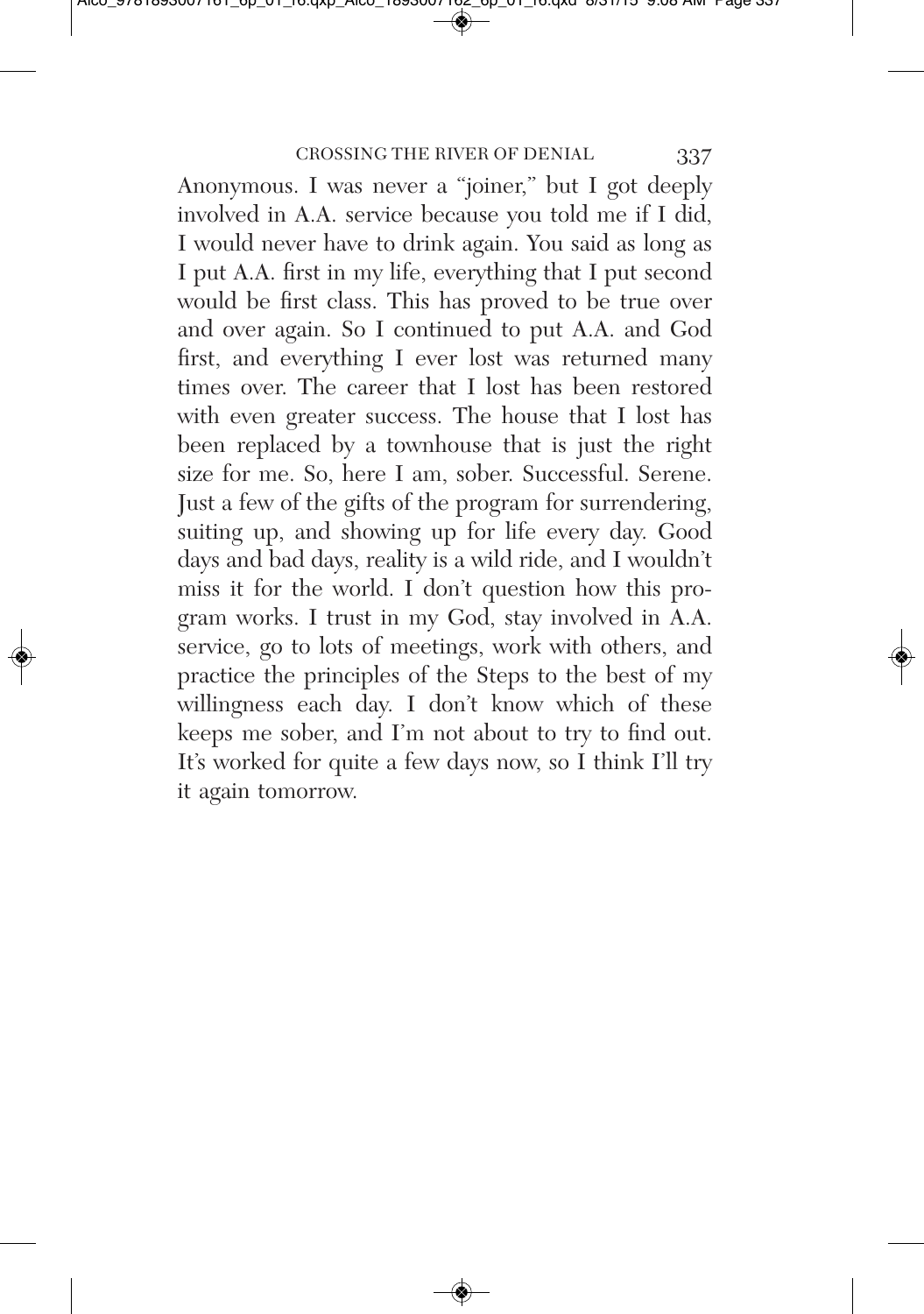## BECAUSE I'M AN ALCOHOLIC

*This drinker finally found the answer to her nagging question, "Why?"*

*I* suppose I always wondered who I was. As a child, isolated in the country, I made up stories, inventing myself along with imaginary companions to play with. Later, when we moved to a large city and I was surrounded by kids, I felt separate, like an outcast. And although I learned to go along with the cultural norm as I grew up, still, underneath, I felt different.

Alcohol helped. At least I thought it helped until I saw the oppressive thirty-year shadow it cast on my life. I discovered it in college, and although at first I didn't drink often (didn't have the opportunity), whenever I started, I drank as long as there was any alcohol around. It was a reflex. I don't remember liking the taste, but I liked that it seemed to bring me to life and get me through a date or a party able to talk. It moved me outside of that hole I felt in myself and lowered the wall I created between me and any person or situation that made me uncomfortable.

For ten years, through college and graduate school interspersed with jobs, I drank periodically, so it was easy enough to think that I was a social drinker. Looking back, I see that alcohol helped me construct an image of myself as a sophisticated metropolitan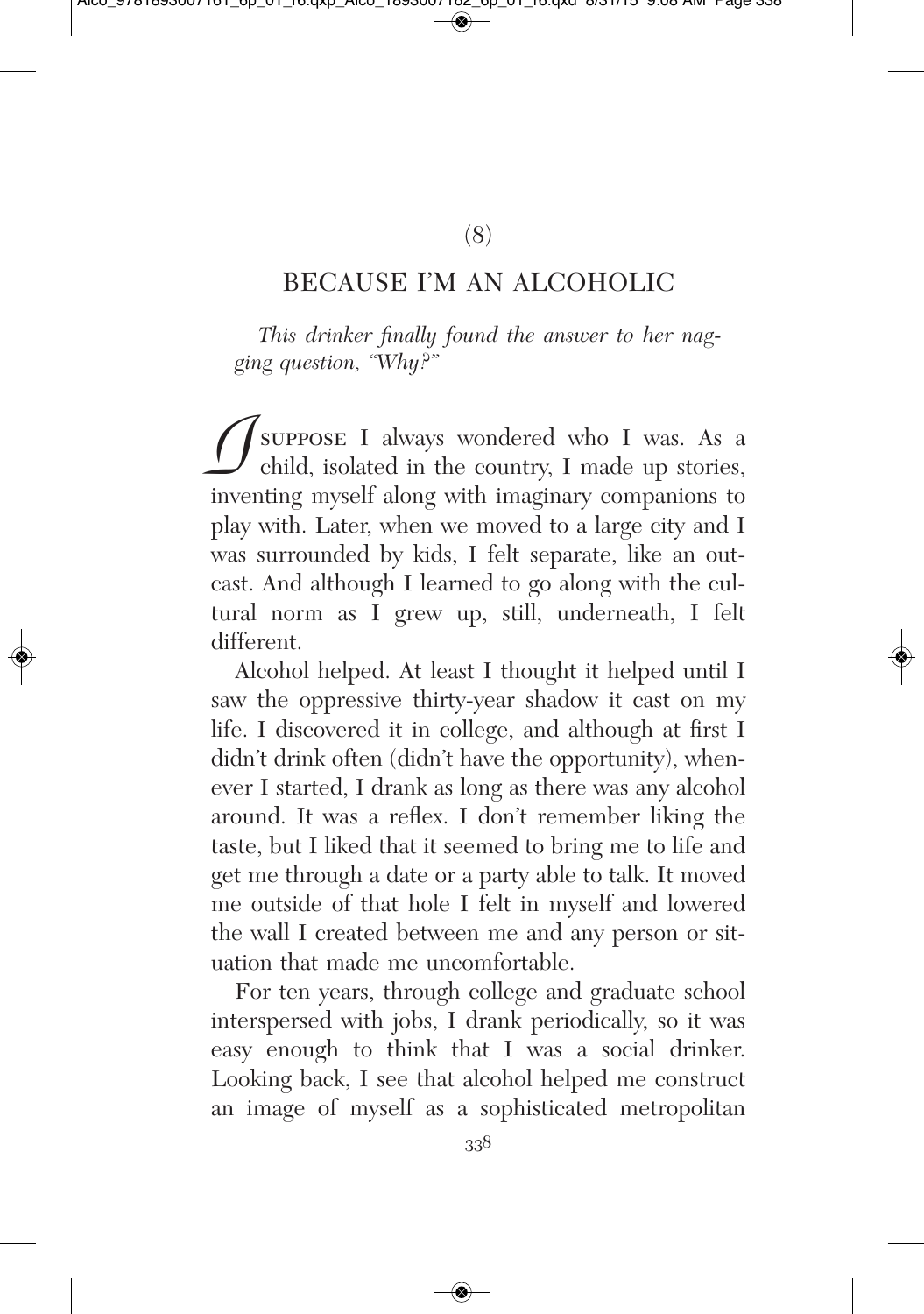woman, diminishing my feelings of being a backward country girl. I studied vintage wines and selected them with care to accompany the gourmet dishes I learned to make. I read about the correct drinks for various occasions. I learned to put just the tiniest whiff of dry vermouth into my martinis. Meanwhile, my tolerance for alcohol grew, so that while at first I got sick or passed out, as time went on I could hold larger quantities without any visible effects. Until the next morning's hangover.

Behind the façade, my real life seemed just out of reach. I wanted to consider myself grown up, but inside I felt small and helpless, hardly there at all. I would look at my friends—delightful, interesting, good people—and try to define myself through them. If they saw something in me that made them want to be with me, I must have something to offer. But their love for me was not a substitute for loving myself; it didn't fill the emptiness.

So I continued spinning fantasies, and now alcohol fueled my dreams. I would make great discoveries, win the Nobel Prize in medicine and in literature as well. Always the dream was somewhere else, further off, and I took a series of geographical cures in search of myself. I was offered a job in Paris and jumped at the chance. I packed my trunk, left my apartment to my boyfriend, and sailed off, thinking that at last I would find my real home, my real self.

I began to drink daily and rationalized that in France, of course, you have to have wine with meals. And after the dinner, after the wine, then there were liqueurs. My journals and letters bear witness in the deterioration of my handwriting as the evening wore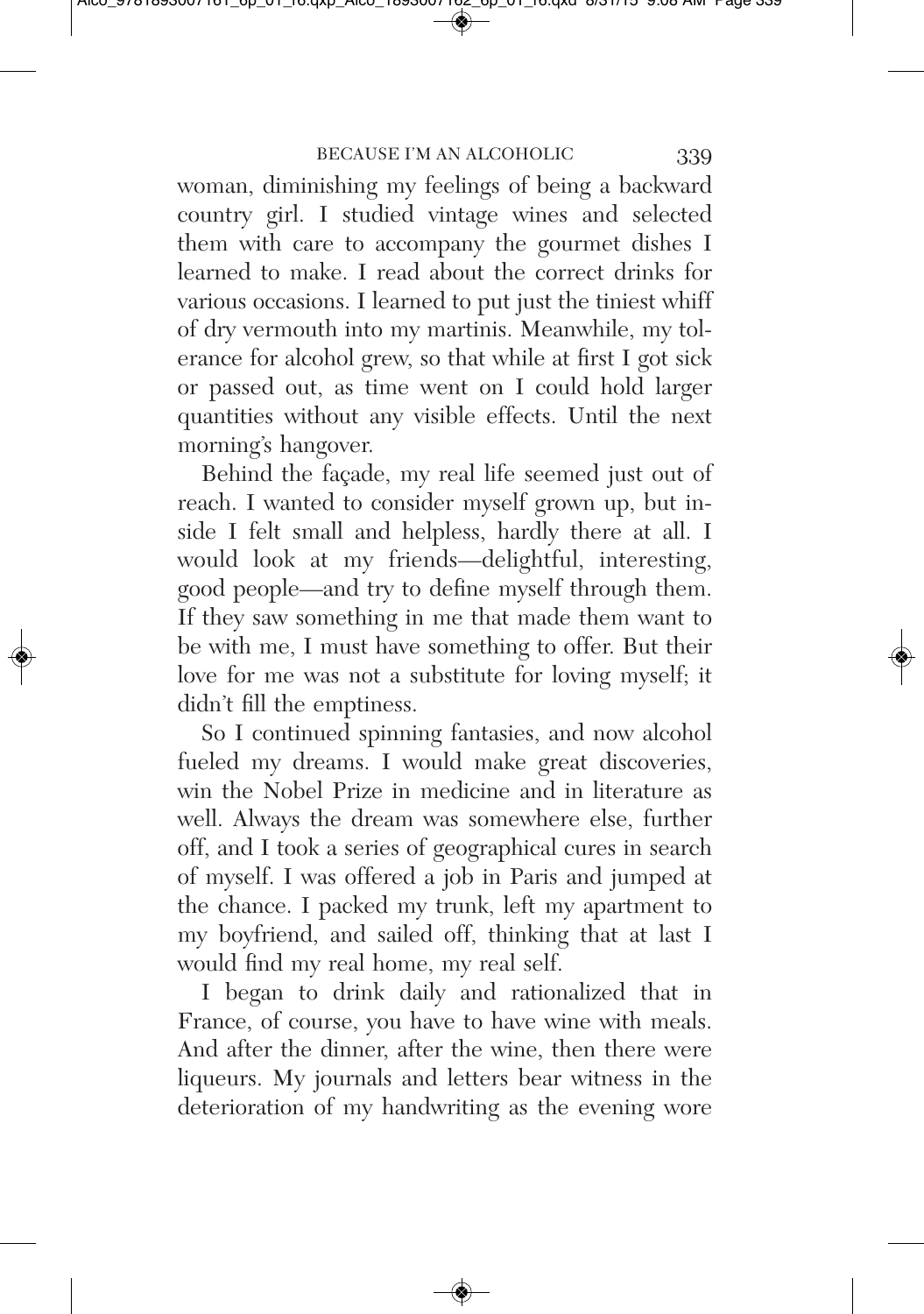on, drinking as I wrote. It was there too that I first became dependent on alcohol. After work, on the way to the Alliance Française for classes, I'd stop at a bistro for a glass of cognac to give me courage to get me there—my need greater than the embarrassment of being a woman drinking alone in the 1950s. One vacation, I went to visit friends in Scotland, traveling slowly through the English and Welsh countryside. The bottles of cognac and Benedictine I'd brought as gifts for them I drank in little hotel rooms miles before I got there. As long as it lasted, I could stay out of the pubs.

Europe hadn't proved to be the change that would repair my life, and I started west again. It was in Cambridge that I pronounced my first resolutions about cutting down—New Year's resolutions I recycled for a dozen years while my drinking and my life kept getting worse. Alcohol had enslaved me. I was in bondage to it, although I kept assuring myself that drinking was a pleasure and a choice.

Blackouts began, vacant places in my life when hours would disappear, lost to memory. The first time was after I'd given a dinner party. The next morning I woke up without remembering that I'd told my guests good night and gone to bed myself. I searched the apartment for clues. The table was cluttered with dessert dishes and coffee cups. Bottles were empty, and the glasses too. (It was my custom to polish off any drinks that were left.) My last memory was sometime during dinner. Did we ever finish? But there were the plates. I was terrified that I'd done something horrendous, until my friends called to tell me they'd enjoyed the evening.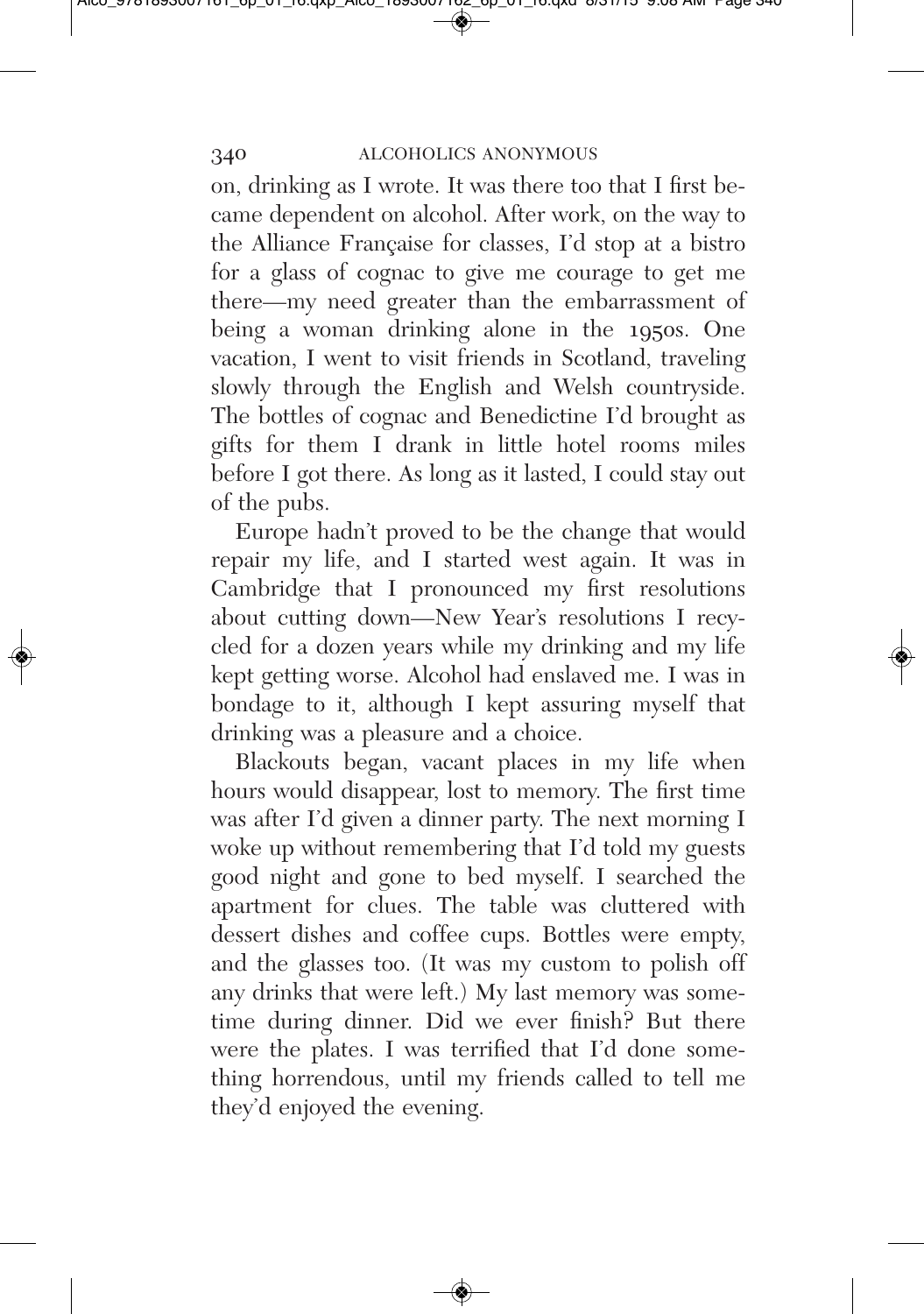One time we sailed from Guadelupe to a little island for a picnic, swam to shore from the ship. After lunch, and quantities of wine, I was with a French ski instructor talking to a troop of small boys on their way home from school, trying to explain to those tropical islanders what snow is like. I remember them giggling. The next thing I knew, I was back at the camp, walking to the dining room—apparently after swimming back to the ship, sailing to the port, then taking a rickety bus across the island. I had no memory of what I had done during those hours between.

The blackouts increased, and my terror increased with them. Telephone bills would inform me that I'd made late-night calls to distant places. I could tell from the numbers whom I'd called, but what had I said? Some mornings I woke up with a stranger who had brought me home from a party the night before. These things weighed heavily on me, but I couldn't stop the drinking that had caused them. That too gnawed away any remnants of self-respect I might have had. I was incapable of controlling my drinking and my life.

I needed a drink to go anyplace—to the theater, a party, a date, and, later, to work. I would leave my apartment, lock the door, and start down the stairs, and then turn around and go back in for another drink to get me where I planned to go. I needed a drink to do anything—to write, to cook, to clean the house, to paint the walls, to take a bath.

When I passed out and fell into bed early, I woke up at four or five and had Irish coffee to start the day. I discovered that beer was better than orange juice to ease my hangover. Afraid my colleagues or students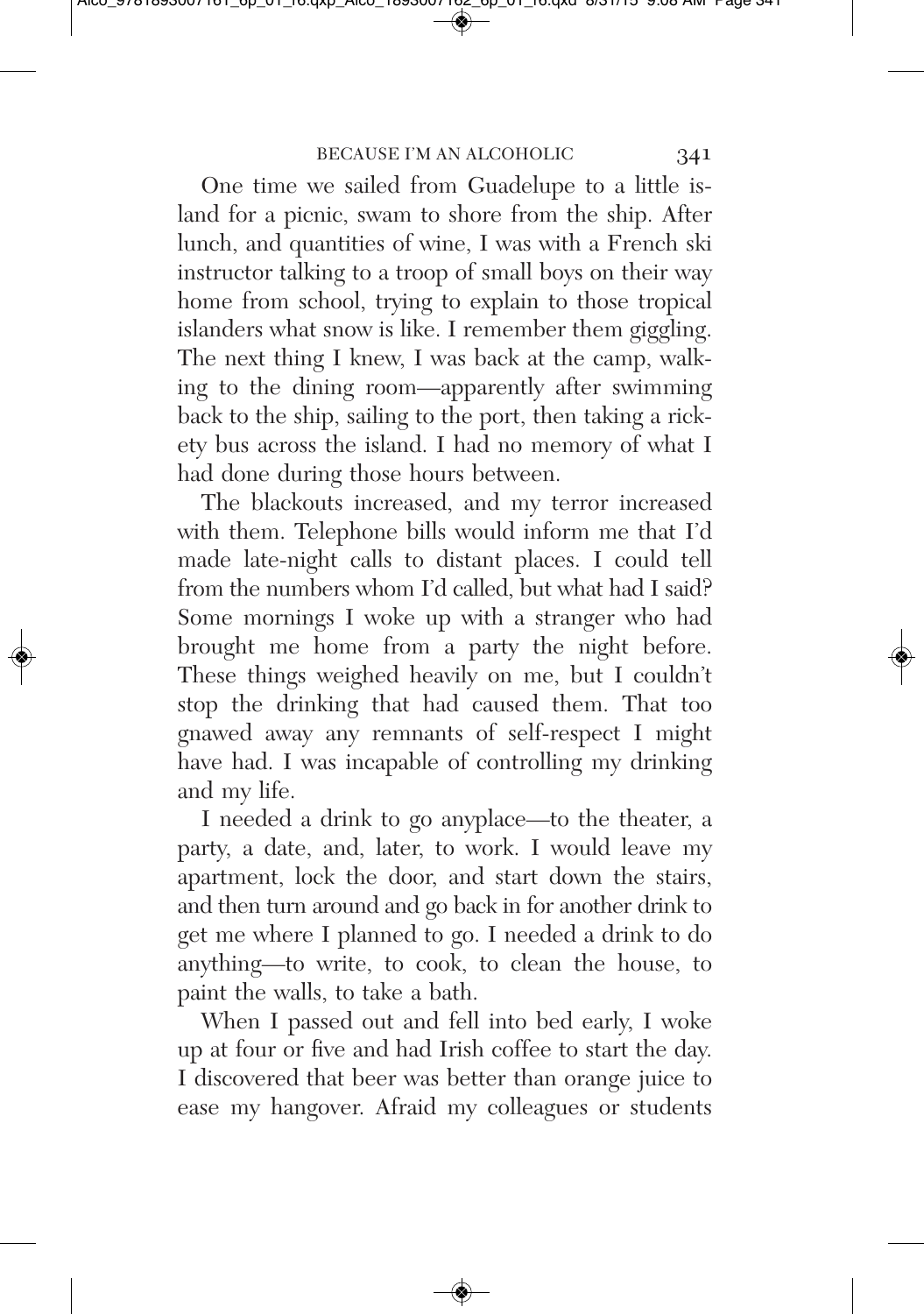would smell my breath at work, I was careful to keep my distance. When I got up late and rushed off to the lab, fortified only with coffee, my hands shook so badly it was impossible to weigh out the milligrams of compounds needed for an experiment. When I went out to lunch with another alcoholic, we might never get back to work that day.

Somehow I still managed to keep my job and most of my friends, social drinkers who were urging me to cut down on the alcohol. That counsel only made me mad, but I was concerned myself. I asked the therapist I was seeing, sometimes with beer in hand, would I have to stop? His answer was that we had to find out why I drank. I'd already tried but was never able to find out why until I learned the answer in A.A.—because I'm an alcoholic.

With my attempts to cut down, I stopped keeping alcohol around the house, drank up whatever was there, over and over deciding not to get more. Then on the way home after work or an evening out, I'd have to see if I could scrape together enough money for a bottle. There were liquor stores just about every block, and I rotated them so the salesmen wouldn't know how much I drank. On Sundays when the liquor stores were closed, I had to make do with beer or hard cider from the grocery.

The horrors grew. Inner horrors. On the surface it looked as though I was more or less keeping it together, but day by day I was dying inside, filled with fears I couldn't name but which shook me to the core. My worst fear was that I was an alcoholic. I wasn't sure what that was, except that I might end up down on the Bowery in New York, where I had seen drunks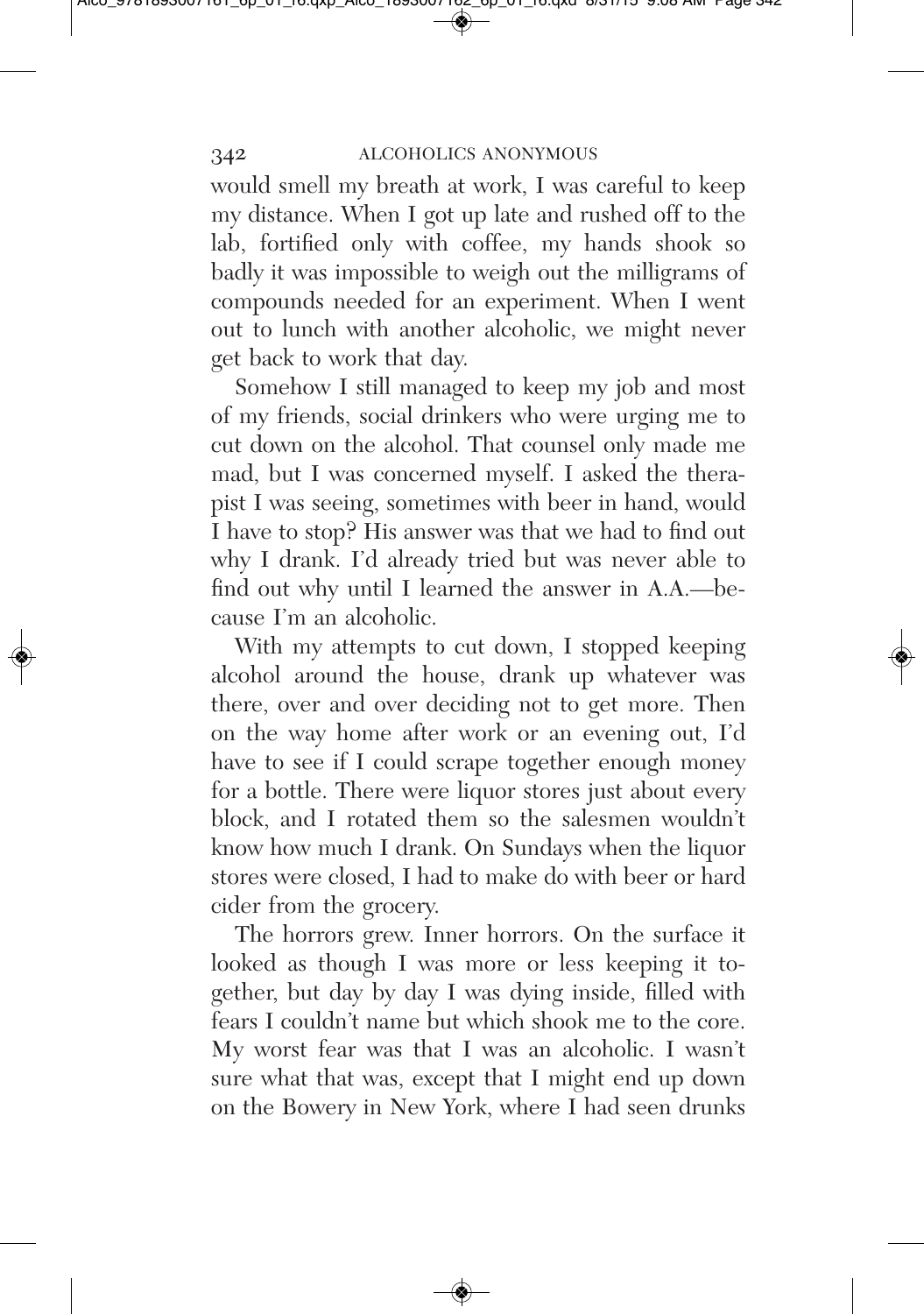curled up on the sidewalk. I made another New Year's resolution—to stop drinking entirely until I could handle it and then, I told myself, I could go back to wine and beer.

Hands trembling, body shaky, head splitting, I survived that first day until I was fairly safe in bed in an alcohol-free apartment. Somehow I made it through a couple more days, miserable in withdrawal. In spite of managing to stay dry that time, I have no doubt that resolution would have crumbled like the others and I would have been drinking again if I hadn't found A.A.

I had left the therapist who hadn't been able to tell me why I drank, and on New Year's Eve, I went to a party at the home of my new therapist. A few days later in the group, the therapist said, "You're drinking even more than I realized. You're an alcoholic. I think you should stop drinking, see a doctor, and go to A.A."

My resolution had endured three days and I protested, "I'm not an alcoholic!" That was my very last denial.

"Say it the other way," he suggested. "I am an alcoholic." It came out in a whisper, but it sounded right. I've said it thousands of times since then, and with gratitude. What I was most afraid to admit that evening was what would set me free.

The therapist told me then and there to call someone who had been in our therapy group, a doctor on the staff of a hospital alcoholism service. "I'll call her tomorrow," I said.

"Call her now." He handed me the telephone.

When I asked her if I was an alcoholic, she said that from what she'd seen of my drinking I might be and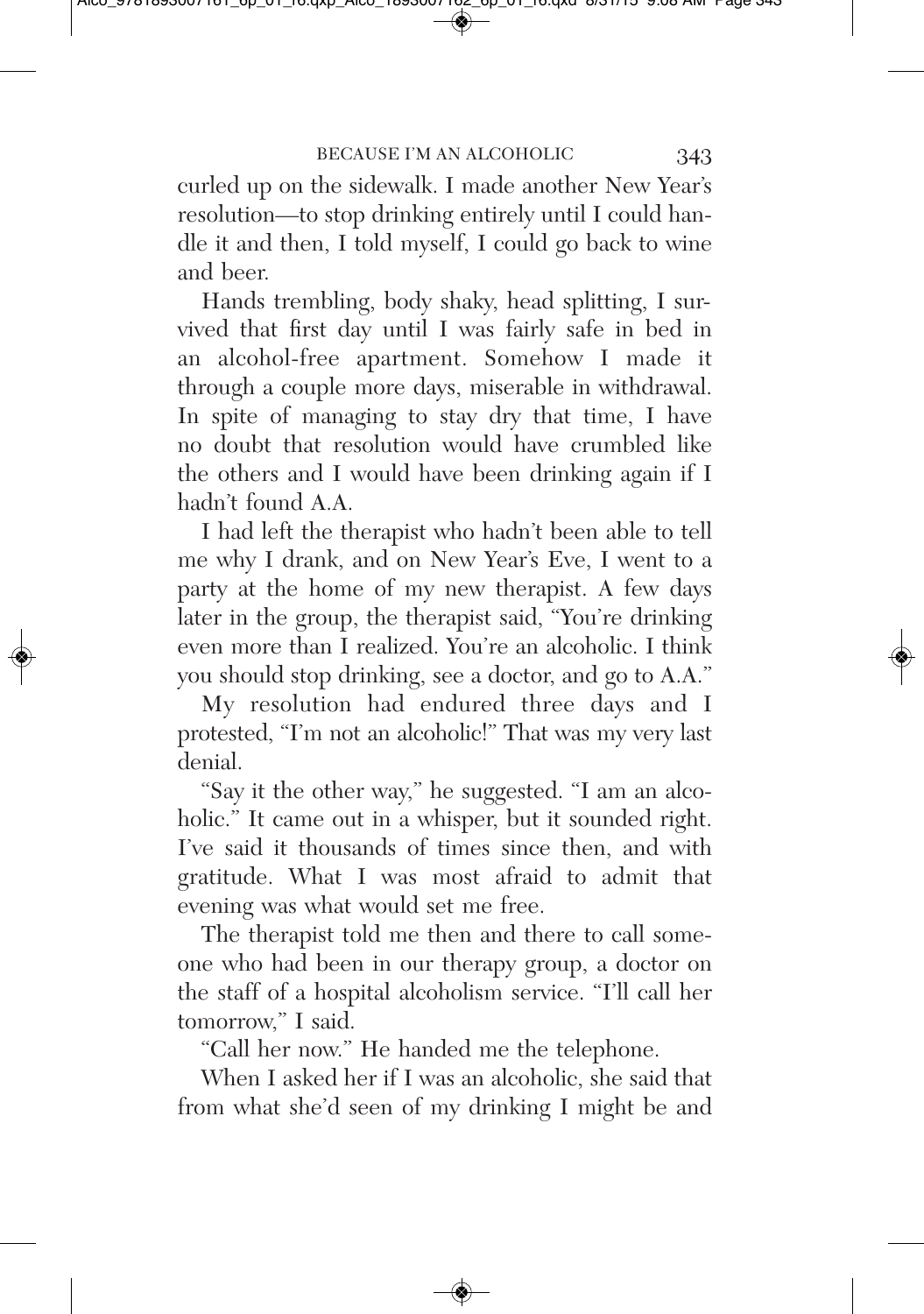suggested that I talk with her boss. Terrified, I made an appointment and kept it. She told me the symptoms of alcoholism, and I had them all. She gave me a list of A.A. meetings and recommended one.

I went to that meeting—a small women's group. I was scared and in withdrawal. Someone greeted me and I muttered my name aloud. Someone brought me a cup of coffee. People gave me their phone numbers and urged me to call, to pick up the telephone instead of a drink. They were warm and friendly. They said keep coming back.

And I did. For weeks I sat in the back of the rooms, silent when others shared their experience, strength, and hope. I listened to their stories and found so many areas where we overlapped—not all of the deeds, but the feelings of remorse and hopelessness. I learned that alcoholism isn't a sin, it's a disease. That lifted the guilt I had felt. I learned that I didn't have to stop drinking forever, but just not pick up that first drink one day, one hour at a time. I could manage that. There was laughter in those rooms and sometimes tears, but always love, and when I was able to let it in, that love helped me heal.

I read everything I could about this disease I have. My readings recounted the course I had lived and predicted the way I would die if I continued drinking. I had access to a good medical library, but after a while, I realized the genetics and chemistry of the disease were of no use to me as an alcoholic. All that I needed to know about it, what would help me get sober, help me recover, I could learn in A.A.

I was blessed to live in a city where there were meetings at all hours of the day and night. There I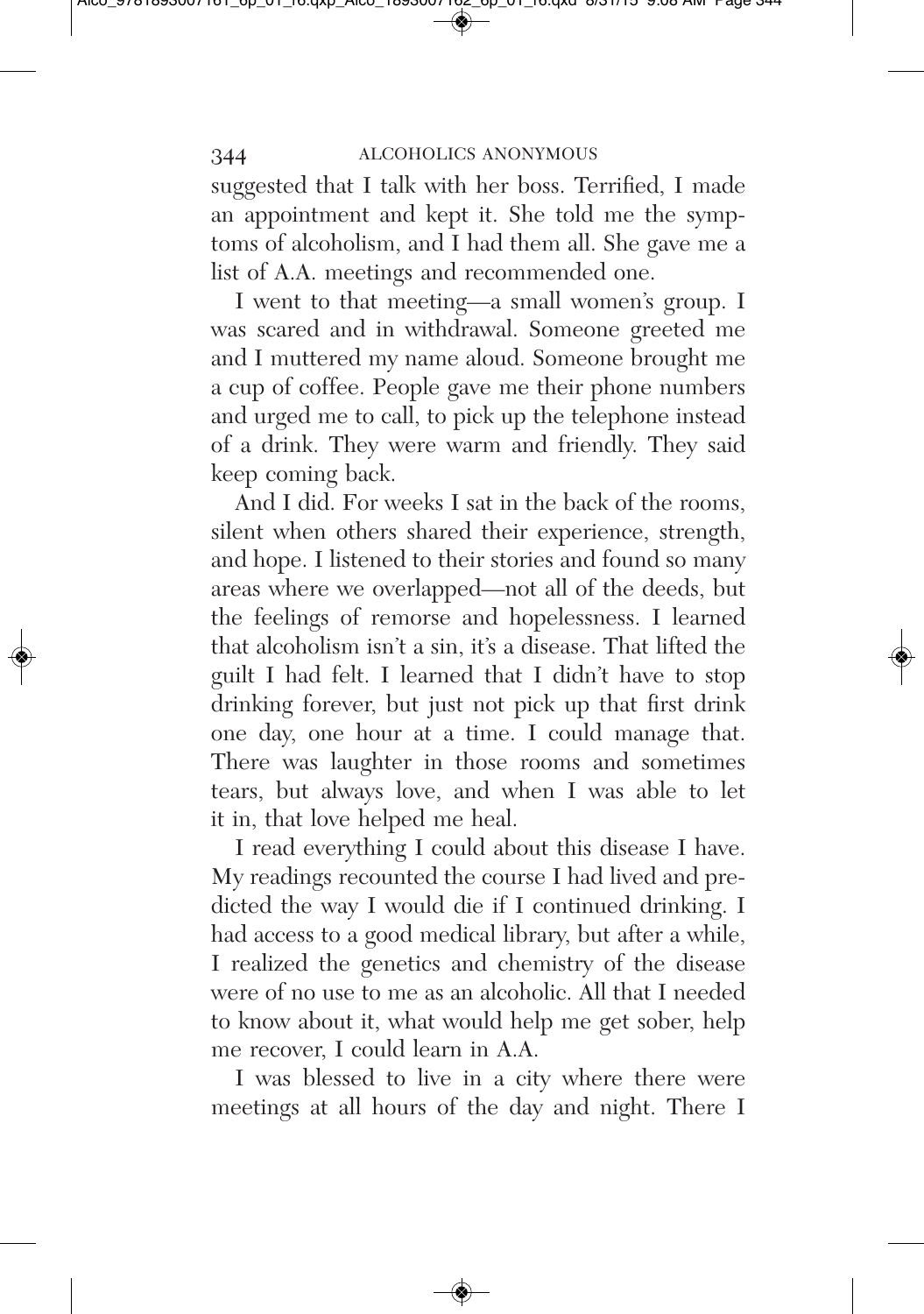would be safe. And there, within a few blocks of my apartment, at last I would find the self I had traveled thousands of miles in search of. The slogans on the walls, which at first made me shudder, began to impress me as truths I could live by: "One Day at a Time." "Easy Does It." "Keep It Simple." "Live and Let Live." "Let Go and Let God." "The Serenity Prayer."

Commitment and service were part of recovery. I was told that to keep it we have to give it away. At first I made the coffee and later volunteered at the intergroup office answering telephones on the evening shift. I went on Twelfth Step calls, spoke at meetings, served as group officer. Ever so gradually I began to open. Just a crack at first, with my hand on the door ready to slam it shut in a moment of fear. But my fears subsided too. I found that I could be there, open to all kinds of people from this solid base that we shared. Then I began to go back out into the world, carrying that strength with me.

I found that now I could do many things without a drink—write, answer the telephone, eat out, go to parties, make love, get through the day and the evenings. Sleep at night and get up the next morning ready to begin another day. I was amazed and proud to have gone a week without a drink, then a month. Then I lived an entire year sober, through my birthday, Christmas, problems, successes, the mixture that makes up life.

I healed physically, felt good, my senses returned. I began to hear the delicate sound of autumn leaves rattling in the wind, to feel the touch of snowflakes on my face, to see the first new leaves of spring.

Then I began to heal emotionally, to experience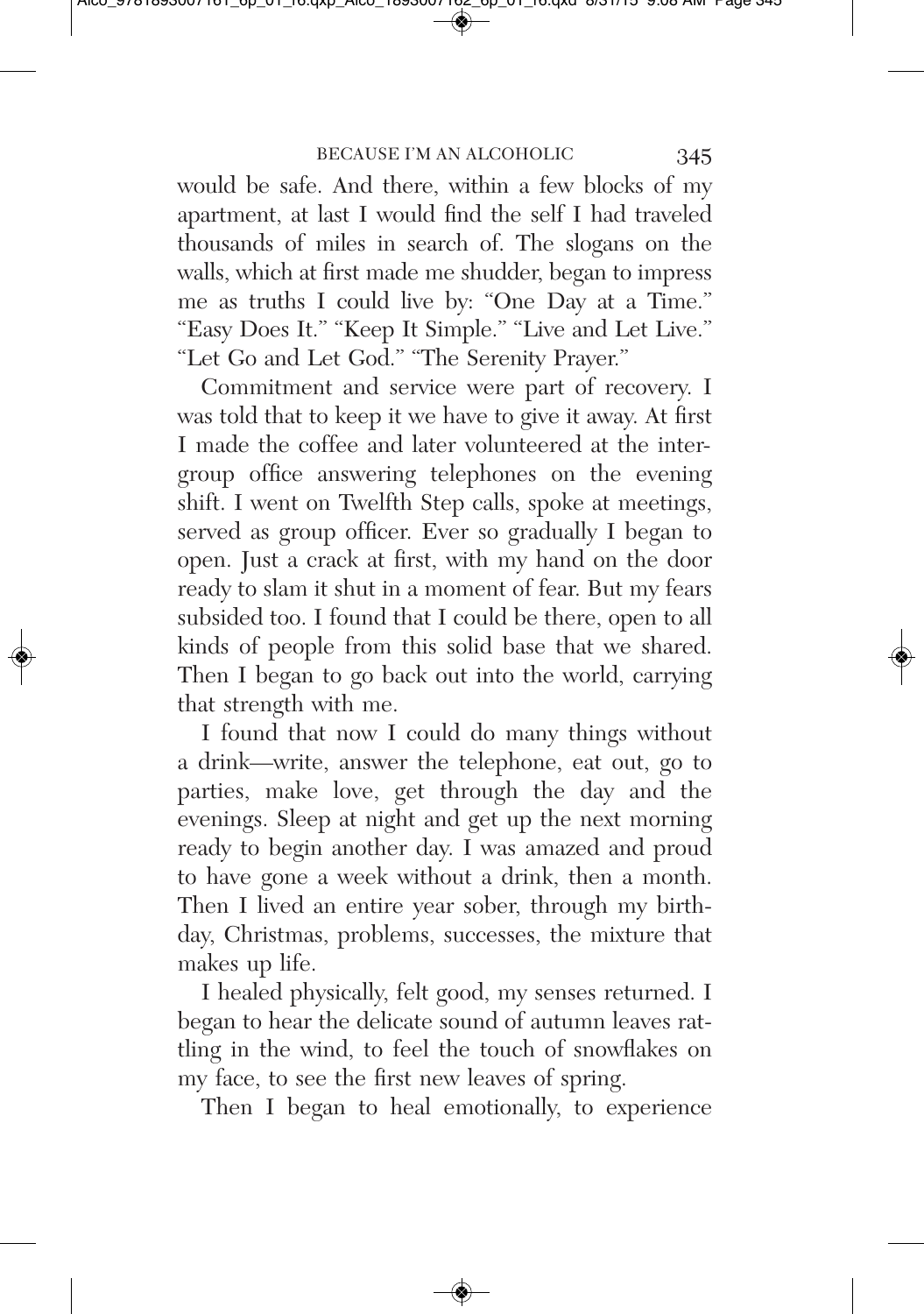feelings that had long been so deeply buried they had atrophied. For a time I floated on that pink cloud. Then I cried for a year, raged for another year. My feelings returned and then began to settle down to reasonable size.

Above all, I healed spiritually. The steps took me on that path. I had admitted I was powerless over alcohol, that my life had become unmanageable. That was what got me through the door. Then I came to believe that a Power greater than myself could restore me to sanity. And eventually, I made a decision to turn my will and my life over to the care of God as I understood God. Years before, in my search, I had explored numerous religions and dropped them because they preached a patriarchal God, which I felt never included me. Alcoholics Anonymous, I was told, is a spiritual program, not a religious one. Through my years of darkness, some spark of spirit remained in me, helped me survive until I found my way into A.A. Then, nurtured by the program, that inner spirit grew, deepened, until it filled the emptiness I had so long felt inside. Step by step I moved to a spiritual awaking. Step by step I cleared up the past and got on with the present.

A.A. is my home now, and it is everywhere. I go to meetings when I travel here or in foreign countries, and the people are family I can know because of what we share. As I write this, in my twenty-eighth year of sobriety, I am amazed to look back and remember the woman—or child—I was then, to see how far I've come out of that abyss. Alcoholics Anonymous has enabled me to move from fantasies about what I might do with my life into living it, one day at a time. In my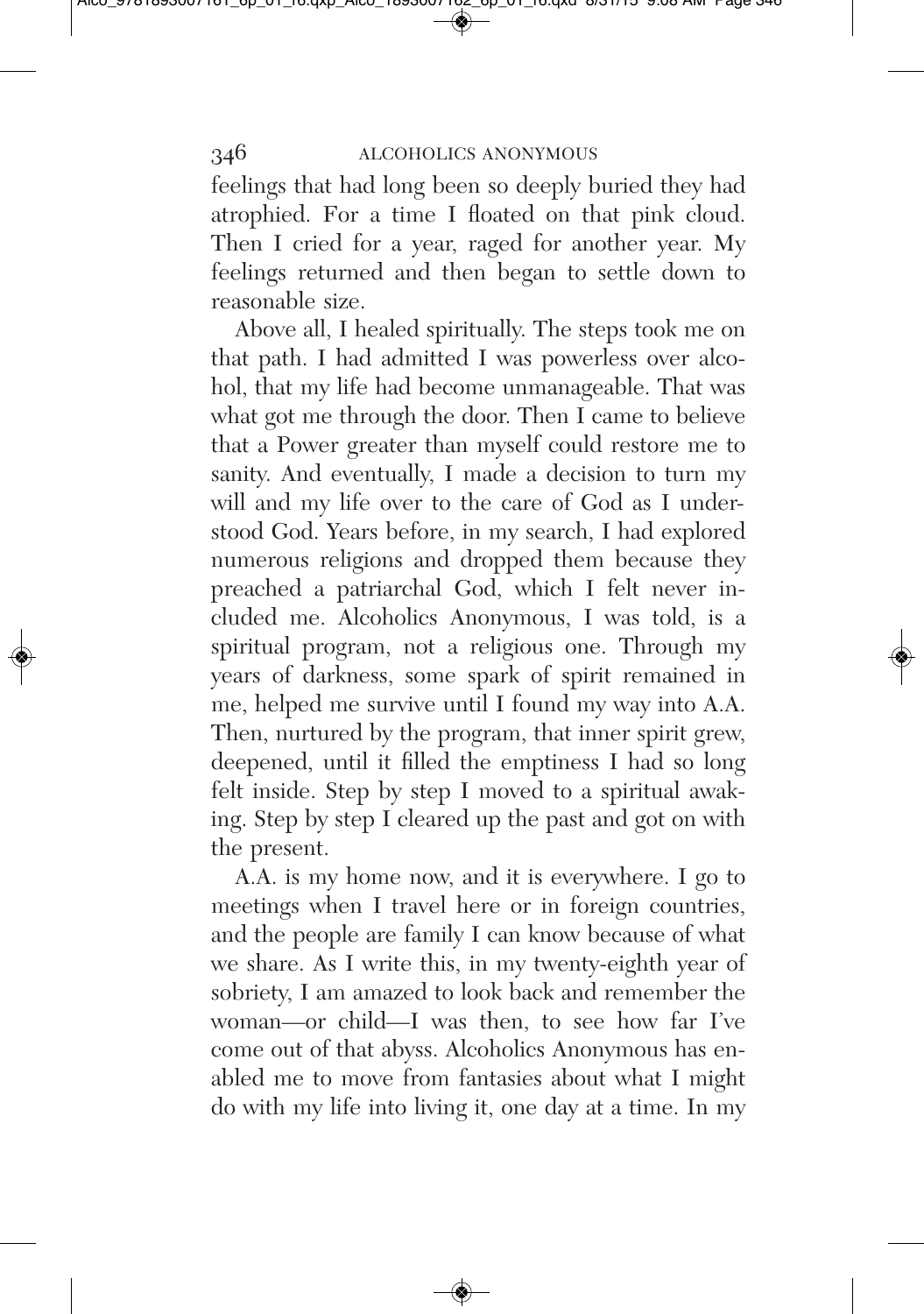first move that was not a geographic, I left the city and moved to the country. I left research and became a gardener. I discovered that I am a lesbian and that I love women. I'm fulfilling a long-time dream of writing fiction that's being published. But these are things I do, aspects of the life I'm living in sobriety. The most precious discovery is who I really *am*—like all of us, a being far beyond any of the ego-selves, any of the fantasies I'd made up.

That sense of being different, which had long plagued me, disappeared when I saw the threads that run through all of us. Sharing our stories, our feelings, it is the areas where we are the same that impress me. The differences are but delightful flourishes on the surface, like different-colored costumes, and I enjoy them. But the basic ways we are human, the basic ways we simply are, stand out to me now. I came to see that we all are really one, and I no longer feel alone.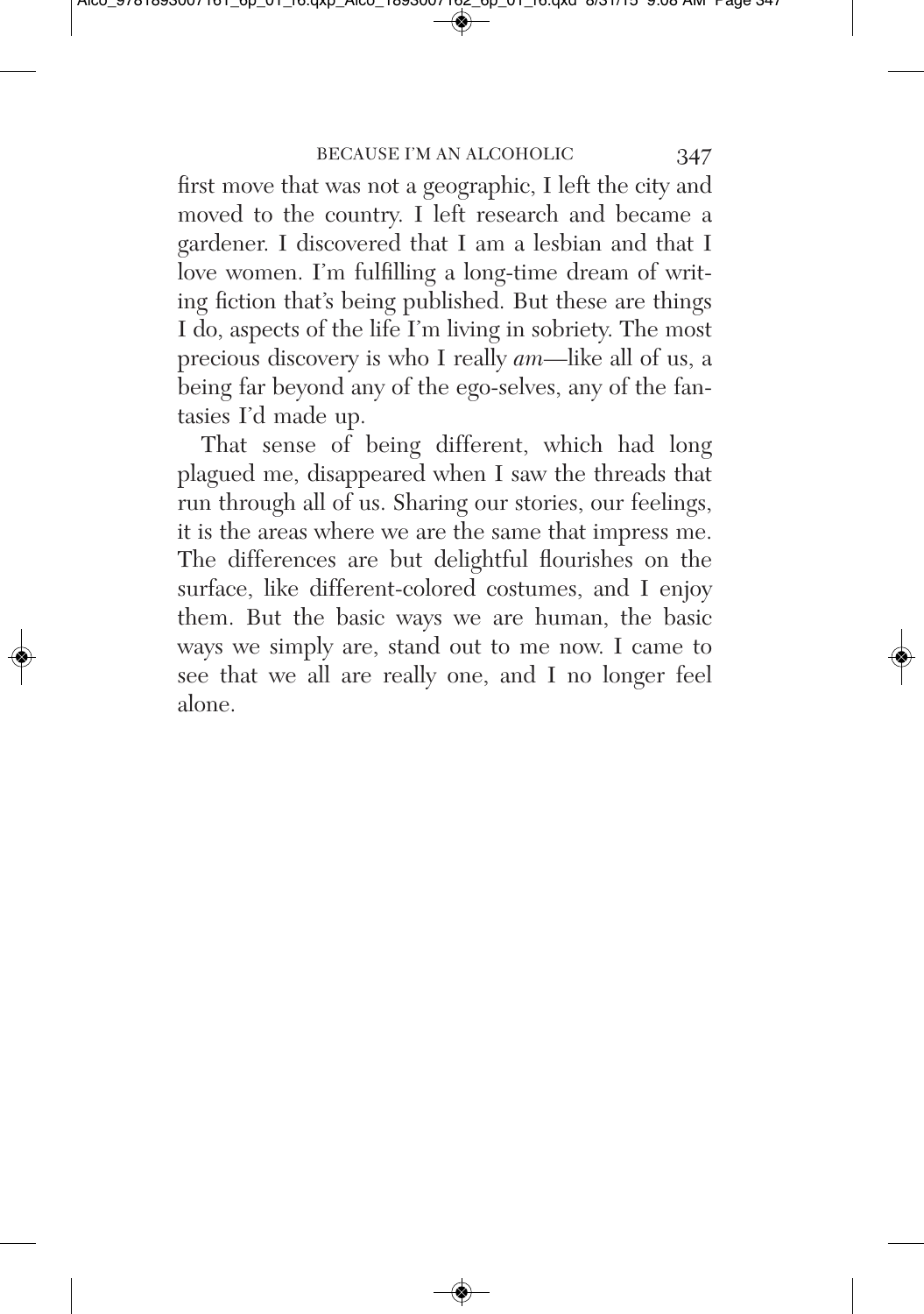# IT MIGHT HAVE BEEN WORSE

*Alcohol was a looming cloud in this banker's bright sky. With rare foresight he realized it could become a tornado.*

**How can a person with a fine family, an at-**<br>tractive home, an excellent position, and high<br>standing in an important city become an alcoholic? tractive home, an excellent position, and high standing in an important city become an alcoholic?

As I later found out through Alcoholics Anonymous, alcohol is no respecter of economic status, social and business standing, or intelligence.

I was raised like the majority of American boys, coming from a family of modest circumstances, attending public schools, having the social life of a small midwestern town, with part-time work and some athletics. The ambition to succeed was instilled in me by my Scandinavian parents who came to this country where opportunities were so great. "Keep busy; always have something constructive to do." I did work of all kinds after school and during vacations, trying to find that which would appeal most as a goal for a life work. Then there was wartime service to interrupt my plans, and an education to be picked up after the war. After that came marriage, getting started in business, and a family. The story is not very different from that of thousands of other young men in my generation. It shows nothing or no one to blame for alcoholism.

(9)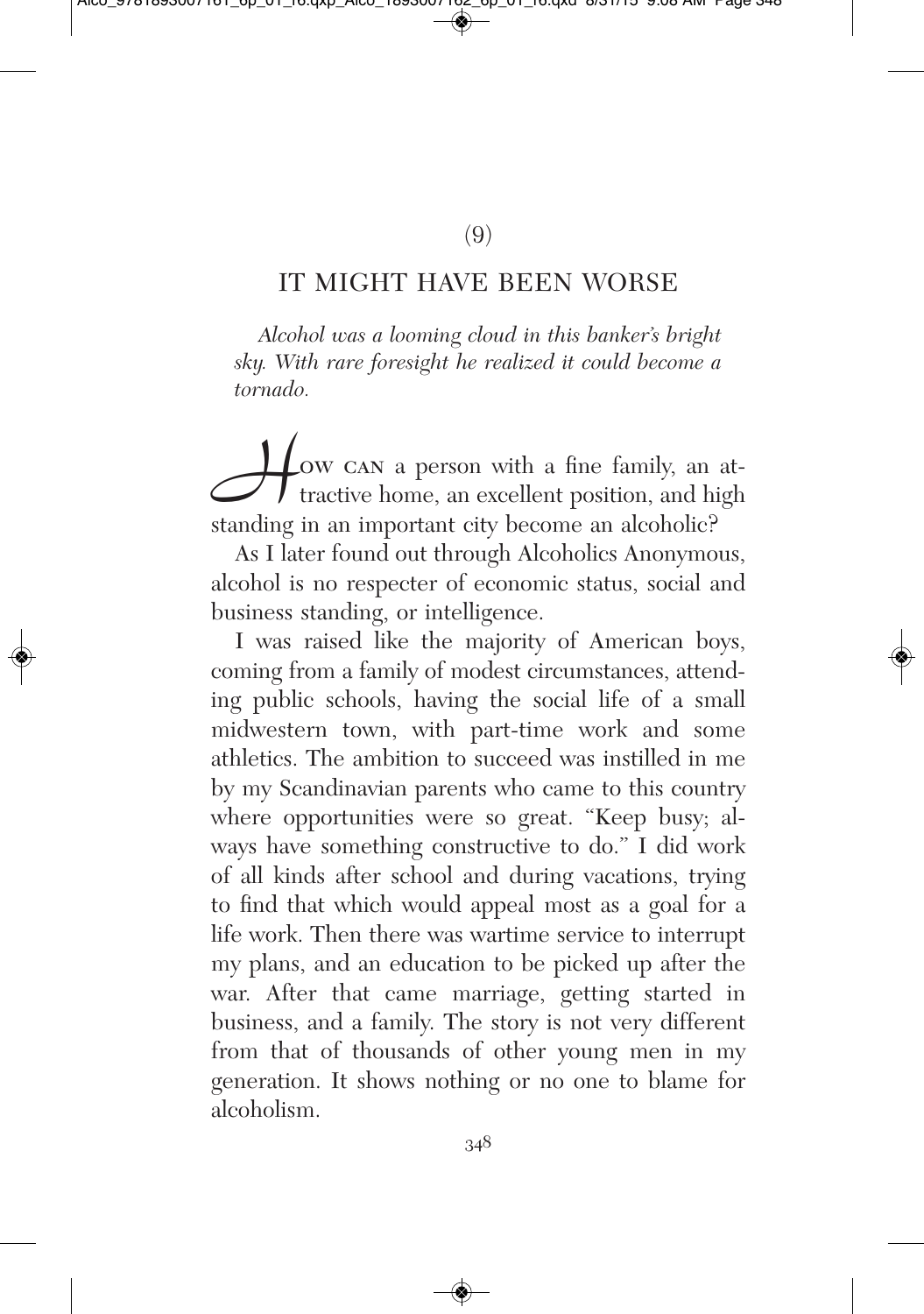The drive to get ahead, to succeed, kept me too busy for many years to have any great experience with social life. I would have begrudged the time or money for alcohol. In fact I was afraid to try it for fear that I would wind up like many examples I had seen of excessive drinking in the army. I was intolerant of people who drank, particularly those who drank to an extent that interfered with their on-the-job performance.

In time I became an officer and director of one of the largest commercial banks in the country. I achieved recognized and national standing in my profession, as well as becoming a director in many im portant institutions having to do with the civic life of a large city. I had a family to be proud of, actively sharing in the responsibilities of good citizenship.

My drinking did not start until after I was thirty-five and a fairly successful career had been established. But success brought increased social activities, and I realized that many of my friends enjoyed a social drink with no apparent harm to themselves or others. I disliked being different so, ultimately, I began to join them occasionally.

At first it was just that—an occasional drink. Then I looked forward to the weekend of golf and the nineteenth hole. The cocktail hour became a daily routine. Gradually, the quantity increased and the occasions for a drink came more frequently: a hard day, worries and pressure, bad news, good news—there were more and more reasons for a drink. Why did I want increasingly greater quantities of alcohol? It was frightening that drink was being substituted for more and more of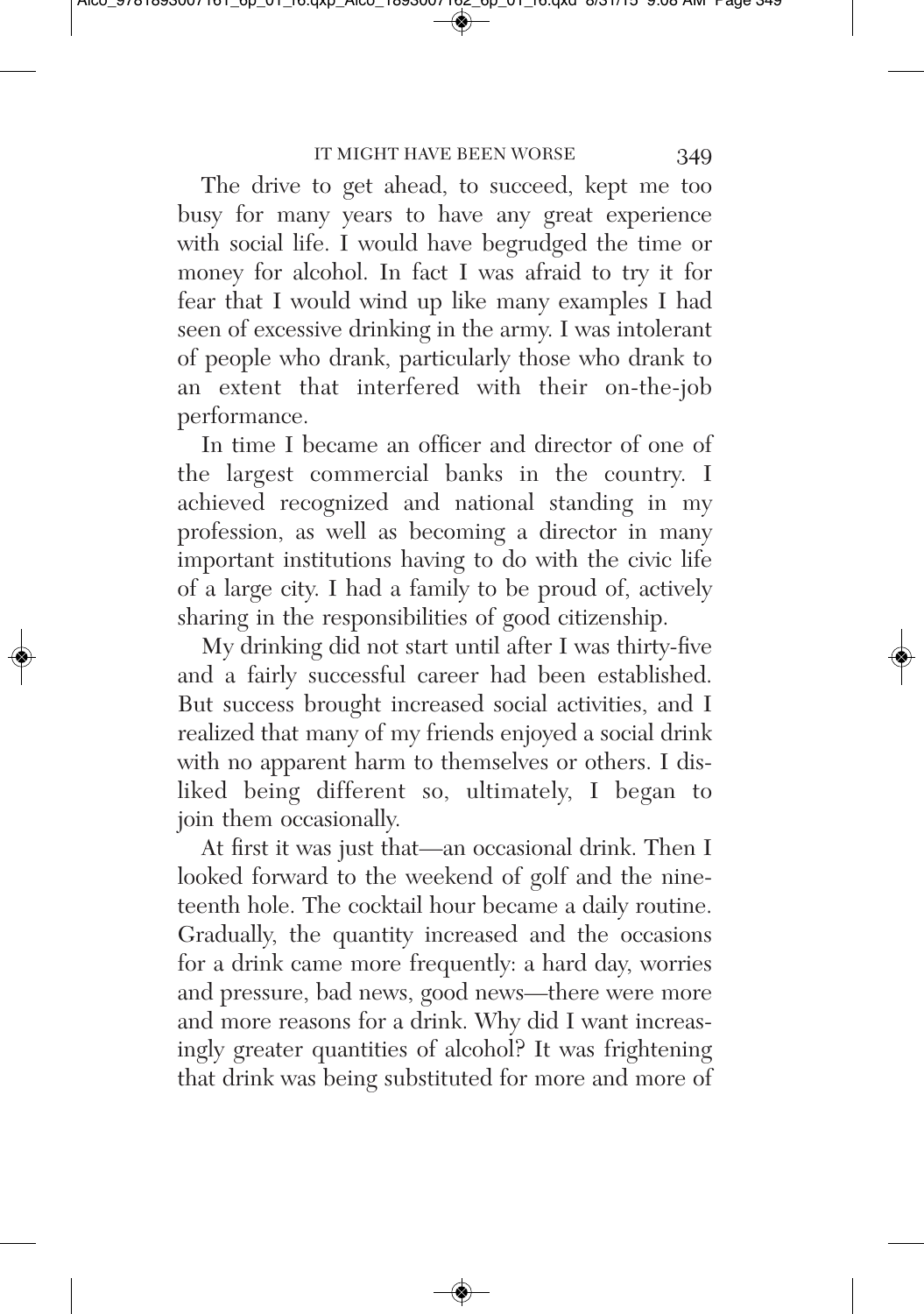the things I really enjoyed doing. Golf, hunting, and fishing were now merely excuses to drink excessively.

I made promises to myself, my family, and friends and broke them. Short dry spells ended in heavy drinking. I tried to hide my drinking by going places where I was unlikely to see anyone I knew. Hangovers and remorse were always with me.

The next steps were bottle hiding and excuses for trips in order to drink without restraint. Cunning, baffling, powerful—the gradual creeping up of the frequency and quantity of alcohol and what it does to a person is apparent to everyone but the person involved.

When it became noticeable to the point of comment, I devised ways of sneaking drinks on the side. "Rehearsals" then became a part of the pattern, stopping at bars on the way to or from the place where drinks were to be served. Never having enough, always craving more, the obsession for alcohol gradually began to dominate all my activities, particularly while traveling. Drink planning became more important than any other plans.

I tried the wagon on numerous occasions, but I always felt unhappy and abused. I tried psychiatry, but of course I gave the psychiatrist no cooperation.

I was living in constant fear that I would get caught while driving a car, so I used taxis part of the time. Then I began to have blackouts, and that was a constant worry. To wake up at home, not knowing how I got there, and to realize I had driven my car, became torture. Not knowing where I had been or how I got home was making me desperate.

It now became necessary to have noon drinks—at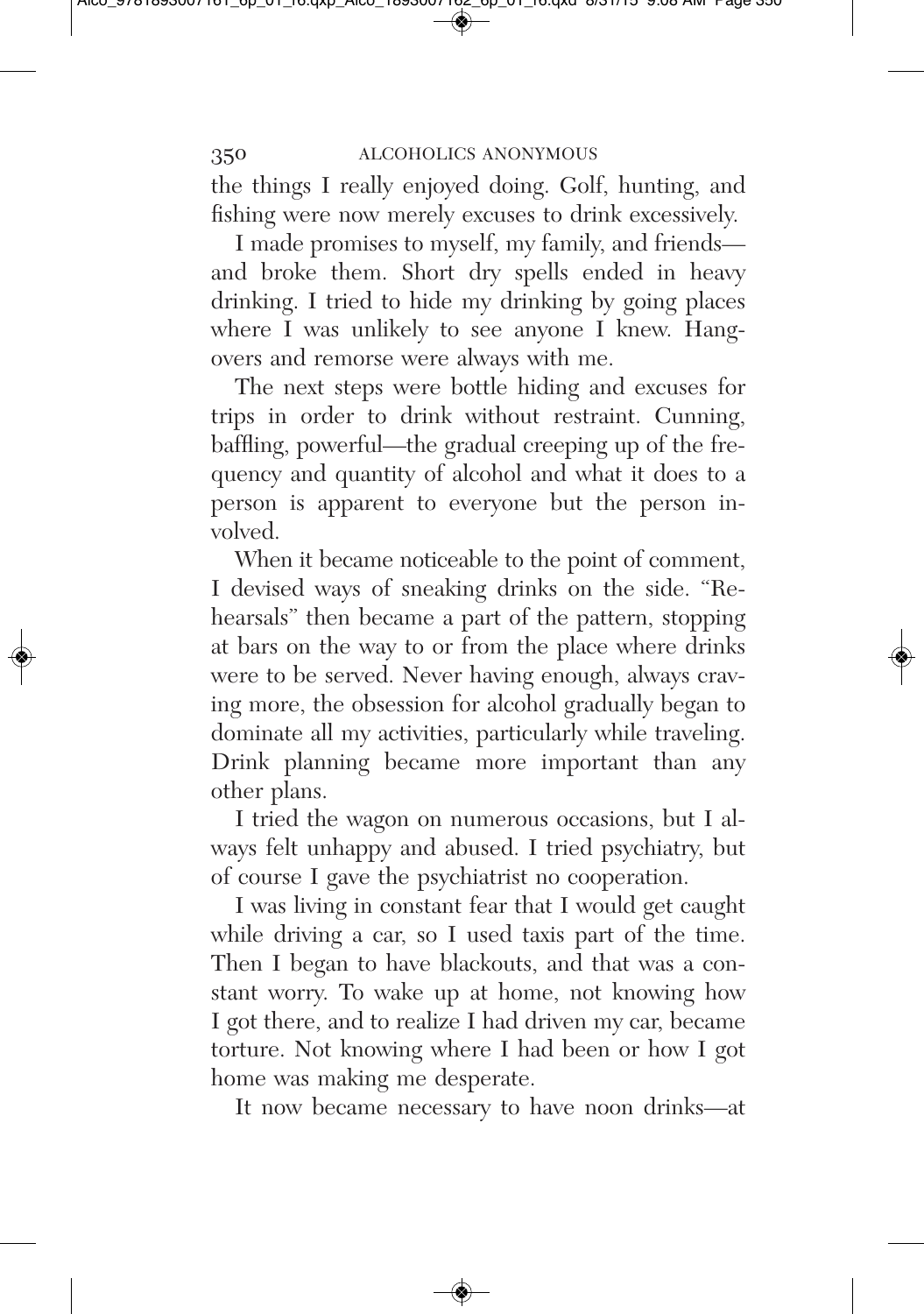first just two, then gradually more. My hours of work were flexible, so that returning to the office was not always important. Then I became careless and returned sometimes when I shouldn't have. This worried me. The last two years of my drinking, my entire personality changed to a cynical, intolerant, and arrogant person completely different from my normal self. It was at this stage of my life that resentments came in. Resenting anyone and everyone who might interfere with my personal plans and ways of doing things —especially for any interference with my drinking—I was full of self-pity.

I will never know all the people I hurt, all the friends I abused, the humiliation of my family, the worry of my business associates, or how far reaching it was. I continue to be surprised by the people I meet who say, "You haven't had a drink for a long time, have you?" The surprise to me is the fact that I didn't know that they knew my drinking had gotten out of control. That is where we are really fooled. We think we can drink to excess without anyone's knowing it. Everyone knows it. The only one we are fooling is ourselves. We rationalize and excuse our conduct beyond all reason.

My wife and I had always encouraged our children to bring their friends home at any time, but after a few experiences with a drunken father, they eliminated home as a place to entertain friends. At the time this didn't mean much to me. I was too busy devising excuses to be out with drinking pals.

It seemed to me my wife was becoming more intolerant and narrow-minded all the time. Whenever we went out, she appeared to go out of her way to keep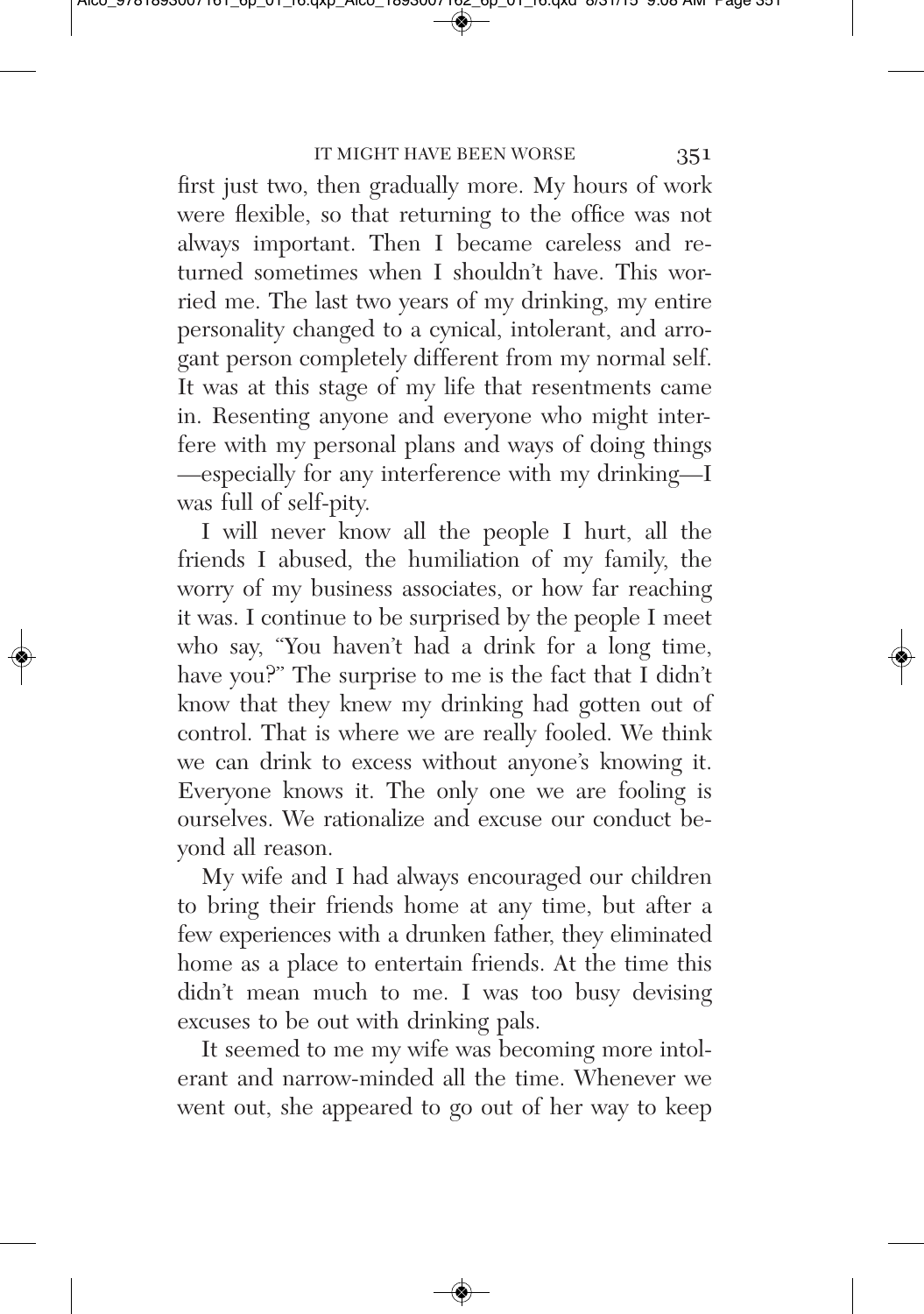me from having more than one drink. What alcoholic can be satisfied with one drink? After every cocktail party or dinner party she would say she couldn't understand how I could get in such a drunken stupor on one drink. She of course didn't realize how cunning an alcoholic can be and the lengths to which he will go in finding ways to satisfy the compulsion for more and more drinks after having had the first one. Neither did I.

Finally our invitations became fewer and fewer as friends had more experience with my drinking pattern.

Two years before I joined A.A., my wife took a long trip during which she wrote me she just couldn't return unless I did something about my drinking. It was a shock of course, but I promised to stop and she returned. A year later, while we were on a vacation trip, she packed up to go home because of my excessive drinking, and I talked her out of it with the promise I would go on the wagon for at least a year. I promised, but within two months, I began again.

The following spring she left me one day without giving me any idea of where she had gone, hoping this would bring me to my senses. In a few days an attorney called on me and explained that something would have to be done, as she couldn't face returning to me as I was. Again I promised to do something about it. Broken promises, humiliation, hopelessness, worry, anxiety—but still not enough.

There comes a time when you don't want to live and are afraid to die. Some crisis brings you to a point of deciding to do something about your drinking problem—to try anything. Help you once continually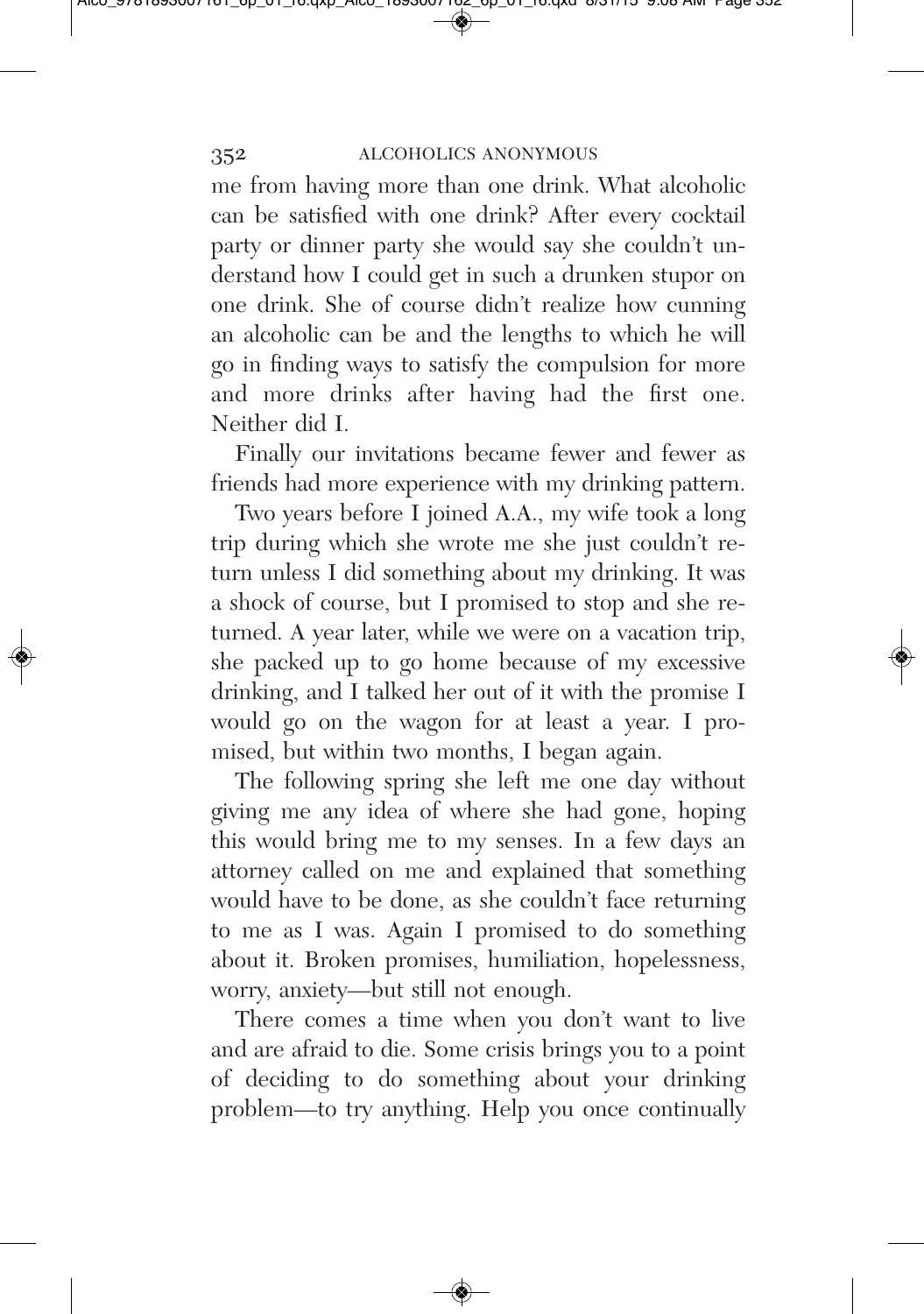rejected, suggestions once turned aside are finally accepted in desperation.

The final decision came when my daughter, following a drunk of mine that ruined my wife's birthday, said, "It's Alcoholics Anonymous—or else!" Of course, this suggestion had been made before on a number of occasions, but like all alcoholics I wanted to handle my problem my own way, which really meant I didn't want anything to interfere with my drinking. I was trying to find an easier, softer way. By now it had become difficult to visualize a life without alcohol.

However, my low had been reached. I realized I had been going down and down. I was unhappy myself, and I had brought unhappiness to all who cared for me. Physically I couldn't take it any more. Cold sweats, jumpy nerves, and lack of sleep were becoming intolerable. Mentally, the fears and tensions, the complete change in attitude and outlook bewildered me. This was no way to live. The time for decision had arrived, and it was a relief to say yes when my family said they would call Alcoholics Anonymous for me—a relief, even though I dreaded it, feeling that this was the end of everything.

Early the next morning a man whose name I knew well, a lawyer, called on me. Within thirty minutes I knew A.A. was the answer for me. We visited most of that day and attended a meeting that night. I don't know what I expected, but I most certainly didn't visualize a group of people talking about their drinking problems, making light of their personal tragedies, and at the same time enjoying themselves.

However, after I heard a few stories of jails, sanitariums, broken homes, and skid row, I wondered if I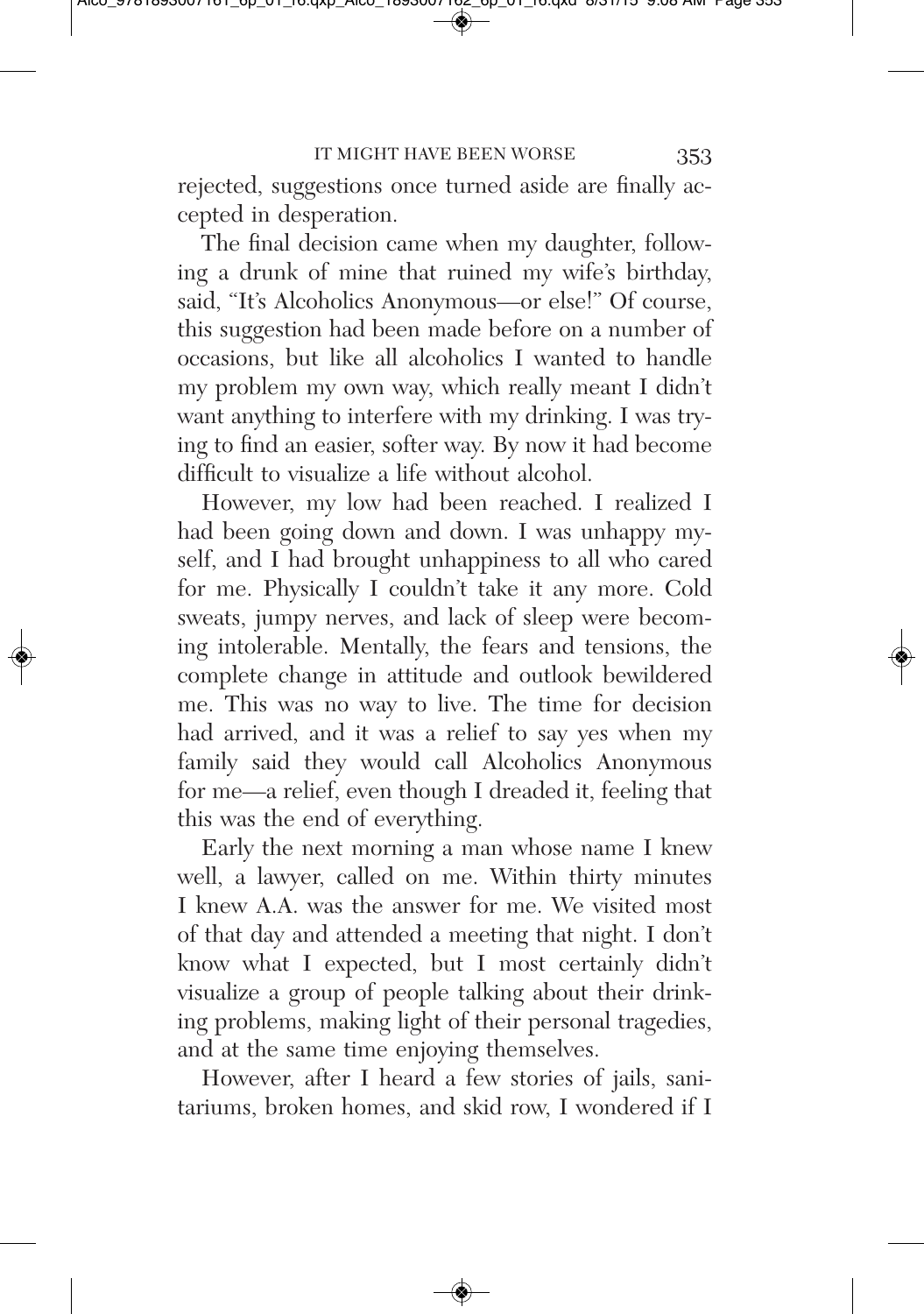really was an alcoholic. After all, I hadn't started to drink early in life, so I had some stability and maturity to guide me for a while. My responsibilities had been a restraining influence. I had had no brushes with the law, though I should have had many. I had not yet lost my job or family, even though both were on the verge of going. My financial standing had not been impaired.

Could I be an alcoholic without some of the hairraising experiences I had heard of in meetings? The answer came to me very simply in the first step of the Twelve Steps of A.A. "We admitted we were powerless over alcohol—that our lives had become unmanageable." This didn't say we had to be in jail, ten, fifty, or one hundred times. It didn't say I had to lose one, five, or ten jobs. It didn't say I had to lose my family. It didn't say I had to finally live on skid row and drink bay rum, canned heat, or lemon extract. It did say I admitted I was powerless over alcohol—that my life had become unmanageable.

Most certainly I was powerless over alcohol, and for me, my life had become unmanageable. It wasn't how far I had gone, but where I was headed. It was important to me to see what alcohol had done to me and would continue to do if I didn't have help.

At first it was a shock to realize I was an alcoholic, but the realization that there was hope made it easier. The baffling problem of getting drunk when I had every intention of staying sober was simplified. It was a great relief to know I didn't *have* to drink any more.

I was told that I must want sobriety for my own sake, and I am convinced this is true. There may be many reasons that bring one to A.A. for the first time,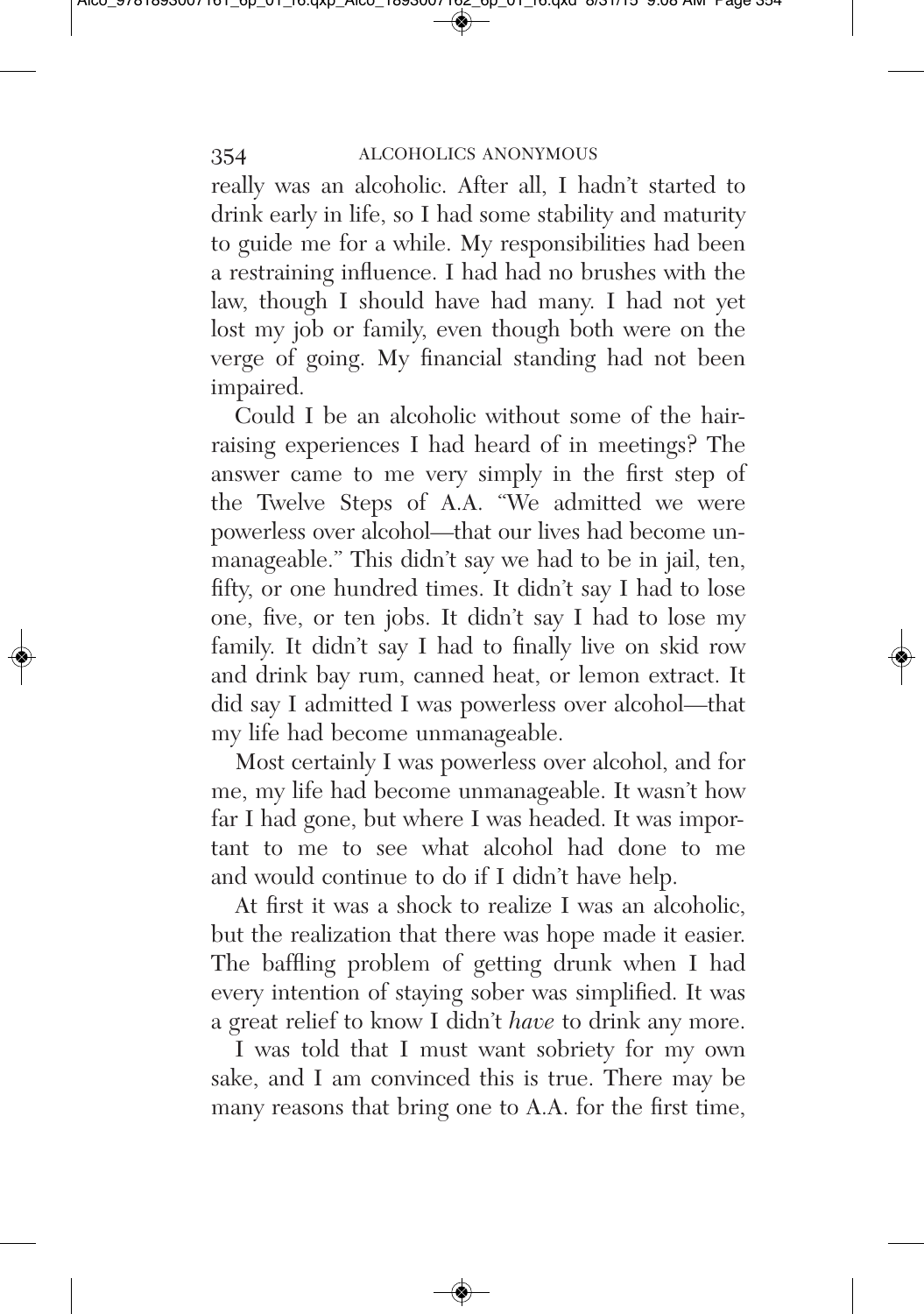but the lasting one must be to want sobriety and the A.A. way of living for oneself.

From the start I liked everything about the A.A. program. I liked the description of the alcoholic as a person who has found that alcohol is interfering with his social or business life. The allergy idea I could understand because I am allergic to certain pollens. Some of my family are allergic to certain foods. What could be more reasonable than that some people, including myself, were allergic to alcohol?

The explanation that alcoholism was a disease of a two-fold nature, an allergy of the body and an obsession of the mind, cleared up a number of puzzling questions for me. The allergy we could do nothing about. Somehow our bodies had reached the point where we could no longer absorb alcohol in our systems. The *why* is not important; the *fact* is that one drink will set up a reaction in our system that requires more, that one drink is too much and a hundred drinks are not enough.

The obsession of the mind was a little harder to understand, and yet everyone has obsessions of various kinds. The alcoholic has them to an exaggerated degree. Over a period of time he has built up self-pity and resentments toward anyone or anything that interferes with his drinking. Dishonest thinking, prejudice, ego, antagonism toward anyone and everyone who dares to cross him, vanity, and a critical attitude are character defects that gradually creep in and become a part of his life. Living with fear and tension inevitably results in wanting to ease that tension, which alcohol seems to do temporarily. It took me some time to realize that the Twelve Steps of A.A.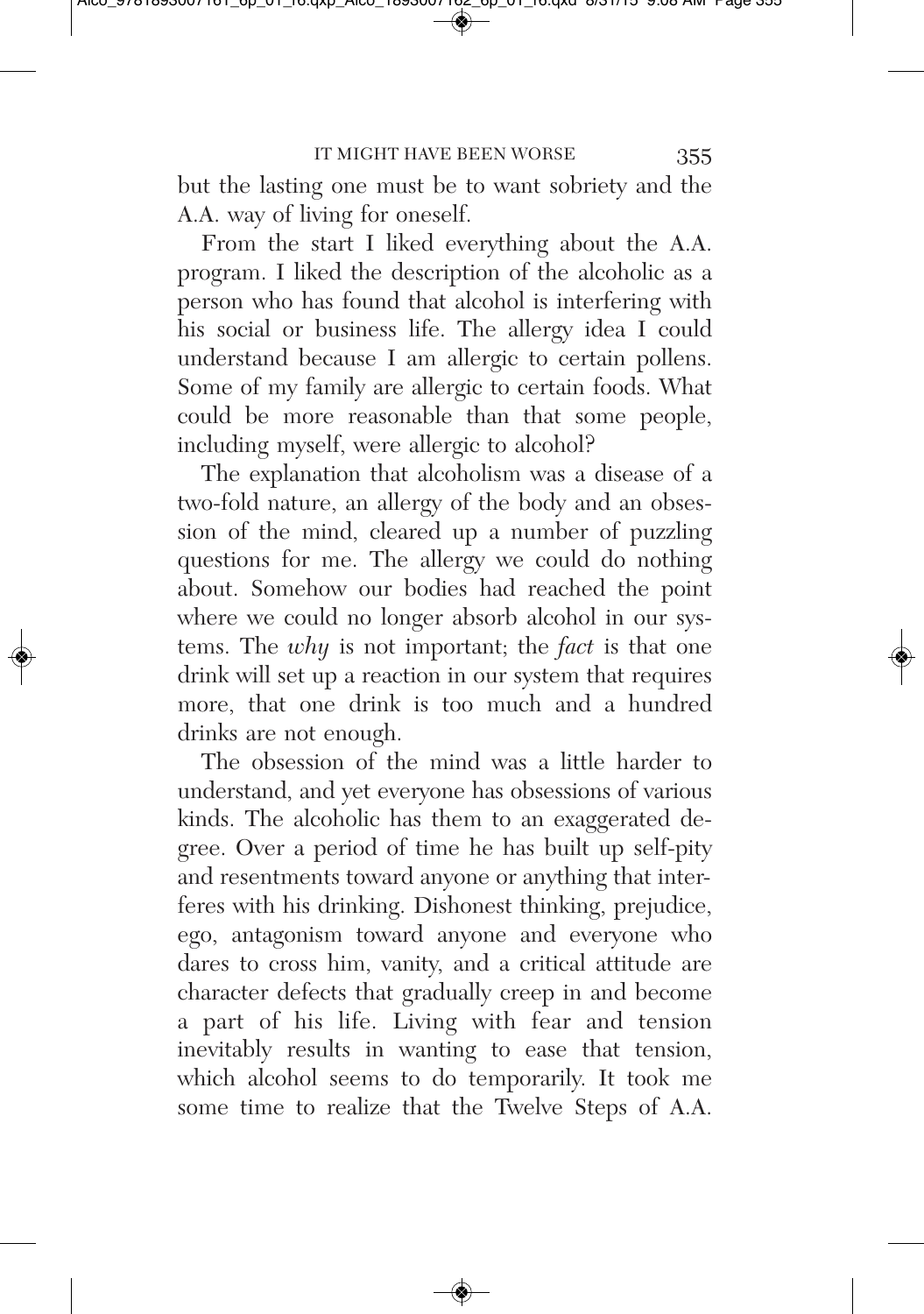were designed to help correct these defects of character and so help remove the obsession to drink. The Twelve Steps, which to me are a spiritual way of living, soon meant honest thinking, not wishful thinking, open-mindedness, a willingness to try, and a faith to accept. They meant patience, tolerance, and humility, and above all, the belief that a Power greater than myself could help. That Power I chose to call God.

A willingness to do whatever I was told to do simplified the program for me. Study the A.A. book don't just read it. They told me to go to meetings, and I still do at every available opportunity, whether I am at home or in some other city. Attending meetings has never been a chore to me. Nor have I attended them with a feeling of just doing my duty. Meetings are both relaxing and refreshing to me after a hard day. They said, "Get active," so I helped whenever I could, and I still do.

A spiritual experience to me meant attending meetings and seeing a group of people all there for the purpose of helping each other; hearing the Twelve Steps and the Twelve Traditions read at a meeting; and hearing the Lord's Prayer, which in an A.A. meeting has such great meaning—"Thy will be done, not mine." A spiritual awakening soon came to mean trying each day to be a little more thoughtful, more considerate, a little more courteous to those with whom I came in contact.

To most of us, making amends will take the rest of our lives, but we can start immediately. Just being sober will be making amends to many we have hurt by our drunken actions. Making amends is sometimes doing what we are capable of doing but failed to do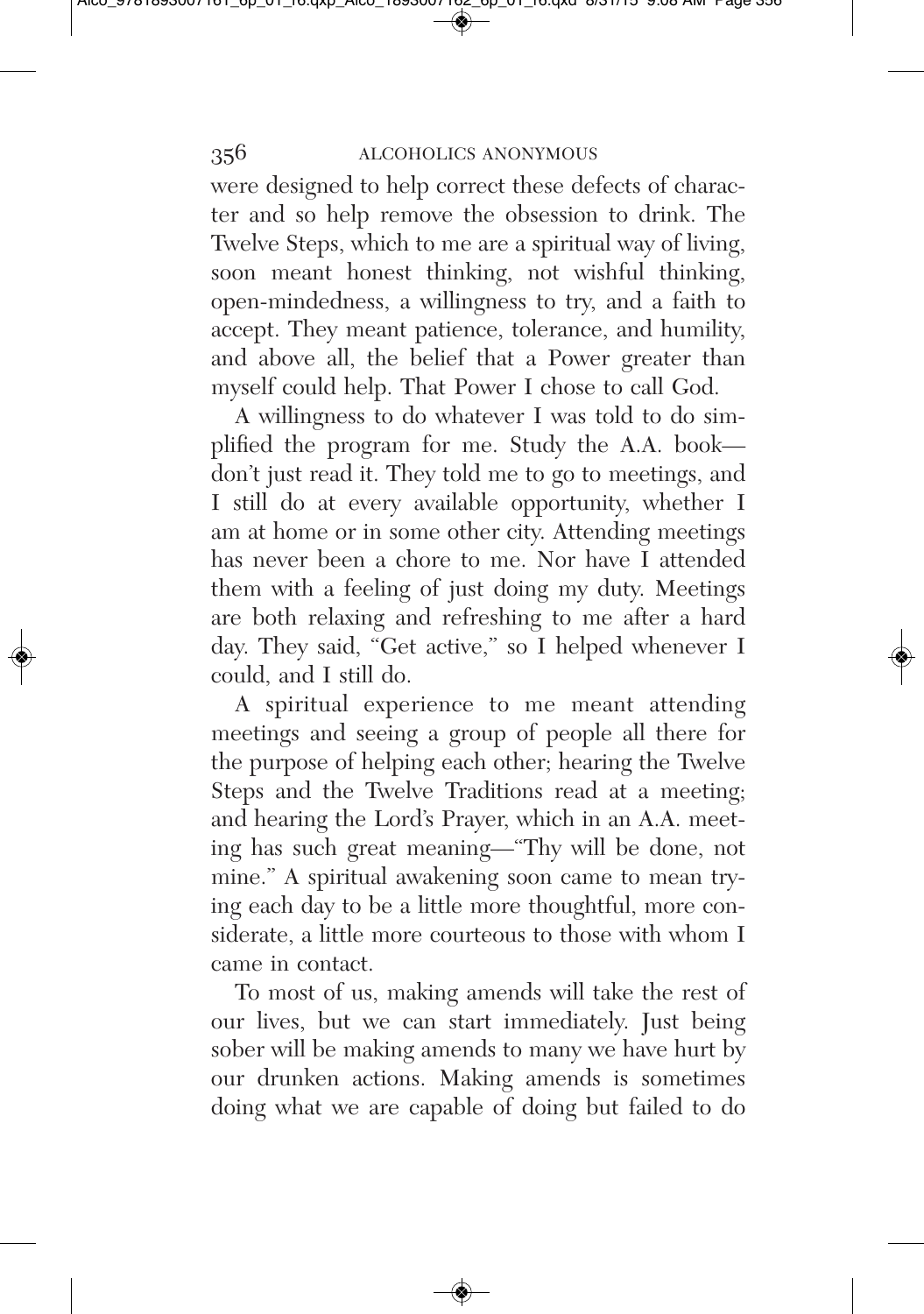because of alcohol—carrying out community responsibilities such as community funds, Red Cross, educational and religious activities in proportion to our abilities and energy.

I was desperately in earnest to follow through and understand what was expected of me as a member of A.A. and to take each step of the twelve as rapidly as possible. To me this meant telling my associates that I had joined Alcoholics Anonymous; that I didn't know what was expected of me by A.A., but that whatever it was, it was the most important thing in life for me; that sobriety meant more to me than anything in this world. It was so important that it must come ahead of anything.

There are many short phrases and expressions in A.A. that make sound sense. "First Things First." Solve our immediate problems before we try to solve all the others and get muddled in our thinking and doing. "Easy Does It." Relax a little. Try for inner contentment. No one individual can carry all the burdens of the world. Everyone has problems. Getting drunk won't solve them. "Twenty-four hours a day." Today is the day. Doing our best, living each day to the fullest is the art of living. Yesterday is gone, and we don't know whether we will be here tomorrow. If we do a good job of living today, and if tomorrow comes for us, then the chances are we will do a good job when it arrives—so why worry about it?

The A.A. way of life is the way we always should have tried to live. "Grant us the serenity to accept the things we cannot change, courage to change the things we can, and the wisdom to know the difference." These thoughts become part of our daily lives. They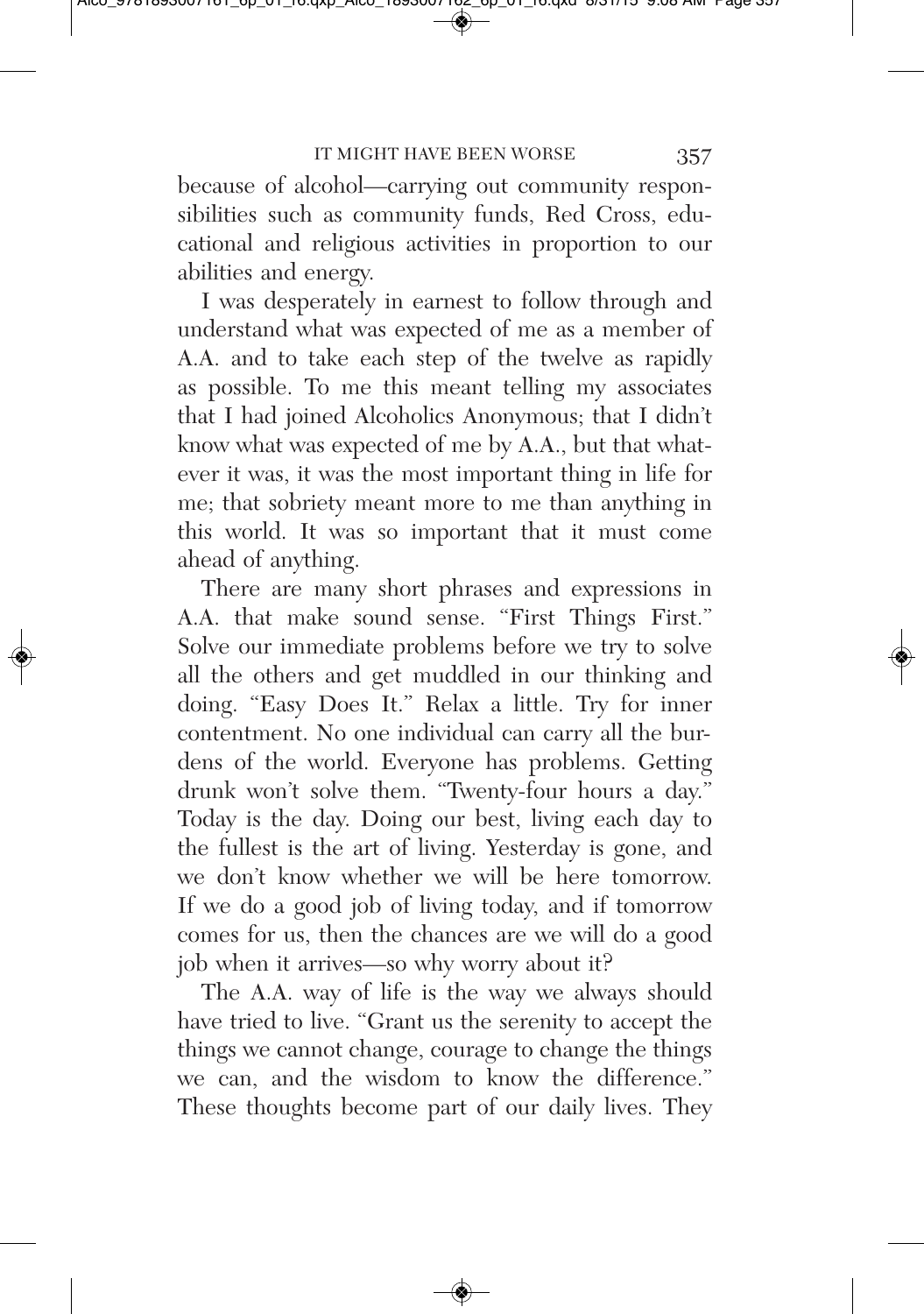are not ideas of resignation but of the recognition of certain basic facts of living.

The fact that A.A. is a spiritual program didn't scare me or raise any prejudice in my mind. I couldn't afford the luxury of prejudice. I had tried my way and had failed.

When I joined A.A., I did so for the sole purpose of getting sober and staying sober. I didn't realize I would find so much more, but a new and different outlook on life started opening up almost immediately. Each day seems to be so much more productive and satisfying. I get so much more enjoyment out of living. I find an inner pleasure in simple things. Living just for today is a pleasant adventure.

Above all, I am grateful to A.A. for my sobriety, which means so much to my family, friends, and business associates, because God and A.A. were able to do for me something I was unable to do for myself.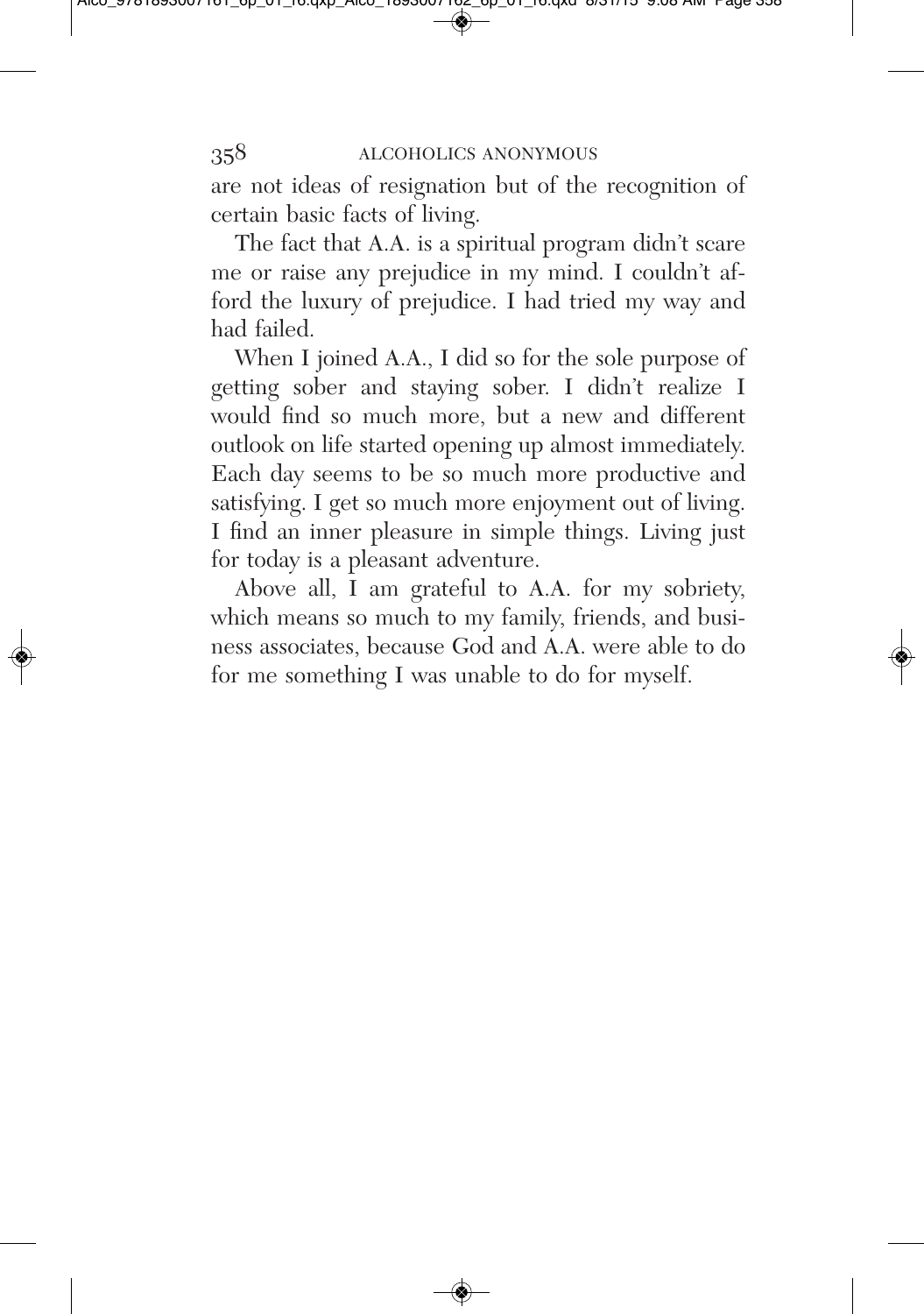## (10)

## TIGHTROPE

*Trying to navigate separate worlds was a lonely charade that ended when this gay alcoholic finally landed in A.A.*

**D**RINKING WAS ALWAYS a part of my family background. All the men in my family drank; my father—and later, my brothers—were heavy  $\sum$ background. All the men in my family drank; drinkers. As long as a person held down a job, didn't embarrass his family or friends too frequently, and kept out of trouble, he was entitled to get drunk on a regular basis. Drinking was an adult thing to do, a part of growing up. I don't believe it ever crossed my mind that I shouldn't drink.

I was raised in a conservative religion, and I commuted to religious schools some distance from home. Because I had a quick mind and was comfortable with academics, I became something of a teacher's pet. As a result, I was a serious, shy, somewhat bookish child and teenager who found it difficult to relate to my peers. So when I went away to college, I was an alcoholic waiting to happen. My relation to alcohol was a love affair from the very beginning. Although I wasn't too thrilled with the taste, I loved the effects. Alcohol helped me to hide my fears; the ability to converse was an almost miraculous gift to a shy and lonely individual.

It was at this time that I also began to struggle with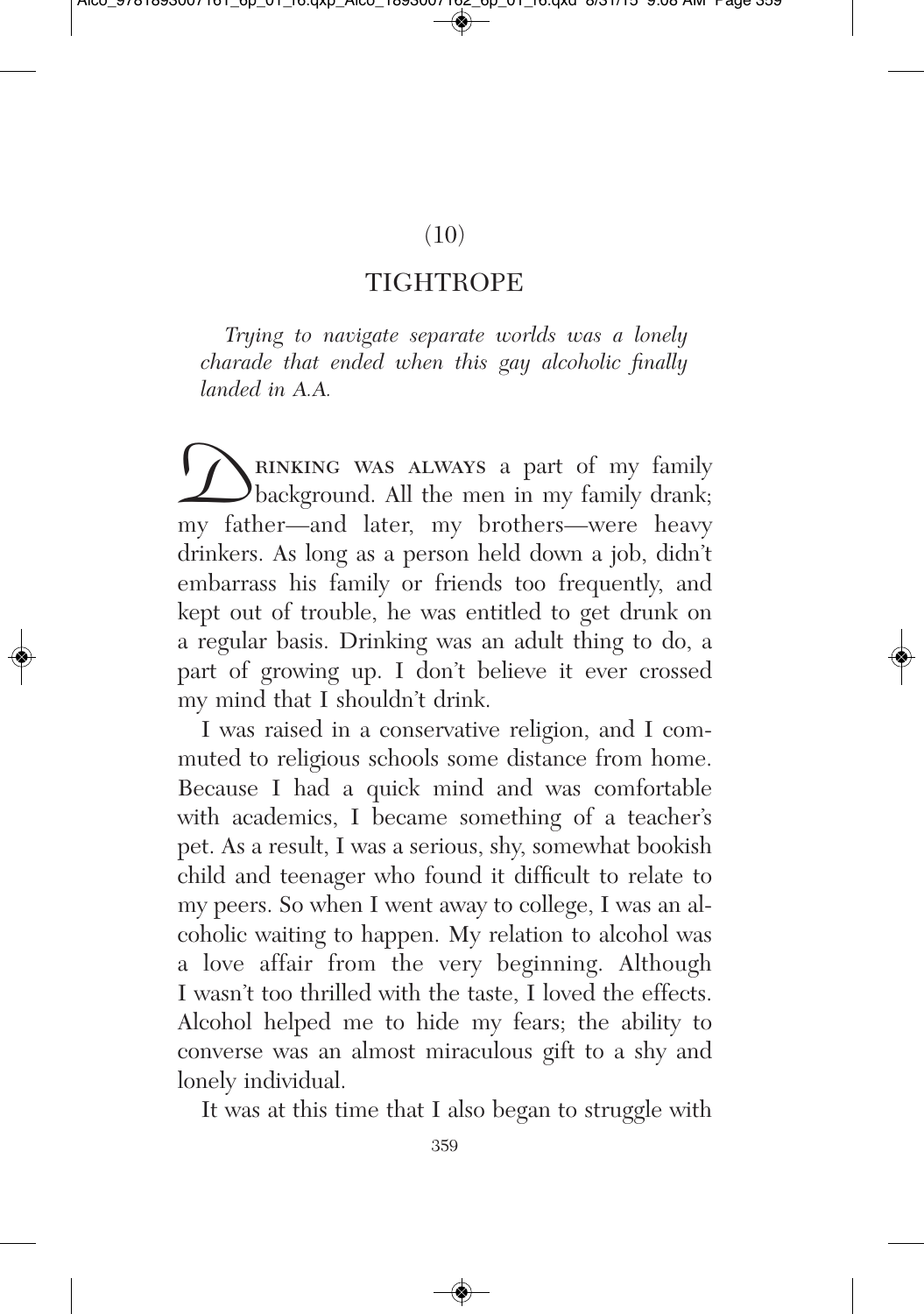the question of my sexuality. For me, the idea of being homosexual—the word *gay* wasn't then in common use—was unthinkable. Drinking helped me to forget and evade. Also, it provided some cover; when you are drunk, people are not surprised at an inability or disinclination to make any serious moves toward a woman. This struggle continued throughout years of unsuccessful dating and pretending.

When I eventually decided to act on my desires, the guilt and the shame—as well as the drinking—increased. Now I had to hide not only my thoughts but also my conduct. I always tried to project the image of the conservative, masculine, deep-voiced loner with the mysterious, possibly tragic, but always heterosexual love affair in the past. I wound up living two separate and distinct lives—that of the gay man with friends and interests to match and that of the straight man with a totally separate set of friends and interests.

I had to walk this tightrope while trying to build a solid professional life as well. After college I had gone on to law school, where drinking on a daily basis became the norm. I justified myself with the thought that a few drinks helped me to relax and "focus" on my studies. Somehow, I managed to do well in law school and to land several prestigious legal positions afterward. I soon learned that I could not drink during the day; if I had even one drink at lunch, the rest of the afternoon would be lost. Instead, I postponed my drinking until immediately after work and would then make up for lost time.

Work in a law firm added a third side to my already divided life. Now I had to try to maintain social relations with clients, members, and associates of the firm,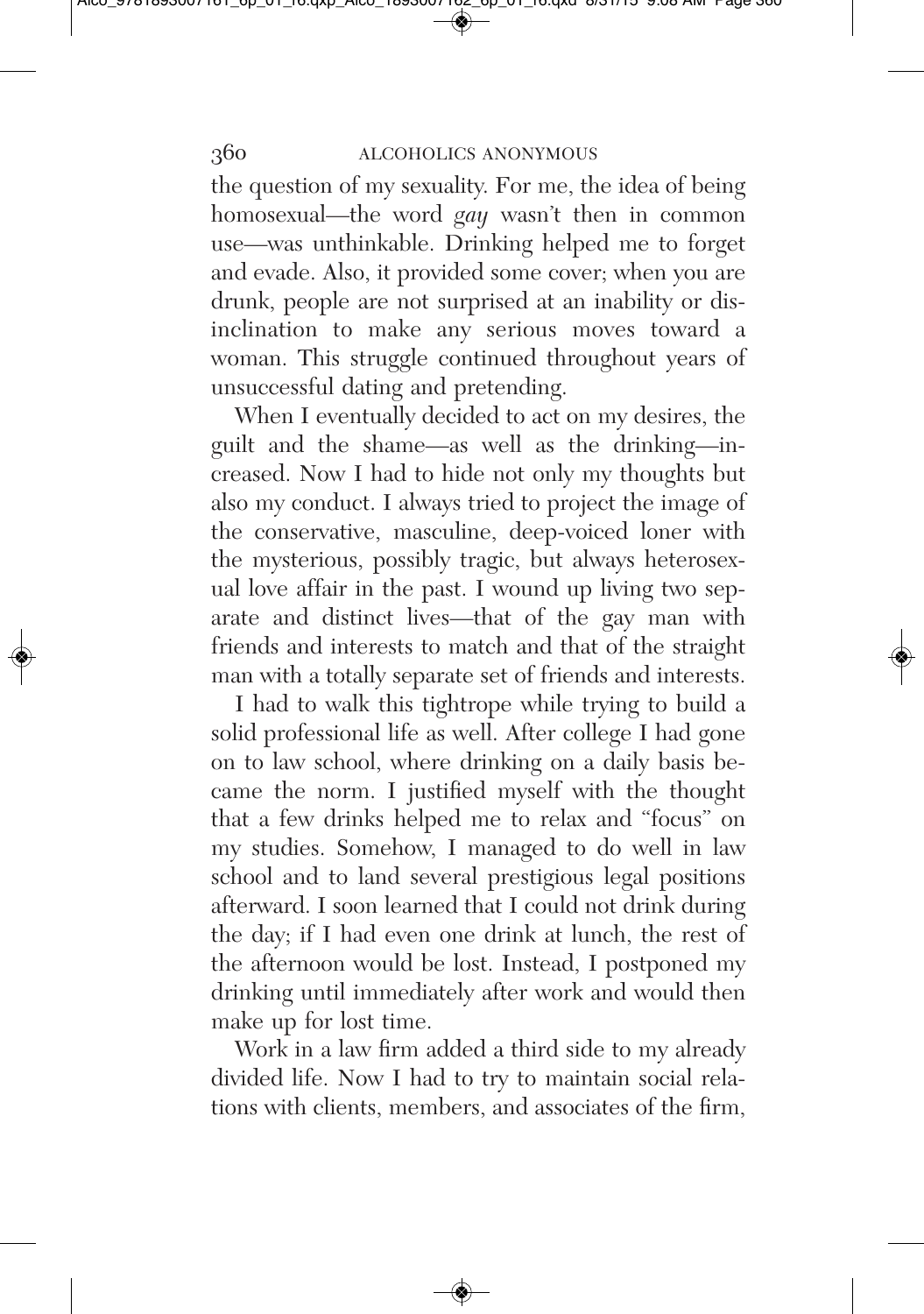#### TIGHTROPE 361

in addition to my gay and straight friends from my private lives. Needless to say, as the drinking increased, things became ever more confused. Eventually, the pressures became too great. I had formed a serious relationship and decided that I could no longer carry on the deception. Instead, I would change careers and go into teaching.

For a while things seemed to be going well. But the slide toward active alcoholism was slowly accelerating. I had had my first blackout several years before. At that time I told myself that if it ever happened again, I would stop drinking. It happened again—and again and again—but I didn't stop. I was always able to come up with some explanation, excuse, or rationalization that justified my continued drinking. In time, personality changes began to occur with regularity when I drank. I had always had a sharp tongue; when drinking, I frequently became vitriolic. At other times I could be charming and affectionate, sometimes too much so. People never knew just what I would do or say.

After a few years I was a nightly blackout drinker. My lover drank heavily as well, and I began to compare my drinking with his. I argued to myself that I could not have a problem because his drinking was worse than mine at times. In fact, I suggested that he might try A.A. When he did try this Fellowship, I did all I could to undermine his efforts to get sober—his recovery would present an obvious, if unacknowledged, threat to my drinking. Eventually, the stress became too much and we broke up, but not before I had succeeded in undermining his recovery.

The slide continued. Most of my friends were un-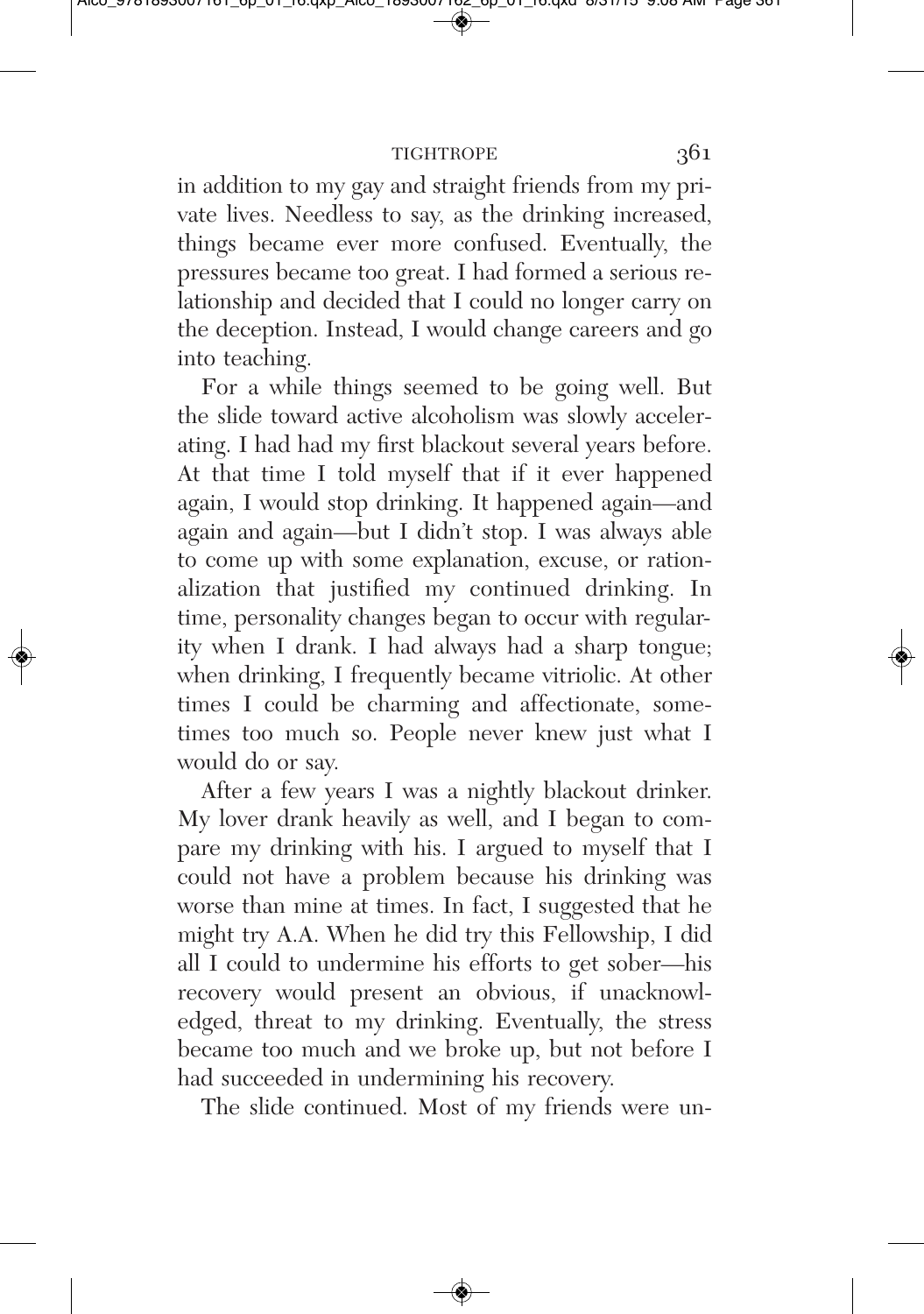willing to put up with my conduct—the verbal and sometimes physical abuse, the midnight phone calls, the forgotten invitations, and the selfish disregard of anything but my own need to drink. Those few friends who did not withdraw were forced away by my resentments and increasing paranoia. I cut people out of my life, refusing to return phone calls and ignoring them when we met by chance. By the end of my drinking, only two people were willing to have anything to do with me on a social basis, and both were heavy drinkers who were not surprised by my actions.

The cases in which disaster struck when I drank outside my home increased. I made inappropriate passes at parties, or at people at work—both men and women. At other times I awakened battered or with my watch or wallet missing, or in the company of strangers whose names I did not remember and did not want to know. There were the inevitable injuries and accidents. I was ejected from bars because I would steal tips or change from bartenders or other customers to pay for the drinks I could no longer afford. At other times I would get into arguments and be forced to leave.

In consequence, I made the seemingly logical decision not to drink outside the house. Instead, most of my drinking was now solitary. When I left work, I would have a few stiff drinks at dinner and then go home. I would stop off at the kitchen to pick up a glass, some ice, and some mixer. I would go to my bedroom, where I kept half-gallon bottles of gin and vodka, and "read" while the ice melted, the mixer ran out, and sometimes the glass broke. Every night was blackout drinking. The really bad times were when I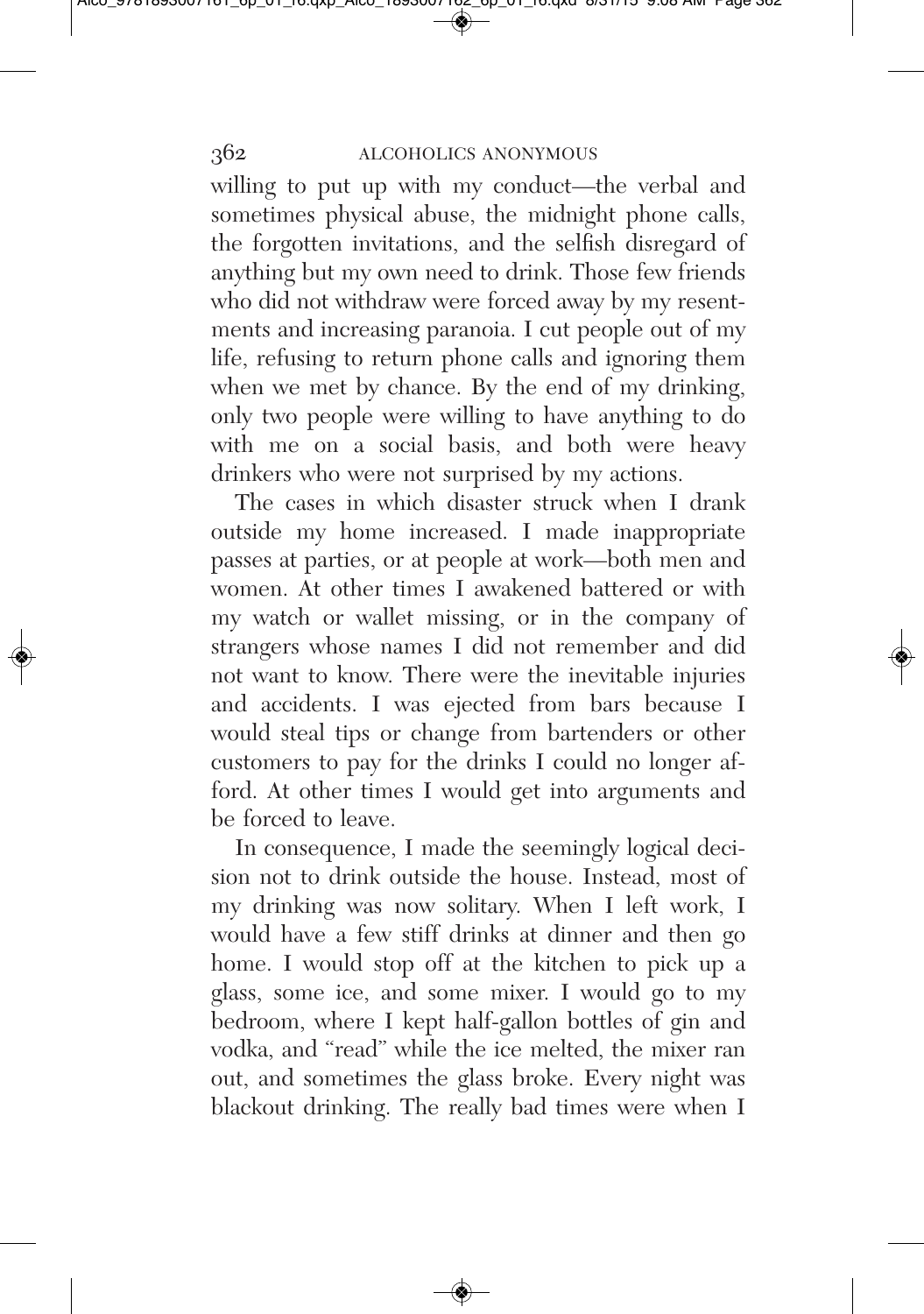### TIGHTROPE 363

would have to struggle outside to a liquor store or bar late at night, weaving and trying not to stagger, because I had miscalculated and run out of alcohol.

I found it increasingly difficult to do anything more than work and drink. I was afraid to use public transportation or even to walk on the streets. My stomach was constantly upset and my doctor had diagnosed a number of intestinal disorders. Even though I rarely drank away from home, my body was covered with bruises because I often fell down during blackouts. I never wore short-sleeved shirts, even in summer, because people would ask me about the bruises. One morning I awoke with a numb leg and found that I had somehow ruptured two spinal discs while in a blackout at home.

For the last four years I lived alone in a small house. The ceiling of one room had collapsed, and plaster dust was everywhere, coating the garbage and newspapers that littered the floor. Empty food cartons, beer cans, bottles, and dirty clothes lay where they were tossed. I had gotten a cat because the mice were out of control. But I was not conscientious about cleaning up after the cat. It is not surprising that I had few visitors and neighbors tended to avoid me.

The last few months were filled with fear and selfpity. I began to contemplate suicide with increasing regularity, yet I was afraid of dying. I remember thinking that this life would go on and on, never getting better and slowly fading away to nothing.

Then I began to hear the whispers. I became convinced that there were people living in my house. I couldn't see them, except for occasional glimpses out of the corner of my eyes, and so I concluded that they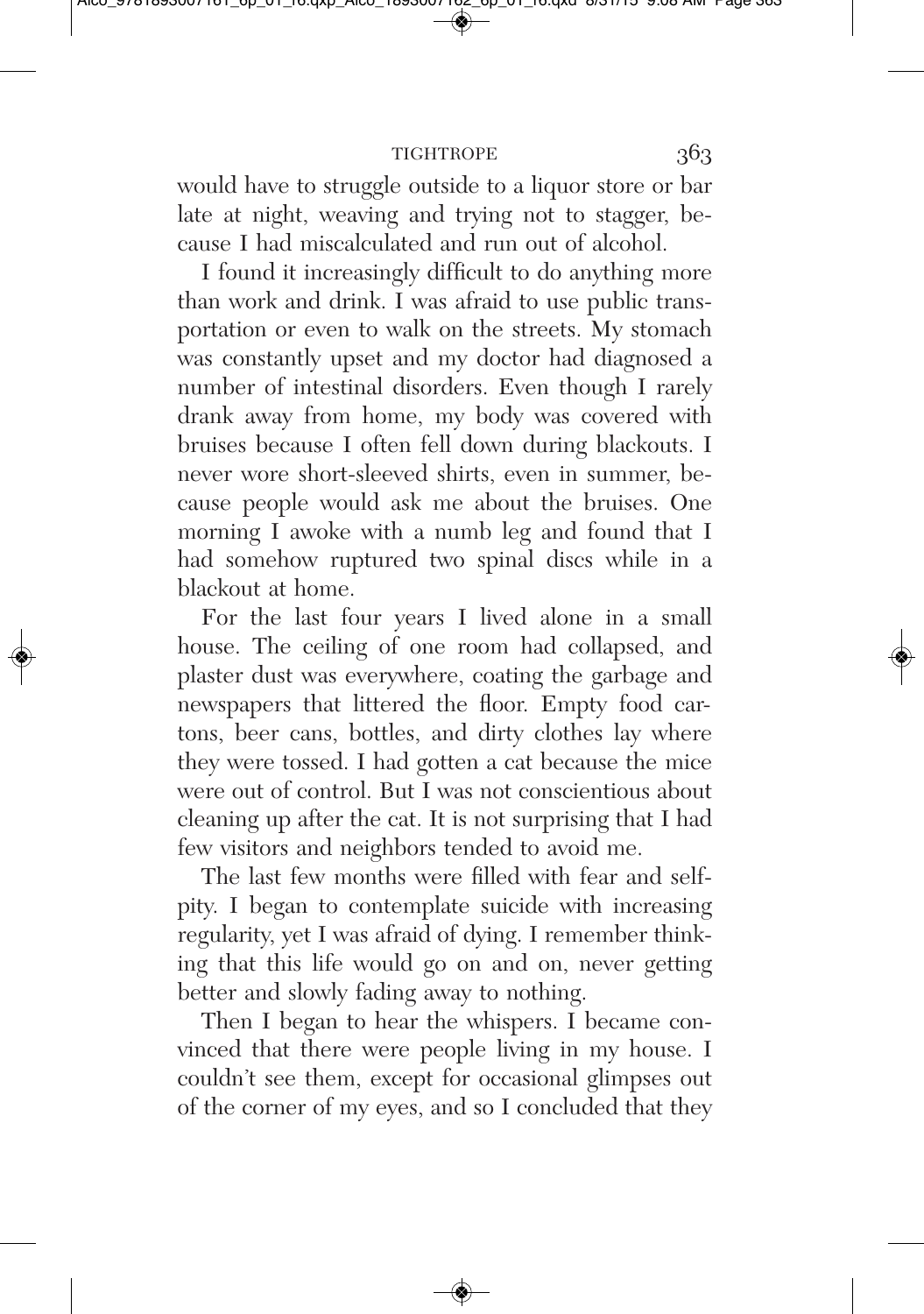### 364 ALCOHOLICS ANONYMOUS

were small and somehow living in the walls or under the stairs. I could hear them plotting to kill me. There were nights when I went to bed with a knife in hand to protect myself. Other nights I locked myself in the bathroom so they couldn't get me. One night I left a shot of vodka on the mantelpiece so they would go after that and leave me alone.

Then a miracle occurred. An evening came when I decided to have one drink outside and then go straight home. I had that drink and left for my house. The next thing I remember is waking up the next morning with a stranger I had picked up in a bar. Apparently I had gone on autopilot and, in a blackout resulting from just one drink, had gone on a tear. The look of disgust and pity on the face of that stranger was the jolt I needed. I suddenly realized that my life was totally insane, that my drinking was out of control, and that I was either an alcoholic or a candidate for committal to the local asylum. Not wanting to be locked up, I decided to try Alcoholics Anonymous.

I called my former lover, and he put me in contact with an individual who took me to my first meeting. Although I can barely recall anything about that meeting, I heard two things I have never forgotten. The first was "You don't have to drink again." This was a total revelation to me. For a long time I had believed that alcohol was one of the few positive things left in my life. I looked forward to my first drink every evening and thought that alcohol was holding my life together. I had to drink to survive, let alone to have any comfort. Yet here, people who had been in the same boat were telling me that I didn't have to drink.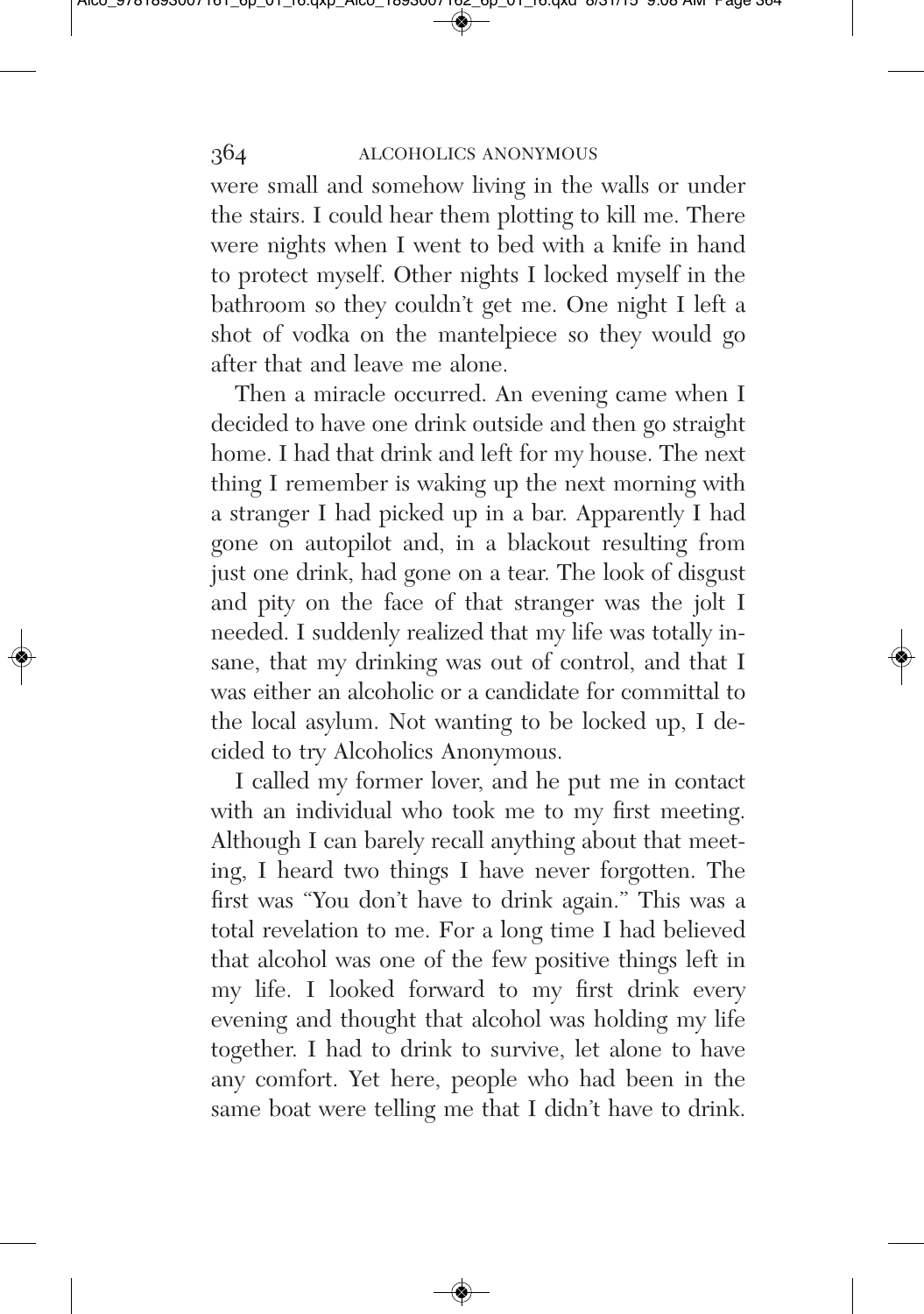I don't think I believed them that night, but it gave me enough hope to avoid drinking the rest of the day.

The second thing I heard was "You don't have to be alone anymore." This too was a revelation. For years I had rejected or been rejected by friends, lovers, family, and God. I was alone and afraid. My life had narrowed to work and the bottle, and work remained in the picture only because it was necessary to enable me to buy the bottle. The isolation and loneliness that alcoholism brought weighed heavily on me, and those words lifted an immense burden of fear. Again, I'm not sure that I completely believed, but I felt hope for the first time in years.

I did not fall in love with A.A. at first glance. The man who took me to my first meeting later became my first sponsor, and he had to put up with objections, arguments, questions, and doubts—everything a trained but very muddled legal mind could throw at him. He was gentle with me. He did not push his opinions on me. He had the sense to see that I was so afraid and so used to being alone that I could not face a "hard sell" approach. He listened to my questions, answered some, and suggested that I could best answer others myself. He refused to argue but was willing to explain and share his own experiences. I had asked him to be my sponsor before I knew what he did for a living and felt I could not back out of the relationship when I discovered he was a minister.

My alcoholism and my lifestyle had led me to reject the religion and the God of my upbringing; I had never replaced them. Instead, I was an agnostic, doubting the existence of God but afraid to say so in case I was wrong. My self-pity and sense of victimiza-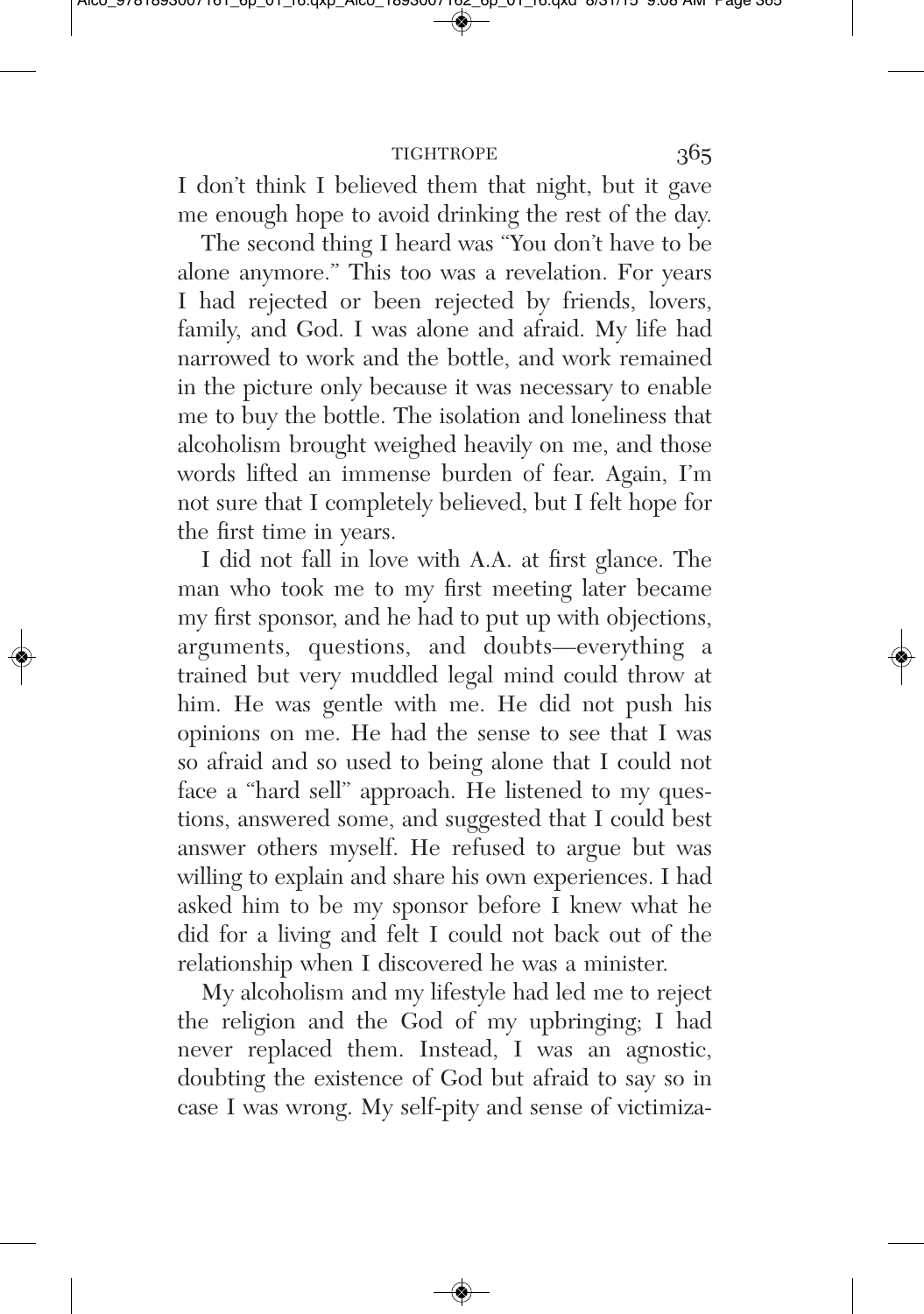tion led me to doubt that a caring God could exist; if He did, why had He given me so many problems? I was very wary of the members who talked of their spiritual lives.

My sponsor was a living damper on my intolerance. But even more, he told me that it would be all right for me to doubt God, that A.A. was not a religious program and, to belong, I did not have to adhere to any set of beliefs.

He suggested that for me a good starting point would simply be recognition of the fact that I had failed in running the world—in short, acceptance of the fact that I was not God. He also suggested that I might try occasionally to act as if I believed. Somewhere I had heard that it is easier to act yourself into a new way of thinking than to think yourself into a new way of acting, and this made sense in the context of "acting as if."

I also thought that the people in meetings sometimes seemed too standoffish and overly concerned with their friends and acquaintances rather than with me, the newcomer. Well on my way toward developing a resentment, I expressed this to my sponsor. He suggested that I might find people more communicative if I took the coffee-making commitment for the group I had joined. Although I thought I was far too special to make coffee, I did figure that as coffee maker I would have the chance to select decent cookies, and so I agreed. My sponsor was right again. People did start to speak with me—if only to complain about the coffee and cookies. But once a conversation starts, communication frequently continues.

I started to work on the steps, and even with my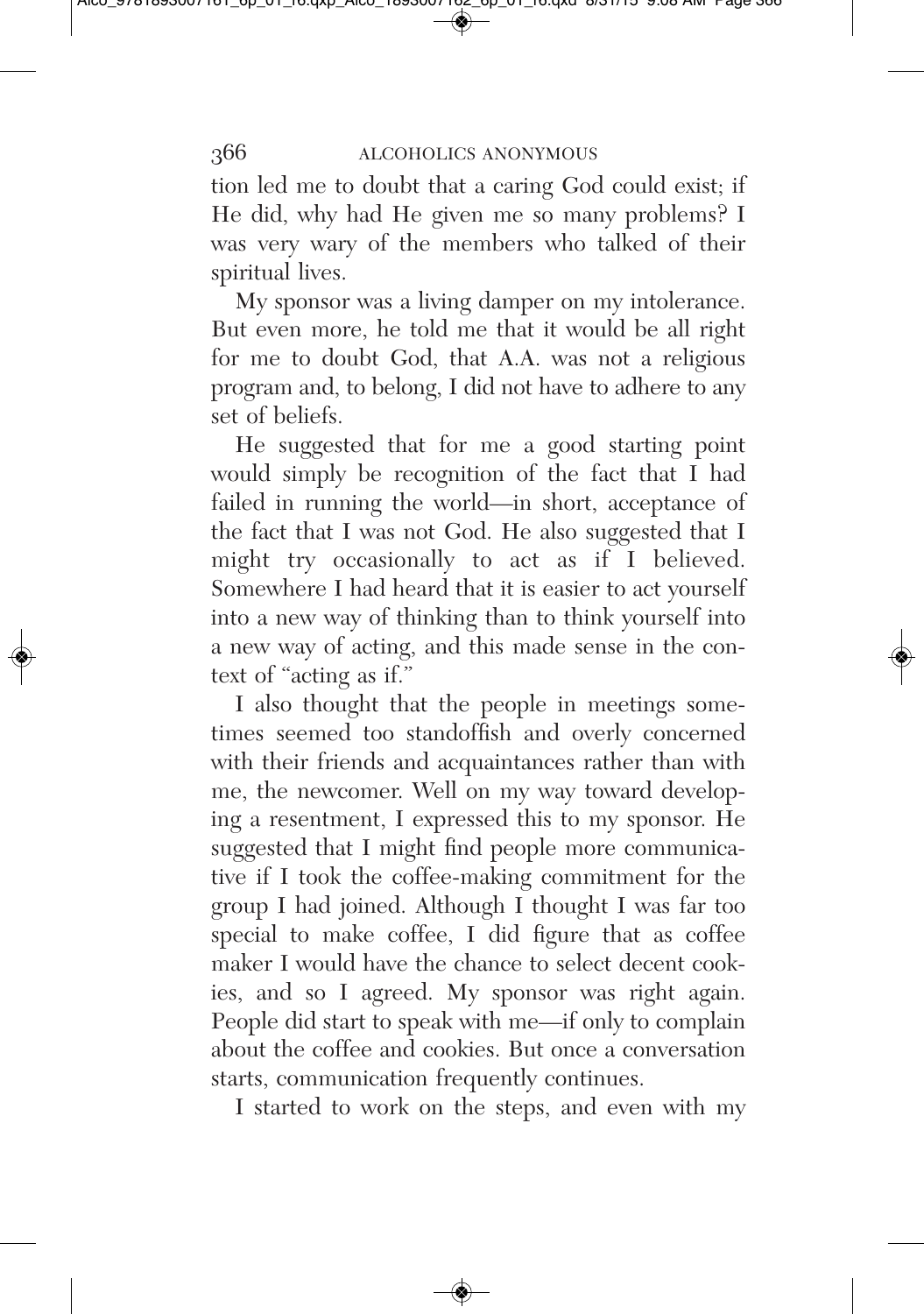### TIGHTROPE 367

difficulty over the Third Step and "the God concept," I began to develop a sense of trust in the A.A. group and in the ideals of the Fellowship as a manifestation of a Power greater than myself. Although for many years I did not come to an acceptance of a God who intervened personally and directly in the lives of individuals, I was able to accept the idea of a force that moved in the rooms and animated A.A. members with a sense of unconditional love. That satisfied my spiritual needs for a long time.

A later sponsor took me through Steps Eight and Nine and provided me with support during some trying times. In my third year of sobriety, I was bedridden for over a month as a result of that earlier injury to my spinal discs, my father died, a relationship ended, and the AIDS epidemic started to hit home among my friends and acquaintances. Over the course of that and the next few years, almost half of my gay friends died. I learned in that year that if I ask for help, my Higher Power will never give me anything I can't handle.

It was in this period that I started to turn to service beyond the group level. I had helped in founding the first gay A.A. group in my part of town and was elected general service representative after having served in other group offices. I knew nothing of general service at that time, and I decided to learn what it was all about so I could do a decent job and be able to pass it on to a successor as quickly as possible. After two years I went on to do a number of other service jobs for A.A.

In all these positions I never felt obligated to conceal or deny my sexuality. I have always felt that the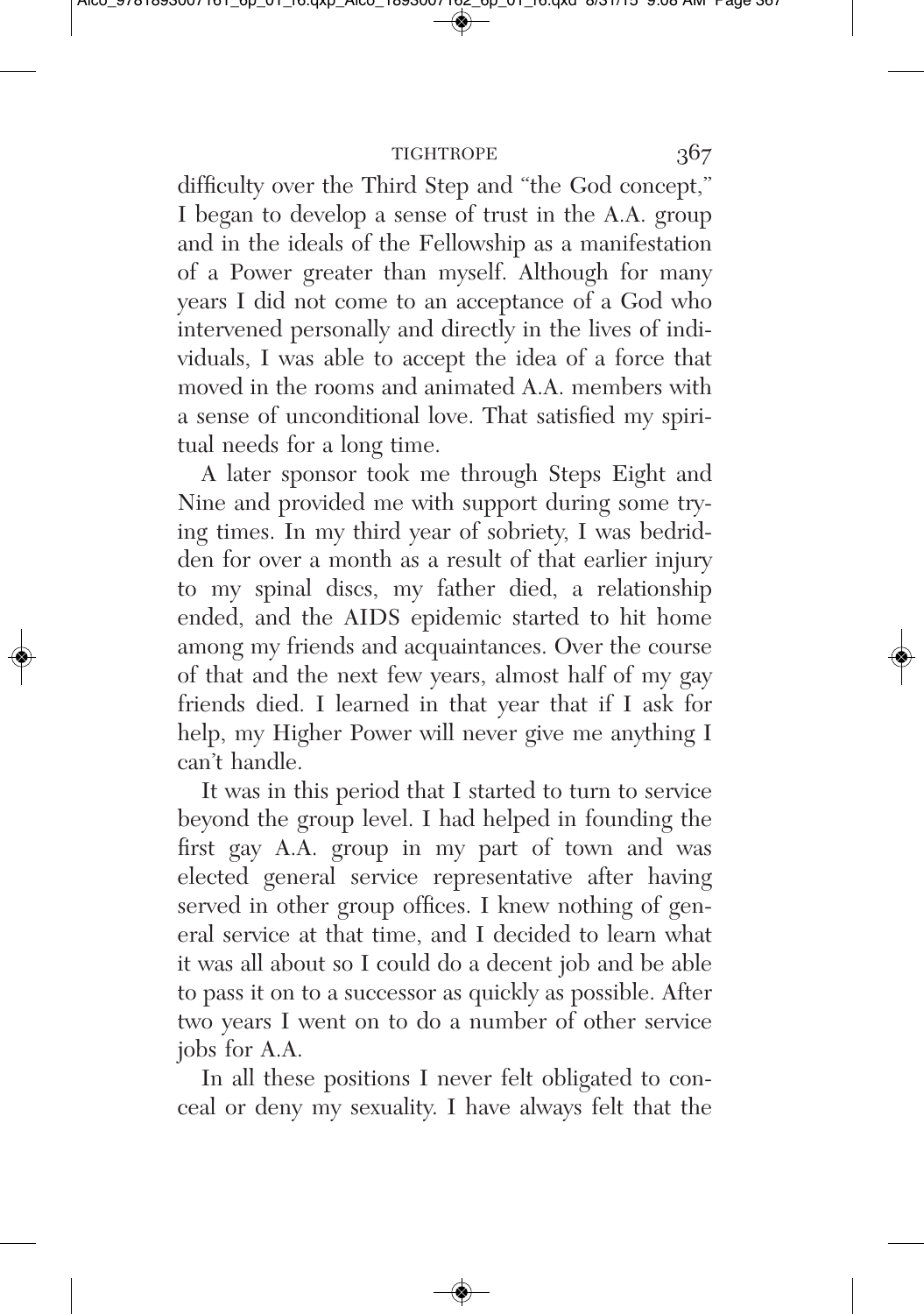representatives of groups in my area were concerned only with how we carried the message of recovery, not with what I might do in my personal life.

When I first came to this Fellowship, I had lost my health and sanity, my friends, much of my family, my self-respect, and my God. In the years since, all of these have been restored to me. I no longer have the sense of impending doom. I no longer wish for death or stare at myself in the mirror with loathing. I have come to terms with my Higher Power; after more than a dozen years in the A.A. Fellowship, I was able to join a religious group and have now become active in that organization. I have a full, happy life, with friends and loving family. Recently I retired and have begun to travel throughout the world. I have attended and felt welcome at A.A. meetings wherever I have gone inside and outside the United States. Even more important, I have returned to my home group and am still asked to make coffee. I now have an extended family that is international in scope, all the members of which are joined by bonds of shared pain and joy.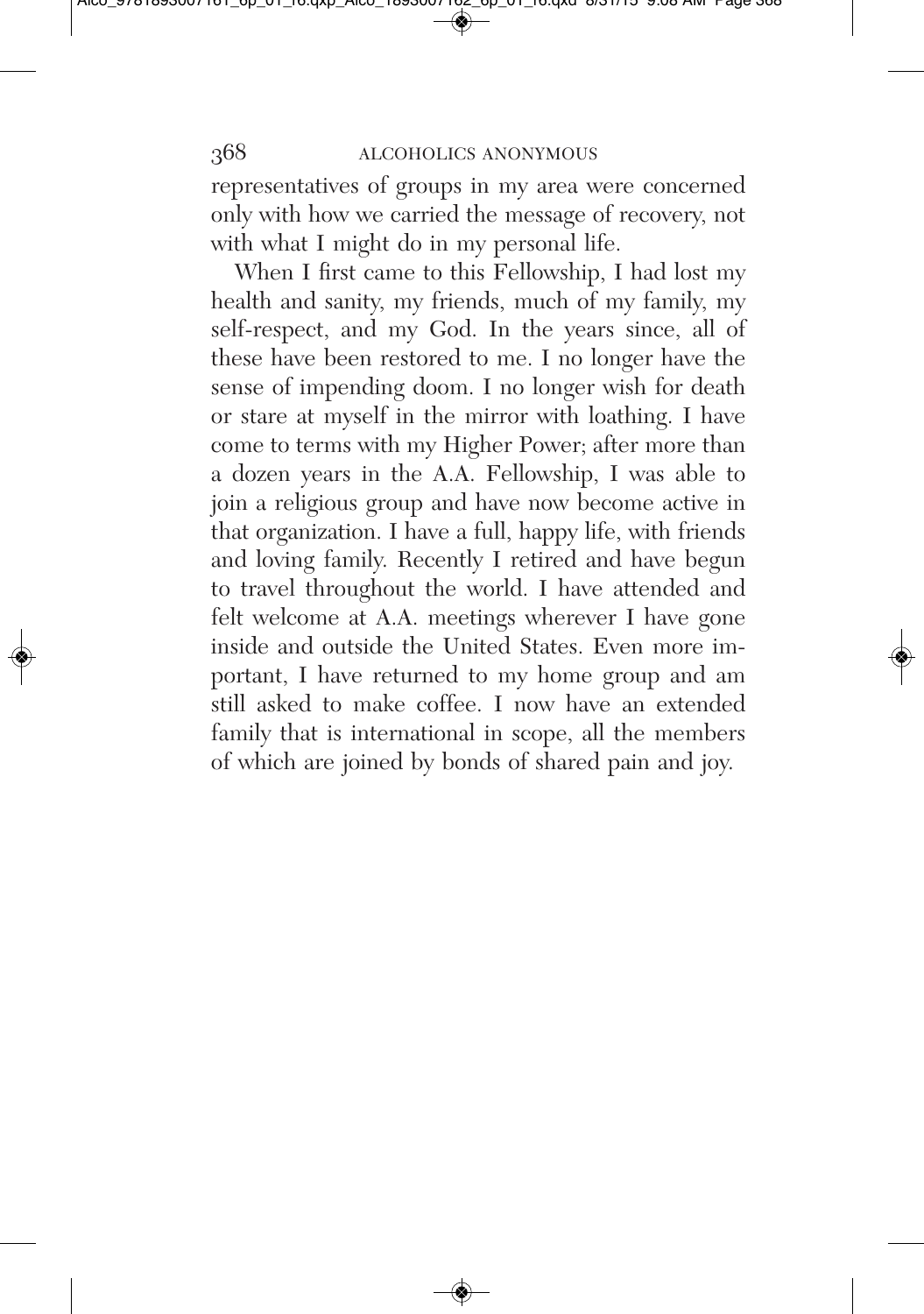# (11)

## FLOODED WITH FEELING

*When a barrier to God collapsed, this self- described agnostic was at Step Three.*

WHEN I FIRST came to A.A., I thought every-<br>body had gotten into more trouble. But I kept coming one had drunk more than I had, that everybody had gotten into more trouble. But I kept coming to meetings, and after a while, I began to hear the beginnings of their stories. I came to realize that I was on the same road. I just hadn't gone as far—yet.

I had my first drink in my senior year of high school. That first night, I slipped out of the window so my parents wouldn't hear me leave. There were four of us, and we only brought four bottles of home brew. I never made that mistake again!

The next week, a bunch of us went camping, and we brought cases of beer. We finished it all. The others drank a lot too, but I was the one who woke up in the middle of the night and started wandering around the countryside by the light of the moon. I was the one who walked for miles searching for something. I know now what I was looking for. Unlike the rest of them, I wanted another drink.

I had a great time that summer between high school and college. It revolved around drinking: drinking and football, drinking and hunting, drinking and playing pool, drinking and driving. Nothing really bad happened, but it could have. I nearly got arrested. A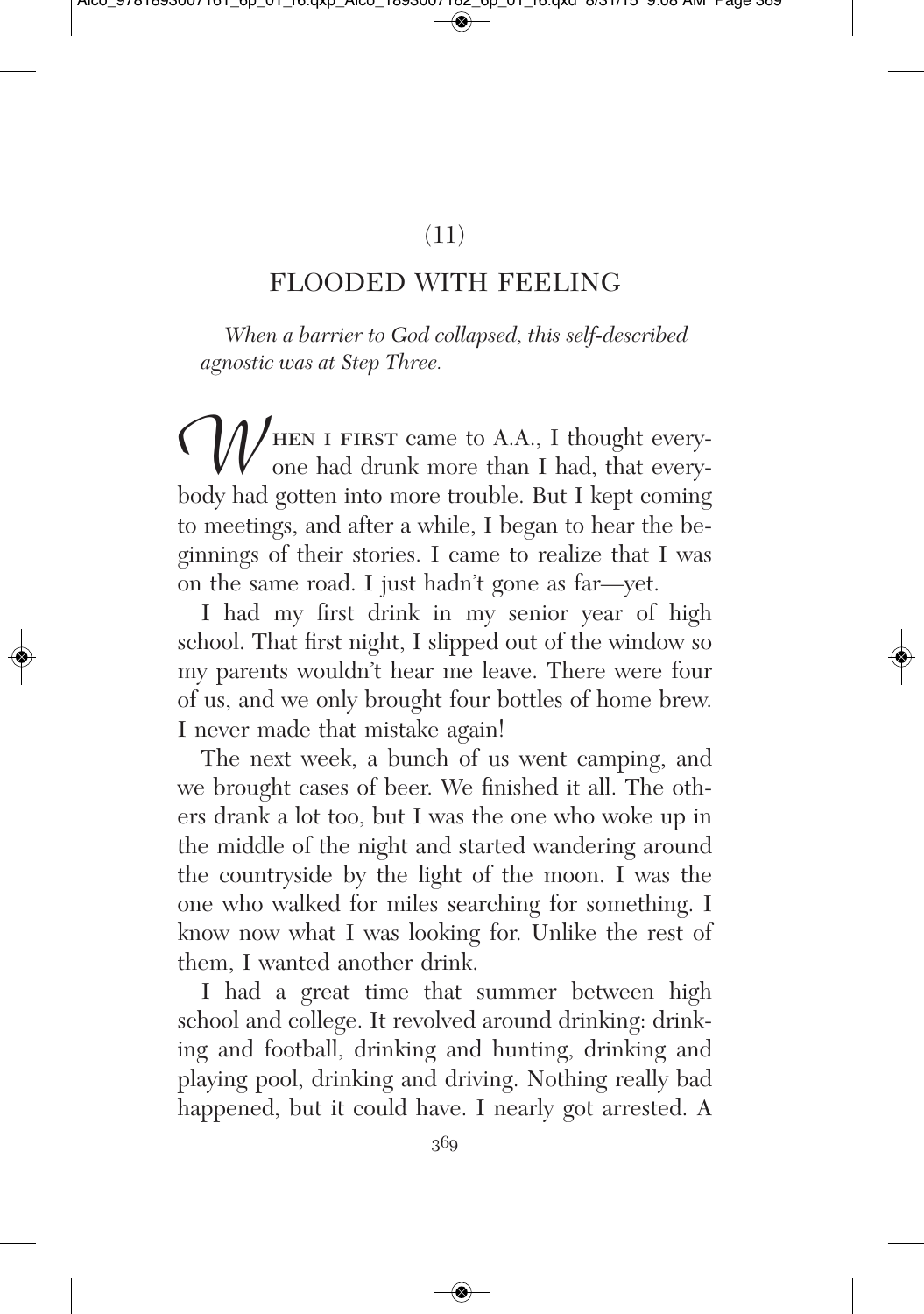friend just missed being shot. The car I was riding in stopped just before it crashed.

I don't think most moderate, social drinkers remember so clearly the night they had their first drink. I'm sure that very few of them make that date into an annual celebration by getting as drunk as possible. It was in my second year of drinking that I started saying that if you can still feel your face, you're not drunk enough. In my third year I drank homemade peach wine, and when it was gone, I had some whiskey. That night, I vomited, in a blackout.

Soon I found that I didn't get as sick on vodka. Drinking vodka was like something out of science fiction—I could be someplace one moment and instantly transported to somewhere else the next. I could never seem to find that happy balance. I remember going to a party. I started drinking, and suddenly I could talk to anybody. I was having a lot of fun, but I kept on drinking. Soon I could barely walk. A friend drove me home that night, but I sometimes drove a car when I was too drunk to walk.

I became a teacher and didn't drink too often for a while. When I did drink, I almost always got drunk. The teachers would get together a couple times a year for a poker party. I usually didn't drink anything. One time I did, and I made a fool of myself. I decided that drinking just wasn't fun anymore. I quit.

My cure for drinking was isolation. I would get up, go to work, come home, watch TV, and go to bed. It got to the point where I couldn't remember anything good that had ever happened. I couldn't imagine anything good ever happening in the future. Life had shrunk down to an endless, awful now. The depression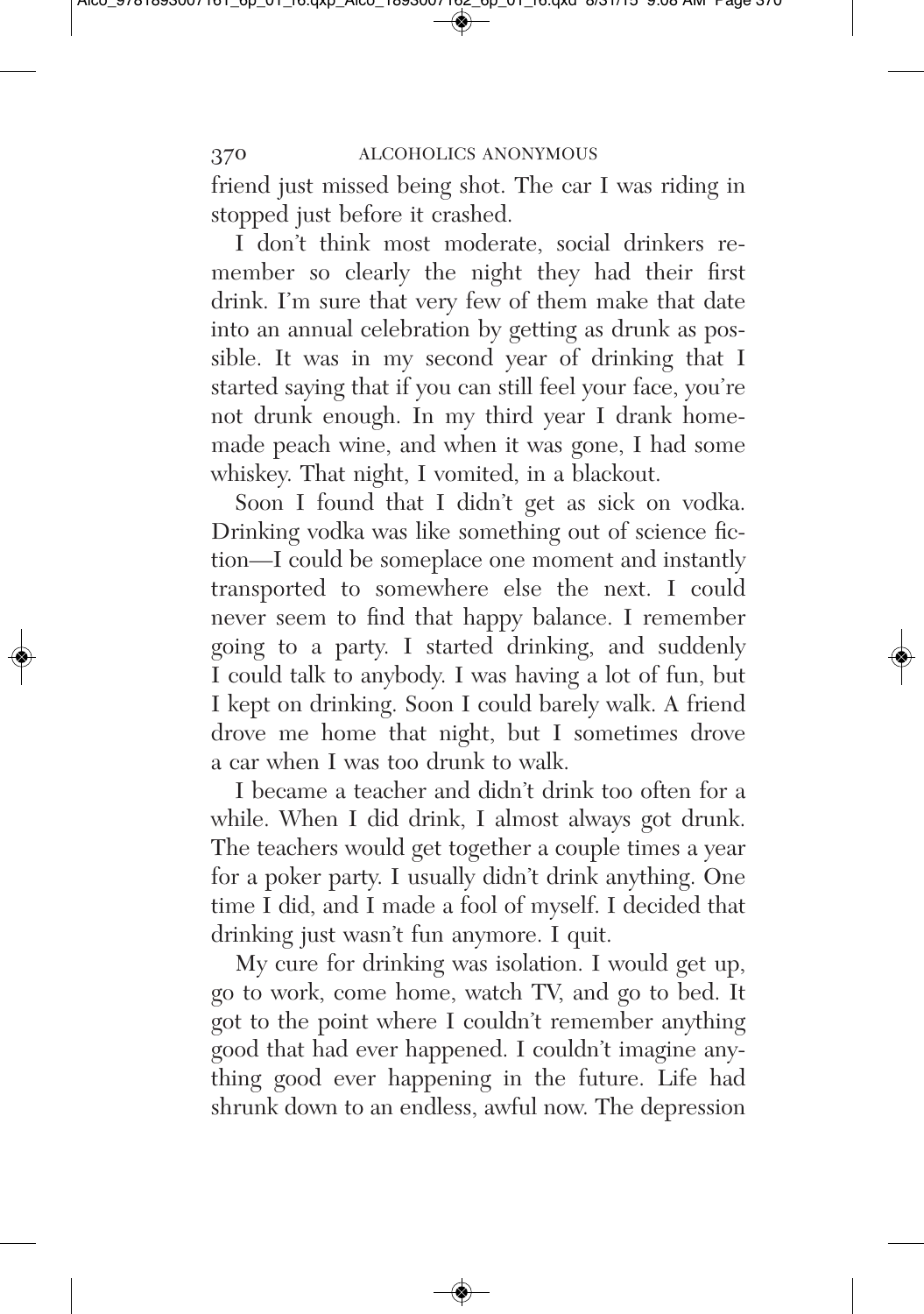became so bad that only medical treatment kept me from killing myself. After seven months the doctor took me off the medication. I wasn't suicidal, but I wasn't very happy, either.

A new teacher came to my school, and I invited myself over to her place for a drink. I remember telling her, as I lifted the glass, that this might not be such a great idea but, "I believe it's worth the risk." As casually as that, I began drinking again. At the winter break she went to visit her boyfriend. I was alone again.

Two days before Christmas I went to a party. I wasn't going to drink because I had driven there and I knew that drinking and driving was a bad idea for me. I wasn't feeling particularly good or bad—just a little uncomfortable because I didn't know most of the people there. I was sitting on the couch one minute and up drinking a glass of wine the next. There was no conscious premeditation at all.

This is the point when many people say, "And I went on drinking for ten more years." Instead, an odd thing happened. A few days later a teacher came up to me at work and said that she was an alcoholic and that she was going to A.A. She had never seen me drink, so I don't know what made her do that.

The next day I asked her how often she went to meetings. "Once a week?" I asked. No. She said that she had been going nearly every day for almost six months. That seemed a little extreme, but I thought that maybe if I went to a meeting with her, it might help her out. Besides, I was lonely.

Halfway through the meeting I had the strangest idea. People were introducing themselves as alco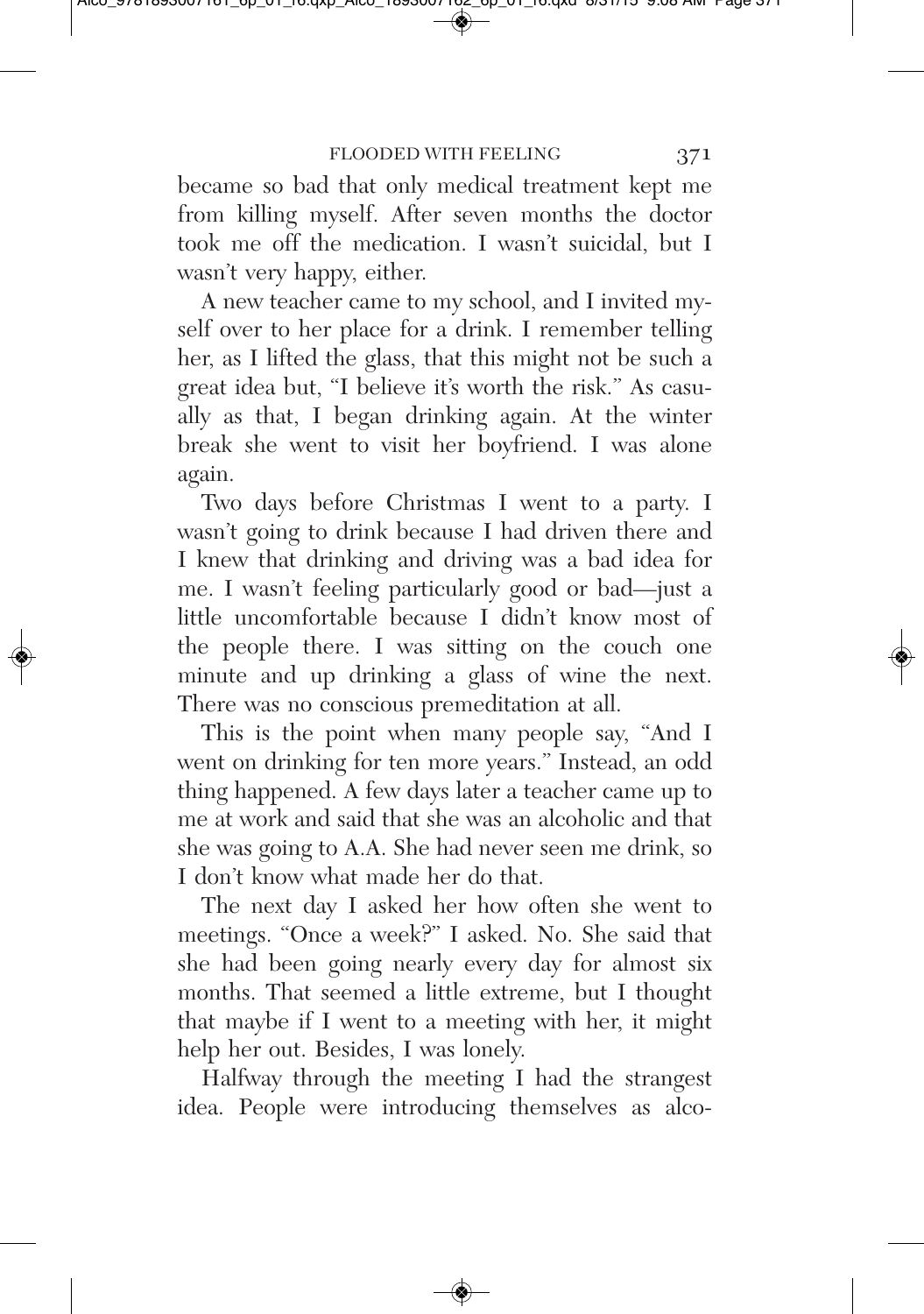holics, and I had the urge to do the same. This was peculiar because I wasn't, of course. Later, my friend asked me what I thought of the meeting. I said that I didn't really know. It was only much later I realized that for the first time in years, I felt that I belonged.

The next day we went to another meeting, and this time I did say I was an alcoholic. I went to the third meeting by myself. I was nervous. I felt as if I were about to jump out of my skin. I did something that was amazing to me. Before the meeting I stuck out my hand and introduced myself as a newcomer. I had someone to talk to. I calmed down.

From time to time I would tell the truth. I said in a meeting that I was afraid to get a sponsor because I was afraid he might ask me to do something. I left that meeting with a phone number. I called it, and sure enough, my new sponsor started leading me through the steps, using the Big Book.

I called him every day. I told him that I just didn't want to be an alcoholic. He said it didn't matter what I wanted. The question I had to answer for myself was whether I was or I wasn't. He even suggested that I could try a little controlled drinking if I wasn't sure. I knew I had never been able to do that. I didn't have to do any more "research." All I really had to do was review the drinking I had already done.

I remember telling a friend years ago that I didn't have a drinking problem, I had a stopping problem. We laughed. It was true, but there was something else going on, something that never occurred to me until I came to A.A. I didn't just have a stopping problem. I had a starting problem too. No matter how often I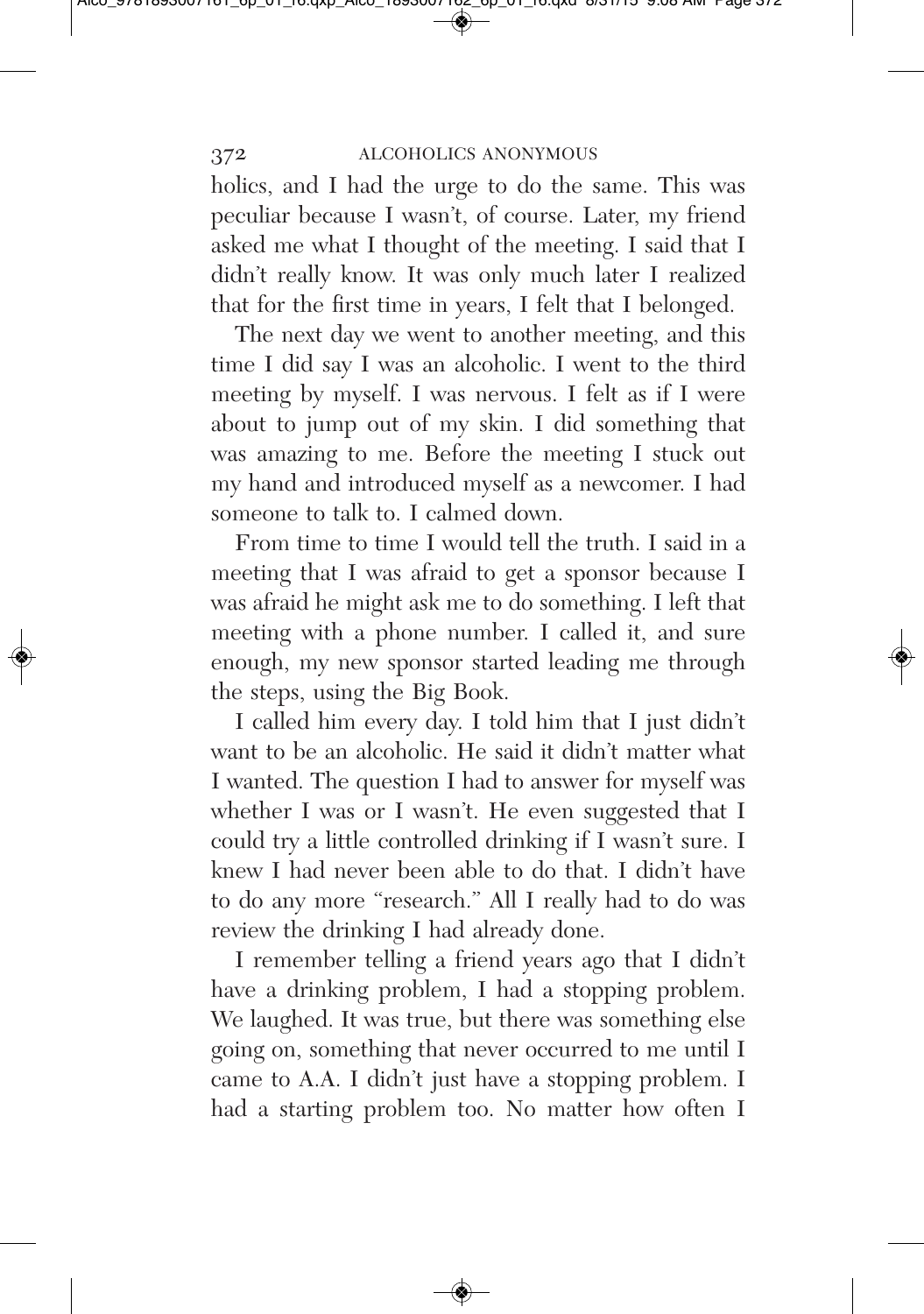stopped, or for how long, I always started drinking again.

After not drinking for three months, I was on the phone with the friend who had taken me to that first meeting. I was complaining to her about problems at work and how my sponsor didn't understand me. Later in the conversation I mentioned that even when I described myself as agnostic, I thought maybe something was watching out for me. She asked, "Isn't it about time you made a decision?"

I knew where to look in the Big Book, and I had been careful to avoid it until then. I turned to the Third Step Prayer and quietly read it to her over the phone. Nothing happened. I didn't expect anything to happen. Then, for some reason, I turned back to the words, "No one among us has been able to maintain anything like perfect adherence to these principles." They echoed in my mind.

Something happened. A barrier collapsed. Without moving or speaking, I was carried away on a flood of emotion, yet at the same time, I was completely aware of myself and my surroundings. I could hear my friend's voice asking what had happened to me. I couldn't answer. I still can't explain it.

I know that I took the Third Step (turning my will and my life over to a Higher Power) that night because I began writing a Fourth Step inventory the next day, and I continued to write until I did the Fifth Step with my sponsor. Soon I had a list of people I had harmed. I talked about each of the amends with my sponsor. By the time I had started setting things right with my family, I began to feel a lot better.

More than eleven years later it's hard to recapture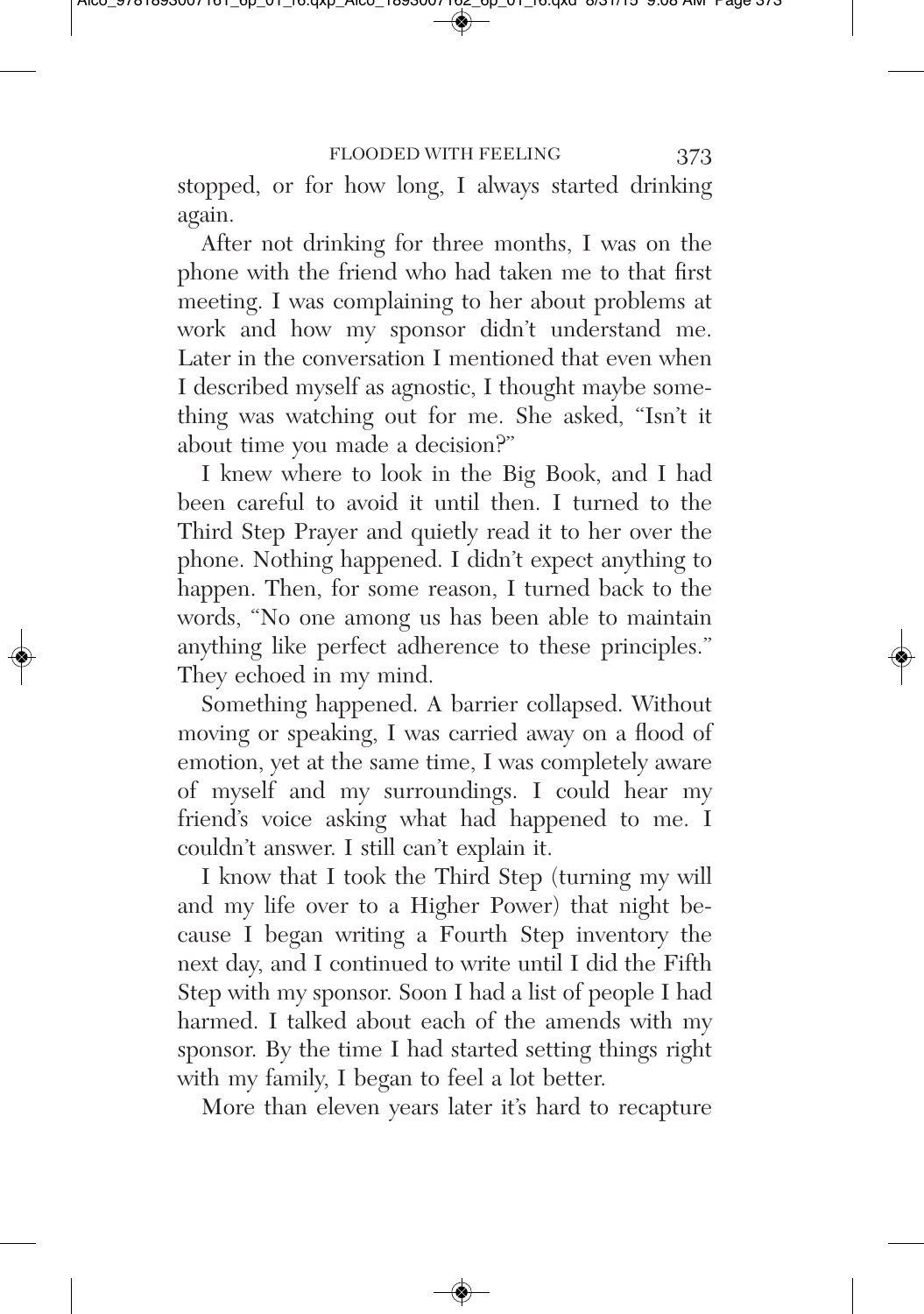the feelings of that night. What do I believe as a result? I can say that doubting God's existence was no barrier at all to a spiritual experience. Also, I can say that having such an experience didn't lead me to any certainty about God. Alcoholics Anonymous gives me the freedom to believe and to doubt as much as I need to.

I do know that my life is different now. I haven't had a drink since I came to A.A. I have fewer resentments, and I don't spend much time thinking about the past. I've found that my experience can be of help to other people. I have come to believe that hard times are not just meaningless suffering and that something good might turn up at any moment. That's a big change for someone who used to come to in the morning feeling sentenced to another day of life. When I wake up today, there are lots of possibilities. I can hardly wait to see what's going to happen next.

I keep coming back because it works.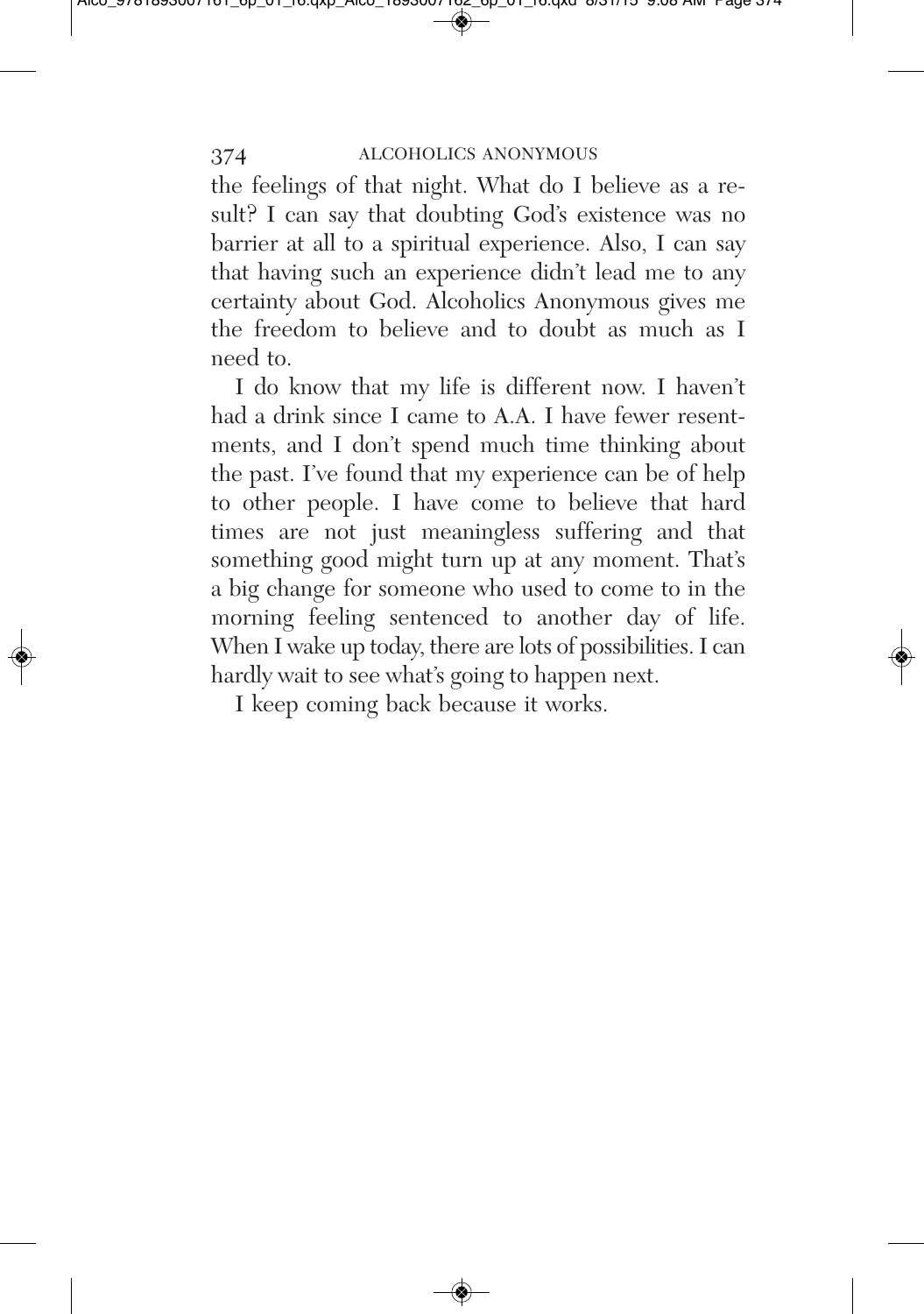## $(12)$

## WINNER TAKES ALL

*Legally blind but no longer alone, she found a way to stay sober, raise a family, and turn her life over to the care of God.*

*M*<sup>Y</sup> PARENTS WERE very much in love and that had been married a couple of years when they decided to start a family. They were so excited had been married a couple of years when they decided to start a family. They were so excited when their first son was born. They owned their own small business, and with the arrival of their son their lives seemed perfect—until tragedy struck. When their son was about two years old, my parents were eating at a local restaurant, and he was dancing to the music of the juke box and having a good time. He followed some older children outside and was hit by a car. My parents carried him in an ambulance to a hospital thirty miles away, where he was pronounced dead on arrival. My parents were stricken with grief.

One miracle that brought them some joy in the midst of all the pain was that Mom found out she was pregnant. When this little girl was born, she brought them great joy. She did not take the place of her brother, but in her own right she did bring them joy. They tried again to have another little boy, but they had me instead. Not only was I a girl, but I was also born legally blind. A year or so later they finally did get the boy they wanted, and there was a big party to celebrate his birth.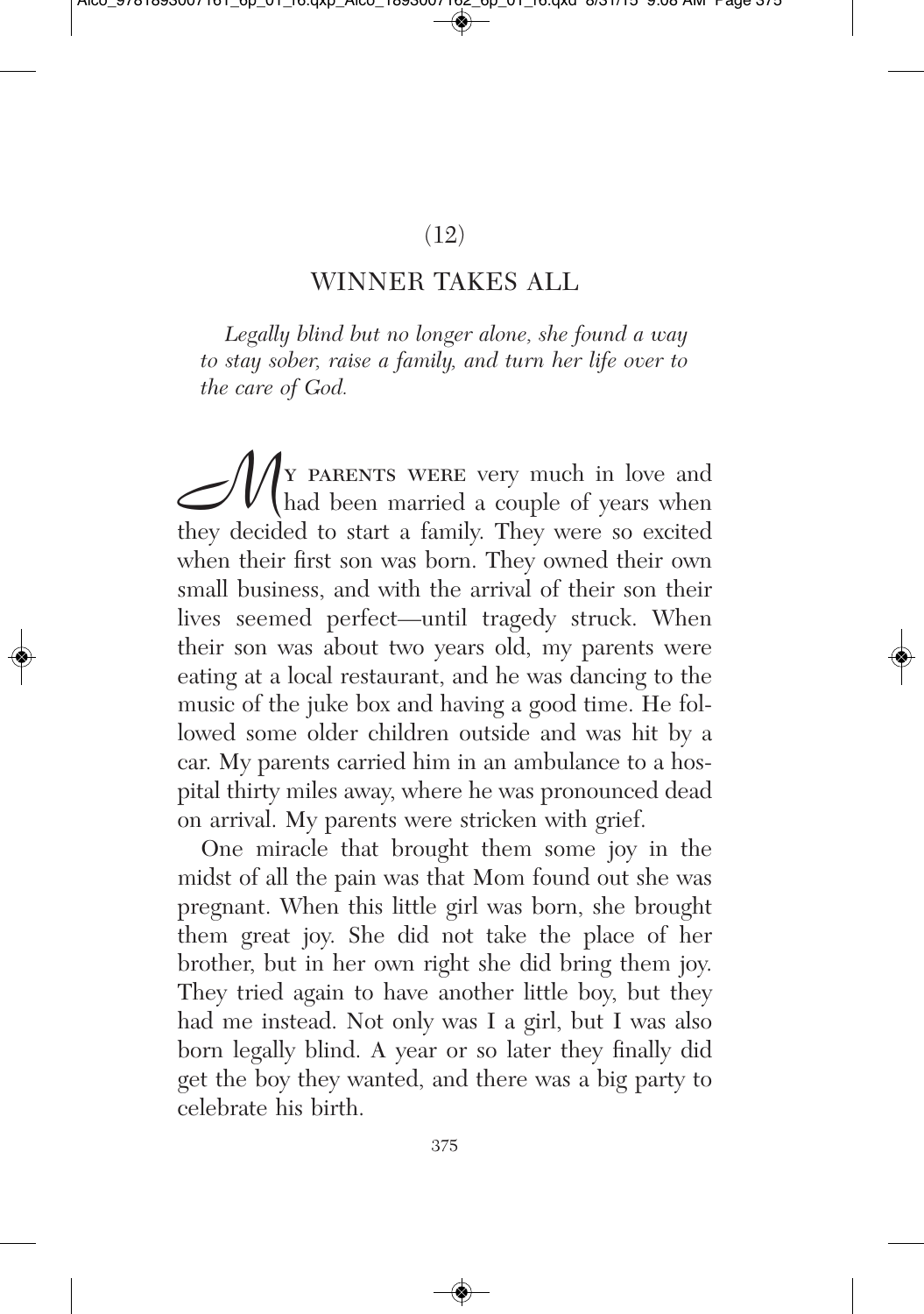From the very beginning I felt different and unwanted. At a very young age, as children do, I had to make sense out of my life, so I came to the conclusion that I was bad and God knew I was bad, so God made me handicapped to punish me. I thought that the undertow of sadness in my family was because of me. Later I realized that a part of it might have been due to my handicap, but there was still a lot of grieving going on. My father turned to alcohol and was a very angry man. When we were growing up, he was very critical. I was told things on a daily basis, like I was dumb and lazy. When I started school, I truly realized how different I was from other children. Children were very cruel and made fun of me. I could tell you many stories of times I was treated badly, and although the stories would be different, the feeling was always the same. I was not good enough, and I hurt.

Special education was mostly for the mentally retarded, so I did not get much support from my teachers, though there were two teachers who made a difference in my life. One was a third-grade teacher who got me large-print books. It felt so good that someone understood I had a problem, but that was overruled by the embarrassment I felt trying to carry those big books around. The other teacher was a freshman high school teacher who flunked me. It was as if I heard her say, "You can do better." All the other teachers just let me pass, whether I knew the material or not. When I got out of high school, I felt as if I had gotten out of some kind of prison. I graduated 150th out of a class of 152, and I felt that I was dumb.

It was during my high school years that I discovered alcohol, and my problems were over. Now I was pretty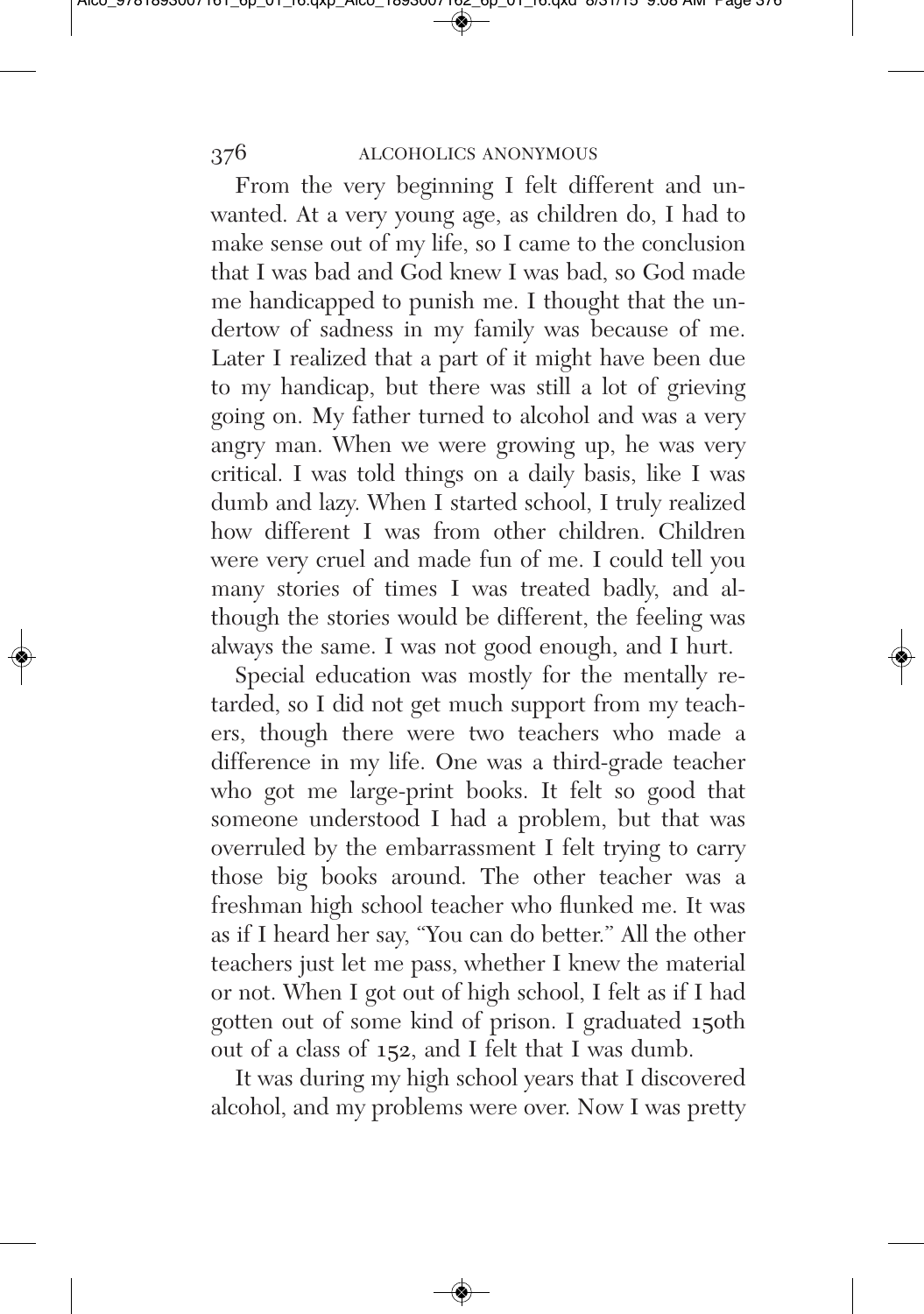and smart. For the first time I felt as if I fit in. I still could not see—oh well, no big deal, I felt good.

I got married and had two children. I married a man who was not or could not be honest. For several years after we were married, I did not drink. My sister went through a divorce and moved to the town I was living in. To be a good sister I went out with her, for she knew no one in the town. We went to a country western place that had a beer bust. You just paid a certain amount to get in, and you could drink all you wanted to drink. I thought I had arrived in heaven. We did this several times a week, and then she started meeting people and started dating. Well, I couldn't drive, so I started drinking more and more at home.

Several years later alcohol had control over my life. I had a tee shirt that I just loved; it said, "I used to hate myself in the morning. Now I sleep till noon." That described my feelings totally.

When my daughter had to go to the hospital, I stayed sober for the five days she was there and told myself that I had licked the alcohol problem. On the way home from the hospital, I got drunk again. I cannot tell you the number of times I tried to stop on my own. My son would look at me and say,"Mom, why do you have to drink so much?" He was about eleven years old at the time. So one night I got on my knees and said, "God, change me or let me die."

It was at this point in my life that I called Alcoholics Anonymous and asked for help. They sent two ladies over to my house. They sat with me, and I told them that I drank because my marriage was bad. One of the ladies held my hand and said, "That is not why you drink." I told them I drank because I was part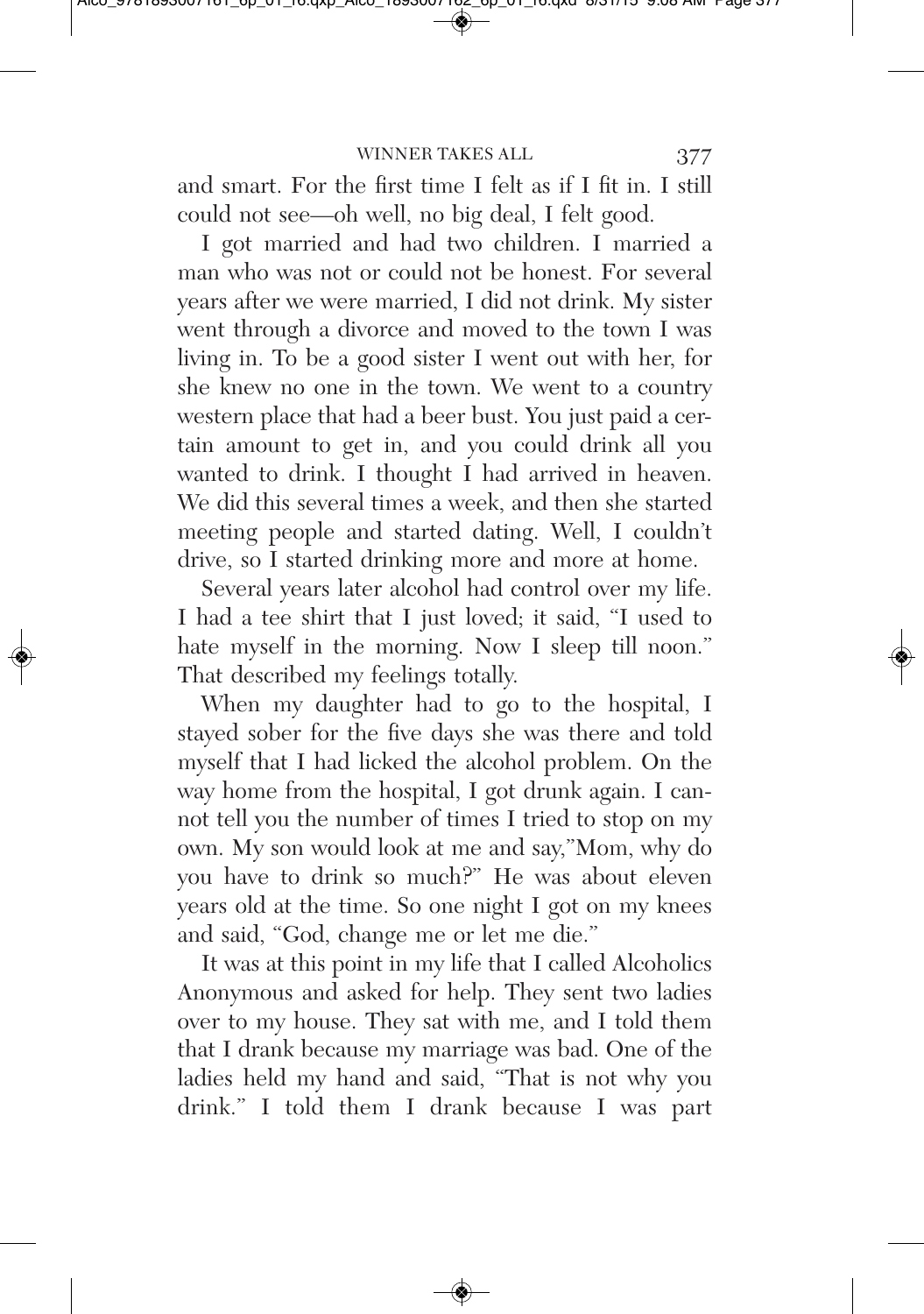German. She patted my hand and said, "No, that's not why you drink." Then I told them I drank because I was legally blind. They said, "No, that's not why you drink," and they started to explain to me that alcoholism is a disease. They shared their stories with me and told me how alcohol had taken over their lives.

I started going to meetings, and my story sounded so dull next to some of the stories I heard. The most interesting thing I could think to tell was about the time my friends, who were also drunk, let me drive the car. I almost got us all killed—but what fun! Legally blind, drunk, and behind the wheel of a car. God was really taking care of me and the other people on the road that night; I just didn't know it at the time.

The truth is, most of my drinking was done at home alone. I would call people and talk, and the following mornings were awful, trying to piece together what I had said. I would say things to my husband like, "Wasn't that an interesting call last night," hoping he would volunteer information. My hands were beginning to shake without the alcohol, yet when I got to A.A., I wasn't sure I belonged because my drunkalog was not exciting.

Then one night at an A.A. meeting a friend said that even though he had been in jail and done lots and lots of stuff, he was no different from me. He felt the same things I felt. It was then that I knew I was not unique, that the people did understand the pain inside me.

I met a lady who had a handicapped child, and we learned so much from each other. One important thing that I learned was that *handicapped* is not a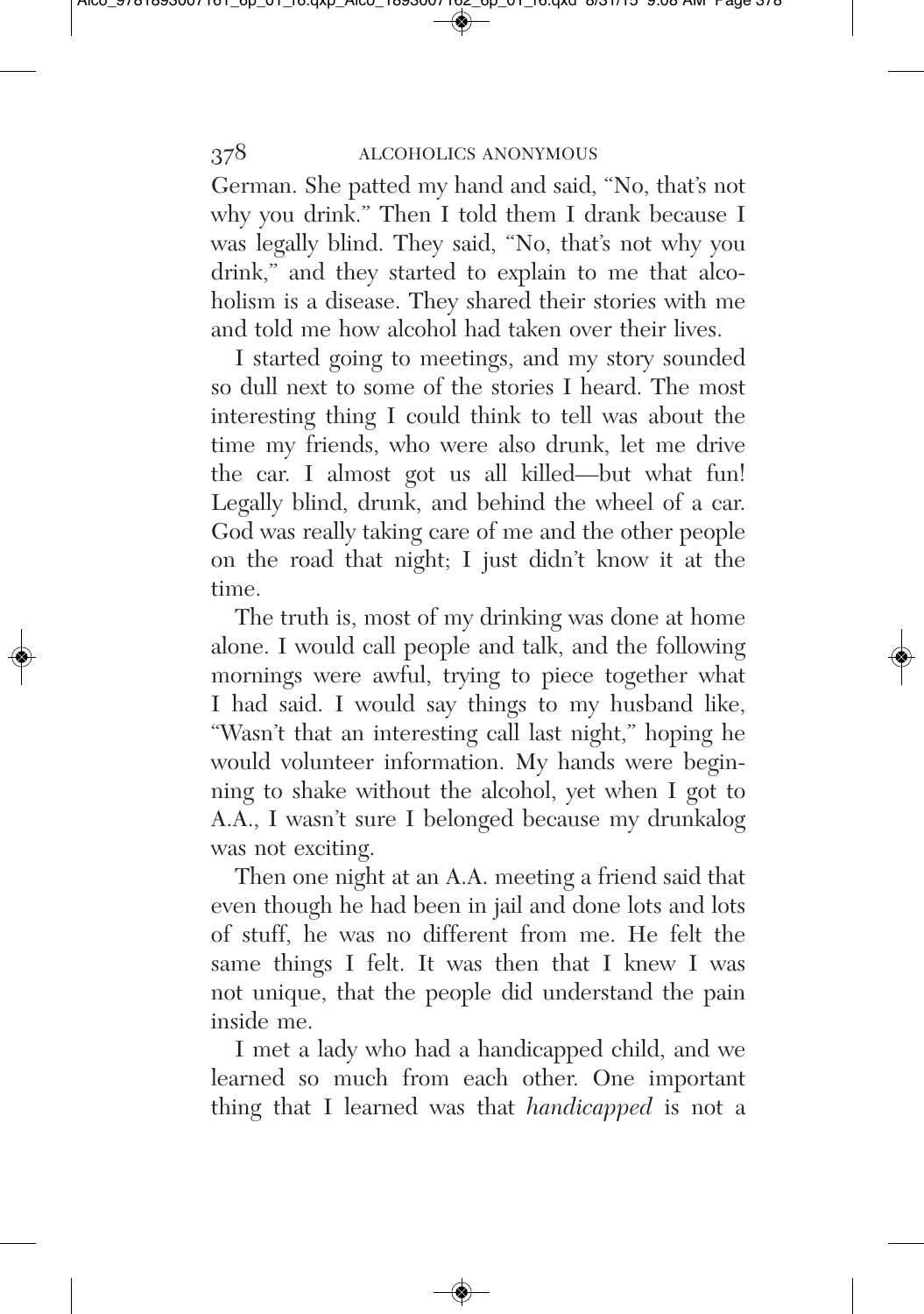four-letter word. *Handicapped* is not a dirty word. I learned that I was not bad—that I was one of God's special children, that God had a plan for my life. The people of A.A. showed me how my past could and would become an asset. I got a sponsor and started working the steps. The promises of the Big Book started coming true for me. The feeling of uselessness and self-pity went away, and I could see how my experiences could help others.

When I was three years sober, I made one of the most difficult decisions I had ever made. I left the marriage. I did not leave because I didn't love him. I still love him, but the marriage was not a healthy place for me to be. I found myself with two children to support. I was legally blind and had no job skills. When I moved out, I first moved into public housing for blind people. This was a shocking experience for me, but it was full of growth. For the first time in my life, I was learning to accept my handicap. Before this I would plan out my day as if I could see and then plan it out again based on the fact that my vision was limited.

Through the commission for the blind, I got involved in a program that helps blind people become self-employed. After three months of training, I moved to a city a couple of hundred miles away where I knew no one. I lived in an apartment that was about a mile from a coffee shop that I operated. I would walk to work at 6:30 a.m., carrying \$200 in opening cash on a dark road, and I was afraid. I had two people working for me, and on my second day one of them did not show up. I had never run a business before, and my three months of training just didn't seem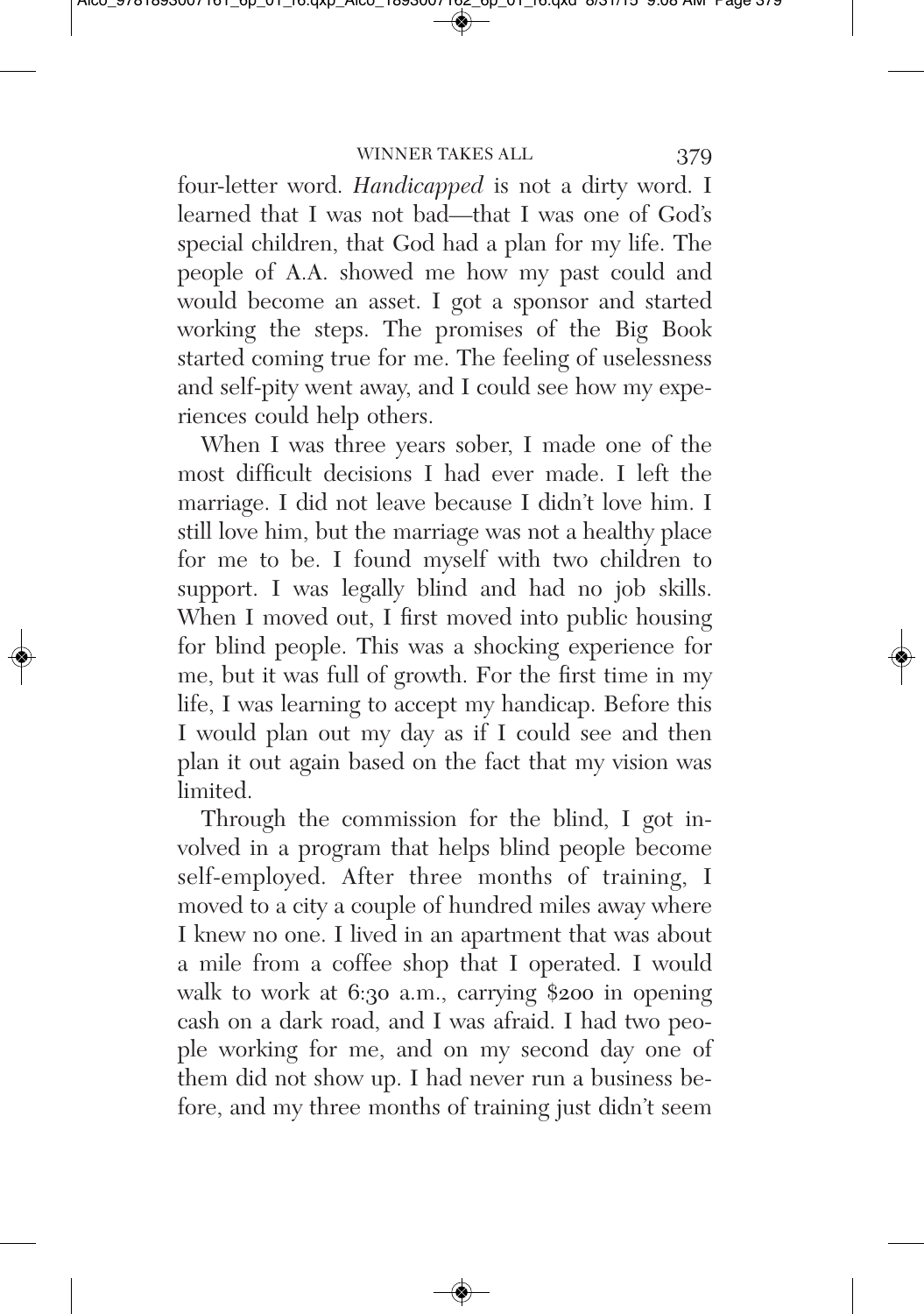enough. It was a hard time for me. A lady from a major food company came by to take my grocery order, and I didn't have a clue how much coffee, bacon, or hamburger meat I needed. She shared with me what the previous manager had ordered and helped me place an order.

God only knows how we got on the subject, but she was a member of A.A. and later would become my new sponsor. She picked me up and took me to meetings. At one of the meetings, I met a guy who for the next year picked me up and drove me to work. I paid him a dollar each morning. I am sure that did not cover his gas, but it helped me to feel I was paying my way. For the first time in my life, I was now supporting myself.

This is just an example of how God works in my life. No longer did I have to drink, but it was much more than that. Everything I needed was provided. I had a God of my understanding that helped me in every aspect of my life.

In working the steps, my life changed. I think differently today; I feel different today. I am new. We have a sign at the A.A. meetings I go to that says, "Expect a Miracle." My sobriety is full of miracles. When my son filled out an application for college, I filled one out too, and was accepted. Soon I will be a senior, and I have a 3.71 grade point average. Thanks to A.A. I have come a long way from being near the bottom of my high school class. It takes me a lot longer to read the material, so I have a CCTV (I put my book under this camera and it comes out in big print on a monitor). I have a talking calculator that helped me get through statistics and a telescope that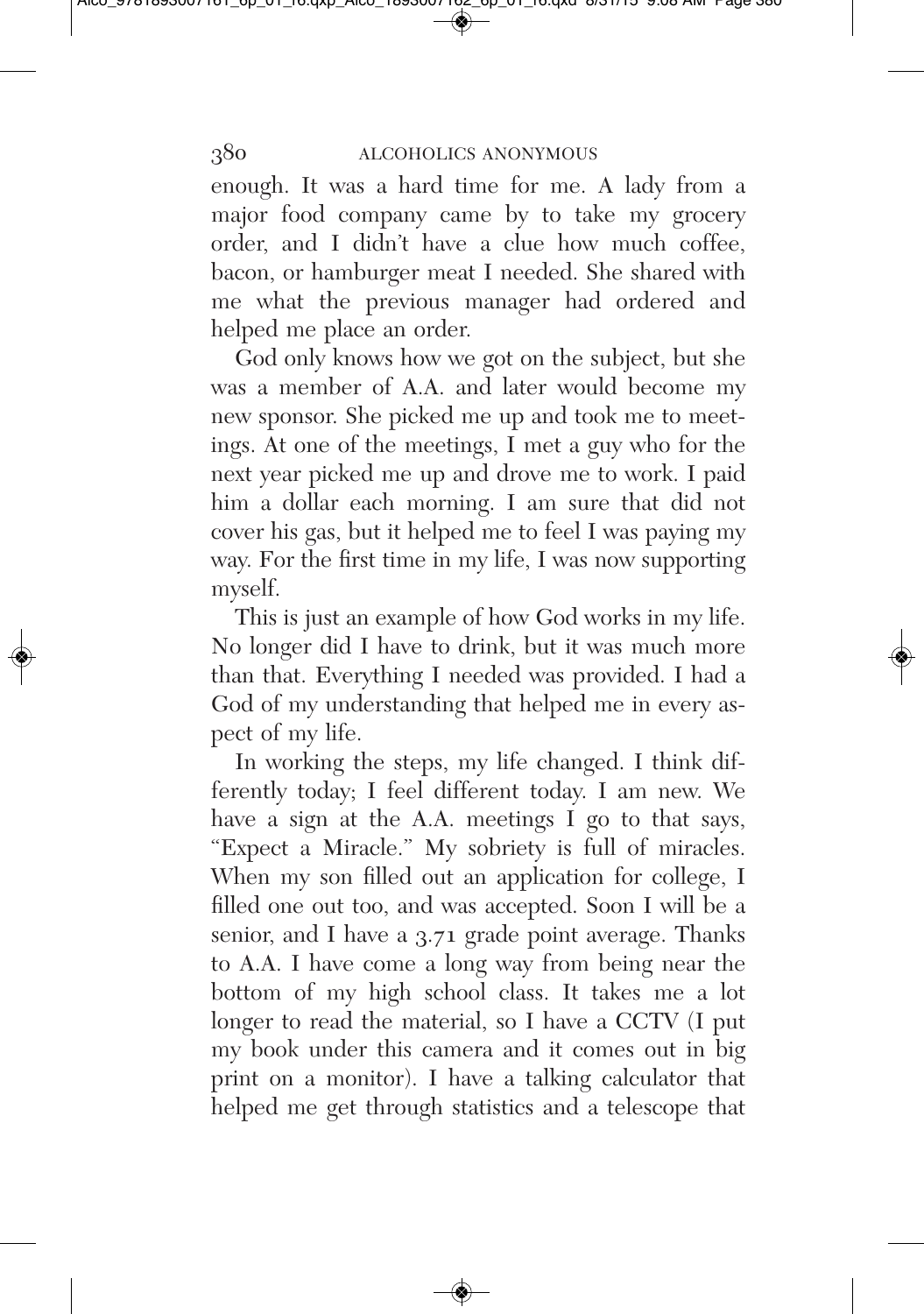can help me see the board. I accept help from the disabled student services and gladly make use of the volunteer notetakers.

I learned to accept the things I could not change (in this case my vision) and change the things I can (I could be grateful for and accept the visual aids instead of being embarrassed and rejecting them as I had when I was younger).

I have already told you about some of the miracles that have happened. However, there's more. I want to tell you how I feel inside. I am no longer spiritually bankrupt. It's as if I have a magic source in my life that has provided me with all I need. I just celebrated my twelfth year of sobriety a couple of months ago. When I first came to A.A., I didn't know who I was. My sponsor said, "Great—if you don't know who you are, you can become whomever God wants you to be."

Today I am doing things that I never dreamed possible. More importantly, it is the peace and serenity I feel inside that keeps me coming back. I have been through hard times in and out of sobriety, but before A.A. it didn't matter how good things got—I always had a feeling that something was wrong. Since A.A., it doesn't matter how bad things get—I always have a feeling that everything is going to be all right.

In working the Twelve Steps, my life and my old way of thinking have changed. I have no control over some of the things that happen in my life, but with the help of God I can now choose how I will respond. Today I choose to be happy, and when I'm not, I have the tools of this program to put me back on track.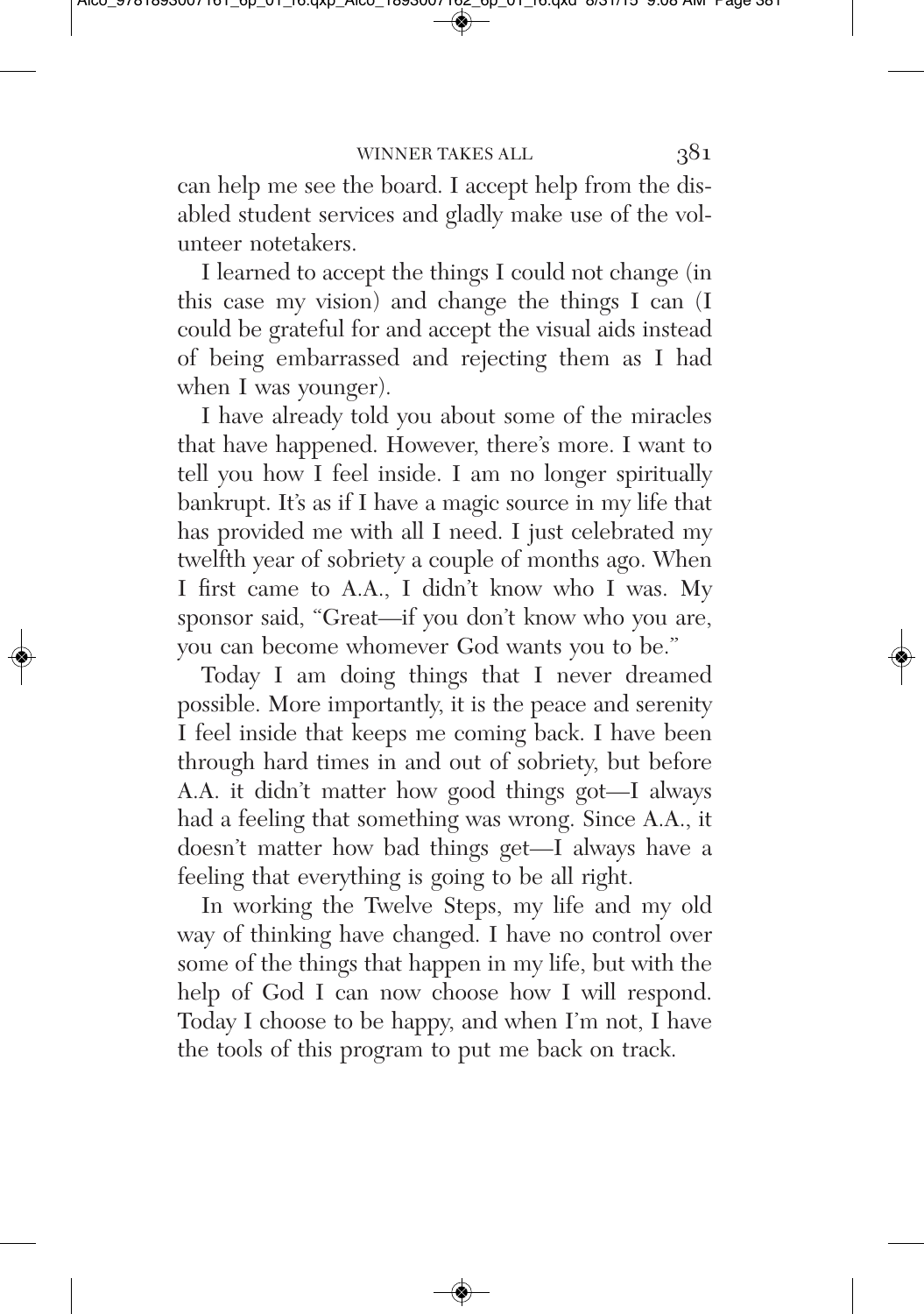## (13)

## *ME* AN ALCOHOLIC?

*Alcohol's wringer squeezed this author—but he escaped quite whole.*

WHEN I TRY to reconstruct what my life was<br>like "before," I see a coin with two faces.<br>One, the side I turned to myself and the world, was like "before," I see a coin with two faces.

One, the side I turned to myself and the world, was respectable—even, in some ways, distinguished. I was father, husband, taxpayer, home owner. I was clubman, athlete, artist, musician, author, editor, aircraft pilot, and world traveler. I was listed in *Who's Who in America* as an American who, by distinguished achievement, had arrived.

The other side of the coin was sinister, baffling. I was inwardly unhappy most of the time. There would be times when the life of respectability and achievement seemed insufferably dull—I had to break out. This I would do by going completely "bohemian" for a night, getting drunk, and rolling home with the dawn. Next day, remorse would be on me like a tiger. I'd claw my way back to respectability and stay there —until the inevitable next time.

The insidiousness of alcoholism is an appalling thing. In all the twenty-five years of my drinking, there were only a few occasions when I took a morning drink. My binges were one-night stands only. Once or twice, during my early drinking, I carried it over into the second day, and only once, that I can remember, did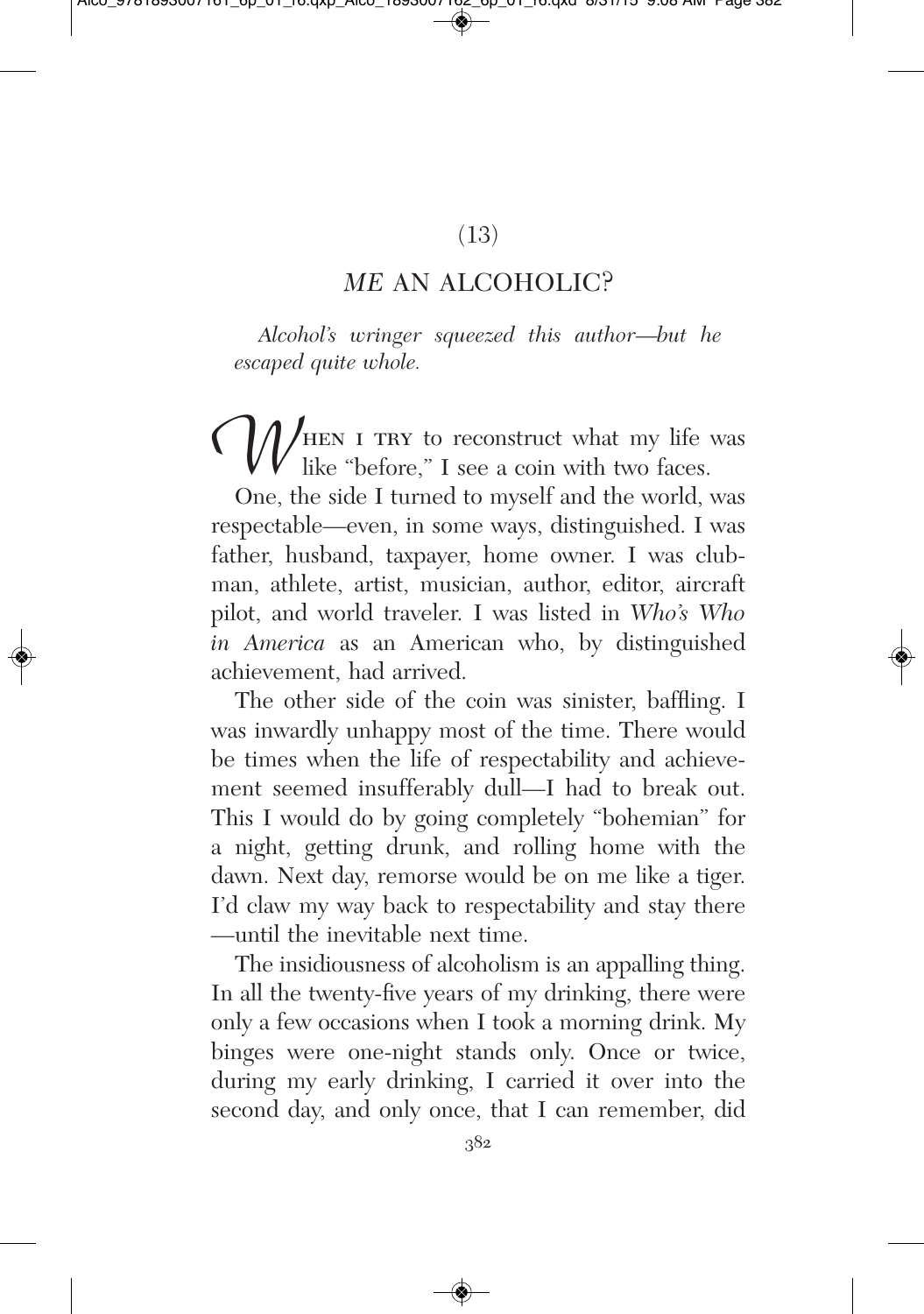it continue into the third. I was never drunk on the job, never missed a day's work, was seldom rendered totally ineffective by a hangover, and kept my liquor expenses well within my adequate budget. I continued to advance in my chosen field. How could such a man possibly be called an alcoholic? Whatever the root of my unhappiness might turn out to be, I thought, it could not possibly be booze.

Of course I drank. Everybody did in the set which I regarded as the apex of civilization. My wife loved to drink, and we tied on many a hooter in the name of marital bliss. My associates, and all the wits and literary lights I so much admired, also drank. Evening cocktails were as standard as morning coffee, and I suppose my average daily consumption ran a little more or less than a pint. Even on my rare (at first) binge nights, it never ran much over a quart.

How easy it was, in the beginning, to forget that those binges ever happened! After a day or two of groveling remorse, I'd come up with an explanation. "The nervous tension had piled up and just had to spill over." Or, "My physical plant had got a little rundown and the stuff rushed right to my head." Or, "I got to talking and forgot how many I was taking and it hit me." Always we'd emerge with a new formula for avoiding future trouble. "You've got to space your drinks and take plenty of water in between," or "Coat the stomach with a little olive oil," or "Drink anything *but* those damn martinis." Weeks would go by without further trouble, and I'd be assured I'd at last hit on the right formula. The binge had been just "one of those things." After a month it seemed unlikely that it happened. Intervals between binges were eight months.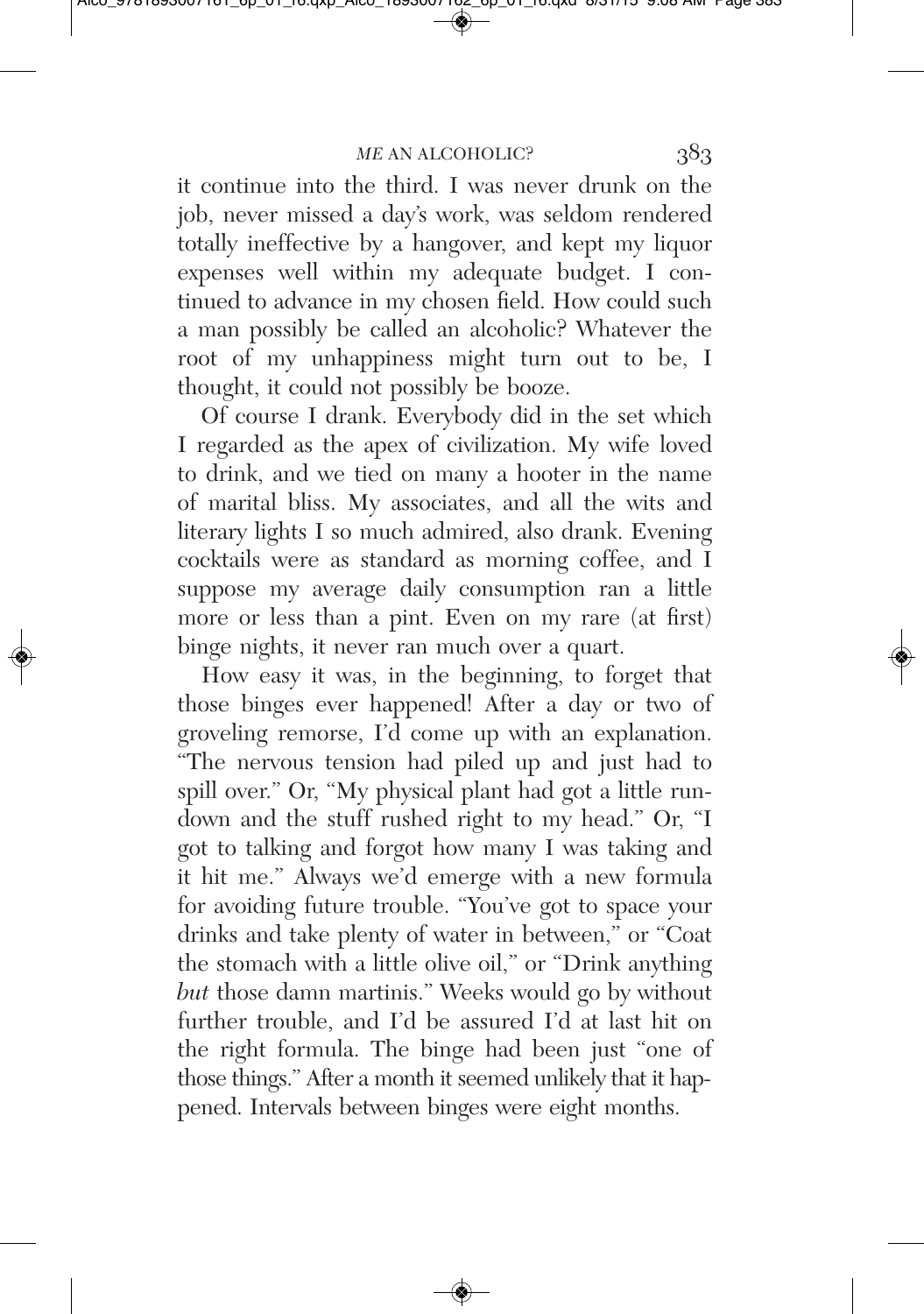My growing inward unhappiness was a very real thing, however, and I knew that something would have to be done about it. A friend had found help in psychoanalysis. After a particularly ugly one-nighter, my wife suggested I try it, and I agreed. Educated child of the scientific age that I was, I had complete faith in the science of the mind. It would be a sure cure and also an adventure. How exciting to learn the inward mysteries that govern the behavior of people, how wonderful to know, at last, all about myself! To cut a long story short, I spent seven years and \$10,000 on my psychiatric adventure, and emerged in worse condition than ever.

To be sure, I learned many fascinating things and many things that were to prove helpful later. I learned what a devastating effect it can have on a child to coddle him and build him up, and then turn and beat him savagely, as had happened to me.

Meanwhile I was getting worse, both as regards my inward misery and my drinking. My daily alcoholic consumption remained about the same through all this, with perhaps a slight increase, and my binges remained one-nighters. But they were occurring with alarming frequency. In seven years the intervals between them decreased from eight months to ten days! And they were growing uglier. One night I barely made my downtown club; if I'd had to go another fifty feet, I'd have collapsed in the gutter. On another occasion I arrived home covered with blood. I'd deliberately smashed a window. With all this it was becoming increasingly hard to maintain my front of distinction and respectability to the world. My personality was stretched almost to splitting in the effort;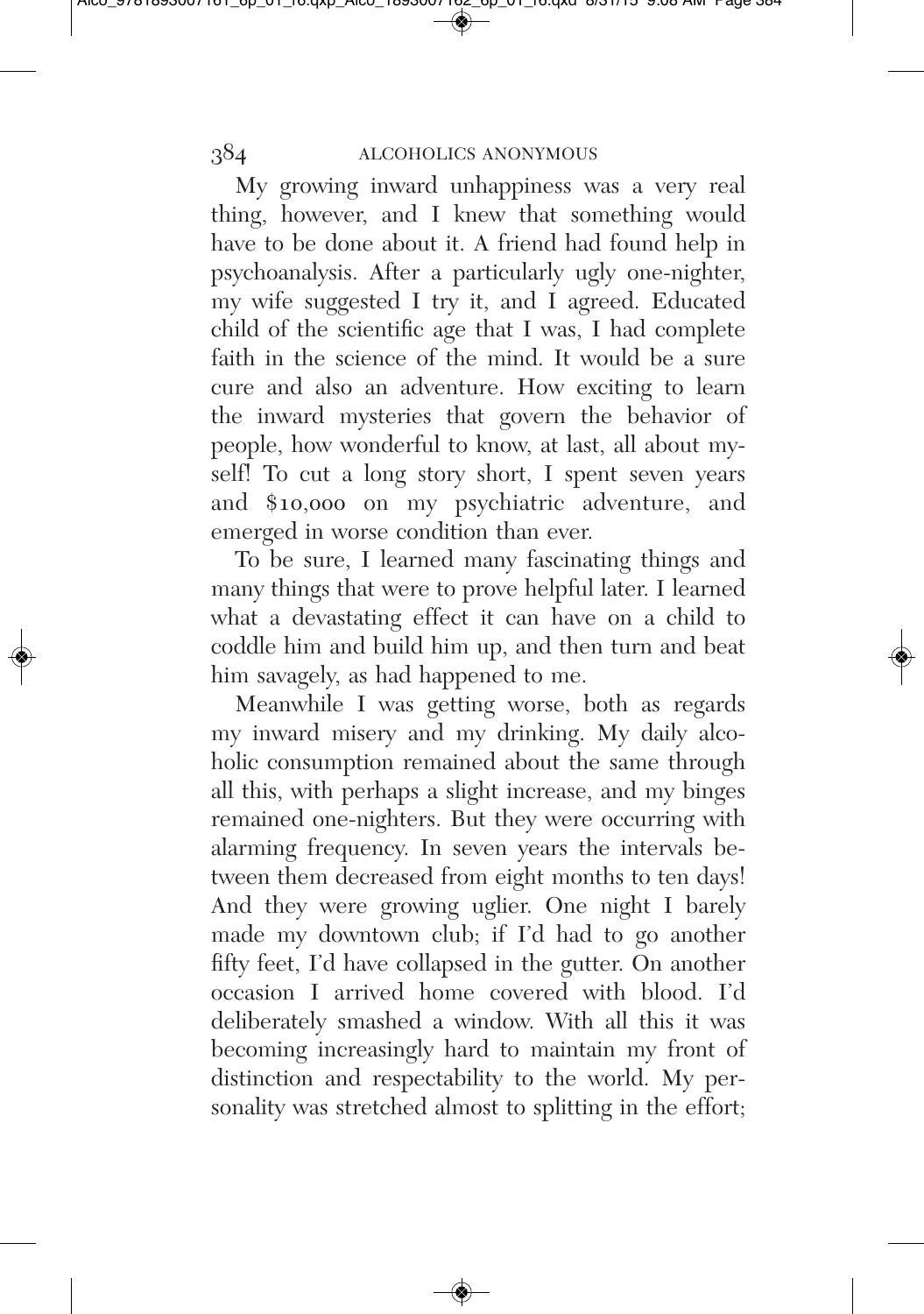schizophrenia stared me in the face, and one night I was in a suicidal despair.

My professional life looked fine on the surface. I was now head of a publishing venture in which nearly a million dollars had been invested. My opinions were quoted in *Time* and *Newsweek* along with pictures. I addressed the public by radio and TV. It was a fantastic structure, built on a crumbling foundation. It was tottering and it had to fall. It did.

After my last binge I came home and smashed my dining room furniture to splinters, kicked out six windows and two balustrades. When I woke up sober, my handiwork confronted me. It is impossible for me to reproduce my despair.

I'd had absolute faith in science, and only in science. "Knowledge is power," I'd always been taught. Now I had to face up to the fact that knowledge of this sort, applied to my individual case, was *not* power. Science could take my mind apart expertly, but it couldn't seem to put it together again. I crawled back to my analyst, not so much because I had faith in him, but because I had nowhere else to turn.

After talking with him for a time, I heard myself saying, "Doc, I think I'm an alcoholic."

"Yes," he said, surprisingly, "you are."

"Then why in God's name haven't you told me so during all these years?"

"Two reasons," he said. "First, I couldn't be sure. The line between a heavy drinker and an alcoholic is not always clear. It wasn't until just lately that, in your case, I could draw it. Second, you wouldn't have believed me even if I had told you."

I had to admit to myself that he was right. Only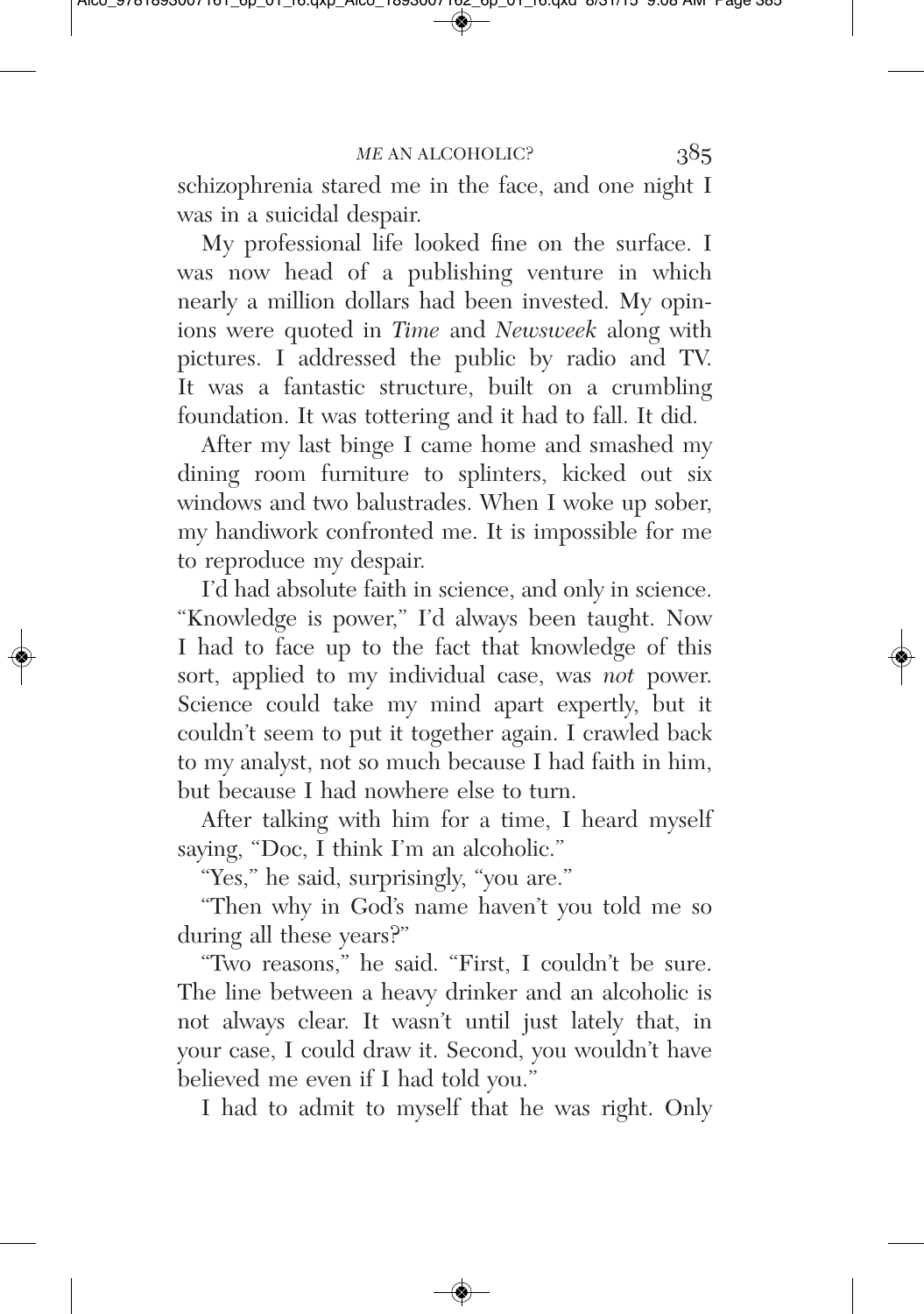through being beaten down by my own misery would I ever have accepted the term "alcoholic" as applied to myself. Now, however, I accepted it fully.  $I$  knew from my general reading that alcoholism was irreversible and fatal. And I knew that somewhere along the line I'd lost the power to stop drinking. "Well, Doc," I said, "what are we going to do?"

"There's nothing I can do," he said, "and nothing medicine can do. However, I've heard of an organization called Alcoholics Anonymous that has had some success with people like you. They make no guarantees and are not always successful. But if you want to, you're free to try them. It might work."

Many times in the intervening years I have thanked God for that man, a man who had the courage to admit failure, a man who had the humility to confess that all the hard-won learning of his profession could not turn up the answer. I looked up an A.A. meeting and went there—alone.

Here I found an ingredient that had been lacking in any other effort I had made to save myself. Here was*—power!* Here was power to live to the end of any given day, power to have the courage to face the next day, power to have friends, power to help people, power to be sane, power to stay sober. That was seven years ago—and many A.A. meetings ago—and I haven't had a drink during those seven years. Moreover, I am deeply convinced that so long as I continue to strive, in my bumbling way, toward the principles I first encountered in the earlier chapters of this book, this remarkable power will continue to flow through me. What *is* this power? With my A.A. friends, all I can say is that it's a Power greater than myself. If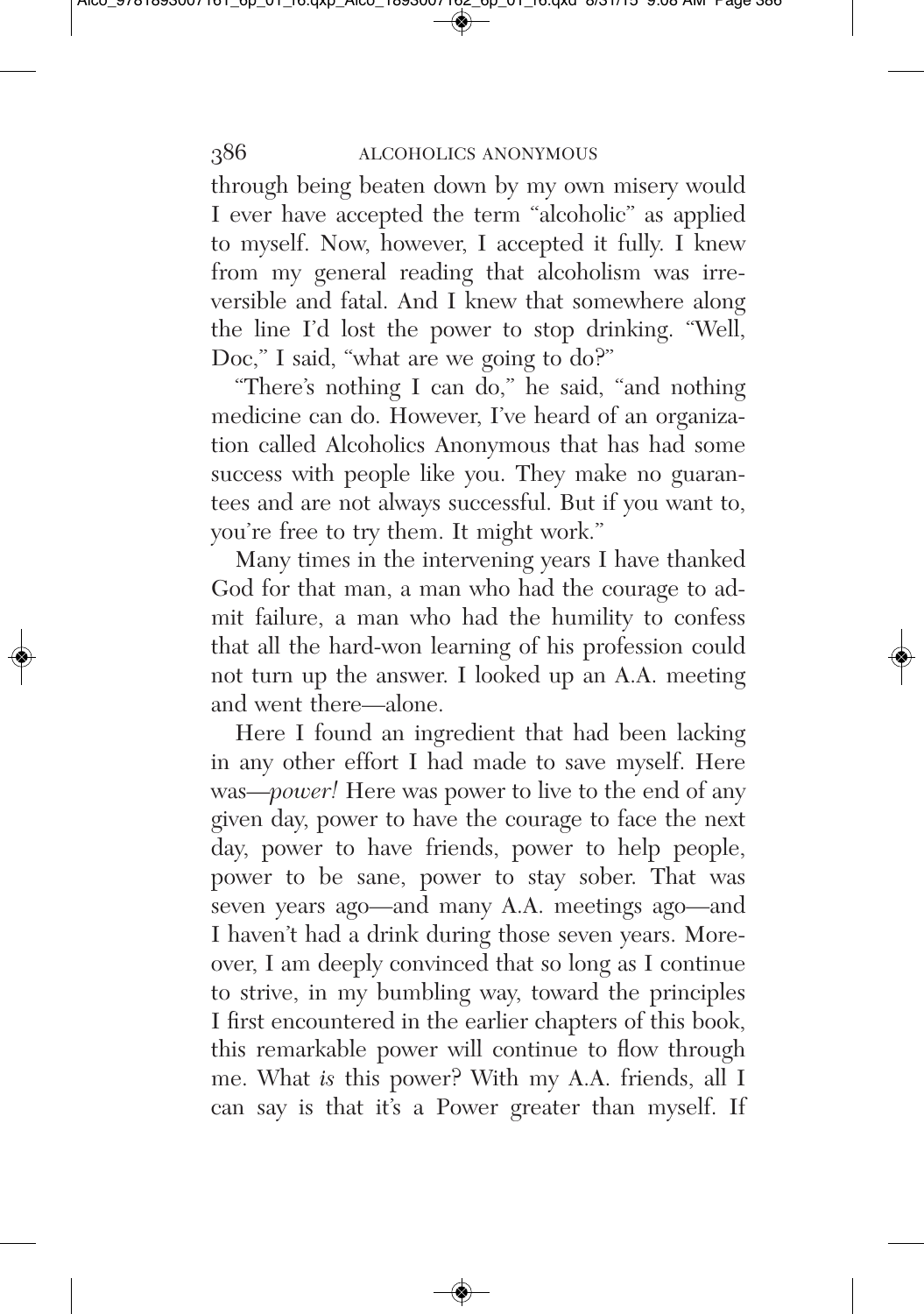pressed, all I can do is follow the psalmist who said it long before me: *"Be still*, and know that I am God."

My story has a happy ending but not of the conventional kind. I had a lot more hell to go through. But what a difference there is between going through hell without a Power greater than one's self, and with it! As might have been predicted, my teetering tower of worldly success collapsed. My alcoholic associates fired me, took control, and ran the enterprise into bankruptcy. My alcoholic wife took up with someone else, divorced me, and took with her all my remaining property. The most terrible blow of my life befell me after I'd found sobriety through A.A. Perhaps the single flicker of decency that shone through the fog of my drinking days was a clumsy affection for my two children, a boy and a girl. One night my son, when he was only sixteen, was suddenly and tragically killed. The Higher Power was on deck to see me through, sober. I think He's on hand to see my son through too.

There have been some wonderful things too. My new wife and I don't own any property to speak of, and the flashy successes of another day are no longer mine. But we have a baby who, if you'll pardon a little post-alcoholic sentimentality, is right out of heaven. My work is on a much deeper and more significant level than it ever was before, and I am today a fairly creative, relatively sane human being. And should I have more bad times, I know that I'll never again have to go through them alone.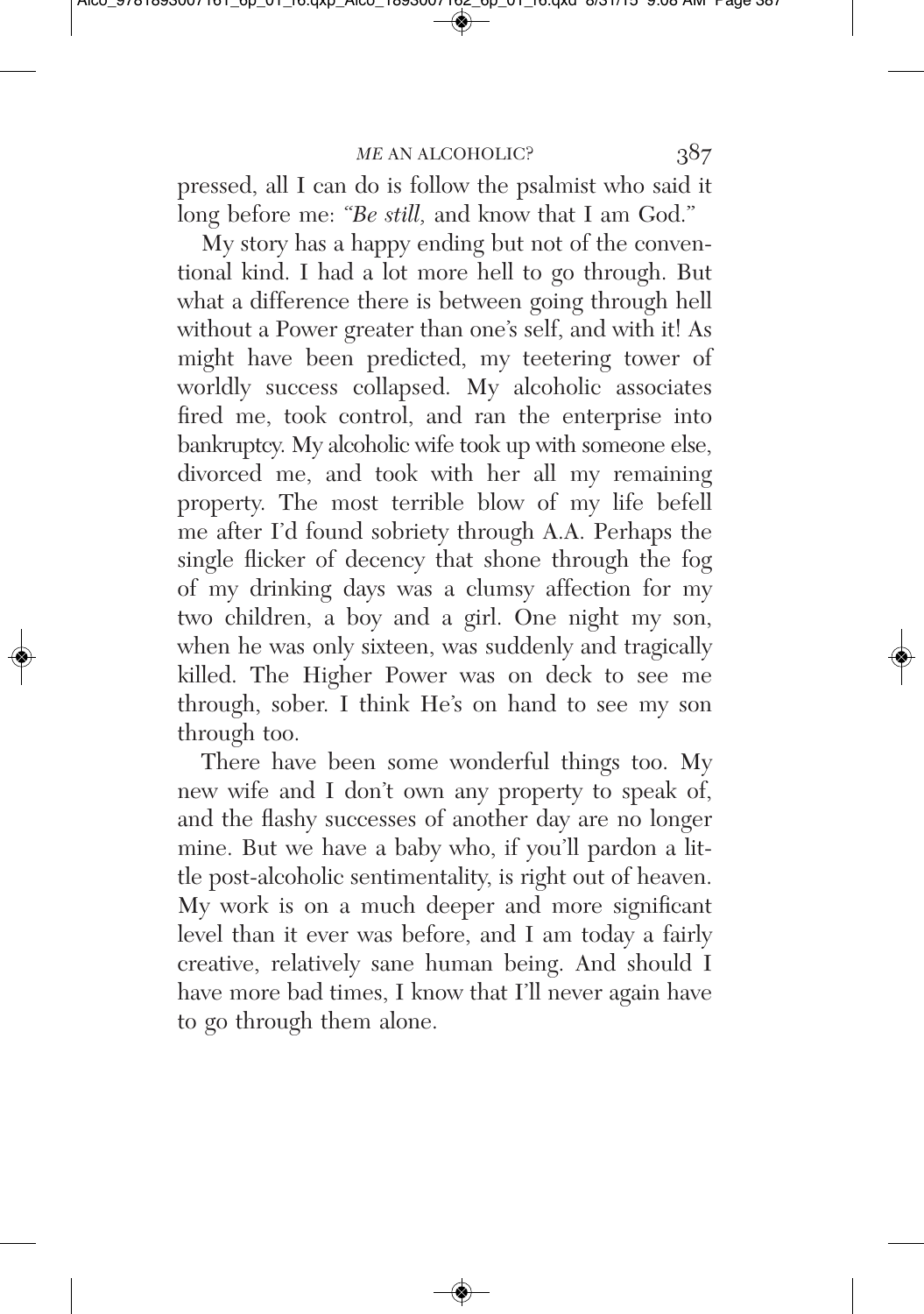## $(14)$

## THE PERPETUAL QUEST

*This lawyer tried psychiatrists, biofeedback, relaxation exercises, and a host of other techniques to control her drinking. She finally found a solution, uniquely tailored, in the Twelve Steps.*

WHEN I WAS a newly minted lawyer starting<br>were five of us in our law office. My favorite lawyer out in the practice of criminal law, there were five of us in our law office. My favorite lawyer was the eccentric, disheveled, wild-eyed Irish law professor who was brilliant or crazy, depending on your point of view, constantly cleaning out his pipe bowl with a black fingernail and tossing back vodka martinis whenever he got the chance. Then there was the new but world-weary litigation lawyer who told endless tales of his former life of white wine and bouillabaisse under the Mediterranean sun as he conducted his exporting business on the Riviera. Why would he leave such an ideal, wine-drenched job in sunny climes to slog away at law school? I kept wondering. There was also a giant good-hearted bear of a man, who today is a judge, who spent more time listening and helping others than he did practicing criminal law. Into this office landed a pair of know-it-all, fast-acting, but not too experienced young lawyers: my husband and me.

Within a dozen years, three of these five promising lawyers were dead from alcoholism, struck down at the peak of their careers. The judge is still and always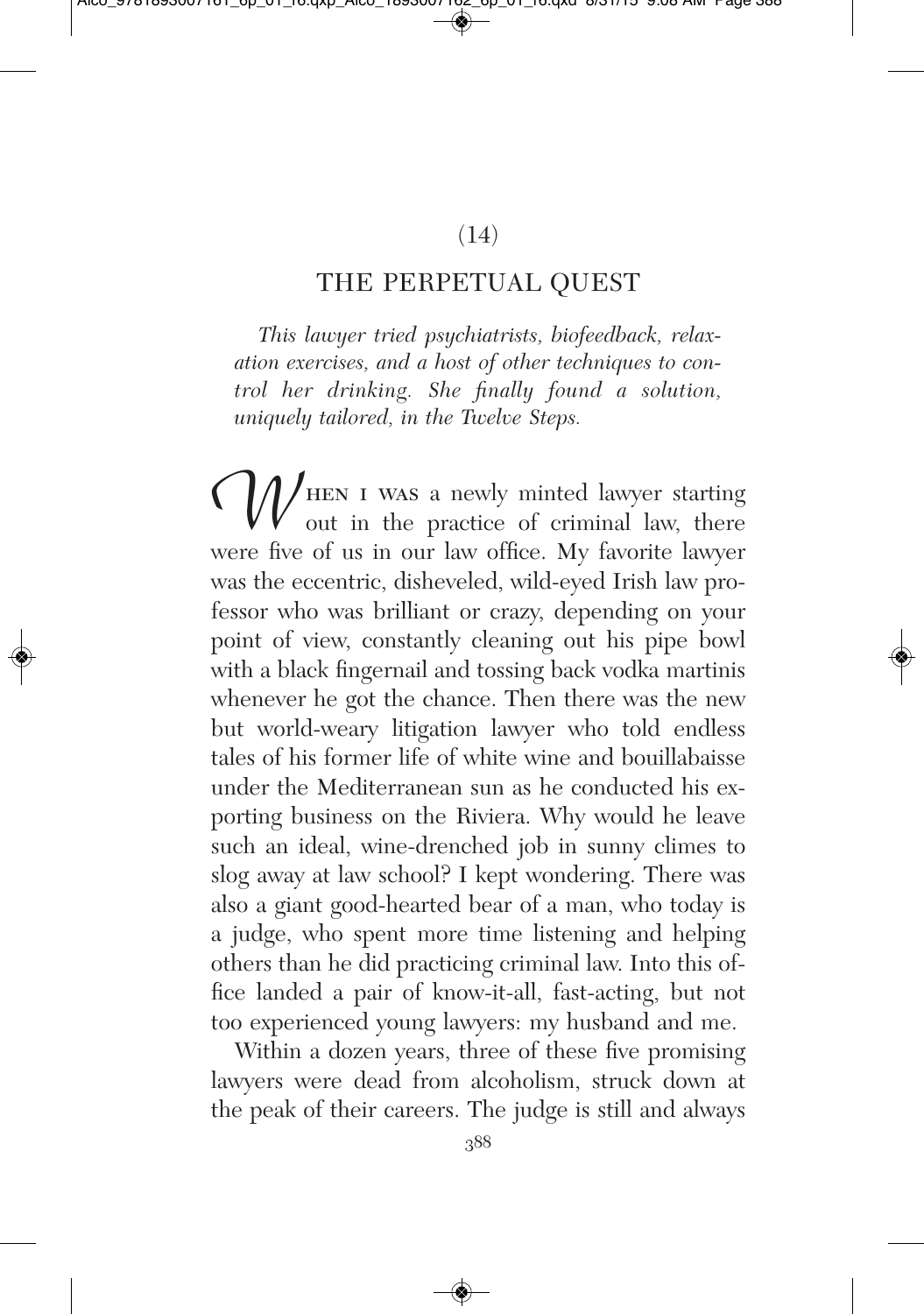has been a sober judge. And I somehow unwittingly, and even while drinking, turned into a corporate counsel and later, thankfully, became a member of Alcoholics Anonymous. The professor's kidneys gave out from one too many martinis; the exporting lawyer kept drinking until he died, despite a liver transplant; my ex-husband died in a fire on what was to be, he had said, his last drunk before going to A.A. *again*, when I was ten years sober. I have been to too many premature funerals due to our good friend alcohol.

My husband and I met and married in law school in a romantic haze of alcohol, twinkling lights, and much promise. We stood out as the only young married couple in our class. We worked and played hard, camped and hiked and skied, threw fabulous parties for our sophisticated friends, and prided ourselves on staying away from drugs. In fact, it was fear that kept me away from drugs—fear that I might not get called to the bar (that's the other bar, the legal one) if I were convicted of possession of illegal street drugs. More importantly, my best friend was wonderful, powerful alcohol, and I loved it.

Until I was four years old, I lived upstairs from a tavern, where I saw a few drunks bounced around. My mother worked for relatives who also lived over the tavern, and whoever had time looked after me. Despite my pleas, my mother married a violent man, and we moved away to a life that made my tavern life look really holy. I kept running away back to the tavern until it was demolished. I still fondly look at pictures of that place.

By the age of fourteen I had my first drunk, which ended in a minor police visit to my home. By the age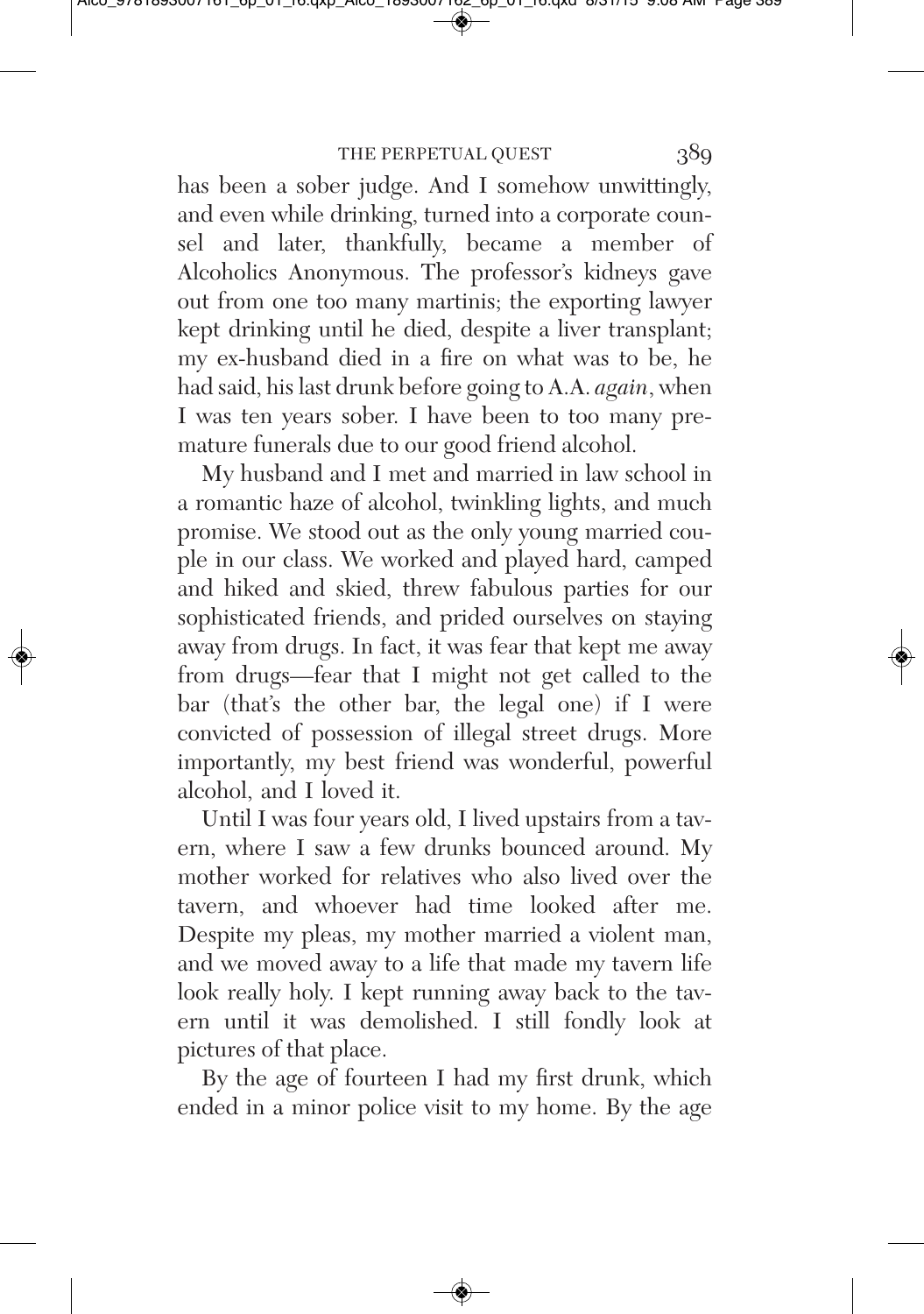of eighteen I was a daily drinker, and by age twentyone I had my first year-long binge in France, which I euphemistically referred to as my study year abroad. I came home very sick and drunk. A few months later I went to bed with a bottle of Scotch one night and decided I would go to law school. If you are having trouble, try something that is even more difficult, to "show them." That was my philosophy. It was enough to drive me to drink, and it did.

At law school we used to drink a lot of beer in student pubs, debating whether rocks had souls and what was the nature of the judicial process, as though it had never been considered before. As new lawyers, my husband and I eagerly beavered in the office early in the morning before running off to court to fearlessly defend the downtrodden. Lunch was the training ground for the perpetual quest for the best martini—usually two or three of them, good for taking away the knot that by this time had permanently lodged itself in my stomach. (I didn't know that it represented fear and that I was not a fearless defender after all.) Afternoons would be full of creative legal arguments in court. If court finished early, maybe we'd make it back to the office, maybe not.

Evenings we drank with the best of them: lawyers, writers, media types, everyone vying to tell the best stories, which of course got funnier and funnier the more we drank and the later it got. When I drank, the fear evaporated and I became articulate and apparently very, very funny—or so they said then. Years later I drank so much that I was no longer funny. But at the time, the drinks and the stories and the camaraderie were as wonderful as I was witty. We would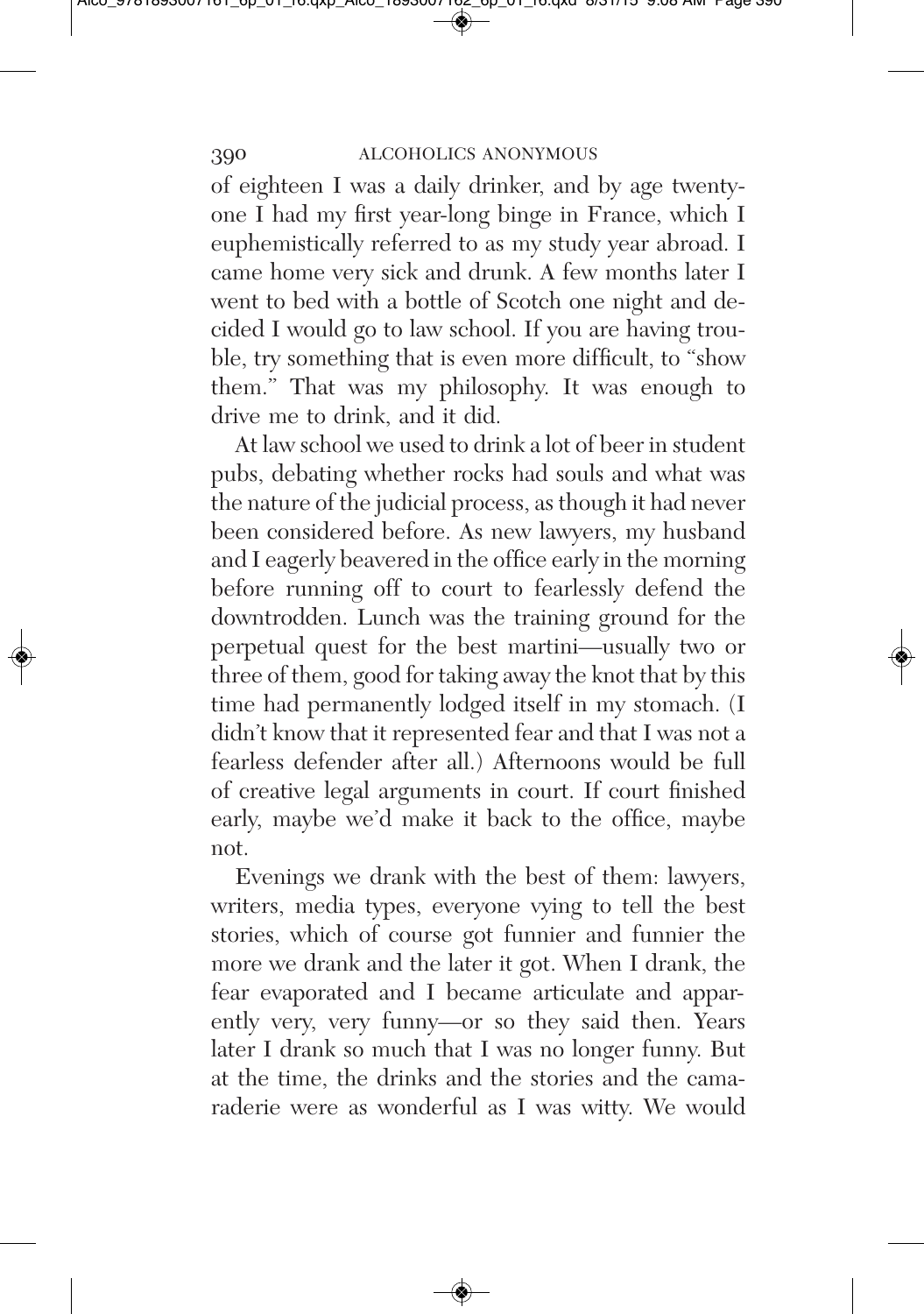get home to sleep by one or two in the morning, and the next day we would be up early to start all over again. The fortitude and resilience of youth made us invincible.

Unfortunately, by the time we thought it was time to have a "real life" and maybe start a family, the marriage disintegrated. I was then twenty-eight years old, getting divorced, drinking all the time, and seeing a psychiatrist three times a week, trying to solve my problem, whatever it was.

I thought I had found part of the answer when I stumbled into a private controlled-drinking program, which helped me, during the initial thirty-day mandatory period of abstinence, to hook a very large rug, row by row, well into many late nights. "One more row!" I kept saying, gritting my teeth against a drink. My period of abstinence also helped me get a better job in the corporate world, away from all those harddrinking criminal lawyers, and a new three-story, fourbedroom house. Just what every single woman needs! It helped me to quit the psychiatrist. During this abstinence, I also got out of a sick relationship, which reproduced the violence of my childhood.

Incredibly, I did not connect the improved manageability of my life in this short period of abstinence to the absence of booze. It didn't matter in the long run, because unfortunately, I started to get drunk again. I recall being fixated on that first glass of wine I was allowed to drink the day my coach informed me that I was ready to start drinking in controlled fashion. My tongue was almost hanging out.

Many drunks later, I tried everything else I could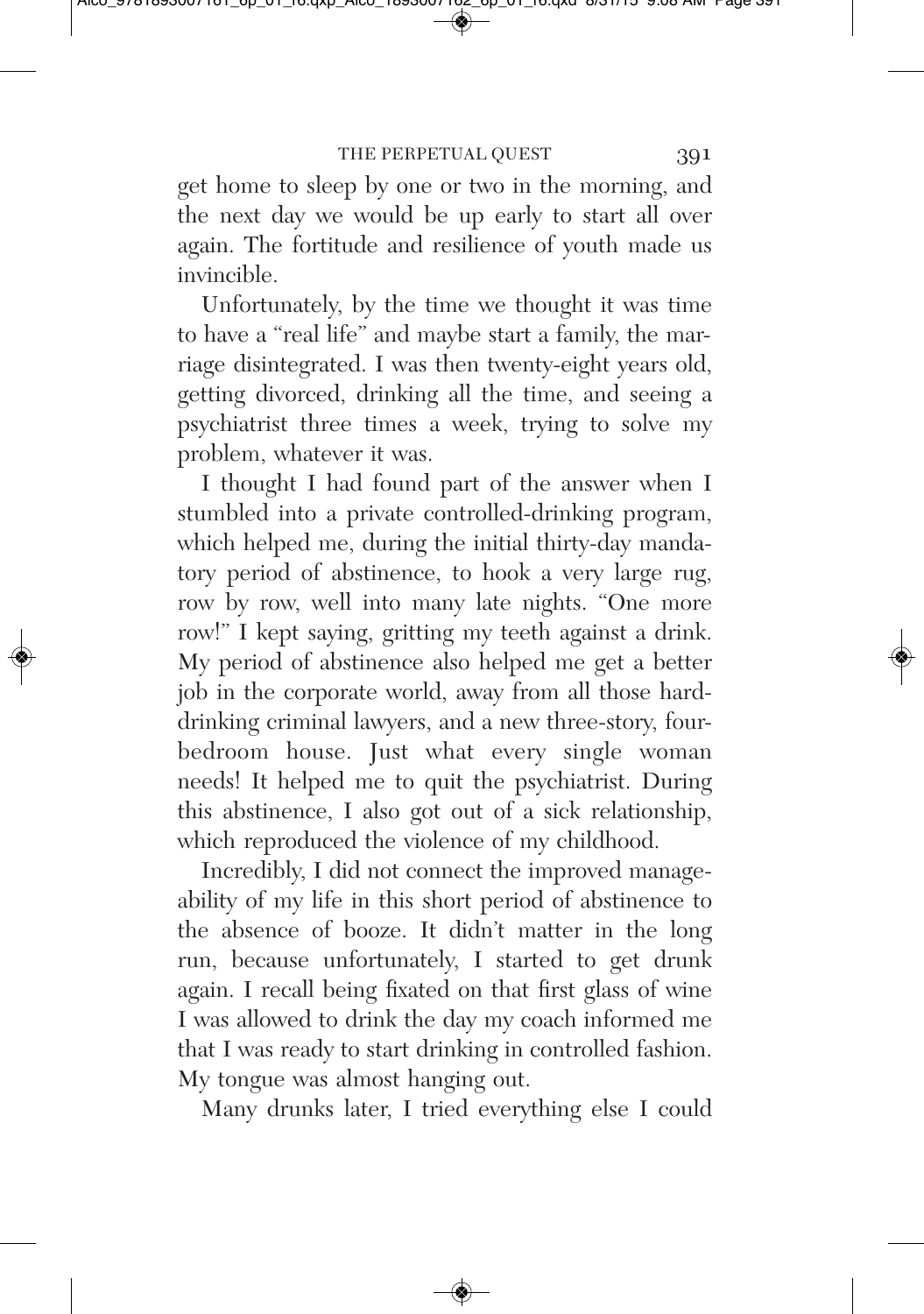find: more therapy, different psychiatrists (it was always to be the next one who would solve my problem), biofeedback, relaxation exercises, Antabuse, lots of self-help books from Freud to Jung, to every current fad that was published or taught. All to no avail, of course, because I'd always end up drunk.

Came the day when I realized that I couldn't keep dragging myself off to work in the morning and spending half the energy of every day concealing the fact that I was a barely functioning drunk. I would go home to drink until I passed out, come to in the middle of the night terrified, listen to the radio, and get worldwide telephonitis, finally dozing off at dawn, just in time to be awakened by the alarm and start the process all over again. I gave up on relationships of any significance, saw my friends less, and stopped committing myself to most social occasions because I could never count on being sober. More and more, I just worked and went home to drink—and the drinking was starting to outstrip the working.

One day I was so hungover at lunchtime I called a friend and had a little cry. "I've tried everything and nothing works," I said, reciting my litany of doctors and different therapies. I did not remember that thirteen years earlier, when I was twenty-one years old, I had attended a few meetings of Alcoholics Anonymous after waking up one morning not knowing where I was. I had just started law school and was terrified most of the time, so I went on a binge to quell the fear, which only got worse. I have no idea what made me go to A.A. way back then. But there were no young people at the meetings, and people kept marveling at how young and fresh I looked. (No one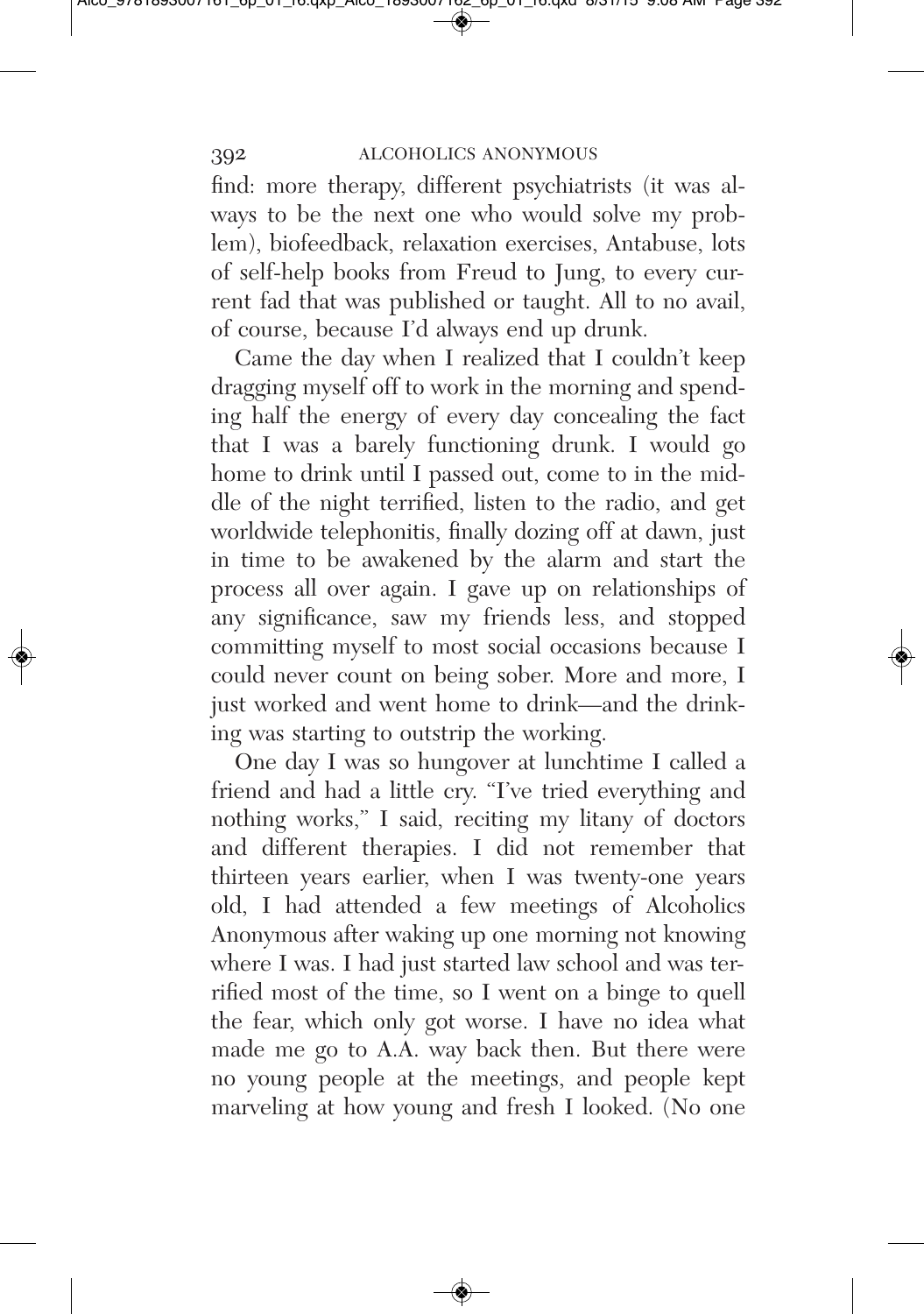at A.A. said that when I came back thirteen years later.)

My friend suggested that we contact a man she knew who was a member of Alcoholics Anonymous, and I agreed to call him. "Perhaps he could call you," she said helpfully, which was the key, because by that night I was just fine and didn't need any outside help aside from a drink or two. But he kept phoning and bothering me about going to a meeting. When he told me he went to A.A. meetings three or four times a week, I thought, Poor man, he has nothing better to do. What a boring life it must be for him, running around to A.A. meetings with nothing to drink! Boring indeed: no bouncing off walls, no falling down stairs, no regular trips to hospital emergency rooms, no lost cars, and on and on.

My first meeting back at A.A. was on an unseasonably hot June night, but there was not a cool drink in sight in that church basement. The smoke could have choked a horse (today, it is much improved), and a fanatical woman with smiling bright eyes eagerly explained to me that they had this important book I should buy. Thinking that they were doing the book promotion because they needed the money, I said firmly, "I'll give you the money, but I don't want your book!" Which about sums up my attitude and explains why, for the next few months, I continued to get drunk in spite of dragging my body to meetings every few days. I would stare at the large vodka bottle in my kitchen cupboard and say, "You won't get me!" but it did; I always lost the battle and ended up drunk.

My last hangover was on a Friday before a long summer weekend. I had struggled through the day feeling small and hopeless, hiding the trembling of my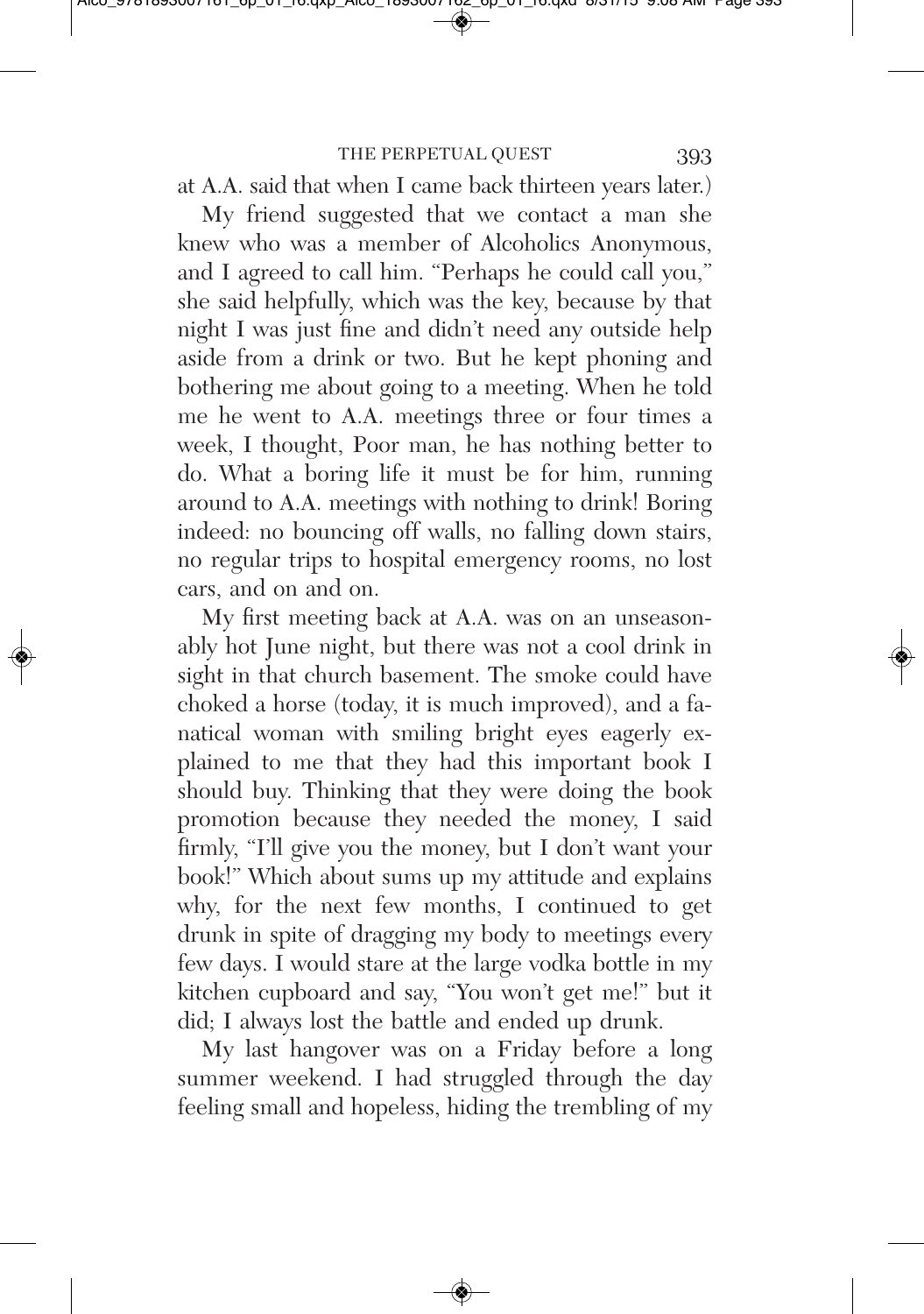hands when I had to sign documents, and desperately working to wrap my tongue around words during meetings. Later that Friday night, after an agonizingly long workday, I was dragging myself up the deserted street thinking that the whole world, except for me, had someplace to go on that long weekend, and what's more, they all had someone to go with.

The first difference between that night and all the others was that I did not immediately go directly to a bar to get lubricated or home with my regular giant weekend supply of booze. Instead I went to my club to swim, where strangely enough I also did not drink. I was so hungover that I had to give up trying to swim and instead wrapped myself in a bathrobe and sat in a dark corner of the locker room lounge for two hours, feeling desperately sorry for myself.

I don't know what happened during those two hours, but close to eight o'clock, I leaped up, jumped into my clothes, and raced off to a meeting I'd had no intention of attending. It was a bit like getting a rap on the head with an invisible hammer and having my brain flip over, because the meeting seemed to be radically different from the last time I had been there. The people looked animatedly alive, the weirdos who had been attending before were absent that night, and the books on display actually looked interesting. I bought the book *Alcoholics Anonymous*, listened intently, and then, for the first time, I went for coffee with those people and listened some more.

Late that night at home, there was a presence in the room with me, even though I lived alone. The next morning I knew I didn't have to drink. That night I went to a Step meeting where they discussed Step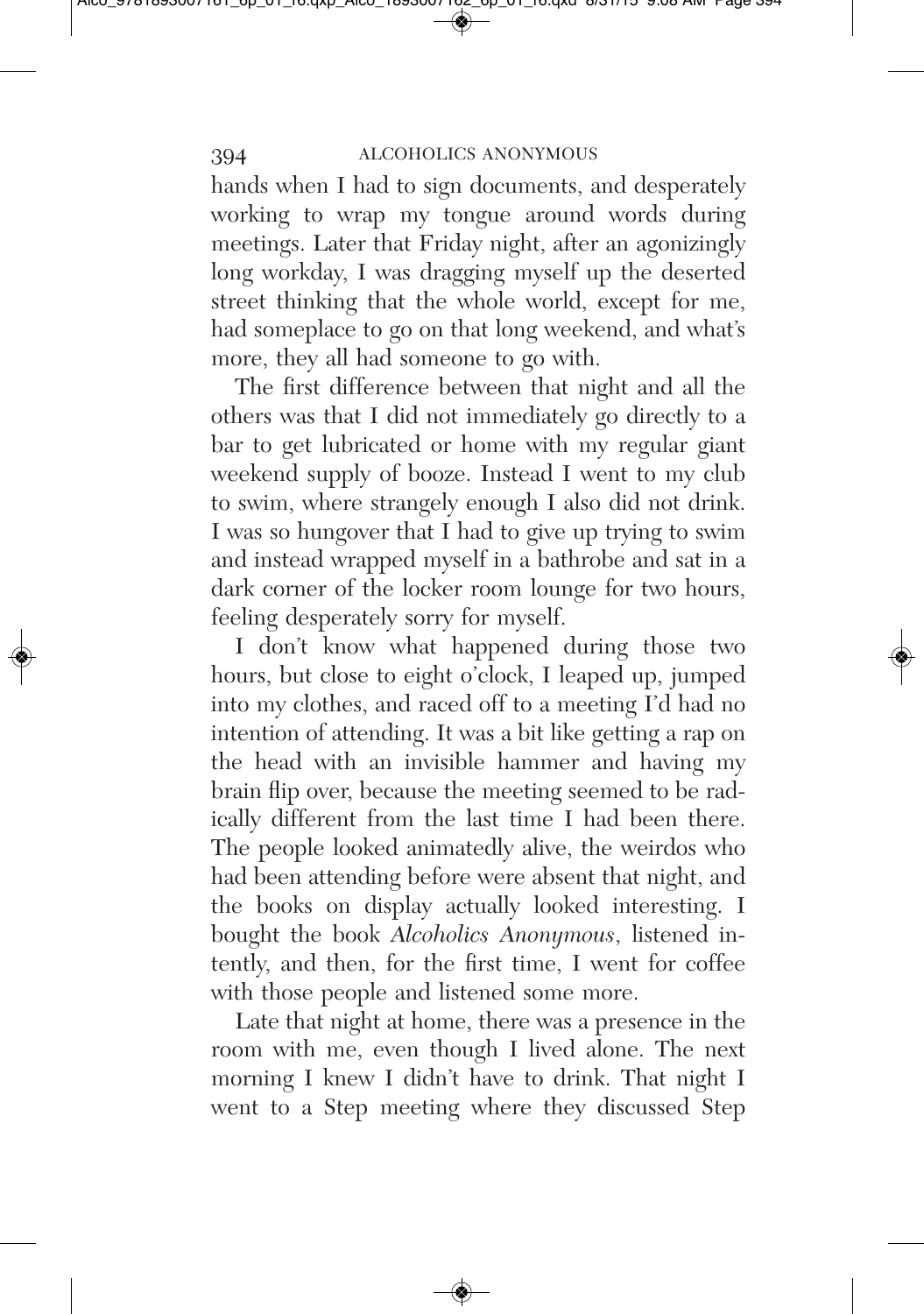Two, "Came to believe that a Power greater than ourselves could restore us to sanity," and I actually talked about God, the one who had abandoned me when I was very little, very frightened, and very hurt. In the weeks and months that followed, I did everything that was suggested to me. I went to a meeting every day, read the books and literature, and got a sponsor who told me to have a quiet time every morning and try to pray and meditate or at least sit still for a few minutes, before racing off for the day. Since I prided myself on adhering to the intellectual principle of not having contempt for anything prior to investigation, I tried to keep an open mind no matter what anyone said and how stupid I thought it was. That probably saved my life.

I joined a downtown group that met near my office right after work at 5:15. (I would not have made it to 8:00 p.m.) Soon, I got into service. I was given bank books, notes of business meetings, and various other instructions and told to do whatever was necessary to keep the meeting going. I did that job for quite some time. I also instituted regular business meetings and found an eager newcomer to whom I eventually turned over the bank book and papers.

I had a lot of problems in those early days, but no matter what the problem, I was repeatedly told to seek more spiritual development, something that did not interest me. I was also told that my purpose here on earth was to be of maximum service to God and the people around me, and that didn't interest me too much either. However, I said nothing, listened, and kept going to meetings, mostly Step discussions, where I heard people talk about how they practiced the Steps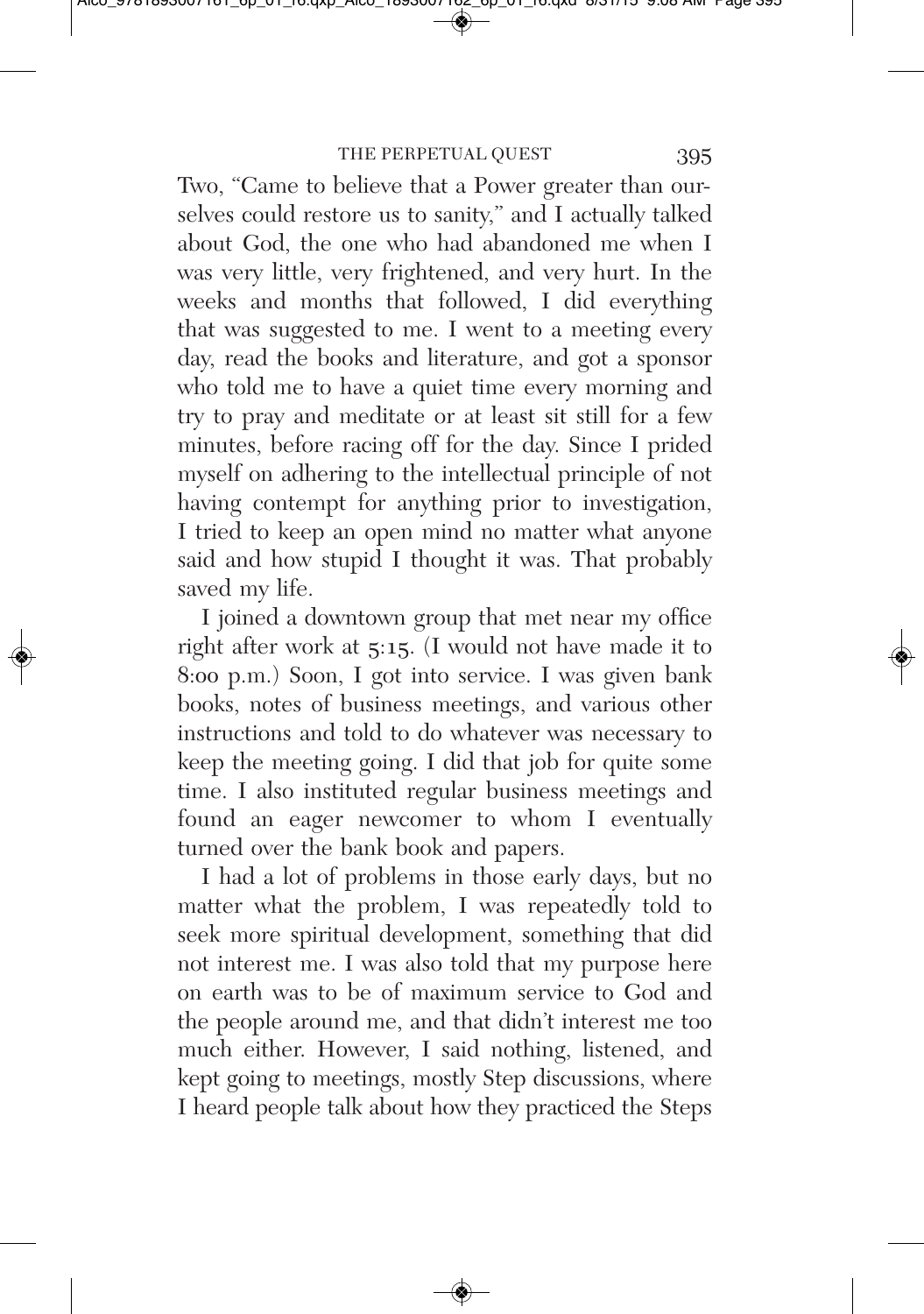and about the Big Book, our selfishness, and helping others. Sometimes, I thought they were nuts, those meetings; often I thought they were boring, but I kept listening and tried to relate.

Soon after a friend of mine was killed by a drunk going the wrong way on the freeway, a truck driver talked about driving long hauls drunk. I was horrified and repelled, until I paused to recall that I used to drive when I couldn't walk straight. When my friend was killed, my A.A. friends said, "Don't drink! Don't think! Go to meetings!" I went to a meeting where I sobbed and gnashed my teeth, but I didn't drink.

I became as compulsive about A.A. as I had been about drinking, which was necessary because I had been told to spend as much time at meetings as I had spent drinking. I went to every A.A. get-together possible and was saturated with A.A. I listened to tapes of A.A. talks. I read and reread the literature and books, laughing into the night over *Dr. Bob and the Good Oldtimers*. I signed up for the *Loners-Internationalist Meeting* in print *(LIM)* and shared the meetings I attended in letters to people who could not get to meetings. This helped me to remember what I had heard, and my sharing helped someone else. I once wrote to a man who received my letter the same day he had killed someone in a car accident, which would no doubt make one very, very thirsty.

Many years later, although alcohol is not part of my life and I no longer have the compulsion to drink, it can still occur to me what a good drink tastes like and what it can do for me, from my stand-at-attention alcoholic taste buds right down to my stretched out tingling toes. As my sponsor used to point out, such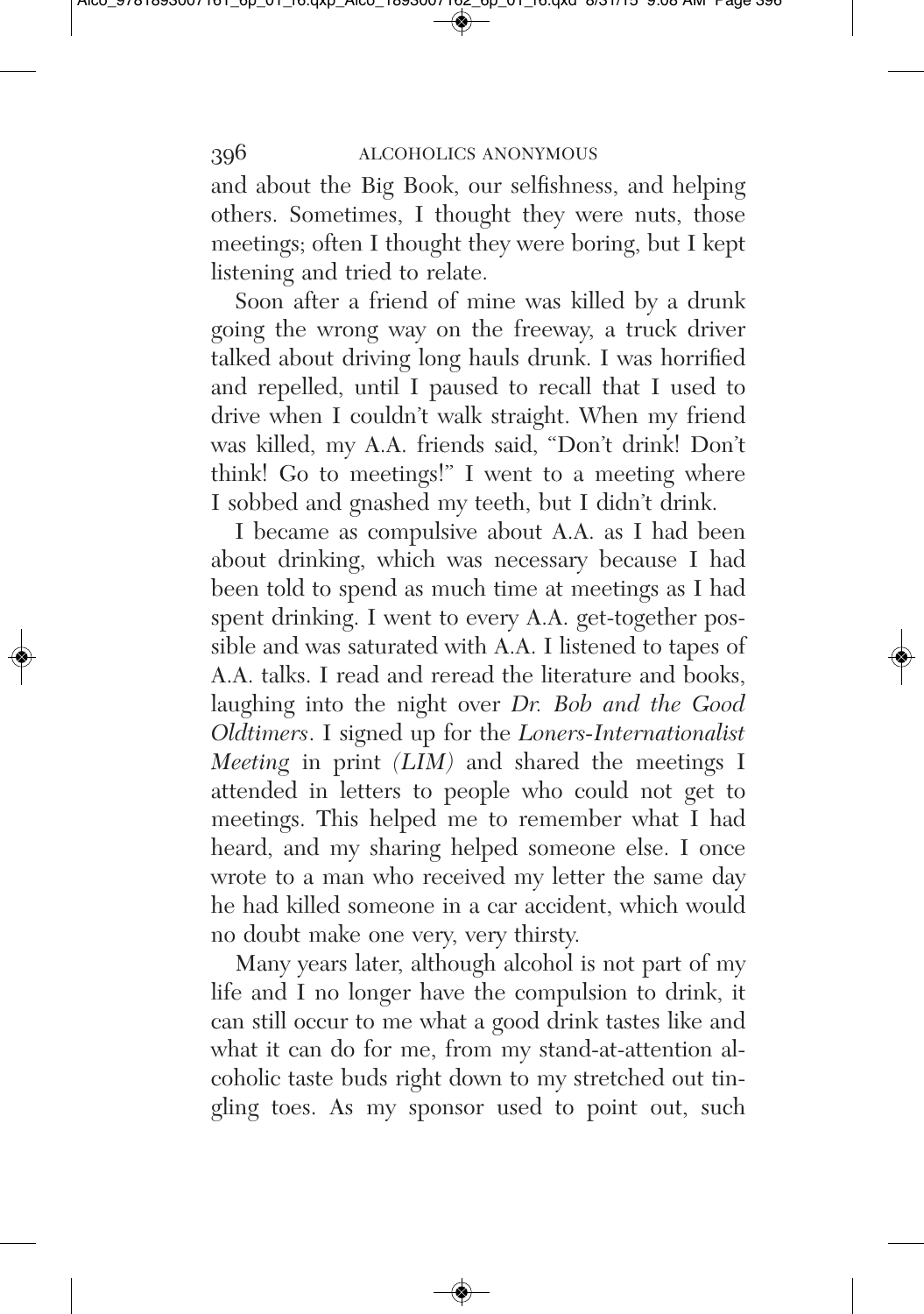thoughts are like red flags, telling me that something is not right, that I am stretched beyond my sober limit. It's time to get back to basic A.A. and see what needs changing. That special relationship with alcohol will always be there, waiting to seduce me again. I can stay protected by continuing to be an active member of A.A.

The hardest thing I had to deal with in sobriety was my own anger and the violence I lived through in my childhood. I had forgiven those involved as best I could, but the mind seems never to forget. I had gratefully received years of outside help because I was told that my drinking was only the symptom of deeper troubles. Yet despite the help of many professionals, I know I would never have recovered from violence and alcoholism without A.A.'s Twelve Steps, which are uniquely tailored for people like me.

Just as importantly, I believe that I recovered through the grace of a Higher Power, despite the fact that I was very angry and wanted nothing to do with God when I arrived at Alcoholics Anonymous. In fact, I did not need to find God. I only needed an open mind, and the spirit found me.

When I was five years sober, I met a man in A.A. who was also five years sober. He said that the rocks in my head fit the holes in his. Today we have a daughter who has never seen her parents drink and who sees them try to help others in Alcoholics Anonymous. We have a nice home and sober family life in a community with lots of A.A. friends and meetings. It's a long, long way from that first A.A. meeting, and it couldn't get much better.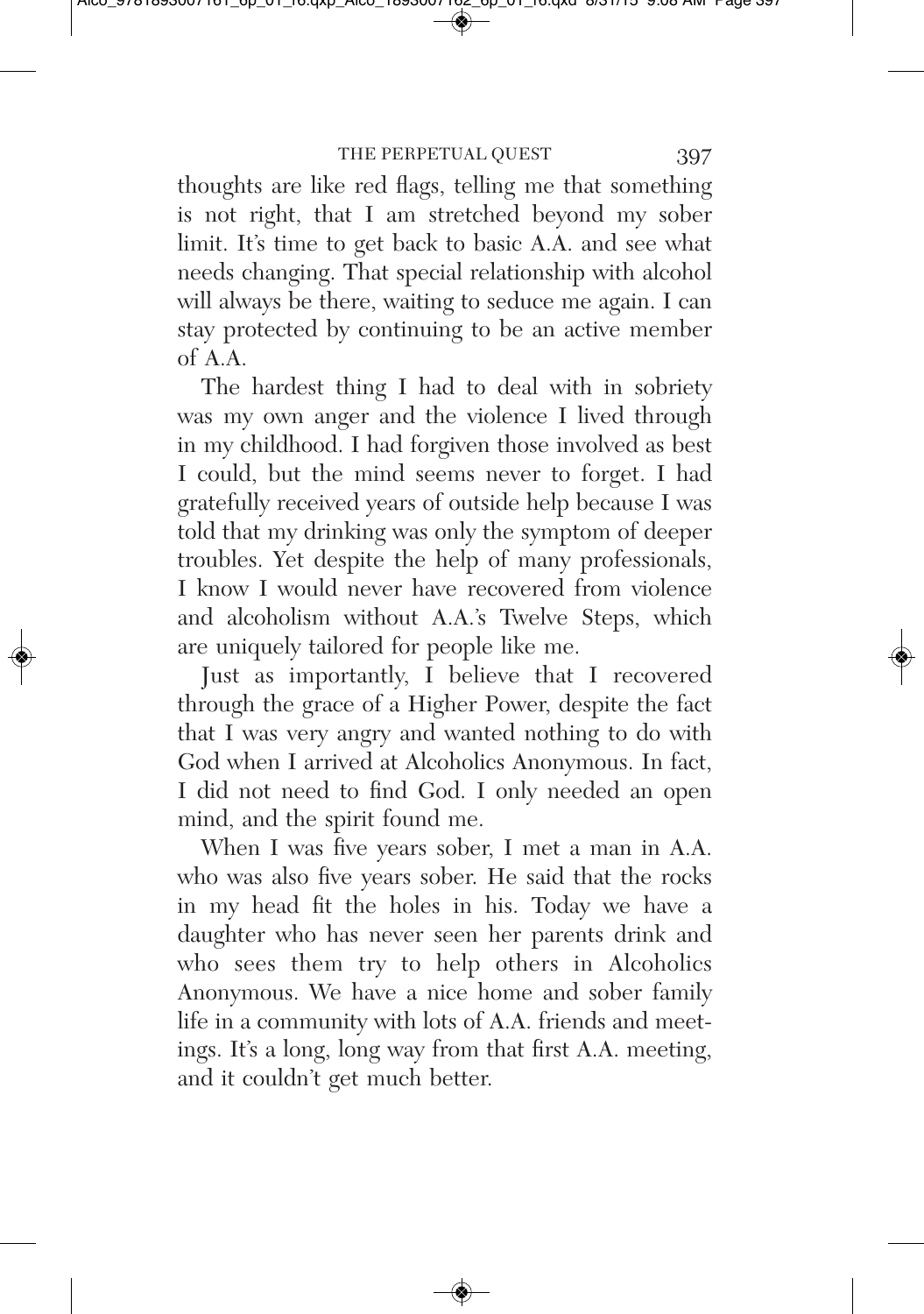## $(15)$

# A DRUNK, LIKE YOU

*The more he listened at meetings, the more he came to know about his own drinking history.*

V sually our stories start out by telling what we were like, what happened, and what we are like now. For me, what it was like was nothing in we were like, what happened, and what we are like now. For me, what it was like was nothing in particular—no problems, nothing special happened. Nothing that I realized, anyhow. Only much later, when I started listening to other people and what happened to them and when and how, did I realize that those things were in my past also.

My story starts in the middle. What happened? My family and I were attending a relative's bris, a Jewish ritual circumcision and baby-naming ceremony. After the ceremonies and brunch I fell asleep. When it was time to leave, they woke me up. The car ride home was very quiet. The wife and my two kids said nothing. Later that day I found out what the problem was.

When they came to wake me, I was very belligerent and threatening. I scared them. They were afraid I would hit them. That was it. I could see that something had to be done. My wife's sister-in-law, who is a social worker, suggested we see a counselor. I thought that might be a good idea. I was having anxiety attacks for no reason. I used to be able to demonstrate products to high-level executives of the corporation I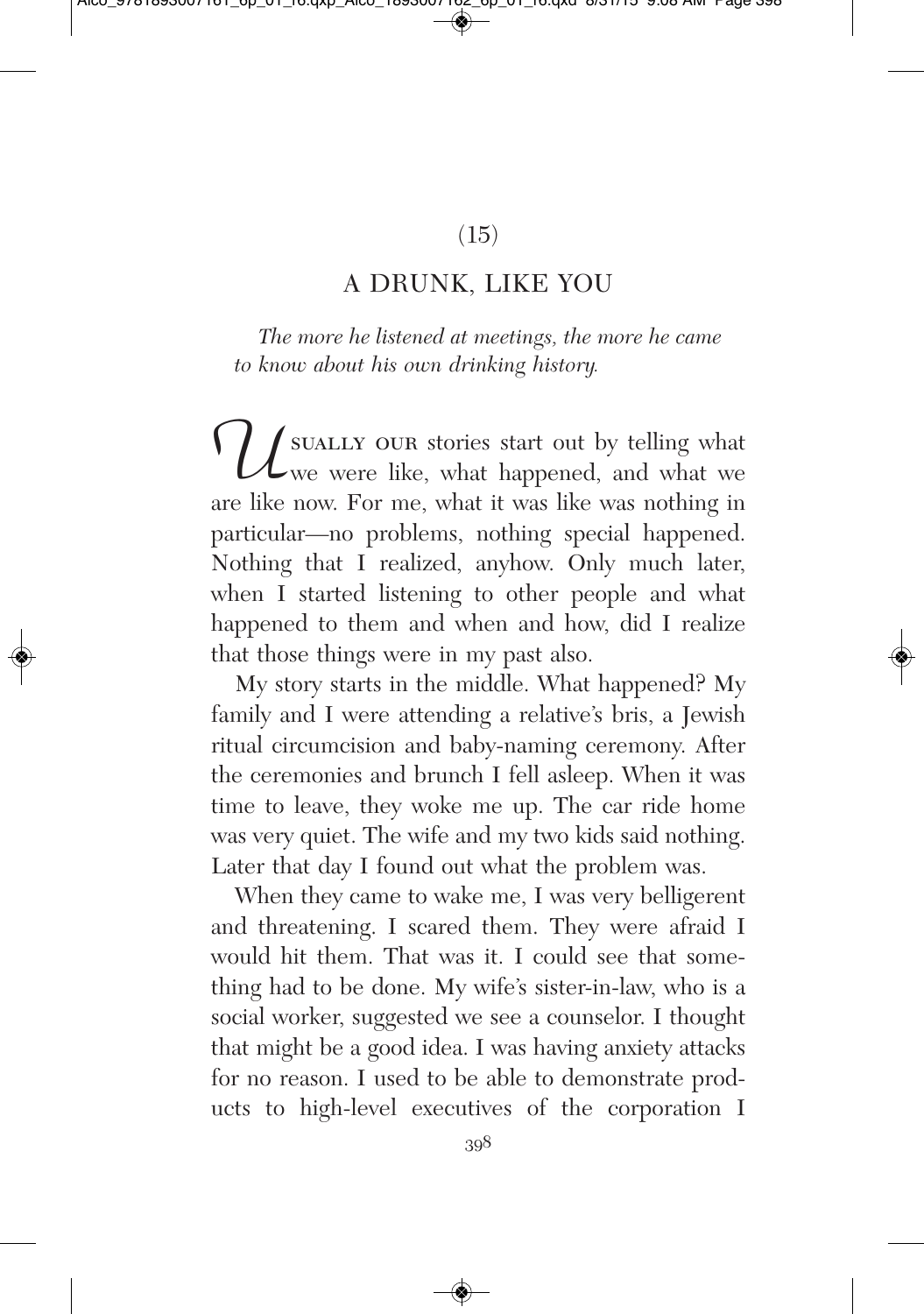worked for with no problem; now even minor product showcases were becoming difficult.

Also, I was having trouble getting technicians to work for me. In the past I had had my pick because I was good to work for and the projects were fun, with interesting new ideas. I always had a quick temper, but now things were getting out of hand. I would do things like beat up my desk with my desk chair.

And the most serious thing to me was that I was contemplating suicide. I had an actual plan—a plan for an accident that would raise no question in the minds of the insurance company. So in a moment of sanity, I decided it would be a good idea to seek help. If I hadn't lost my marbles, they were at the least very loose.

So my wife and I found a psychiatric social worker at the local Jewish Family Services agency. She saw us as a couple, then individually, then together, and so it went. When we were together, we worked on our interpersonal problems. When I saw her by myself, she would talk about drinking. I don't know why she kept bringing it up. I drank, but not that much. I never even mentioned my drinking except maybe to say, "Yes, I do drink," when she asked. It wasn't the problem—the other things were. One day she read me some questions from a pamphlet, which I answered honestly. She concluded that maybe I drank too much, and we talked about that for several sessions.

One day she asked if I could limit myself to five drinks in a day. I said, "Sure." Was I surprised when I found that I couldn't. That should have been my first clue that she might be right, but it didn't occur to me.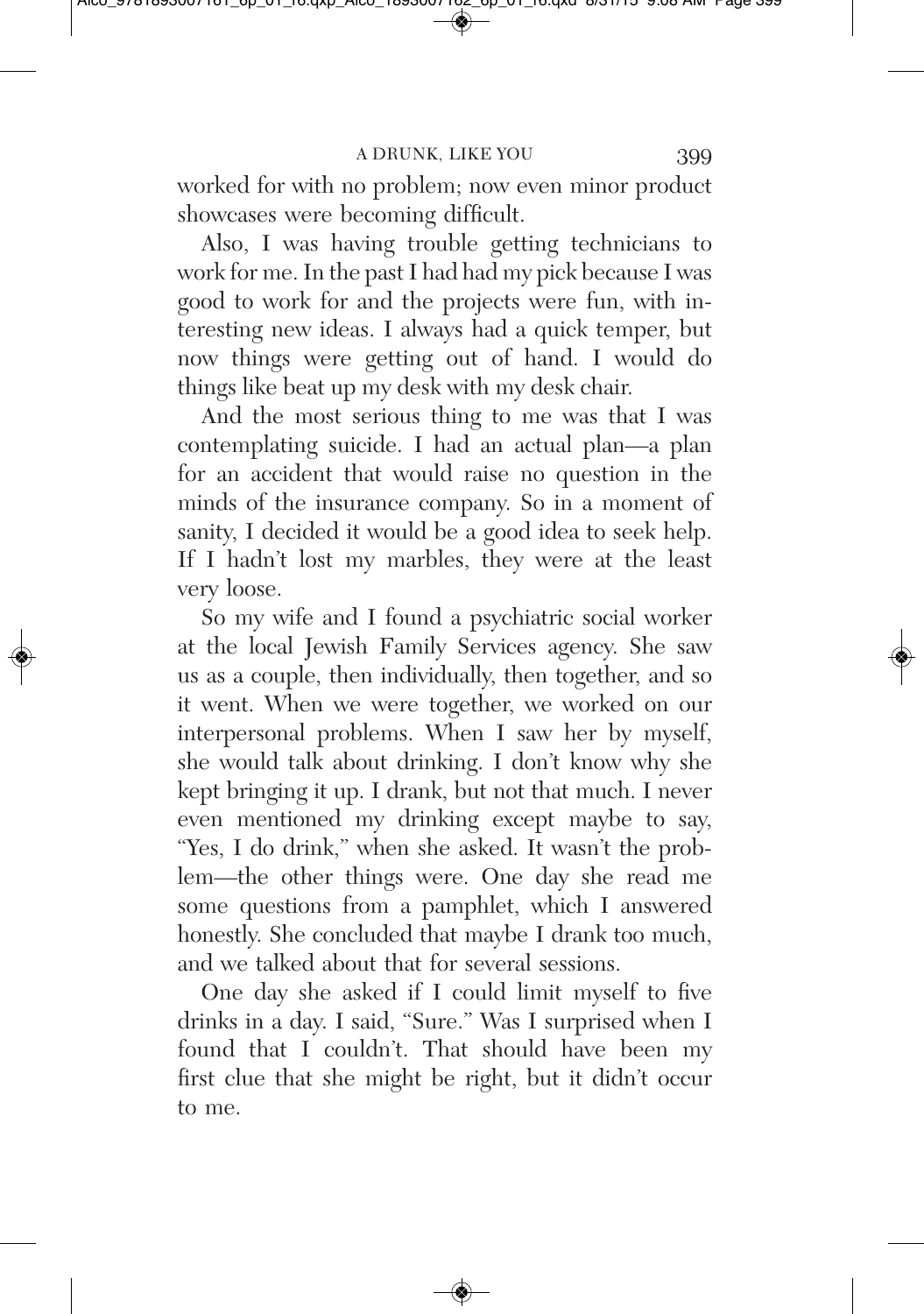Then I hit on a clever solution. I have several academic degrees, and someone as smart as I was could solve this problem. The idea was to put off the first drink as long as possible and go to bed after the last drink. That worked out okay, and I told the counselor I was able to keep it to five a day with little or no problem. But she said if you had to control something, it was out of control.

During one session she suggested that I try not drinking at all one weekend. "Okay," I said. She also suggested that I send the kids off somewhere for the weekend because I might be irritable.

I used to watch a lot of late-night movies—it was my time to relax by having a few drinks, a habit that started in night school when I had a full-time job and was studying chemistry at night. I had seen movie versions of what happened to people who had drinking problems: *The Lost Weekend, Days of Wine and Roses*, and others. And so I was nervous about raging, losing control, and maybe being violent as my wife had said I was. So we packed up the kids and the booze (all of it) and took all to my wife's parents.

Much to my surprise the weekend went well—no problems—and in the next session I told my counselor so. She said, "What about the meeting?" I said, "What meeting?" She said, "The A.A. meeting." I said, "What A.A. meeting? We never talked about that." She said I had agreed to go to an A.A. meeting. So out came a meeting list. She explained about open and closed meetings. I decided on one I thought would be okay for me—a men's discussion group. They would be my kind of people, and the time fit into my schedule. The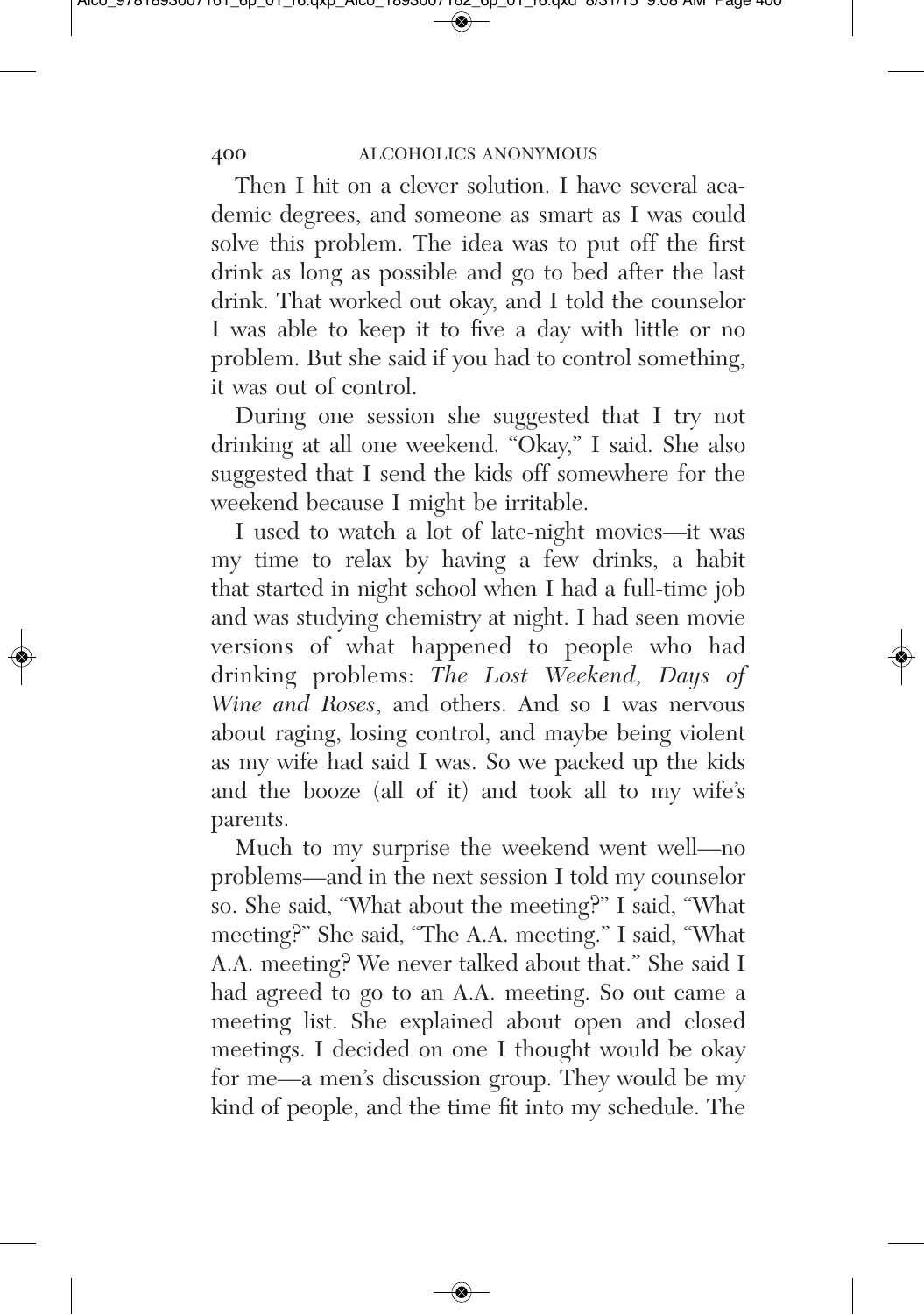meeting list started on Sunday. I never started a project or anything else on a Sunday. Monday was my *M.A.S.H*. night. Tuesday was *Tuesday Night at the Movies,* and I am a big old-movie fan. So Wednesday is when I decided to try this A.A. meeting.

The meeting went okay. We talked about somebody's problem with an anonymity break at his doctor's office. The people at the meeting were telling him stuff that made no sense to me, like "Live and Let Live," "Easy Does It," "One Day at a Time," "use the Serenity Prayer," "talk to your sponsor," and as we went around the table it came my turn. Since they were all saying they were alcoholics, it wasn't too hard for me to say my name and, "Hi, I'm an alcoholic," and suggest that the man should just go to another doctor. He thanked me very much, and after the meeting he said to be sure and come back next week.

During the meeting, somebody mentioned spending too much time at discussion tables when we should have been spending more time at First Step tables for newcomers. So I went to the First Step table the following week. The discussion was very interesting. I didn't think I was "powerless over alcohol," but I knew "my life was unmanageable."

One night we were talking about when we started drinking, and I was saying that I drank all my life. Actually I was given my first drink at my bris. That is usually done when a boy is eight days old. So I said all Jewish boys start drinking early. I had to admit that after that it was just the usual milk and juice until I could sit up at the table with the family, and then there would be kiddush wine every Friday night. Not great stuff—what we got was sweet wine and seltzer,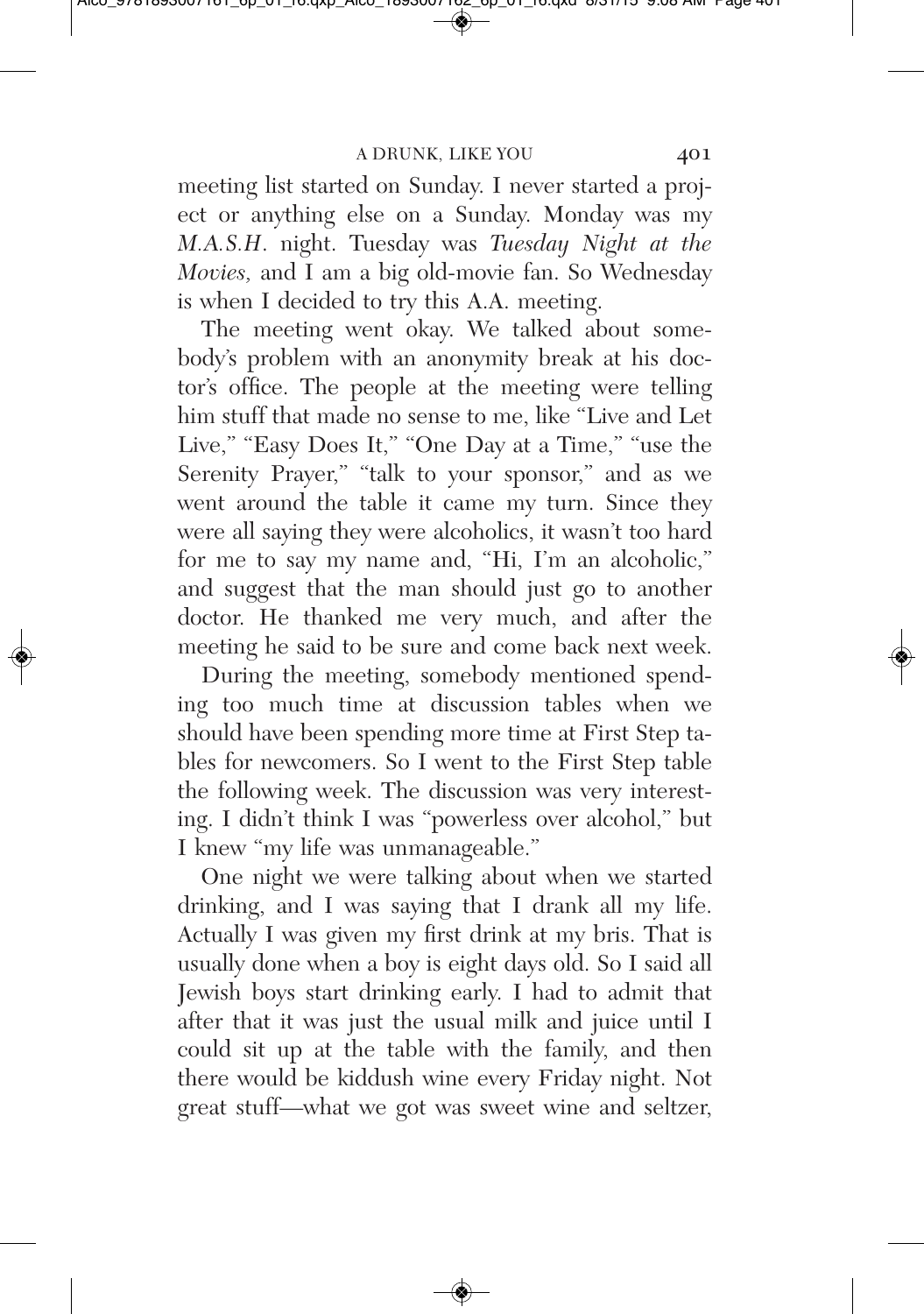so I didn't drink very much of it. I didn't like it. Later I learned the definition of a social drinker: someone who could take it or leave it.

When I was about ten years old, we all came back from my cousin's bar mitzvah services to celebrate at my grandmother's house. There I had my first real drink. All the adults went over to the table for a schnapps. There were all these little tiny glasses in front of various liquor bottles and everybody was having one, so I had one too. It was good. It was smooth and warm and wonderful. I liked it and went back for another. This one wasn't smooth—it was hot going down, not as wonderful.

After that I drank what I could, when I could, where I could. Not much, not often, not as a ten-yearold. At that First Step table we figured out, or they did anyhow, that that was alcoholic drinking—having one and going back for a second right away. I know now I never had just one drink, ever.

One night they were talking about how much they drank, and one guy said he had so many beers, the next guy talked about shots, one about mixed drinks I never heard of, another about so many pints, and on it went around the table. When my turn came, I said I didn't know. "Wow, that much," they said. "No," I said. I meant I didn't know the amount. I drank mostly at home and poured some in a tall glass and drank that and did it several times. "Well, how many times did you refill?" "I don't know."

Somebody asked it another way. He wanted to know, how many did I buy? "Well," I said, "I stopped in the package store every day and bought one." "Oh," he said. "How many did you have left at the end of the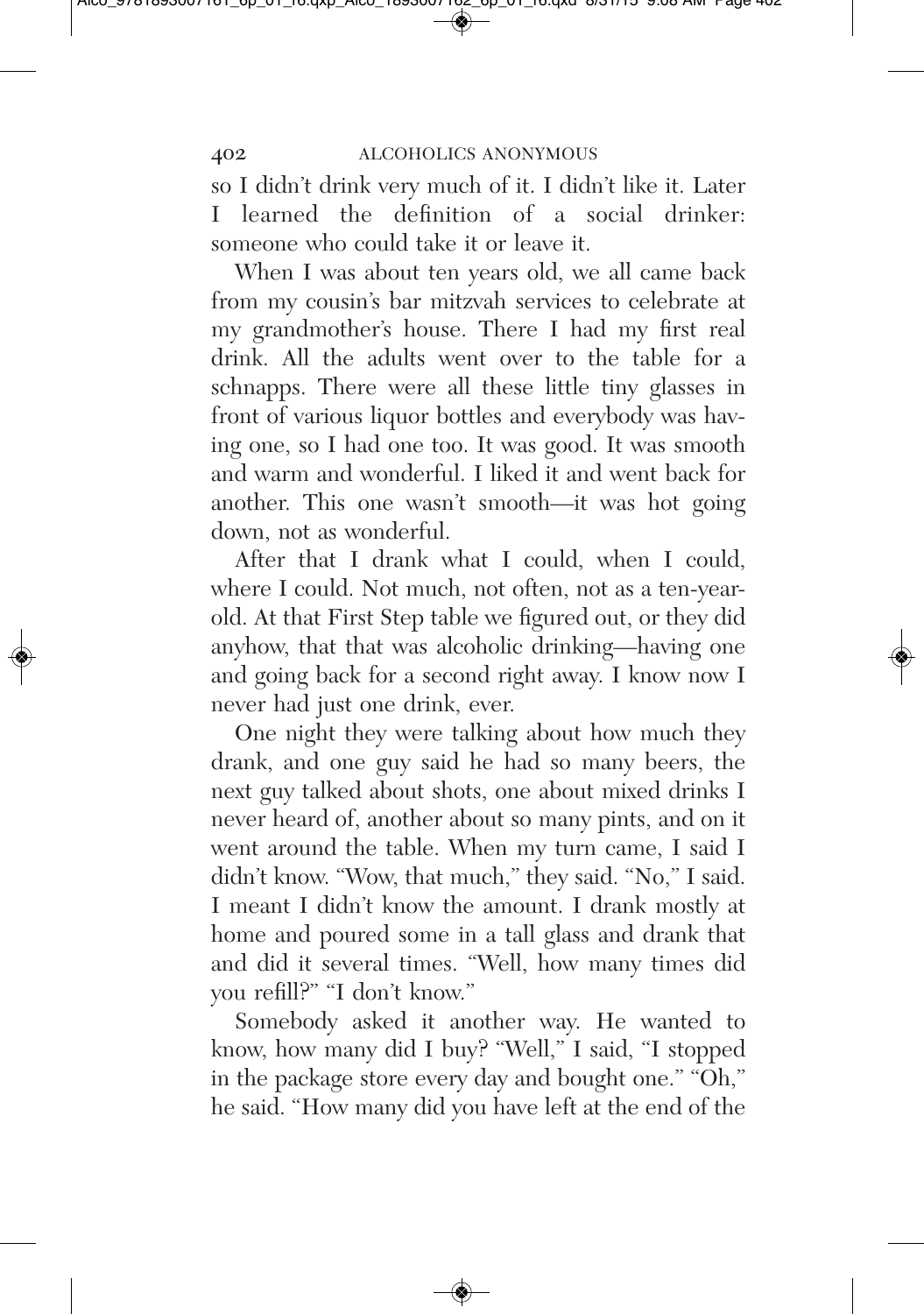week?" Well, he had me there. "None," I said. He said, "a bottle-a-day man." I never got to say another word—it was settled over my objections.

I saw the counselor once a week, and I went to this men's meeting once a week, and everything was getting better. Once I saw somebody get a ninety-day pin. I decided not to get one. Even though I couldn't see it from where I was sitting, I wasn't going to wear an A.A. sign. One day somebody got a ninety-day pocket piece that he could rub for luck, and I decided to get one of those. After my three months were up, I went to the literature guy and bought one. He said it would be nice if it was presented to me in front of everybody. I wasn't too keen on getting up in front of everyone. He said it would be good for the newcomers; it would show them that the program worked. So I told him okay and asked the leader of the First Step table to give it to me. They were paying him to run the meeting, or so I thought at the time. (Later I found out that they were reimbursing him for the snacks.) So the following week I got my pocket piece and thanked everybody for giving me the power over alcohol. Now I was more powerful than alcohol because for the first time in a long time I could choose not to use it.

A couple of weeks later the large company I was with, which had relocated me and my family at their expense, had a large staff cutback, and I was cut back—fired. I thought I was fire-proof. I was in a very important position, doing important work. I was the chief researcher in developing a new product; I was sitting in on strategic planning meetings. I was very upset. After all, I was better now and back to being a good employee and team player again, but to no avail.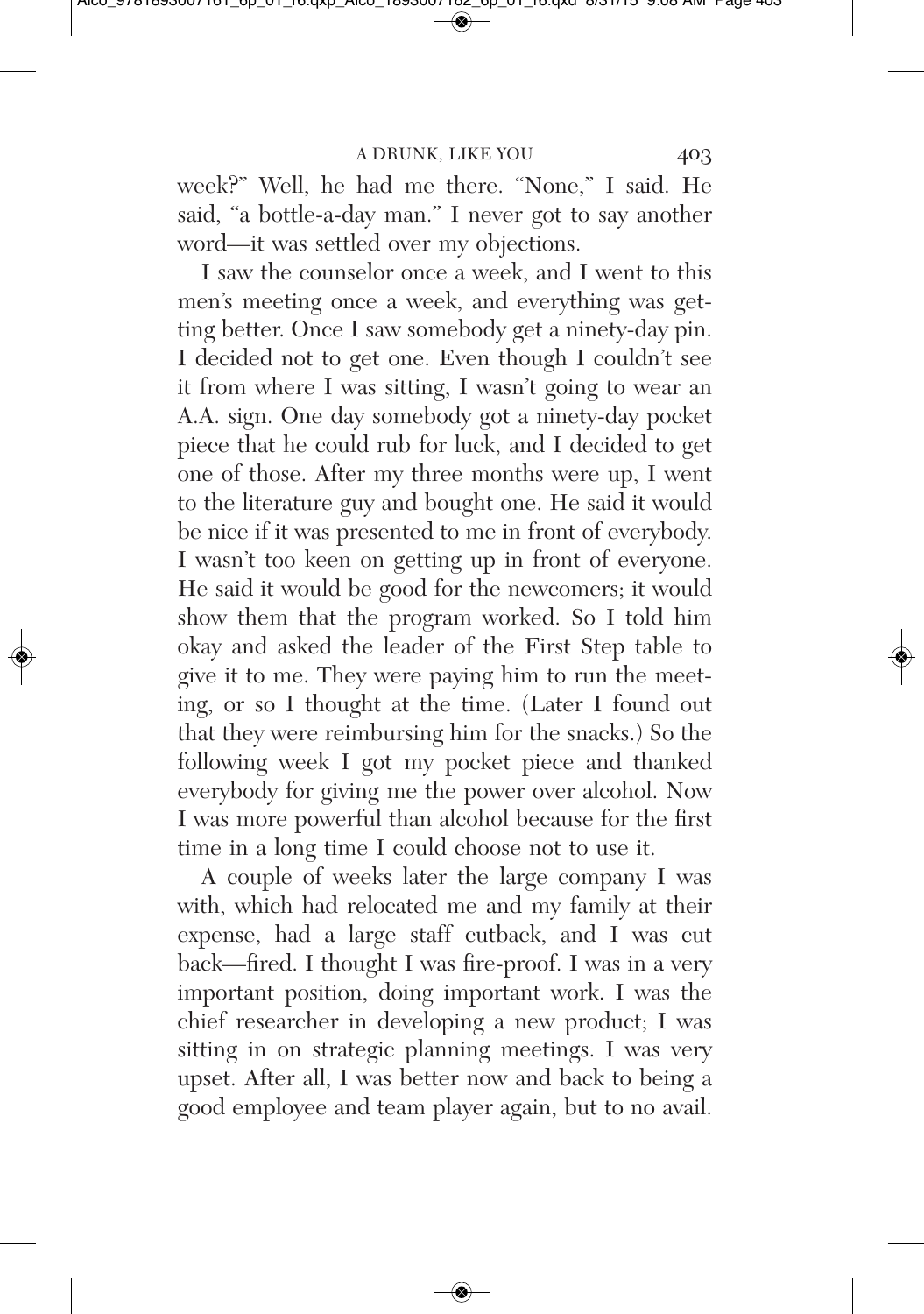We were able to stay on site in special offices set aside for us to conduct our job search. As part of this job search, I was allowed to go to a professional convention being held in the Southwest.

Now somehow, between the time I lost my job and my flight to the convention, I decided maybe I was not an alcoholic and I needed to test that theory. After all, I was a researcher, and things had to be tested. I decided that on the plane (it seemed like a safe place) I would put the question to the test. If I could have one drink and no more, I was not an alcoholic—alcoholics can't do that. So when the stewardess came by to ask me if I wanted a drink, I said, "Yes." She put two little bottles' worth in a glass ("No ice, thank you very much") and went up the aisle. On her way back she asked if I wanted another, and I said, "Yes." I drank for the whole flight—before dinner, during dinner, and after dinner. As we approached our destination, I searched in my pocket for a pen to fill out the in-flight magazine response card. I found this large coin. I took it out to see what it was. It was my ninetyday pocket piece, and I was reminded of what I was doing. And the thought came to me: Wow, those guys at the meeting were right—I am powerless over alcohol. I put that coin back in my pocket and from that day to this, some  $15\frac{1}{2}$  years later, I have had no urge to drink.

When I got back to my meeting, I told them what had happened. I don't know why—it was not like the old me to 'fess up to anything. They were concerned only whether I was still drinking. And I said, "No, I'm not." I was worried that they were going to take my coin back. All they wanted to know was what I was going to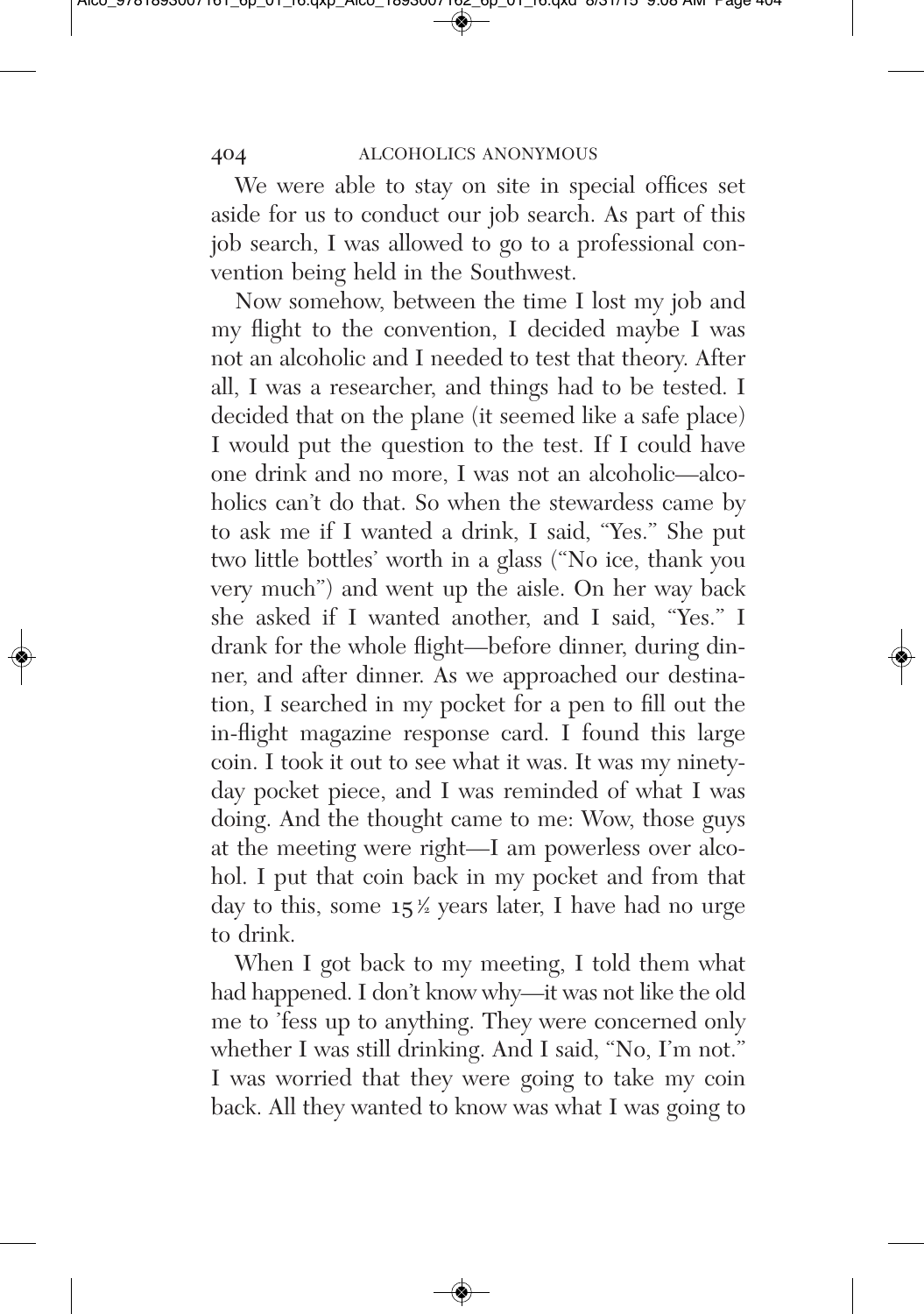do now. I had no idea. They did, however. They said I needed a sponsor—so I found a sponsor. They said I needed more meetings. "How many?" I wanted to know. They said I only had to go to meetings on days I would have had a drink. They said I needed to identify, not compare. I didn't know what they meant. What was the difference? Identifying, they said, was trying to see how I was like the people I was with. Comparing, they told me, was looking for differences, usually seeing how I was better than others.

One day we were talking about spiritual awakenings. Everyone talked a little about what happened to them and when and how and all that. Then it came my turn. I said I hadn't had one yet, but I was open to it.

Well, two people were trying to talk at the same time. "What have you been telling us about the airplane flight all this time?" "Well," I said, "I was drinking and the coin reminded me of what I did. And I decided I was powerless and couldn't drink anymore and stopped." One man said, "Well, that's it. What more do you want?" I said, "What about the blinding white flash?" "What about it?" he said. "Read the Big Book. The Appendix explains the concept of a sudden change and a gradual change, and that not everybody has a blinding flash." "Oh," I said, "That was it—that was mine?" "Yes," I was told. "What more do you want?" Actually I wanted something more dramatic, and my sponsor said what he so often did: "So?" And I found myself saying, "Well, if that's it, it will have to do." "Have to do?" he replied. "It was bigger and better than most, and more importantly, it worked. You stopped and didn't start again."

Well, that worked for me. I have stayed in the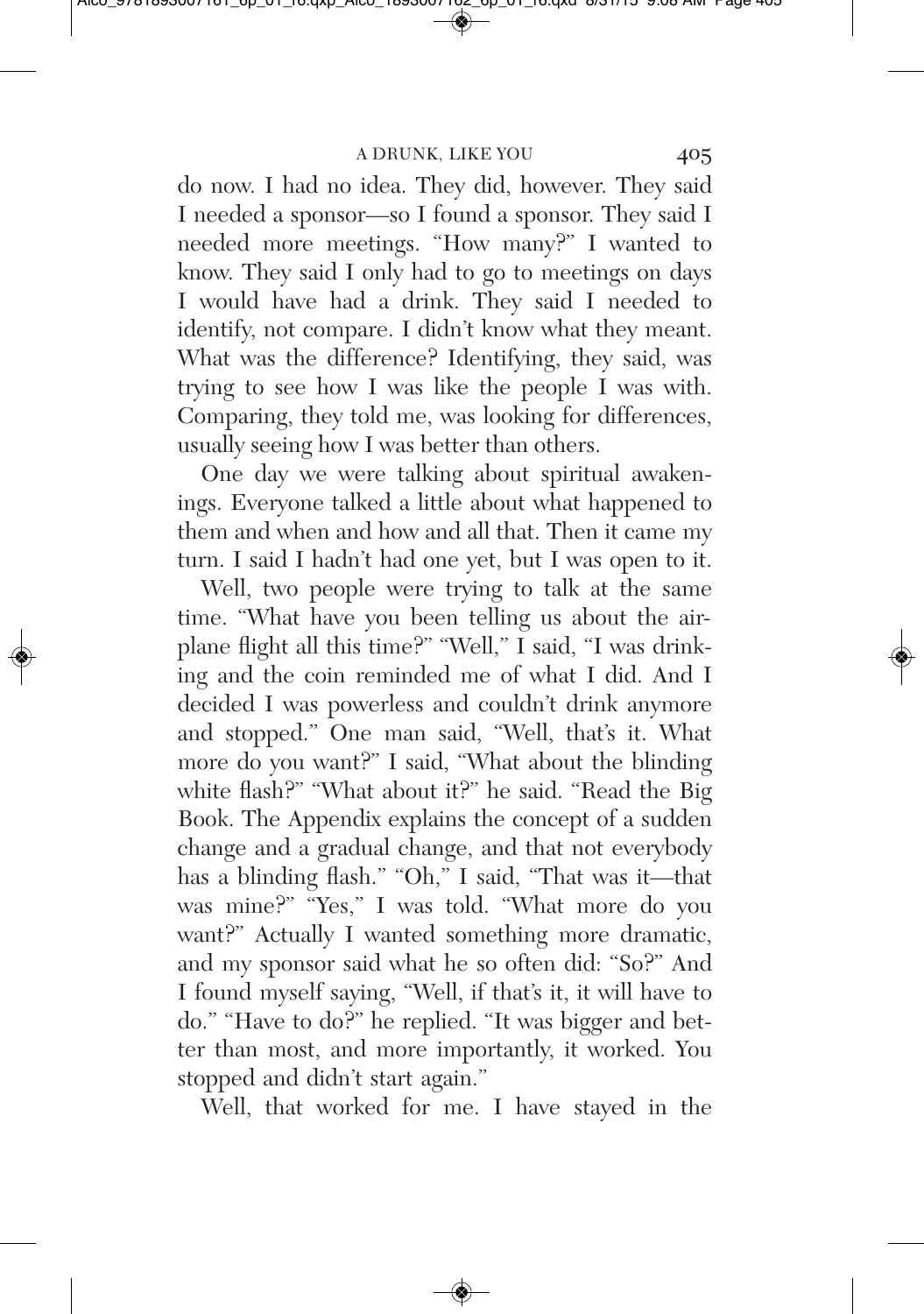#### 406 ALCOHOLICS ANONYMOUS

Fellowship of Alcoholics Anonymous long enough to find the program in the Big Book and to practice all its principles in all my affairs on a daily basis.

The last big hurdle was closing the meeting with the Lord's Prayer. As a Jew, I was uncomfortable with it and decided to talk to my sponsor about it. So I said, "The Lord's Prayer bothers me. I don't like closing with it." "Oh," he said, "what's the problem?" "Well, I'm Jewish and it's not a Jewish prayer." "Well then," he said "say it in Jewish." I said, "It would still be the Lord's Prayer." "Right," he said. "Then say something else that you like. Your Higher Power, whatever you call it, is helping you, and you need to say thank you."

That was a big step for me; I finally began to separate the religious aspects of my life from A.A.'s spiritual program. Now the big difference to me is that religion is the ritual, and we all differ there, and spirituality is the way we feel about what we do. It's about my personal contact with my personal Higher Power, as I understand Him.

Everything has turned around. I found a new job, which I then decided to leave. I opened my own business. I was able to put my two sons through college at large universities. My oldest son's great passion was to go on road trips to get away from home when it was time to come home on school breaks; now he comes home regularly and brings friends. The younger son comes home often and calls regularly.

My marriage is no longer on the brink and is better than ever. And the best is yet to come. All this and more I owe to the Fellowship in the rooms and the program in the book.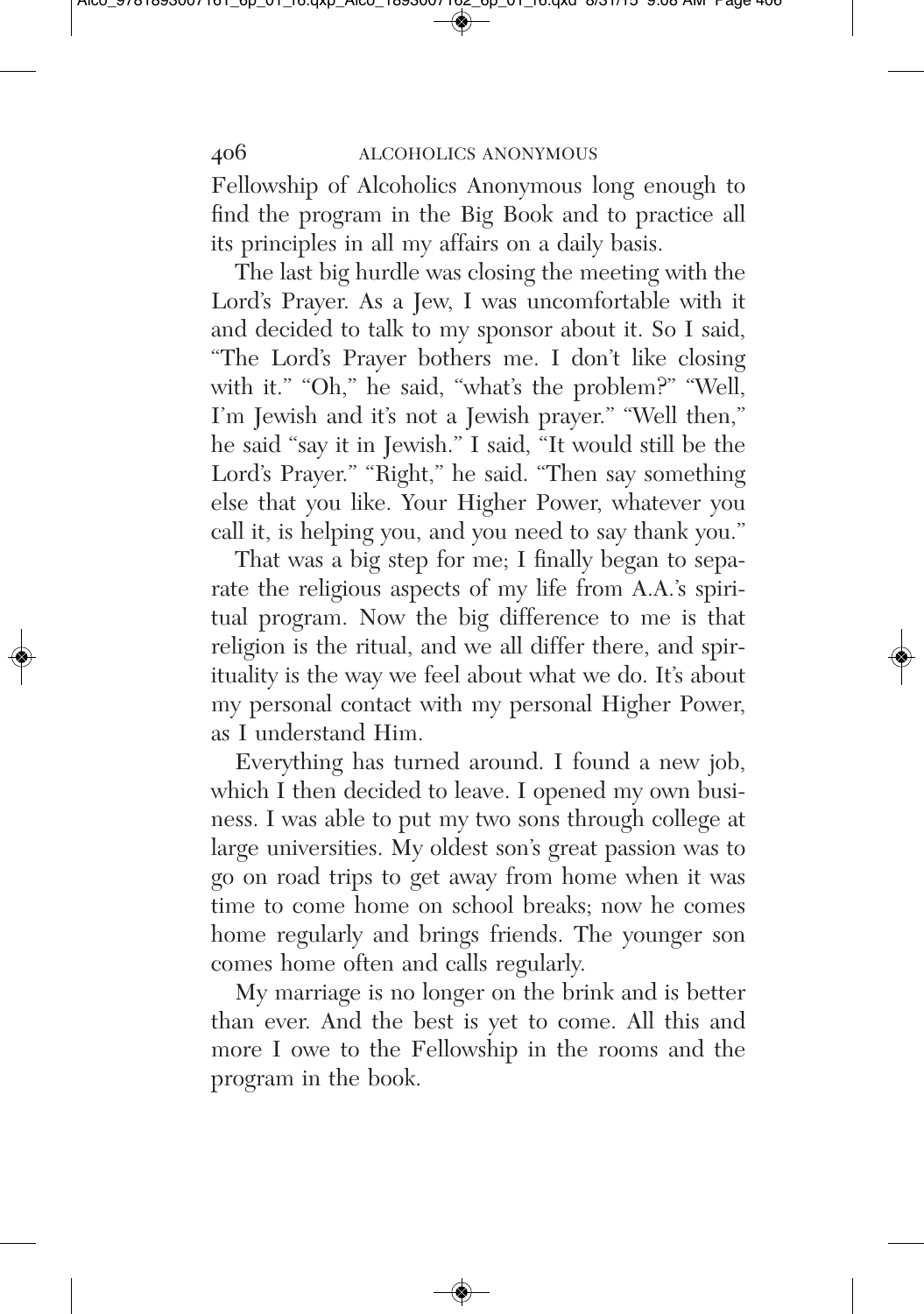## (16)

## ACCEPTANCE WAS THE ANSWER

*The physician wasn't hooked, he thought—he just prescribed drugs medically indicated for his many ailments. Acceptance was his key to liberation.*

*I* **F** THERE EVER WAS anyone who came to A.A. by mistake, it was I. I just didn't belong here. Never in my wildest moments had it occurred to me that I might like to be an alcoholic. Never once had my mother even hinted at the idea that, when I grew up, I might like to be president of A.A. Not only did I not think that being an alcoholic was a good idea, I didn't even feel that I had all that much of a drinking problem! Of course, I had *problems,* all sorts of problems. "If you had my problems, you'd drink too" was my feeling.

My major problems were marital. "If you had my wife, you'd drink too." Max and I had been married for twenty-eight years when I ended up in A.A. It started out as a good marriage, but it deteriorated over the years as she progressed through the various stages of qualifying for Al-Anon. At first, she would say, "You don't love me. Why don't you admit it?" Later, she would say, "You don't like me. Why don't you admit it?" And as her disease was reaching the terminal stages, she was screaming, "You hate me! You hate me! Why don't you admit you hate me?" So I admitted it.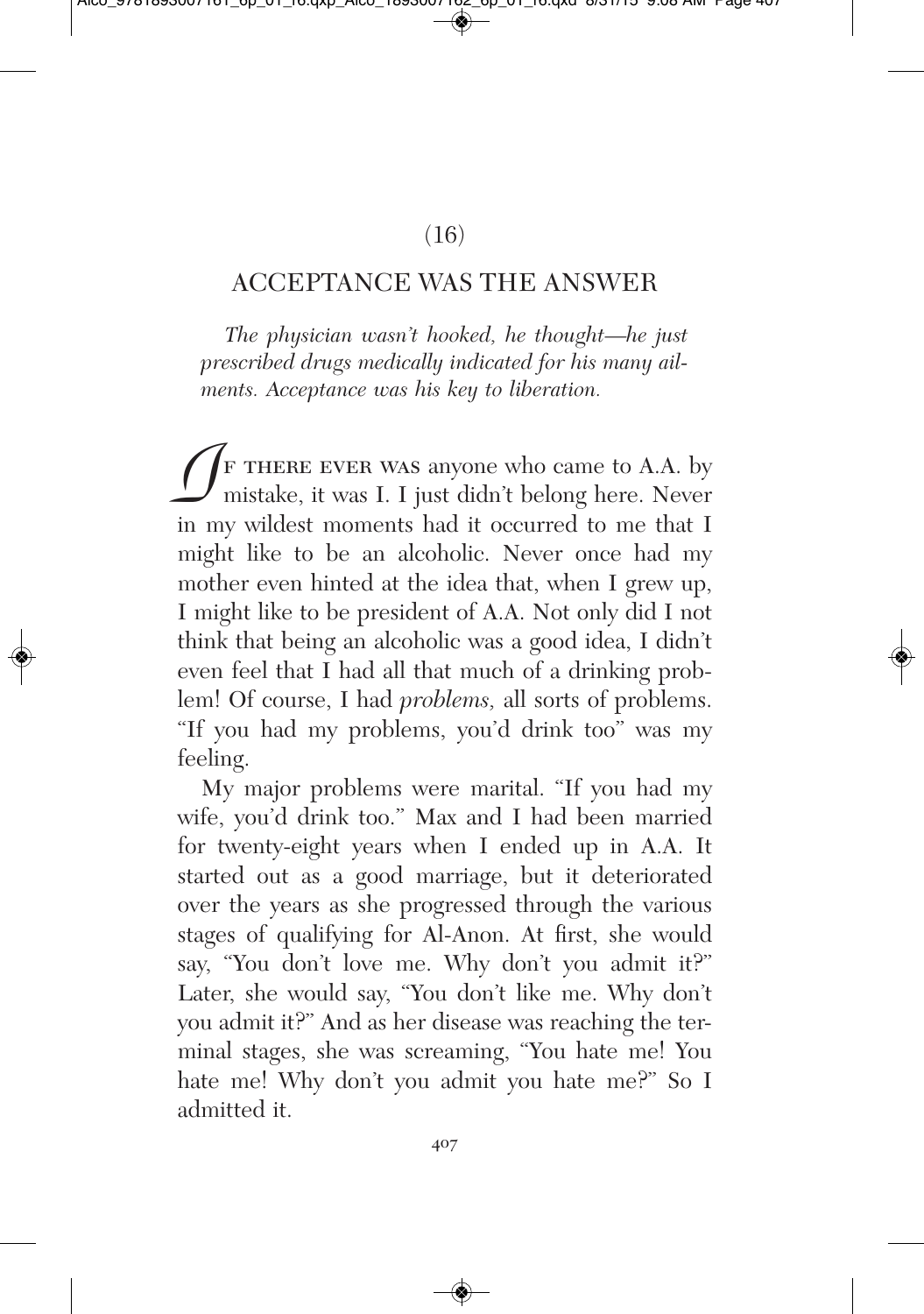I remember very well saying, "There's only one person in the world whose guts I hate worse than yours, and those are my own." She cried a bit and went to bed; that was the only answer to problems that she had left. I cried a bit and then mixed myself another drink. (Today, we don't have to live like that any more.)

Max hadn't gotten that way because I didn't care. Indeed, it seemed that I cared too much. I had sent her to four consecutive psychiatrists, and not one of them had gotten me sober. I also sent my kids to psychiatrists. I remember, one time, even the dog had a psychiatric diagnosis. I yelled at Max, "What do you mean, 'The dog just needs more love'? You tell that dumb cat-and-dog doctor he's not a Beverly Hills psychiatrist. All I want to know is, why does that dog wet in my lap every time I hold him?" (That dog hasn't wet my pants once since I joined A.A., and neither have I!)

The harder I worked with Max, the sicker she got. So, when it ended up at a psycho ward, I wasn't all that surprised. But then, when that steel door slammed shut, and she was the one that went home, I truly was amazed.

I had begun to drink in the early years of pharmacy school, in order to get to sleep. After going to school all day, working in the family drugstore all evening, and then studying until one or two in the morning, I would not be able to sleep soundly, with everything I had been studying going round in my head. I would be half asleep and half awake, and in the morning I would be both tired and stupid. Then I found the solu-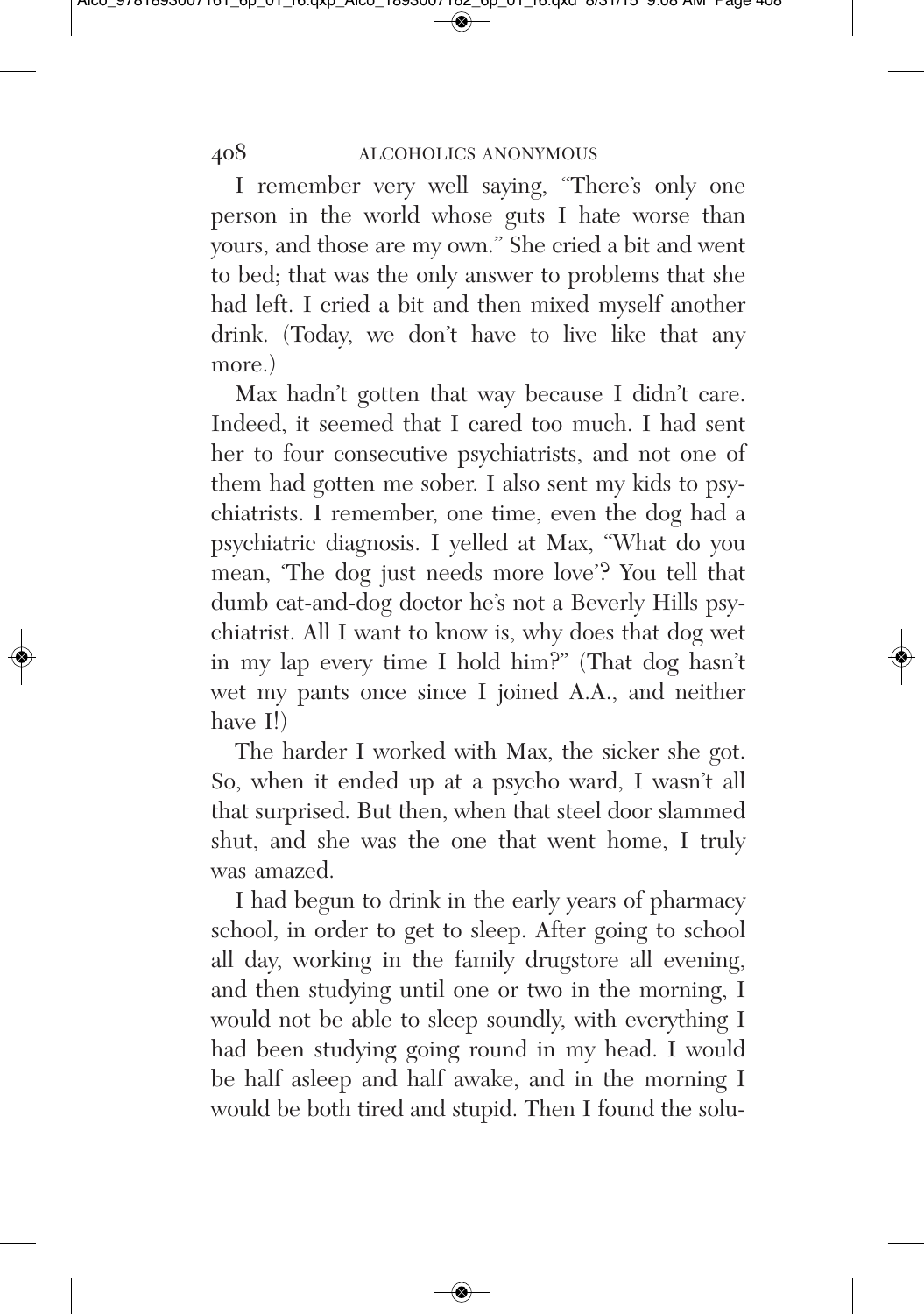tion: At the end of study time, I would drink two beers, jump in bed, sleep real fast, and wake up smart.

I drank my way through schools and always got honors. And as I went through pharmacy school, graduate school, medical school, internship, residency, and specialty training, and finally, went into practice, my drinking kept increasing. But I thought it was because my responsibilities were increasing. "If you had my responsibilities, if you needed the sleep like I do, you'd drink too."

My drinking took place after work hours. I remember finding myself in the middle of the night in the doctors' parking lot at the hospital with one foot in the car and one foot on the ground, not knowing which was the lead foot; finding myself hanging up the telephone—then realizing I had gotten out of bed, answered the phone, turned on the light, and carried on a conversation with a patient. I didn't know whether I had told him to rush to the hospital and I'd meet him there, or to take two aspirin and call me in the morning. With a problem like that, I couldn't go back to sleep. So I'd sit up, watch old Wallace Beery movies on all-night TV, and drink.

The longer the drinking continued, the shorter the time the alcohol would keep me asleep; I would have to drink myself back to sleep again and again throughout the night. But I never became a morning drinker. Instead, I had a 5:00 a.m. shutoff time. If it was one minute before five, I'd drink myself back to sleep. If it was one minute after, I'd stay up and act like a martyr all day. It became progressively harder to get up in the morning, until one day I asked myself what I would do for a patient who felt this rotten. The answer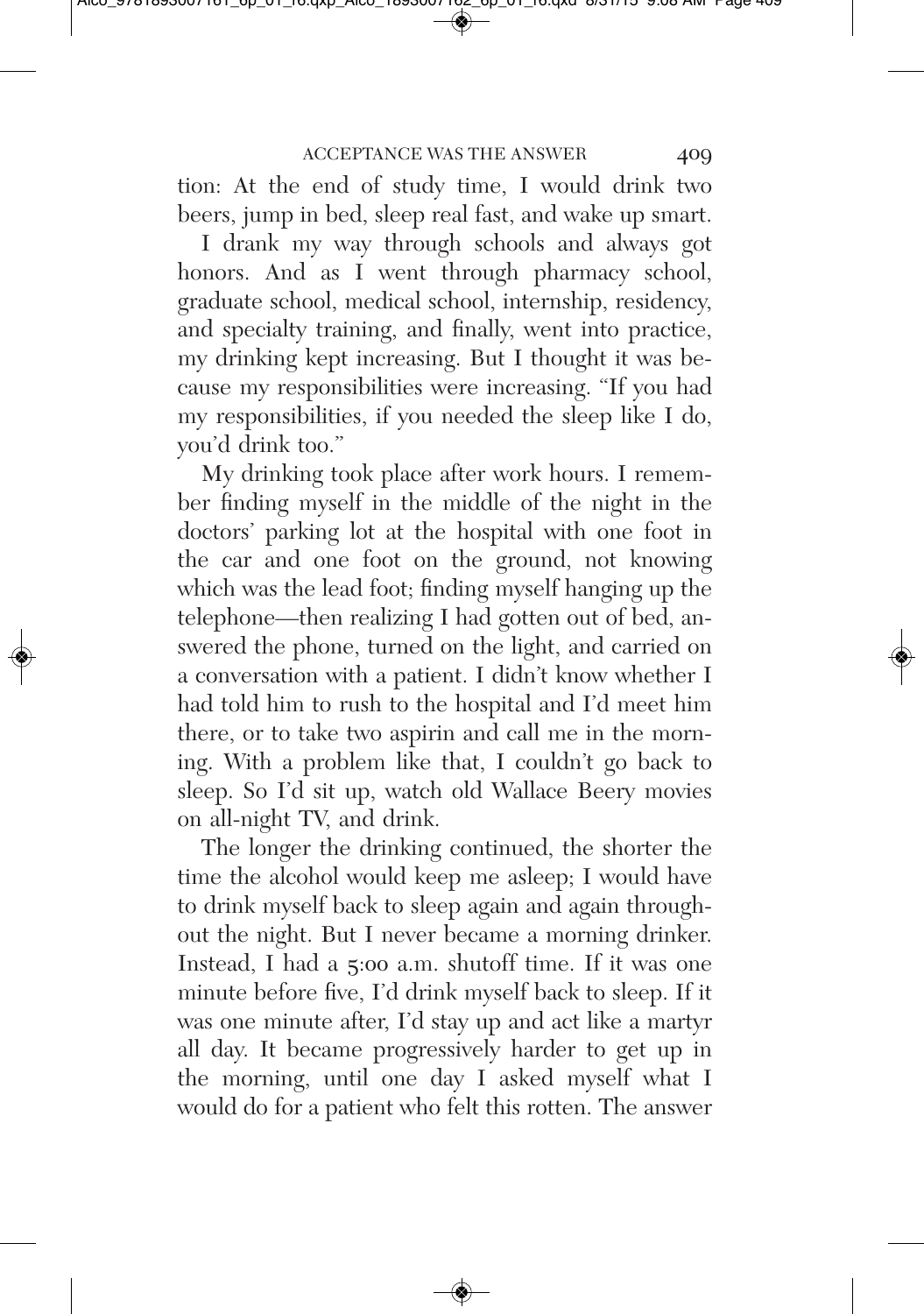came right back: I'd give him something to pep him up.

So I immediately started taking and shooting pep pills. Eventually, I was taking forty-five milligrams of the long-acting Benzedrine and forty-five of the shortacting just to get out of bed in the morning. I took more through the day to increase the high, and more to maintain it; when I overshot the mark, I'd take tranquilizers to level off. The pep pills affected my hearing at times: I couldn't listen fast enough to hear what I was saying. I'd think, I wonder why I'm saying that again—I've already said it three times. Still, I couldn't turn my mouth off.

For the leveling-off process, I just loved intravenous Demerol, but I found it hard to practice good medicine while shooting morphine. Following an injection, I would have to keep one hand busy scratching my constantly itching nose and would also have sudden uncontrollable urges to vomit. I never got much effect out of codeine and Percodan and the tranquilizers. However, for a period of time I was injecting Pentothal intravenously to put myself to sleep. That's the stuff used when the oral surgeon puts the needle in your vein and says, "Count to ten," and before you get to two, you're asleep. Instant blackout was what it was, and it seemed delightful. I didn't feel I could lie in bed and squirt the stuff in my veins while my kids and wife stood around watching me, so I kept the drug in my bag and the bag in the car and the car in the garage. Luckily, the garage was attached to the house. In the garage I would put the needle in my vein and then try to figure out exactly how much medication to inject to overcome the pep pills while adding to the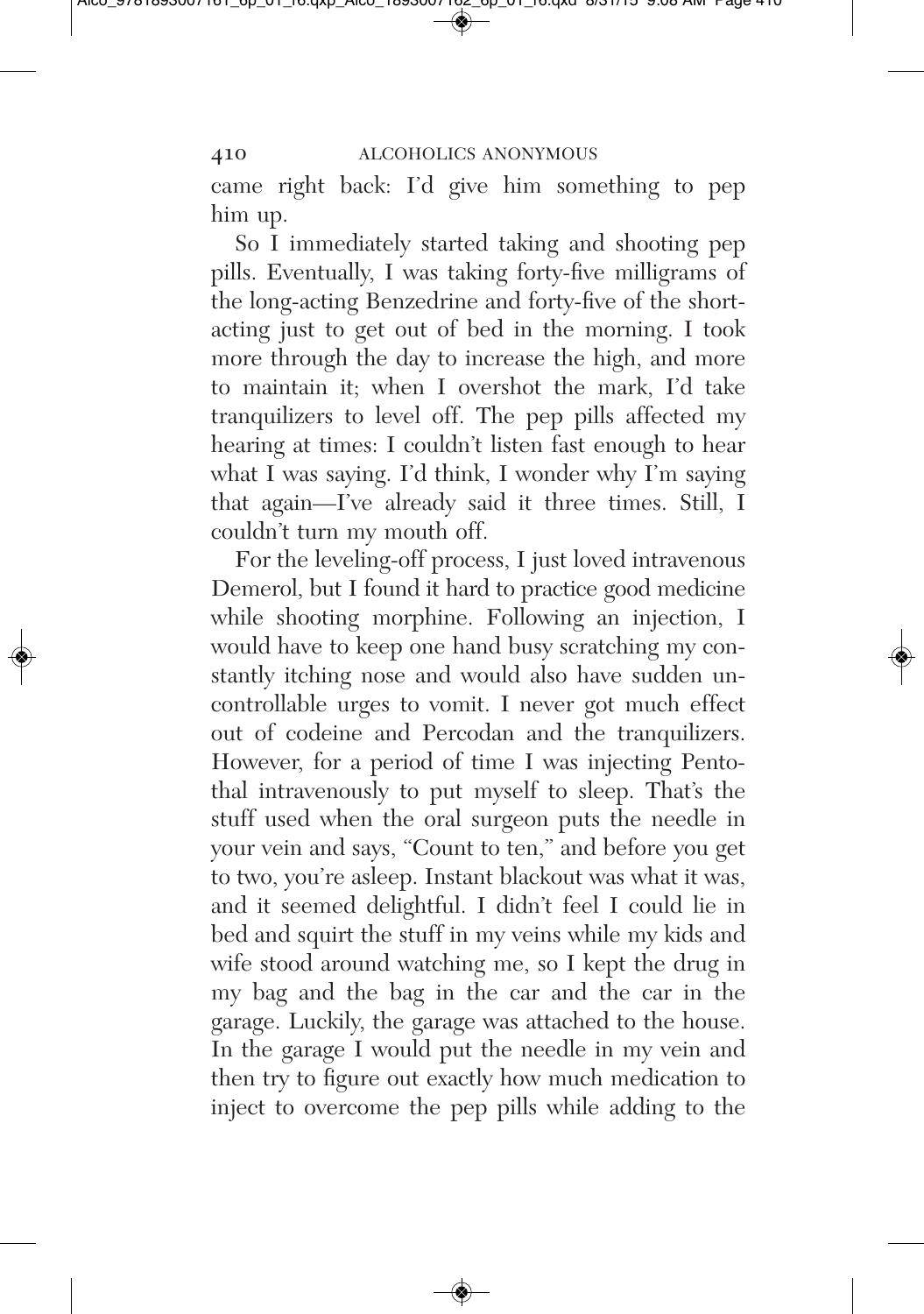sleeping pills while ignoring the tranquilizers, in order to get just enough to be able to pull out the needle, jerk the tourniquet, throw it in the car, slam the car door shut, run down the hall, and fall in bed before I fell asleep.

It was hard to judge the right amount. One night I had to put myself back to sleep three times, and then I finally decided to give it up. But to do so, I had to get all the stuff out of the house and out of my possession. In the end I had to do the same with alcohol and *all* pills. I wasn't able to quit chemicals as long as they were in the house. If they were around, I always found a need for them—especially the pills. I never in my life took a tranquilizer, sedative, or pep pill because I was a pillhead. I always took it because I had the symptom that only that pill would relieve. Therefore, every pill was medically indicated at the time it was taken. For me, pills don't produce the desire to swallow a pill; they produce the symptoms that require that the pill be taken for relief. As a physician and pharmacist who had grown up in a drugstore-home, I had a pill for every ill, and I was sick a lot.

Today, I find I can't work my A.A. program while taking pills, nor may I even have them around for dire emergencies only. I can't say, "Thy will be done," and take a pill. I can't say, "I'm powerless over alcohol, but solid alcohol is okay." I can't say, "God could restore me to sanity, but until He does, I'll control myself —with pills." Giving up alcohol alone was not enough for me; I've had to give up all mood- and mind affecting chemicals in order to stay sober and comfortable.

On two occasions, over weekends, I had decided I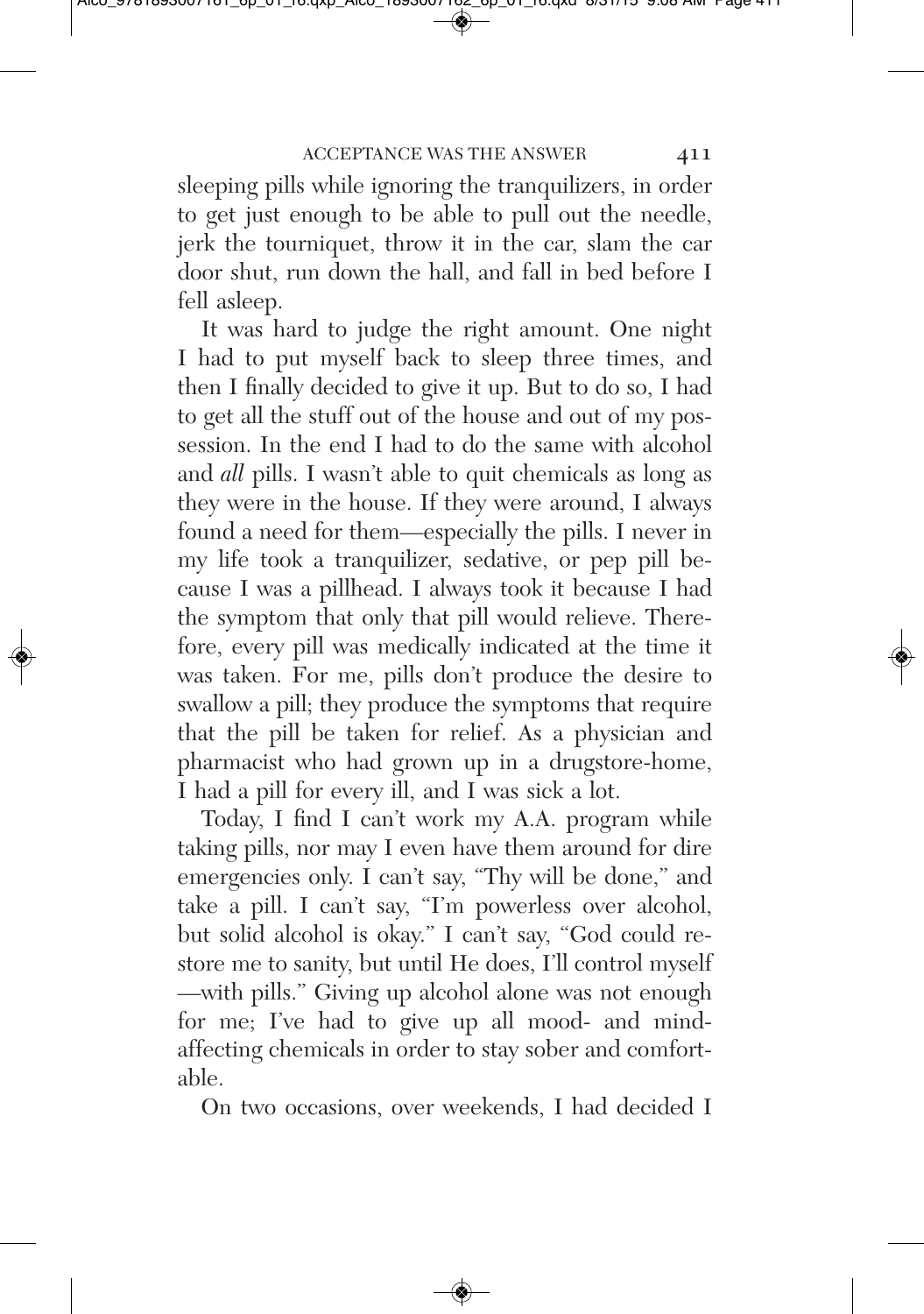would take absolutely nothing. On each occasion I had a convulsion on Sunday morning. Both times my reaction was that I had had nothing to drink the night before, so obviously alcohol had nothing to do with it. The neurologist in charge of my case didn't think to ask me whether I drank, and I didn't think to tell him. As a result, he couldn't figure out why I had the convulsions, and he decided to send me to the Mayo Clinic. It seemed to me I needed a consultation first. I happened to be the best diagnostician I knew at the time, and certainly I knew my case better than anyone else. So I sat down with me and went over the facts behind the convulsions: personality changes, daily headaches, sense of impending doom, sense of impending insanity. Suddenly, it was obvious to me: I had a brain tumor and would die, and everyone would be sorry for me. The Mayo Clinic seemed like a good place to have my diagnosis confirmed.

After nine days of tests at Mayo, I was put in the locked ward—of all places! That's when that steel door slammed shut, and Max was the one who went home. I didn't like being on the nut ward, and I particularly didn't like being forced to ice cookies on Christmas Eve. So I raised enough fuss that they finally agreed to let me sign out, against medical advice. Max accepted responsibility for me after I had promised never to drink again, never to take another pill, never to swear again, and never to talk to girls again. We got on the plane and immediately had a big fight over whether I'd drink the free booze. Max won; I didn't drink it. But by God, I wouldn't talk or eat either! And that was how Max and I and our two daughters spent Christmas Day, eight years ago.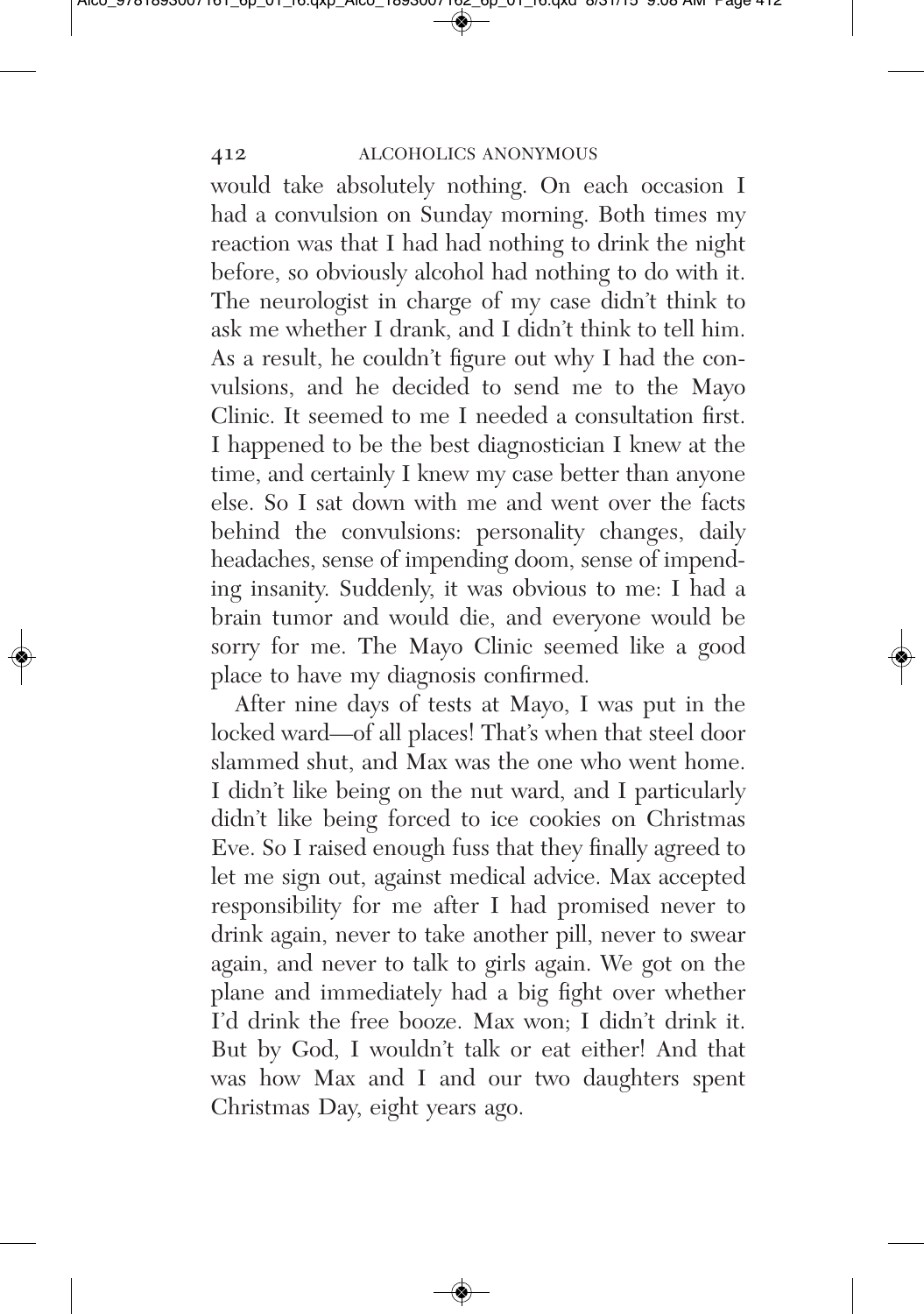When we got home, I got a bottle of Scotch and went to bed. The next day, Max called the neurologist and told him about the Mayo psychiatrist's opinion. He arranged for me to see a local psychiatrist, who quickly decided I should be in the mental-health unit of our local hospital. The people there insisted on putting me in a ward, when Max and I both knew I ought to have a private room. Finally, she asked, "Do you realize he's on the staff of this hospital?" And I got my private room.

Time went by very, very slowly on my second nut ward. I never could quite get the knack of it and kept asking myself, "What's a nice guy like me doing in a place like this?" They wanted me to make leather belts, of all things! Had I gone to school all those years just to sit and make leather belts? Besides, I couldn't understand the instructions. The girl had explained them to me four times, and I was too embarrassed to ask her again. (I am pleased to state, however, that I had gone to only a very few A.A. meetings before I was able to make a really beautiful pair of moccasins—and half of a wallet. I wore those moccasins every night for the next seven years, until they wore out. For my seventh A.A. birthday, my program-oriented, Al-Anon wife had my moccasins bronzed. Now I own perhaps the most costly pair of moccasins anyone has ever seen, and they help me remember where I've been.)

In the hospital I hung on to the idea I'd had most of my life: that if I could just control the external environment, the internal environment would then become com fortable. Much of my time was spent writing letters, notes, orders, and lists of things for Max, who was also my office nurse, to do to keep the world running while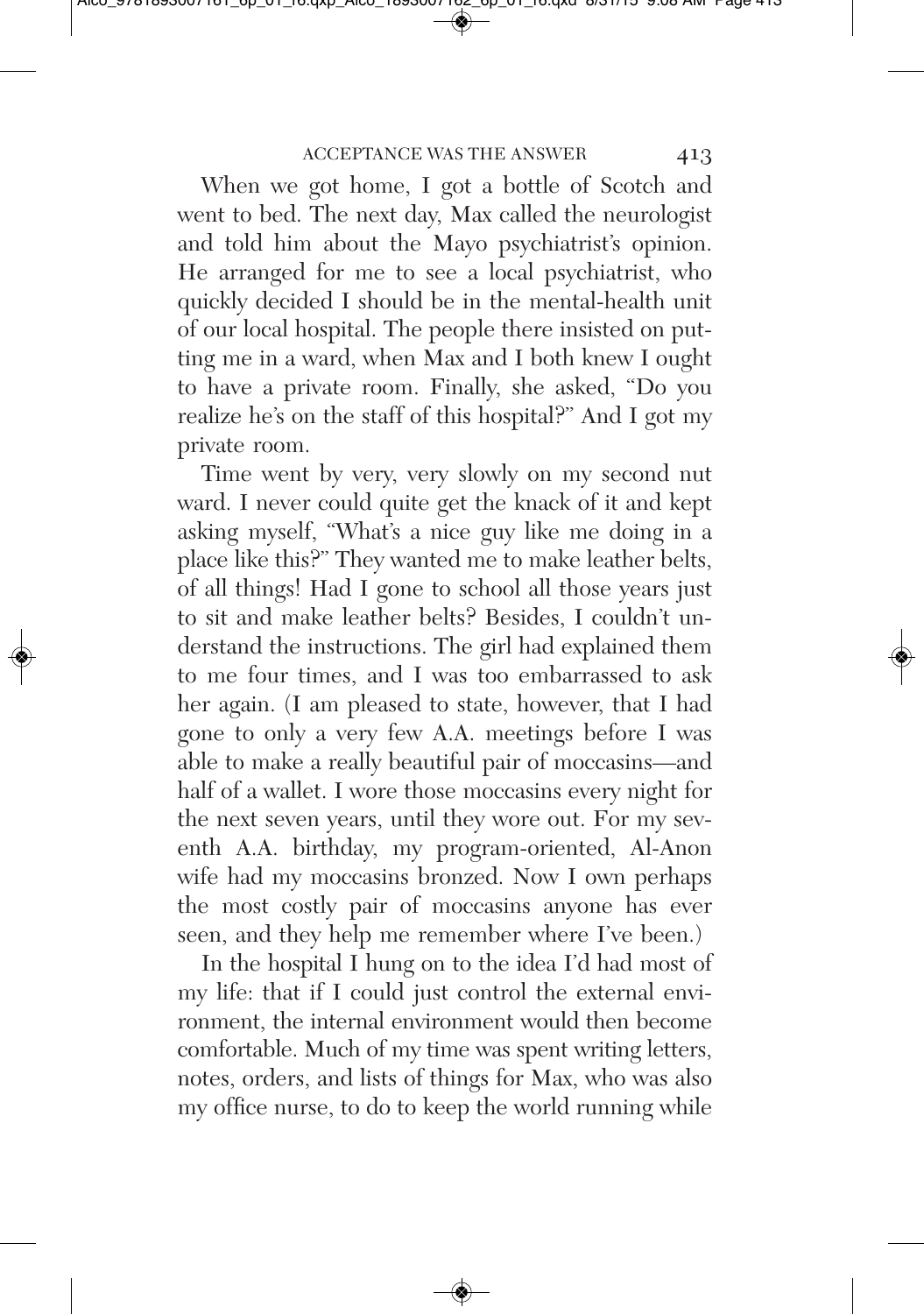I was locked up. One has to be pretty sick to do that, and perhaps one has to be even sicker to come back every day for a new list, as she did. (Today we don't have to live that way. Max still works with me in the office, but we have turned our wills and our lives and our work over to the care of God. Each with the other as a witness, we took the Third Step out loud—just as it says in the Big Book. And life keeps getting simpler and easier as we try to reverse my old idea, by taking care of the internal environment via the Twelve Steps, and letting the external environment take care of itself.)

One day as I sat there in the hospital, my psychiatrist walked up behind me and asked, "How'd you like to talk to the man from A.A.?" My reaction was that I'd already helped all the patients on the ward, and I still had plenty of problems of my own without trying to help some drunk from A.A. But, by the look on the psychiatrist's face, I could tell that it would really make him happy if I agreed. So, for no better reason than to make him happy, I agreed. Very shortly, I realized that had been a mistake—when this big clown came bounding into the room, almost shouting, "My name is Frank, and I'm an alcoholic, ha-ha-ha!" I really felt sorry for him; the only thing in life he had to brag about was the fact that he was an alcoholic. It wasn't until later that he told me he was an attorney.

Against my better judgment, I went to a meeting with him that night, and a strange thing began to happen. The psychiatrist, who had generally been ignoring me, now became quite interested; every day he would ask me all kinds of questions about the A.A. meetings. At first I wondered whether he was alco-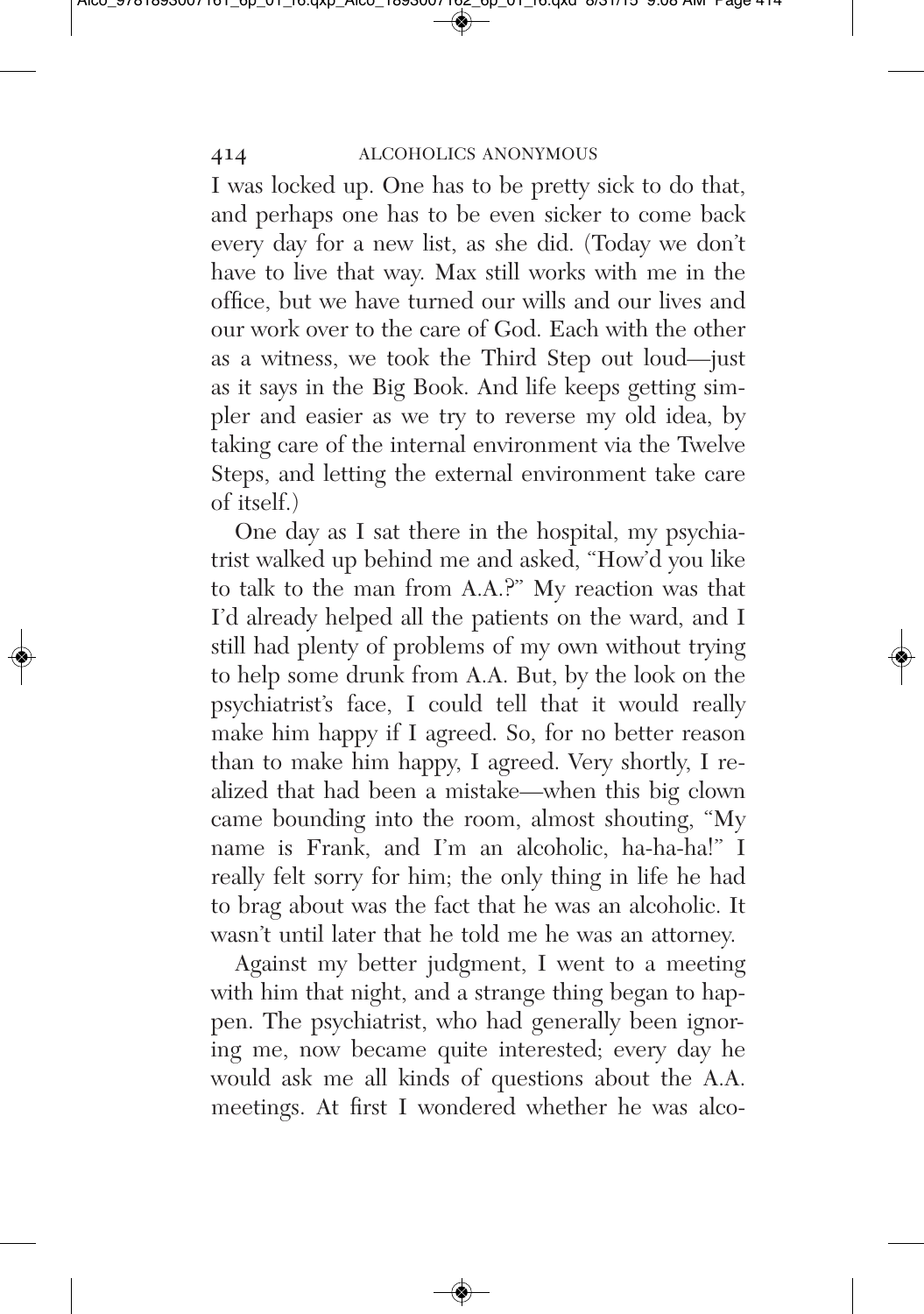holic himself and was sending me to find out about A.A. But it quickly became obvious that he had this childish notion instead: If he could get me to go to enough meetings while in the hospital, I would continue to go after he let me out. So, for no better reason than to fool him, I asked Frank to take me to a meeting every night. And Frank did set me up for a meeting every night except Friday, when he thought he might have a date with his girl friend. "That's a devil of a way to run an organization," I thought, and I reported Frank to the psychiatrist, who didn't seem perturbed; he just got someone else to take me on Fridays.

Eventually the psychiatrist discharged me from the hospital, and Max and I began going to meetings ourselves. Right from the start, I felt that they weren't doing anything for me, but they sure were helping Max. We sat in the back and talked only to each other. It was precisely a year before I spoke at an A.A. meeting. Although we enjoyed the laughter in the early days, I heard a lot of things that I thought were stupid. I interpreted "sober" as meaning "drinking but not being drunk." When a big, healthy-looking young fellow stood up there and said, "I'm a success today if I don't drink today," I thought, "Man, I've got a thousand things to do today before I can brag about not taking a drink, for God's sake!" Of course, I was still drinking at the time. (Today there is absolutely nothing in the world more important to me than my keeping this alcoholic sober; not taking a drink is by far the most important thing I do each day.)

It seemed that all they talked about at meetings was drinking, drinking, drinking. It made me thirsty. I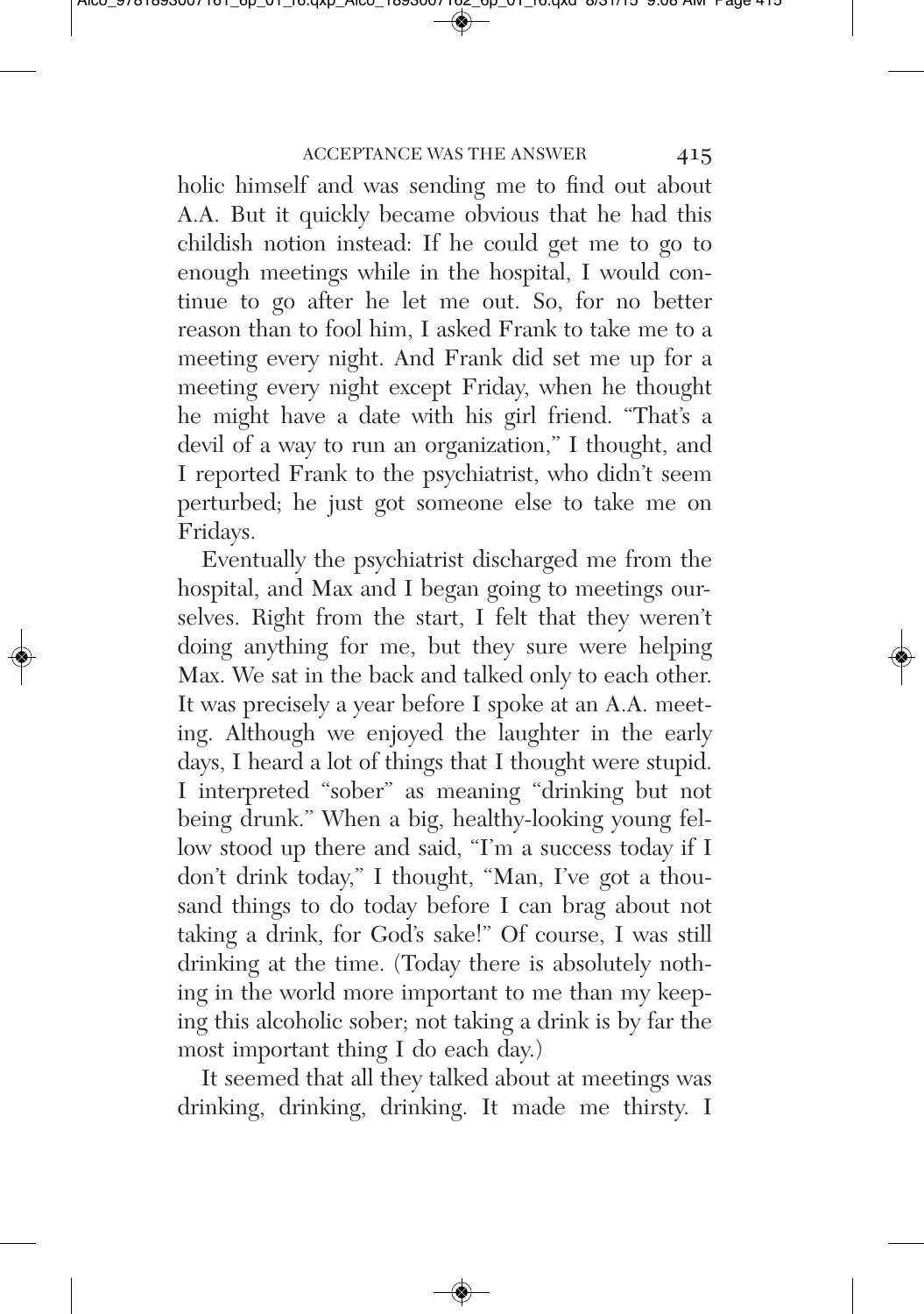wanted to talk about my many *big* problems; drinking seemed a small one. And I knew that giving up "one drink for one day" wouldn't really do any good. Finally, after seven months, I decided to try it. To this day, I am amazed at how many of my problems—most of which had nothing to do with drinking, I believed have become manageable or have simply disappeared since I quit drinking.

I had already given up all the narcotics, most of the pills, and some of the alcohol when I first came to A.A. By early July I had tapered off alcohol completely, and I got off all pills in the ensuing few months. When the compulsion to drink left, it was relatively easy to stay off alcohol. But for some time, it was difficult to keep from taking a pill when I had an appropriate symptom, such as a cough, pain, anxiety, insomnia, a muscle spasm, or an upset stomach. It has gotten progressively easier. Today I feel I have used up my right to chemical peace of mind.

It helped me a great deal to become convinced that alcoholism was a disease, not a moral issue; that I had been drinking as a result of a compulsion, even though I had not been aware of the compulsion at the time; and that sobriety was not a matter of willpower. The people of A.A. had something that looked much better than what I had, but I was afraid to let go of what I had in order to try something new; there was a certain sense of security in the familiar.

At last, acceptance proved to be the key to my drinking problem. After I had been around A.A. for seven months, tapering off alcohol and pills, not finding the program working very well, I was finally able to say, "Okay, God. It *is* true that I—of all people, strange as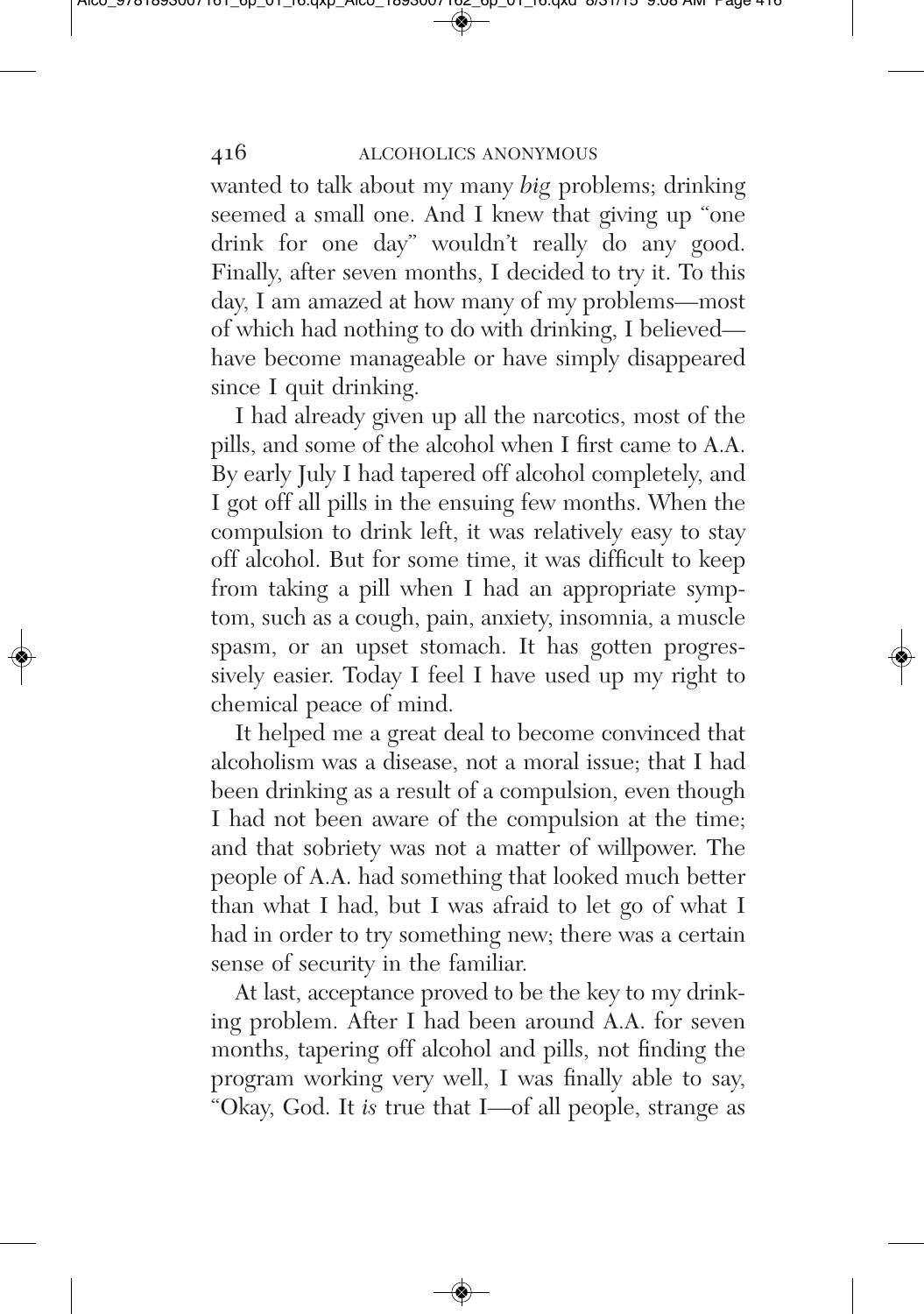it may seem, and even though I didn't give my permission—really, really am an alcoholic of sorts. And it's all right with me. Now, what am I going to do about it?" When I stopped living in the problem and began living in the answer, the problem went away. From that moment on, I have not had a single compulsion to drink.

And acceptance is the answer to *all* my problems today. When I am disturbed, it is because I find some person, place, thing, or situation—some fact of my life —unacceptable to me, and I can find no serenity until I accept that person, place, thing, or situation as being exactly the way it is supposed to be at this moment. Nothing, absolutely nothing, happens in God's world by mistake. Until I could accept my alcoholism, I could not stay sober; unless I accept life completely on life's terms, I cannot be happy. I need to concentrate not so much on what needs to be changed in the world as on what needs to be changed in me and in my attitudes.

Shakespeare said, "All the world's a stage, and all the men and women merely players." He forgot to mention that I was the chief critic. I was always able to see the flaw in every person, every situation. And I was always glad to point it out, because I knew you wanted perfection, just as I did. A.A. and acceptance have taught me that there is a bit of good in the worst of us and a bit of bad in the best of us; that we are all children of God and we each have a right to be here. When I complain about me or about you, I am complaining about God's handiwork. I am saying that I know better than God.

For years I was sure the worst thing that could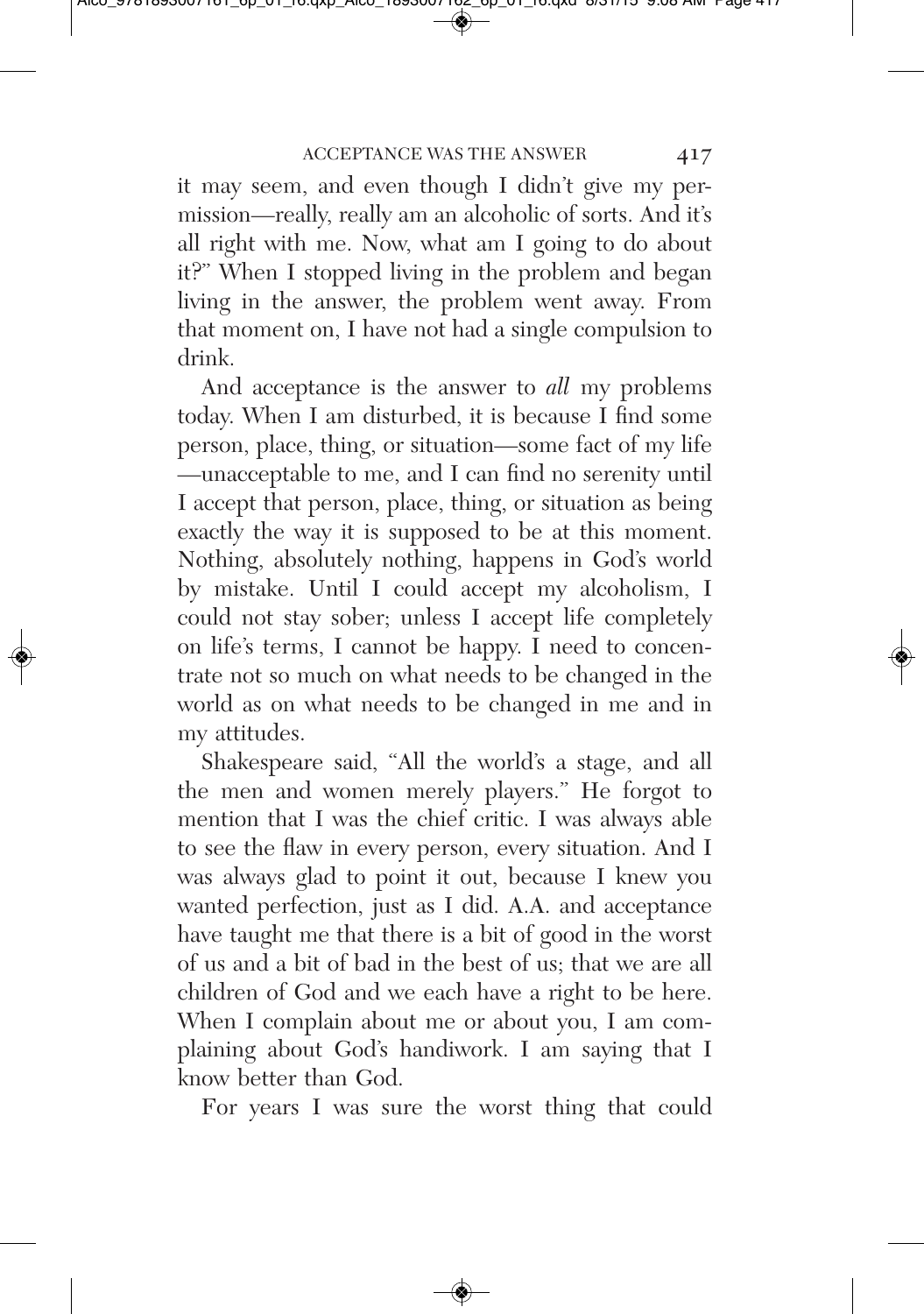happen to a nice guy like me would be that I would turn out to be an alcoholic. Today I find it's the best thing that has ever happened to me. This proves I don't know what's good for me. And if I don't know what's good for me, then I don't know what's good or bad for you or for anyone. So I'm better off if I don't give advice, don't figure I know what's best, and just accept life on life's terms, as it is today—especially my own life, as it actually is. Before A.A. I judged myself by my intentions, while the world was judging me by my actions.

Acceptance has been the answer to my marital problems. It's as though A.A. had given me a new pair of glasses. Max and I have been married now for thirtyfive years. Prior to our marriage, when she was a shy, scrawny adolescent, I was able to see things in her that others couldn't necessarily see—things like beauty, charm, gaiety, a gift for being easy to talk to, a sense of humor, and many other fine qualities. It was as if I had, rather than a Midas touch which turned everything to gold, a magnifying mind that magnified whatever it focused on. Over the years as I thought about Max, her good qualities grew and grew, and we married, and all these qualities became more and more apparent to me, and we were happier and happier.

But then as I drank more and more, the alcohol seemed to affect my vision: Instead of continuing to see what was good about my wife, I began to see her defects. And the more I focused my mind on her defects, the more they grew and multiplied. Every defect I pointed out to her became greater and greater. Each time I told her she was a nothing, she receded a little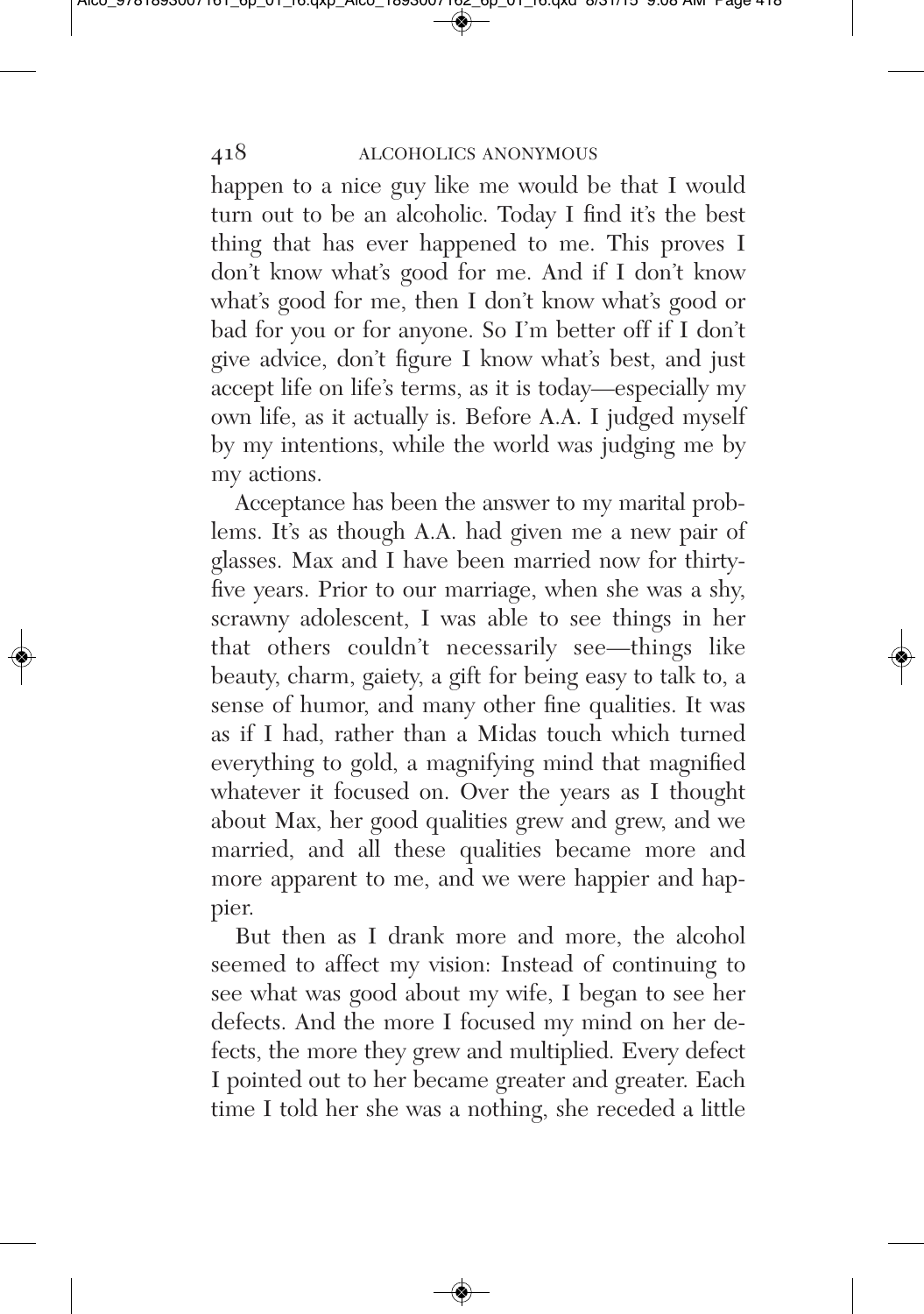more into nowhere. The more I drank, the more she wilted.

Then, one day in A.A., I was told that I had the lenses in my glasses backwards; "the courage to change" in the Serenity Prayer meant not that I should change my marriage, but rather that I should change myself and learn to accept my spouse as she was. A.A. has given me a new pair of glasses. I can again focus on my wife's good qualities and watch them grow and grow and grow.

I can do the same thing with an A.A. meeting. The more I focus my mind on its defects—late start, long drunkalogs, cigarette smoke—the worse the meeting becomes. But when I try to see what I can add to the meeting, rather than what I can get out of it, and when I focus my mind on what's good about it, rather than what's wrong with it, the meeting keeps getting better and better. When I focus on what's good today, I have a good day, and when I focus on what's bad, I have a bad day. If I focus on a problem, the problem increases; if I focus on the answer, the answer increases.

Today Max and I try to communicate what we feel rather than what we think. We used to argue about our differing ideas, but we can't argue about our feelings. I can tell her she ought not to think a certain way, but I certainly can't take away her right to feel however she does feel. When we deal in feelings, we tend to come to know ourselves and each other much better.

It hasn't been easy to work out this relationship with Max. On the contrary, the hardest place to work this program has been in my own home, with my own children and, finally, with Max. It seems I should have learned to love my wife and family first; the newcomer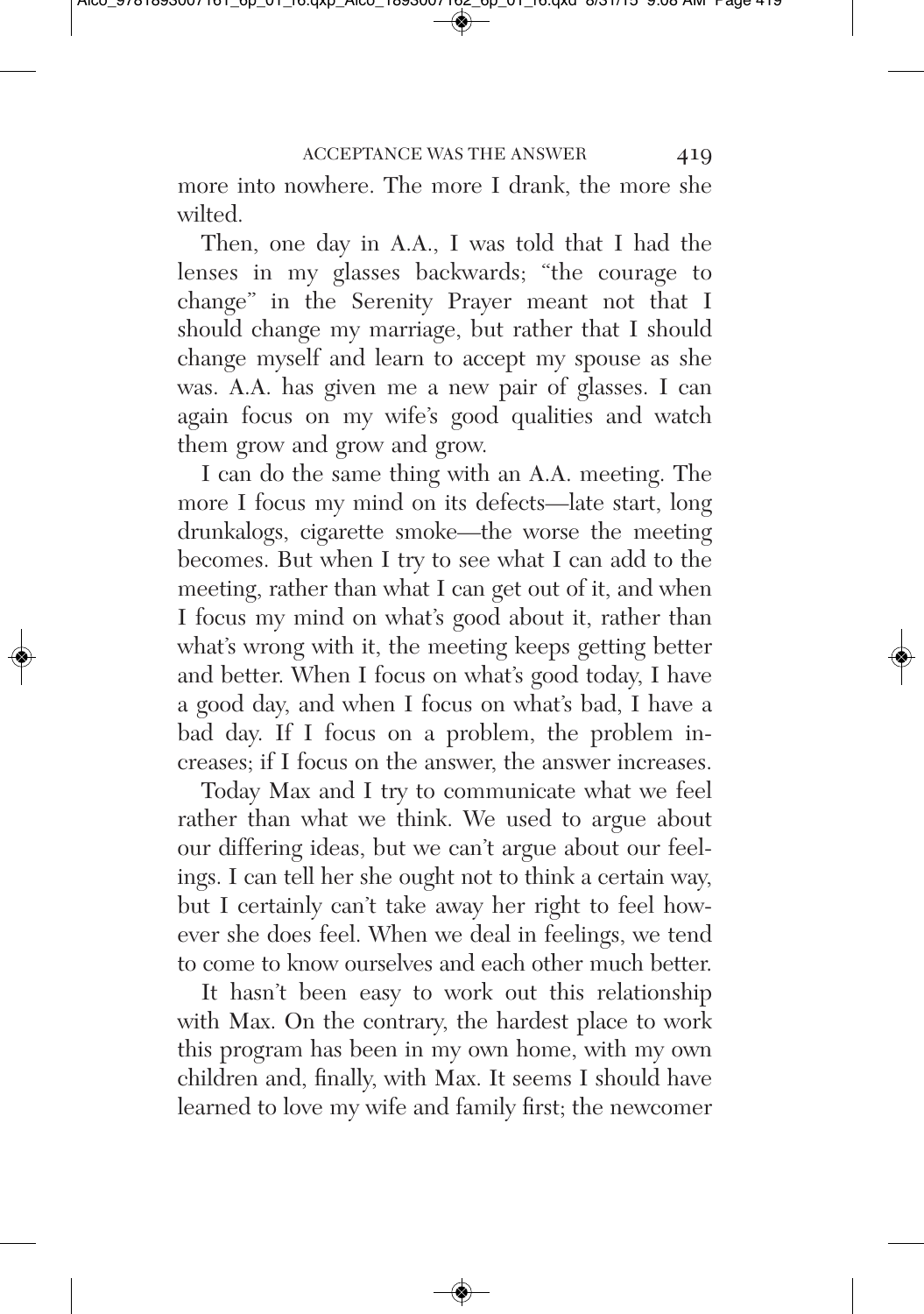to A.A., last. But it was the other way around. Eventually I had to redo each of the Twelve Steps specifically with Max in mind, from the First, saying, "I am powerless over alcohol, and my homelife is unmanageable by me," to the Twelfth, in which I tried to think of her as a sick Al-Anon and treat her with the love I would give a sick A.A. newcomer. When I do this, we get along fine.

Perhaps the best thing of all for me is to remember that my serenity is inversely proportional to my expectations. The higher my expectations of Max and other people are, the lower is my serenity. I can watch my serenity level rise when I discard my expectations. But then my "rights" try to move in, and they too can force my serenity level down. I have to discard my "rights," as well as my expectations, by asking myself, How important is it, really? How important is it compared to my serenity, my emotional sobriety? And when I place more value on my serenity and sobriety than on anything else, I can maintain them at a higher level—at least for the time being.

Acceptance is the key to my relationship with God today. I never just sit and do nothing while waiting for Him to tell me what to do. Rather, I do whatever is in front of me to be done, and I leave the results up to Him; however it turns out, that's God's will for me.

I must keep my magic magnifying mind *on* my acceptance and *off* my expectations, for my serenity is directly proportional to my level of acceptance. When I remember this, I can see I've never had it so good. Thank God for A.A.!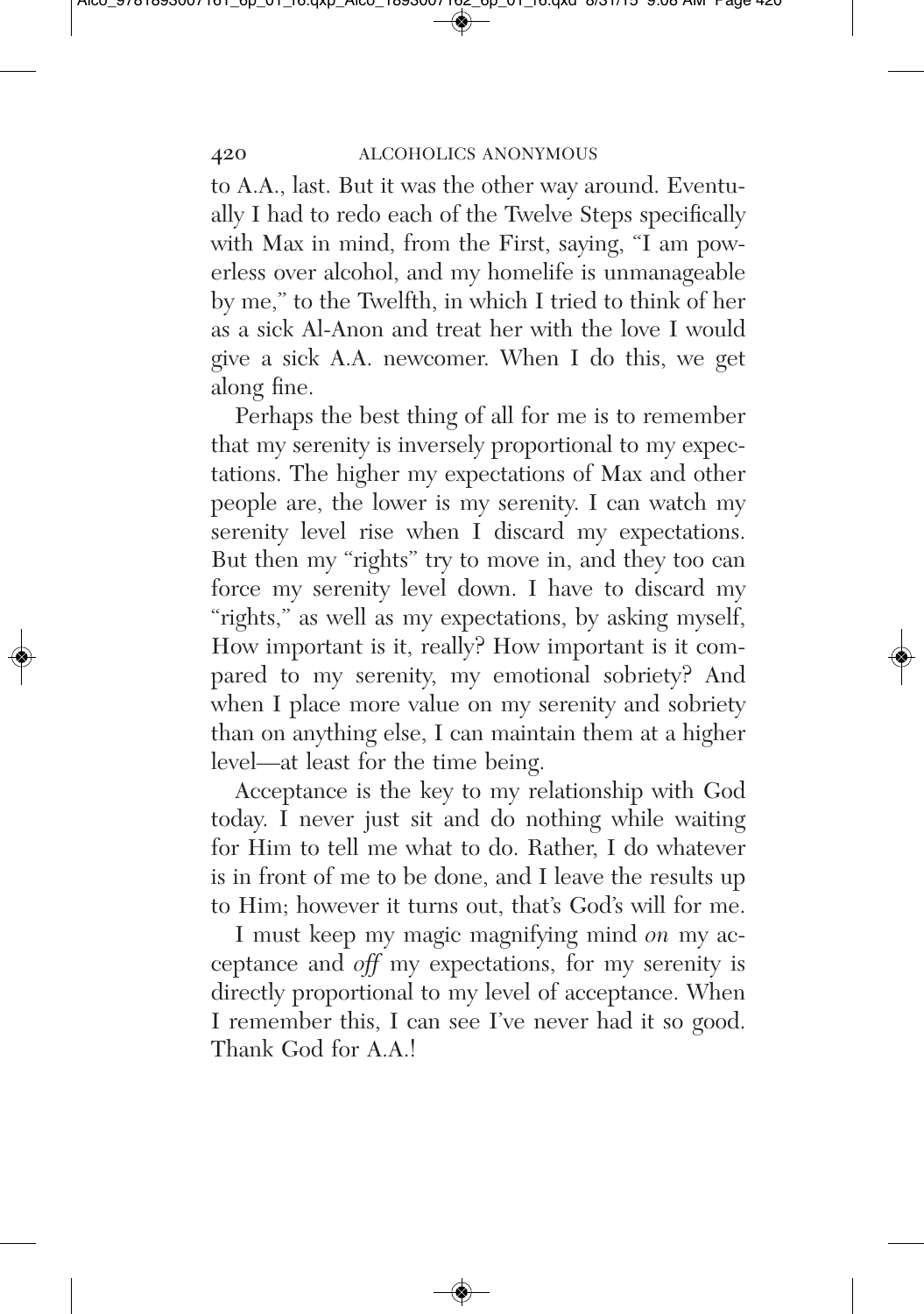## (17)

## WINDOW OF OPPORTUNITY

*This young alcoholic stepped out a second-story window and into A.A.*

*I* GOT SOBER while I was still in college. Once, outside of a meeting, I overheard a conversation between another sober student and a woman who lived in the town where I went to school. She was explaining why so many local residents disliked the students. She described the common perception of students as arrogant and self-centered, and went on to tell the following story.

"I am a nurse and I work in the emergency room. Two years ago a student was brought in by ambulance in the middle of the night. He had gotten drunk, walked through a second-story window, and fallen twenty feet headfirst into a concrete window well. He was brought in covered with blood. His head had swollen to the size of a watermelon. He kept swearing at the nurses and doctors, telling them to keep their hands off of him, and threatening to sue them. He was, without a doubt, the single most obnoxious person I have ever met."

At that point I interrupted her. "That was me," I said. "That was my last drunk." I had walked through that window when I was nineteen years old.

How had I gotten there? I had always been a "good kid" growing up, the kind of son other mothers loved.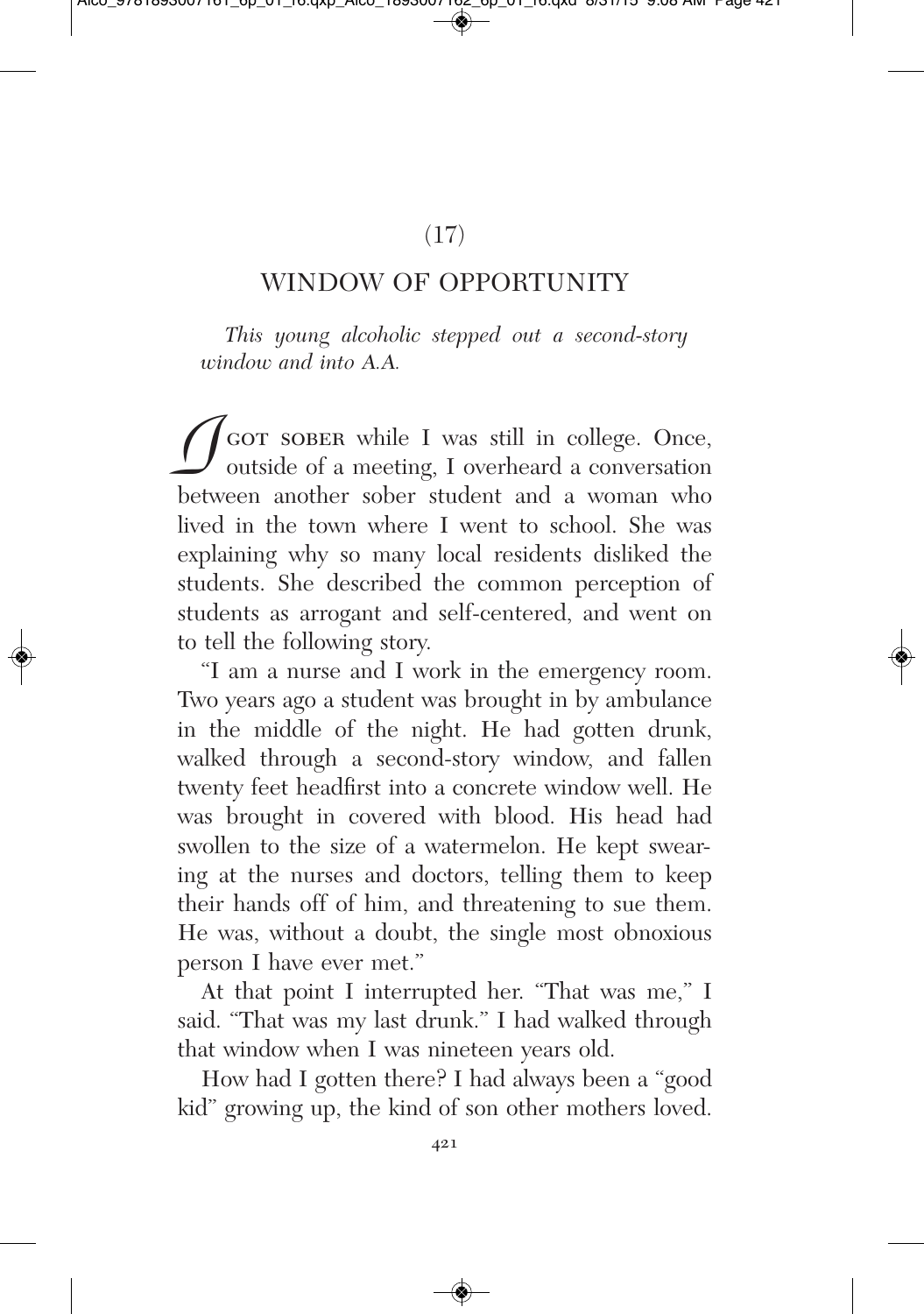I was at the top of my classes academically and had been in almost no trouble for the first seventeen years of my life. I would like to say that was because of my well- developed moral fiber; in fact, much of it was a result of fear. My earliest memories included threats by my parents to throw me out onto the street for the slightest acts of disobedience. The thought of being forced to live on the street is pretty terrifying for a sixyear-old. Those threats, coupled with a fair amount of physical punishment, kept me frightened and obedient.

As I grew older, however, I made a plan. I would be dutiful until I graduated from high school. Then I would escape to college, secure my economic future, and never go home again. Just after my eighteenth birthday, I left for college. I was, I thought, finally free. I was in for a rude awakening.

Like many alcoholics, I had spent much of my life feeling different, as though I just didn't quite fit in. I covered those feelings and my low self-esteem by being one of the smartest people in any group, if not the smartest. Additionally, I became a performer in crowds, always ready with a quick joke to point out the humor in any situation. I managed to bring a great deal of laughter into my life.

I went to a college filled with people who had also spent their entire lives at or near the top of their academic classes. Suddenly, I was no longer special. To make matters worse, many of them had what I only dreamed of—money. My family was strictly working class, struggling to get by on what my father earned. Money had always been a big issue, and I equated it with security, prestige, and worth. My father was fond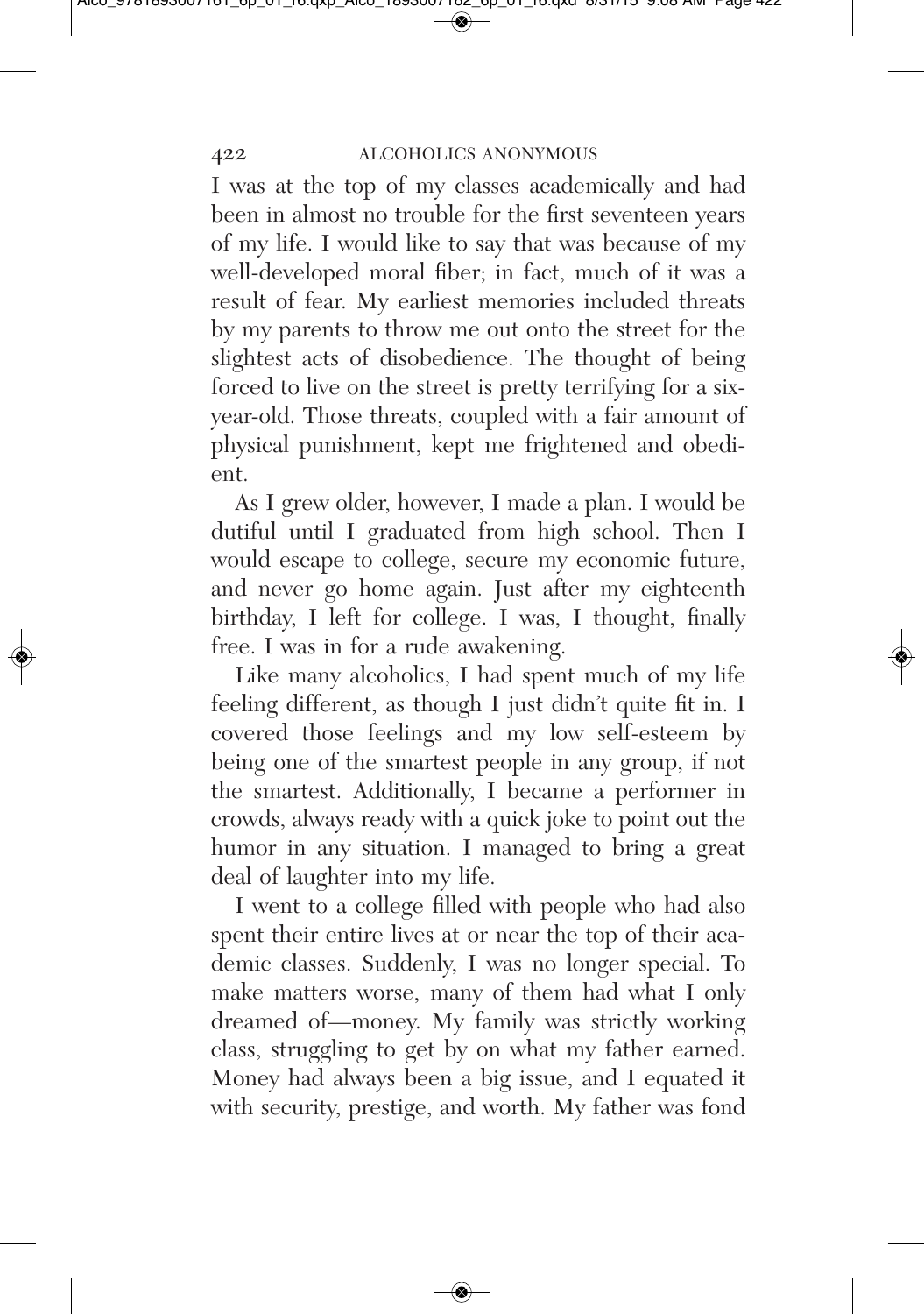of saying that the sole purpose of life is to make money. I had classmates whose names were household words that connoted wealth. I was ashamed, ashamed of my family and ashamed of myself. My shaky confidence crumbled. I was terrified of being found out. I knew that if others discovered who I really was, they wouldn't like me and I would be left alone, worthless and alone.

Then I discovered alcohol. I had tried it a few times in high school, but never enough to get drunk. I knew that getting drunk meant being out of control. My escape plan required that I always keep my wits about me. I was too afraid to be out of control. When I got to college, however, that fear left me. In order to fit in, I pretended, at first, that I had as extensive a drinking history as any of my classmates. It was not long before my history surpassed everyone's.

My drinking career was short and destructive, and my alcoholic progression was very fast. I got drunk for the first time in October. By November people were willing to wager money that I could not go one week without a drink. (I won and, in celebration, drank myself sick.) By January I was a daily drunk and by April a daily drug user as well. I didn't last too long.

As I look back on that period, I realize how true it is that one of the primary differences between alcoholics and nonalcoholics is that nonalcoholics change their behavior to meet their goals and alcoholics change their goals to meet their behavior. Everything that had been important to me, all of my dreams, goals, and aspirations, were swept away in a wave of booze. I realized quickly that I could not drink and function at any high level. That did not matter. I was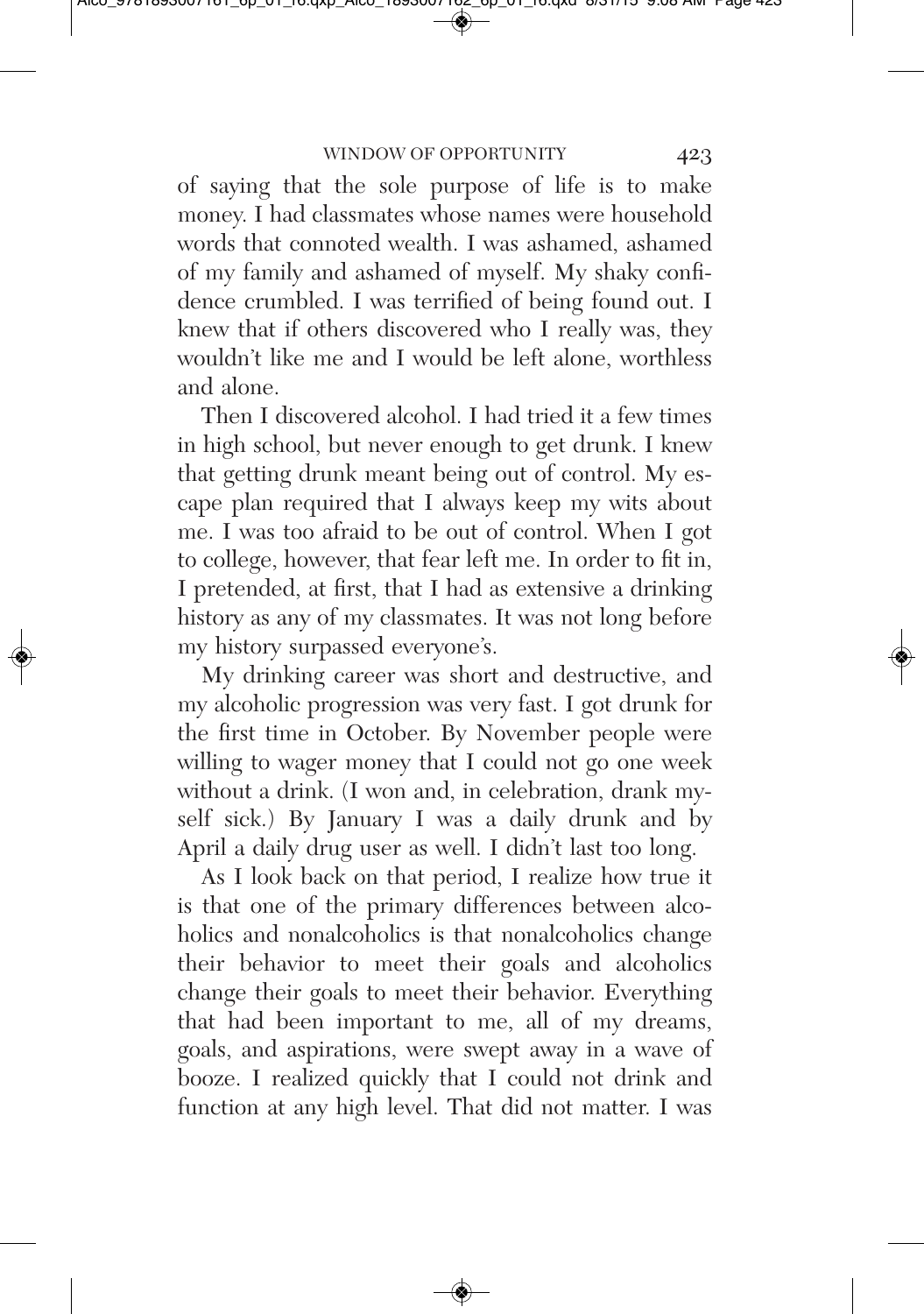willing to give up anything so that I could keep drinking. I went from being a solid A student to nearly flunking out of school, from being anointed a class leader to being shunned as a pariah. I almost never went to class and did little of the required reading. I never attended any of the many cultural events sponsored by the college. I forsook everything that makes college worthwhile in favor of drinking. Occasionally, some sliver of pride would work its way through the chaos, resentment, and fear and cause me to look at my life. But the shame was too great, and I would drive it back down with bottles of vodka and cases of beer.

Because my college was fairly small, it did not take long for me to come to the attention of the college deans. It was under their watchful eyes that I first agreed to enter counseling. While the administration saw this as an opportunity to help a troubled student, I saw it as a bargain. I would go to counseling to make them happy, and they would owe me one. Not surprisingly, the counseling had no effect. My daily drinking continued unabated.

About a year later I realized that I was in trouble. I had failed a class during the winter term (I had rarely attended and had not turned in the term paper on which 50 percent of our grade was based). The spring term was looking equally bleak. I was enrolled in a class that I had attended only once. I had not written any of the required papers or bothered to show up for the midterm examination. I was bound for failure and expulsion. My life had become unmanageable, and I knew it.

I went back to the dean who had guided me into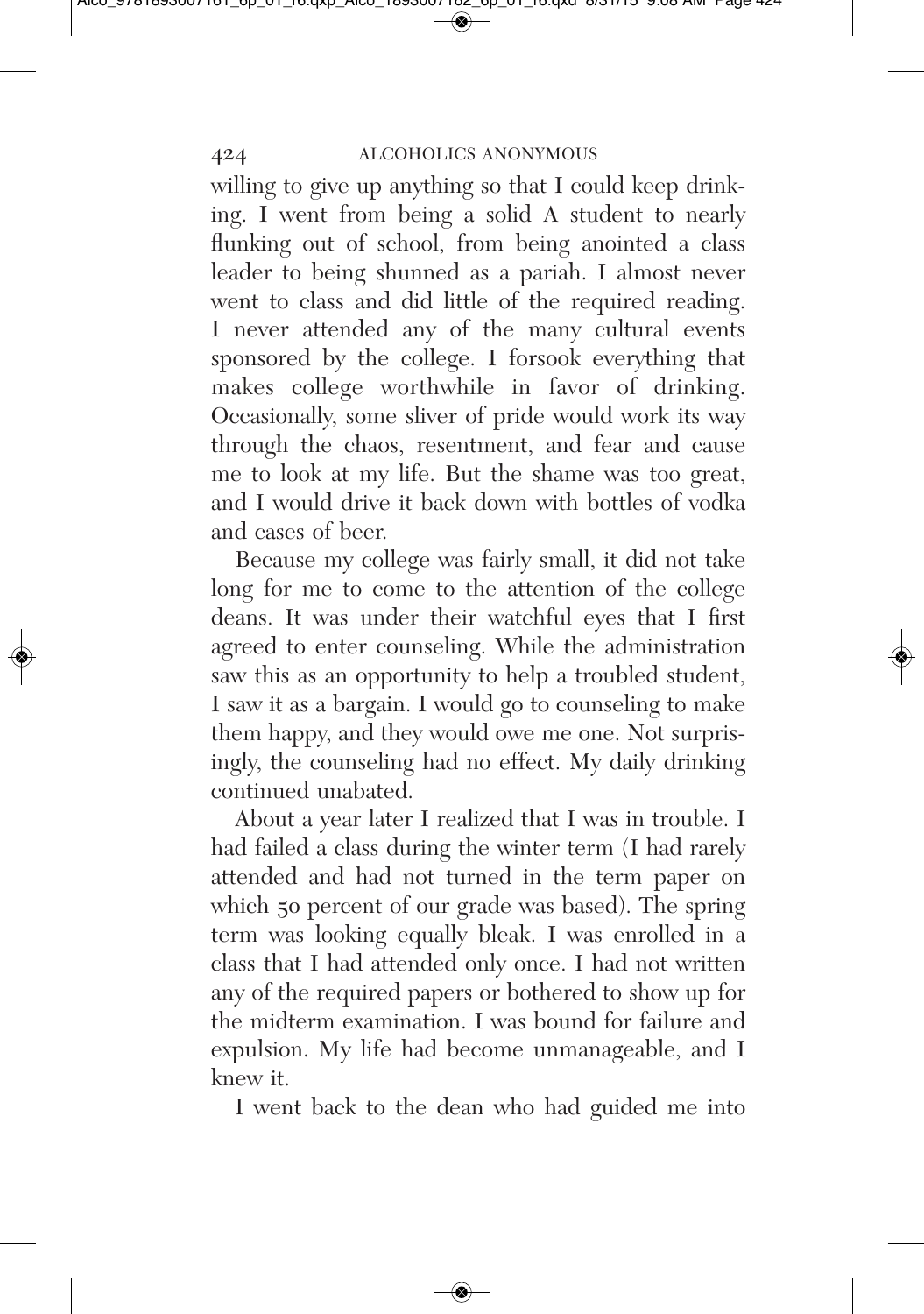counseling and, for the first time, admitted to myself and to someone else that I had a problem with alcohol. I didn't think I was an alcoholic. I wasn't even sure what that was. But I knew my life was out of control. The dean allowed me to withdraw from that class the day before the final exam on one condition—I had to enter a treatment center. I agreed.

A few days went by. With the pressure lifted, my life did not look so unmanageable. In fact, it looked as if I was back in the saddle. So, I thanked the dean for his help but told him that I would be okay on my own. I did not go to a rehab. Two weeks later I walked through a second-story window.

After insulting the emergency room personnel, I slipped into unconsciousness, where I remained for five days. I awoke in a neck brace with complete double vision. My parents were furious. I was flown home and the future looked bleak. God's timing, however, is impeccable.

My college had a long history of drinkers, including Dr. Bob. At the time of my accident, the deans were assessing how to respond to student alcohol abuse and were waiting to try out their latest idea. Alcoholics Anonymous. I was the test case. They told me in no uncertain terms that I would never get back into this college unless I went to A.A. Under that pressure, I went to my first meeting.

Looking back, that may have been the first healthy decision I ever made with respect to alcohol. One definition of a bottom is the point when the last thing you lost or the next thing you are about to lose is more important to you than booze. That point is different for everyone, and some of us die before we get there.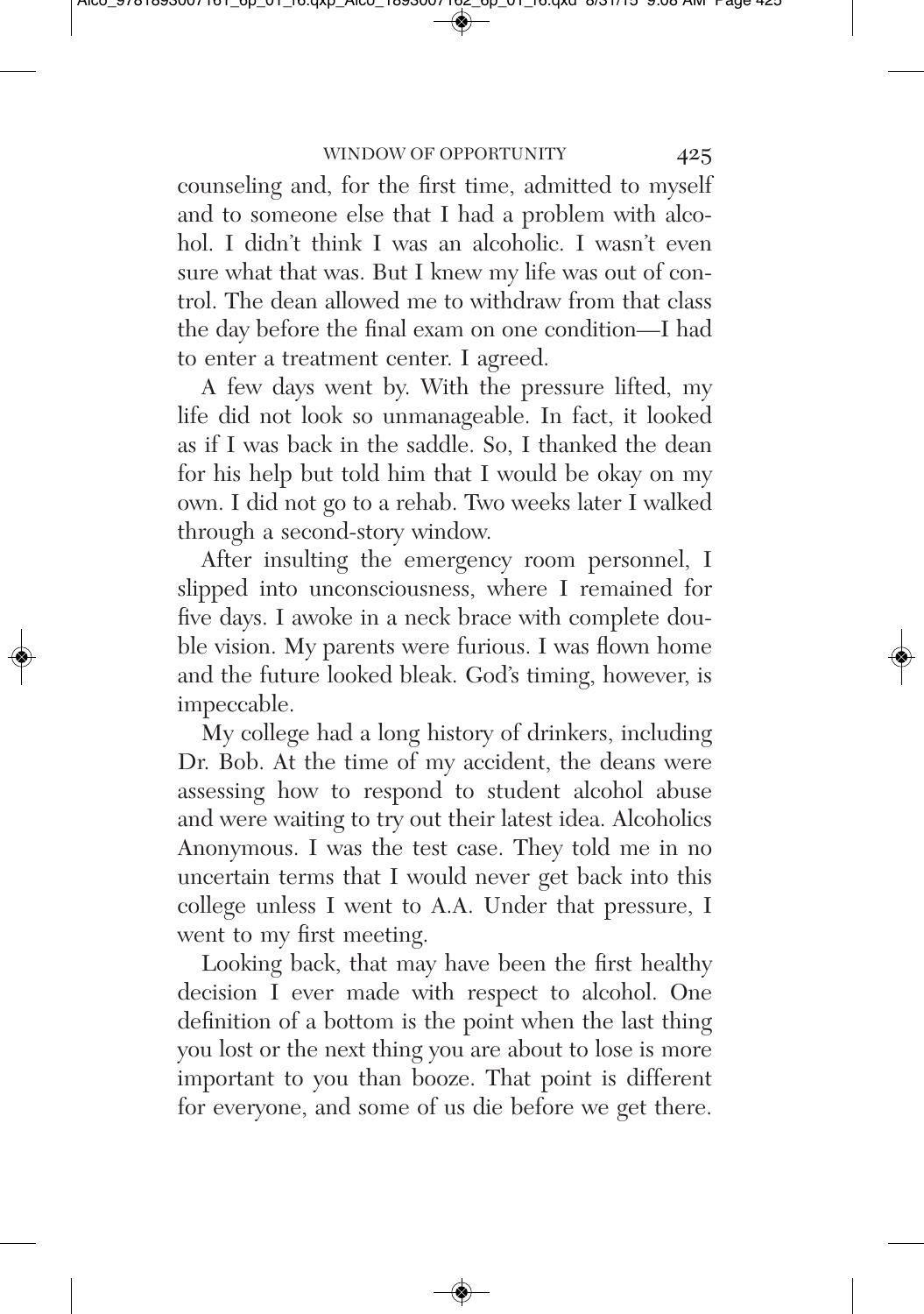For me, though, it was clear. I was willing to do anything to get back into school.

I went to my first A.A. meeting with absolutely no idea what A.A. was about. I am from a large Irish Catholic family and have had several relatives in and out of the program. A.A., like prison, was shameful, however, and was never discussed. I also had no idea what alcoholism was. I remember a girlfriend once told me that her mother had a drinking problem but that she was not an alcoholic. Curious, I asked what the difference was. "An alcoholic," she told me, "is someone who needs to drink alcohol every day, even if it is only one drink. A person with a drinking problem does not have to drink every day but once she starts, she cannot stop." By that definition, I was an alcoholic with a drinking problem.

I was surprised by my first meeting. It was in a church and, whatever I had expected, it was not this. The room was filled with well-dressed, smiling, happy people. No rancid coats or three-day beards. No bloodshot eyes, wheezing coughs, or shaky hands, but laughter. Someone was talking about God. I was sure I was in the wrong place.

Then a woman introduced herself and said that she was an alcoholic. I knew then I was in A.A. She spoke about feelings, of insecurity replaced by confidence, fear replaced by faith, resentment replaced by love, and despair replaced by joy. I knew those feelings. I had insecurity, fear, resentment, and despair. I could not believe it. Here was a person who was happy. It seemed like a long time since I had seen one of those.

After the meeting, people welcomed me with open arms and gave me their telephone numbers. The dis-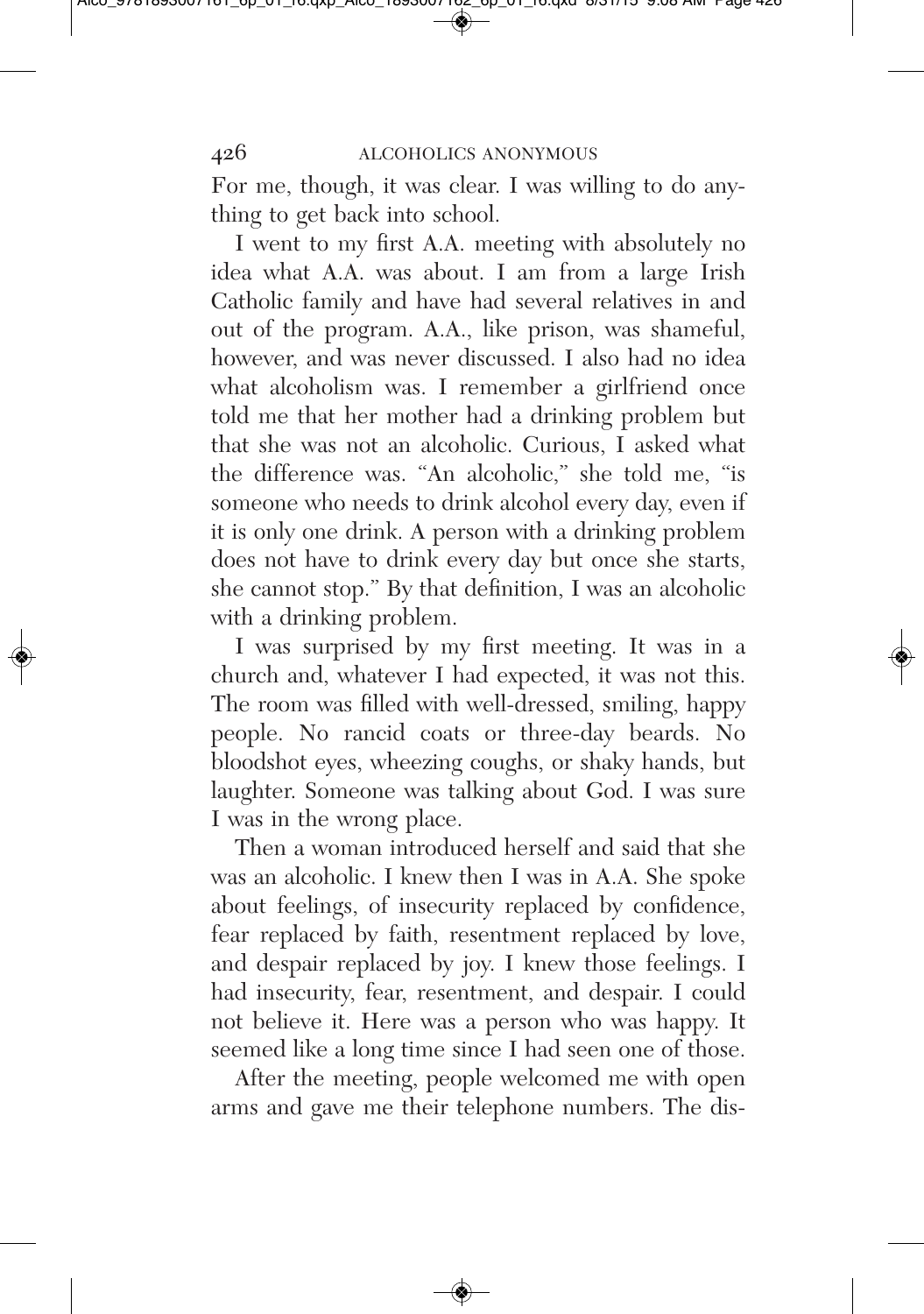cussion meeting was followed by a speaker meeting, where I had my first awakening in A.A. The speaker said, "If you're an apple, you can be the best apple you can be, but you can never be an orange." I was an apple all right, and for the first time I understood that I had spent my life trying to be an orange. I looked around at a room filled with apples and, if I was understanding the speaker, most of them were no longer trying to be oranges.

My progress in A.A., however, was slow. I refused to go to meetings outside of my neighborhood, which meant that I went only Tuesday and Thursday nights. I always felt better after a meeting. I remember times when something upsetting would happen on a Friday and I would tell myself, "I wish it were Tuesday so I could go to the meeting." No matter how many suggestions I heard and how many rides were offered, however, I simply would not go to meetings on those other nights.

People gave me many other good suggestions as well. They suggested that I stay out of relationships. I was young and single, and I rejected this idea out of hand. For the first year I bounced from one sick relationship to another. They suggested that I get a sponsor. I had no idea what a sponsor was and was too proud to ask, but I was sure I didn't need one. After all, I was smarter than the rest of these people. They might need someone to tell them how to run their lives, but double vision, neck brace, and all, I was doing just fine on my own. People suggested that I find a Higher Power. I was not fooled. I knew when they said Higher Power they meant God. And I knew that God waited for me to step out of line just once so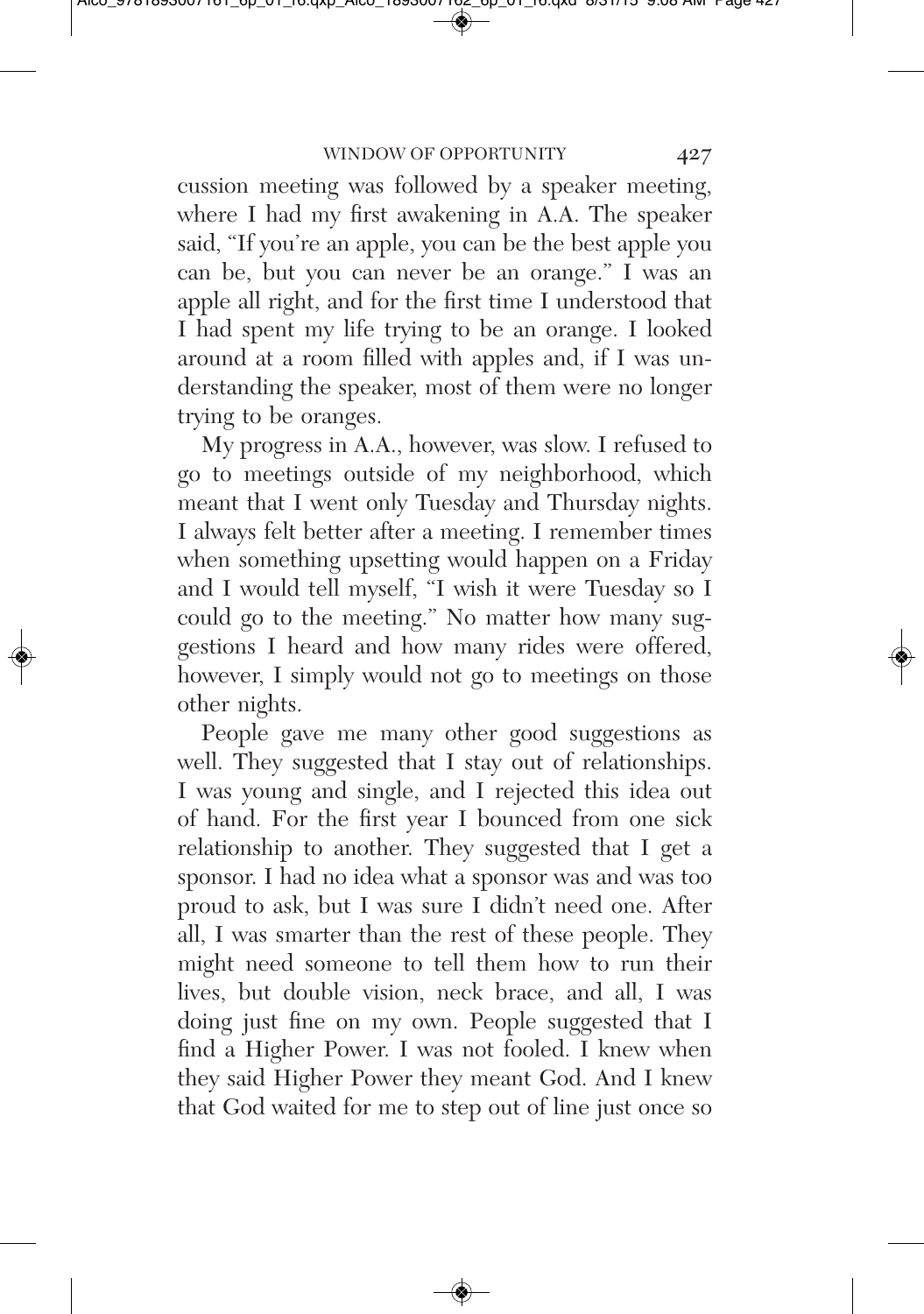that he could take his revenge. I wanted no part of God.

With this resistance I plodded along for a few months. Whenever people asked me how I was doing, I would say, "Fine, just fine," no matter how hard I was crying inside. Then I reached the crossroads. I was sober about six months, and I was not getting any better. I contemplated suicide almost every day. My emotions swung between paralyzing despair and murderous rage, often in the space of a single moment. I was not happy, joyous, or free. I was miserable, and I was sick of it.

I decided I had had enough. I went to my Tuesday night meeting, fully intent on sharing honestly. I arrived at the meeting and no one else was there. This meeting, which routinely numbered twenty people, was empty. I waited for a few minutes and was preparing to leave, when a man whom I barely knew walked through the door. He suggested that he and I have a meeting. I was sure it was a bad idea. He asked me how I was doing. That was all I needed. The pain, fear, misery, anger, loss, resentment, and despair came pouring out. For the next forty-five minutes I talked at this man, who continued to nod his head, smile, and say, "Yeah, I remember feeling that way." For the first time I made completely honest contact with another human being. I showed someone who I really was, without fear of rejection. I took an action that was designed to make me feel, rather than just look, better. I was met with acceptance and love.

When I had finished talking, he told me something simple: "You don't have to drink over it." What an idea! I had thought that situations made me drink. If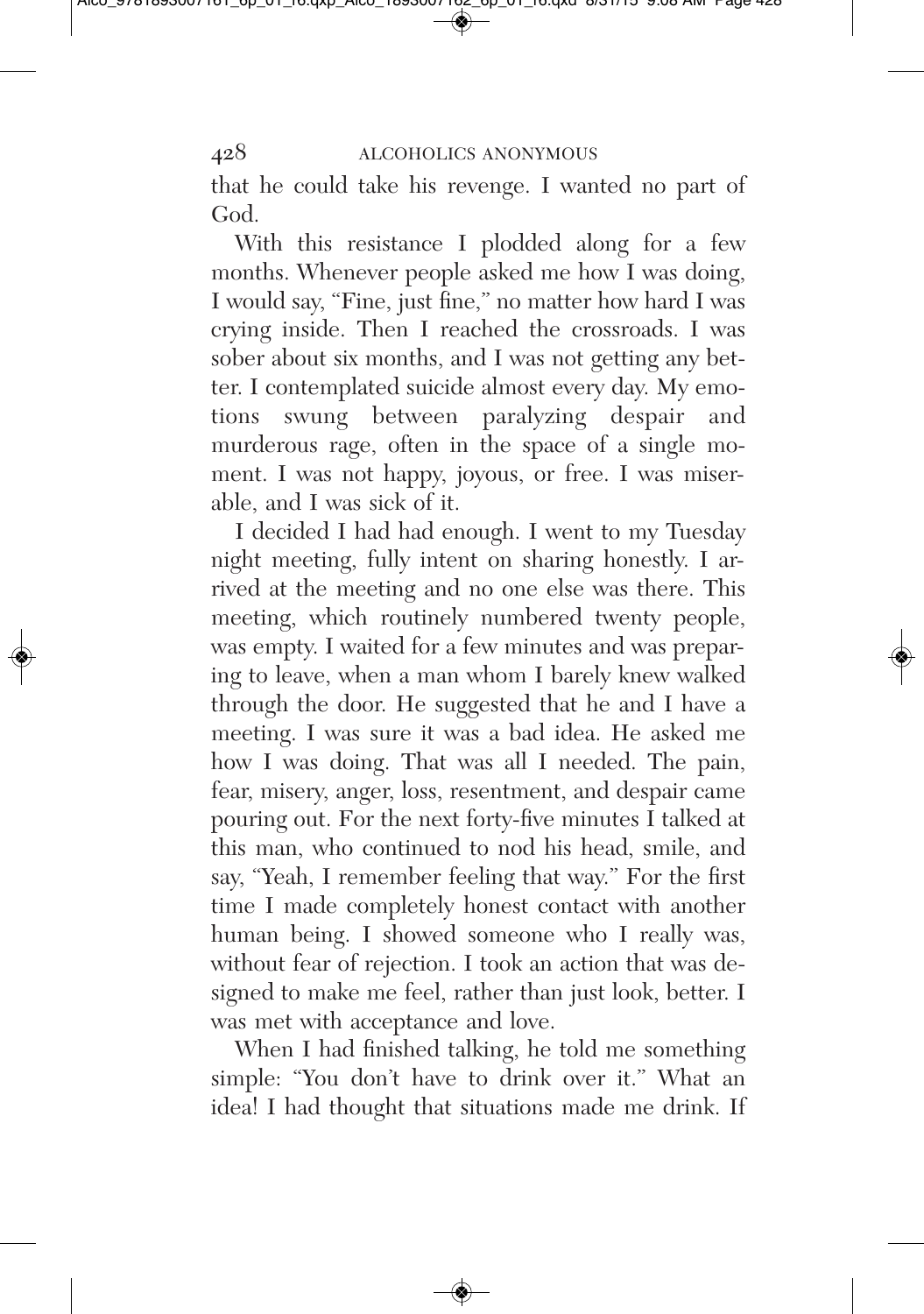I was angry, I drank. If I was happy, I drank. Bored or excited, elated or depressed, I drank. Here was a man telling me that, independent of my life situation, I did not have to drink. If I stuck with A.A., I could stay sober under any and all conditions. He gave me hope, and in many ways, he symbolized the door through which I finally walked into Alcoholics Anonymous.

I began to change. I began to pray. I became actively involved in working the steps. I had previously dismissed them as the tools of mental inferiors; now I embraced them as the rungs on the ladder to salvation. I began working with a sponsor and became active in my home group. I did not understand how making coffee or cleaning up after meetings could have anything to do with staying sober, but older members told me that service would keep me sober, so I tried it. It worked.

My life began to change. Just before my first anniversary, I was readmitted to my college. I arrived back on campus terrified. All I had known there was drinking. How was I ever going to stay sober under these conditions? The answer was simple—I threw myself into A.A. Some very loving people took me under their wings. I had the opportunity to perform a fair amount of Twelfth Step work with other students, and by the time I graduated, there was a thriving A.A. community at that school.

After graduation I attended law school. I arrived to find an A.A. that was very different from that to which I had grown accustomed. I was sure I would get drunk because "those people weren't doing it right!" My sponsor back at college, aware of my propensity for finding fault, assured me that if my new friends were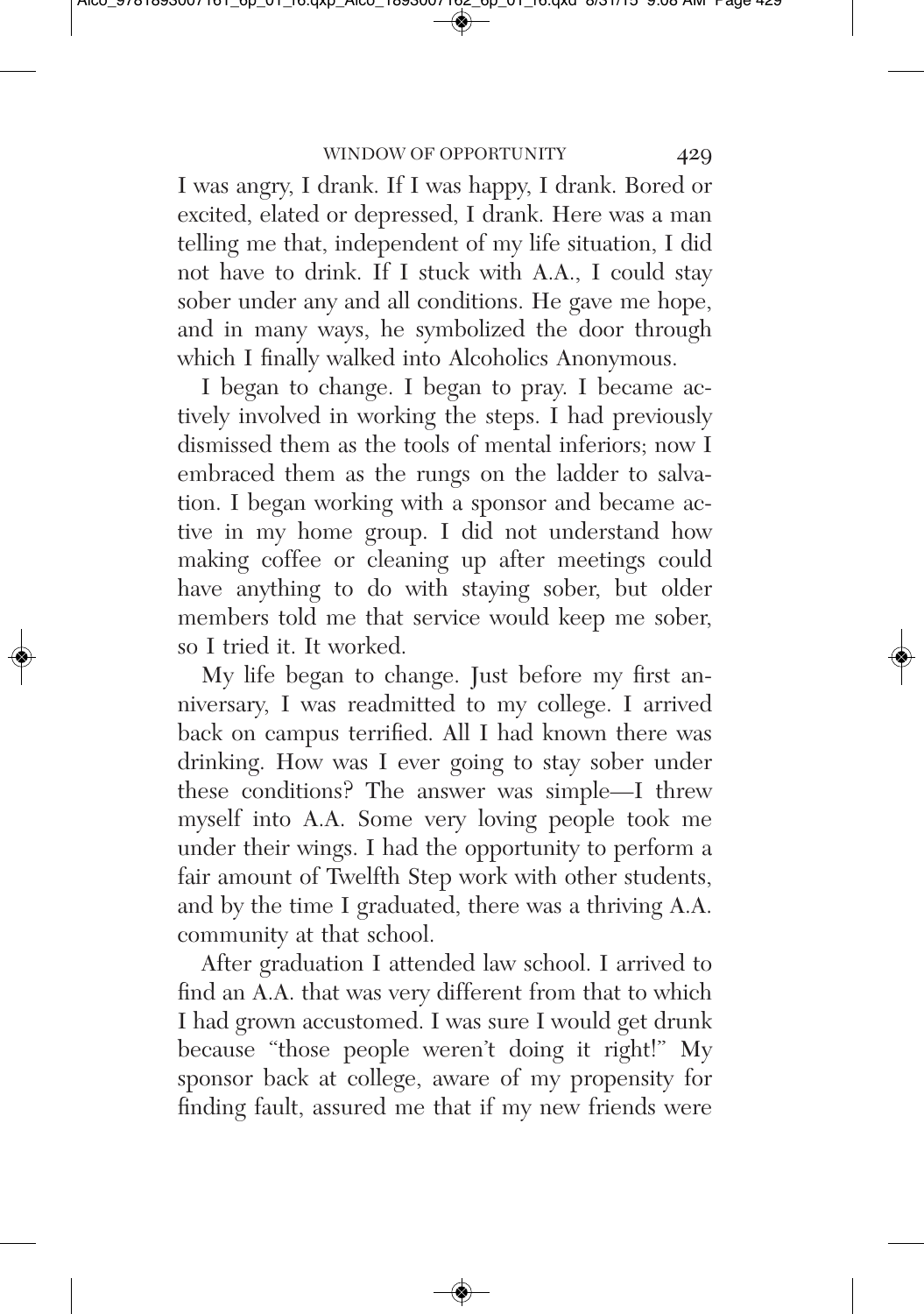not "doing it right," it was my obligation to show them how. So I did. Driven by fear and conceit, I set out to remake A.A. in my image. I am certain that if membership had depended upon being liked, I would have been expelled.

After some time I called my sponsor to report my progress. He stopped me short with a simple question: "These people who aren't doing it right, are they staying sober?" I admitted that, despite their failings, they were staying sober. "Good," he said. "You have told them what A.A. is. Now it's time for you to listen to figure out how they are staying sober." I followed that suggestion and began to listen. Slowly but surely, some wisdom and humility began to creep in. I became more teachable. I found God working all around me where previously I was sure I had been alone. When I opened my eyes enough to see the miracle, I found that it was right in front of my face. I was growing in God's love.

I was fortunate to have an opportunity to spend time abroad during law school. That was something I had dreamed of doing while drinking, but when push came to shove, I drank. Now sober, I have been in meetings in probably a dozen countries and have always been amazed at the message that transcends all linguistic and cultural differences. There is a solution. Together, we can live soberly, joyously, and freely.

My life has been one of great joy. I am now thirtythree years old, and God willing, in one month I will celebrate my fourteenth sober A.A. anniversary. I am surrounded by loving friends on whom I depend and who depend on me. I have reconciled with my parents, from whom I had been estranged. My life is